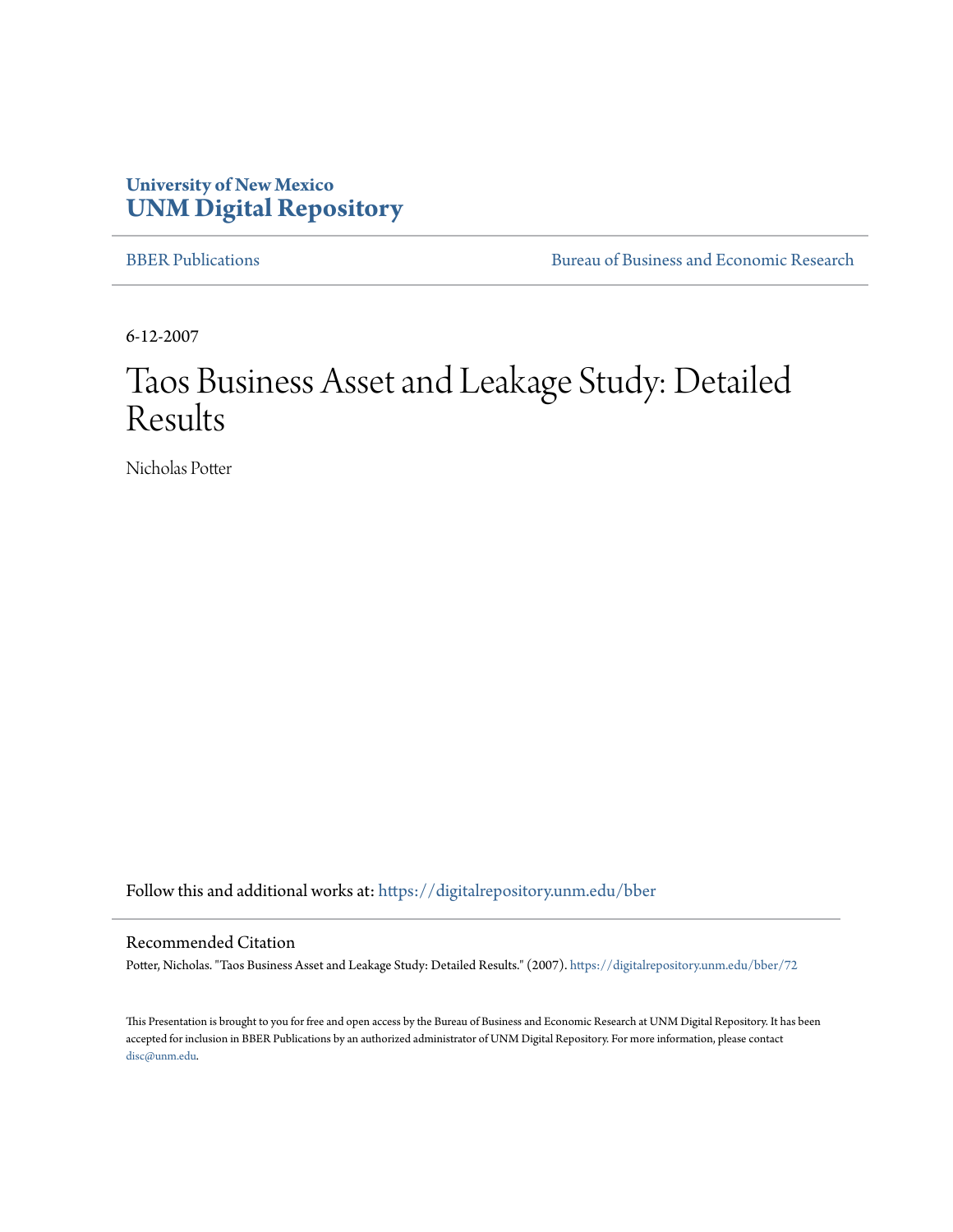### **Business Asset and Leakage Study Detailed Results**

**June 12, 2007**

Bureau of Business and Economic ResearchAndUNM – Taos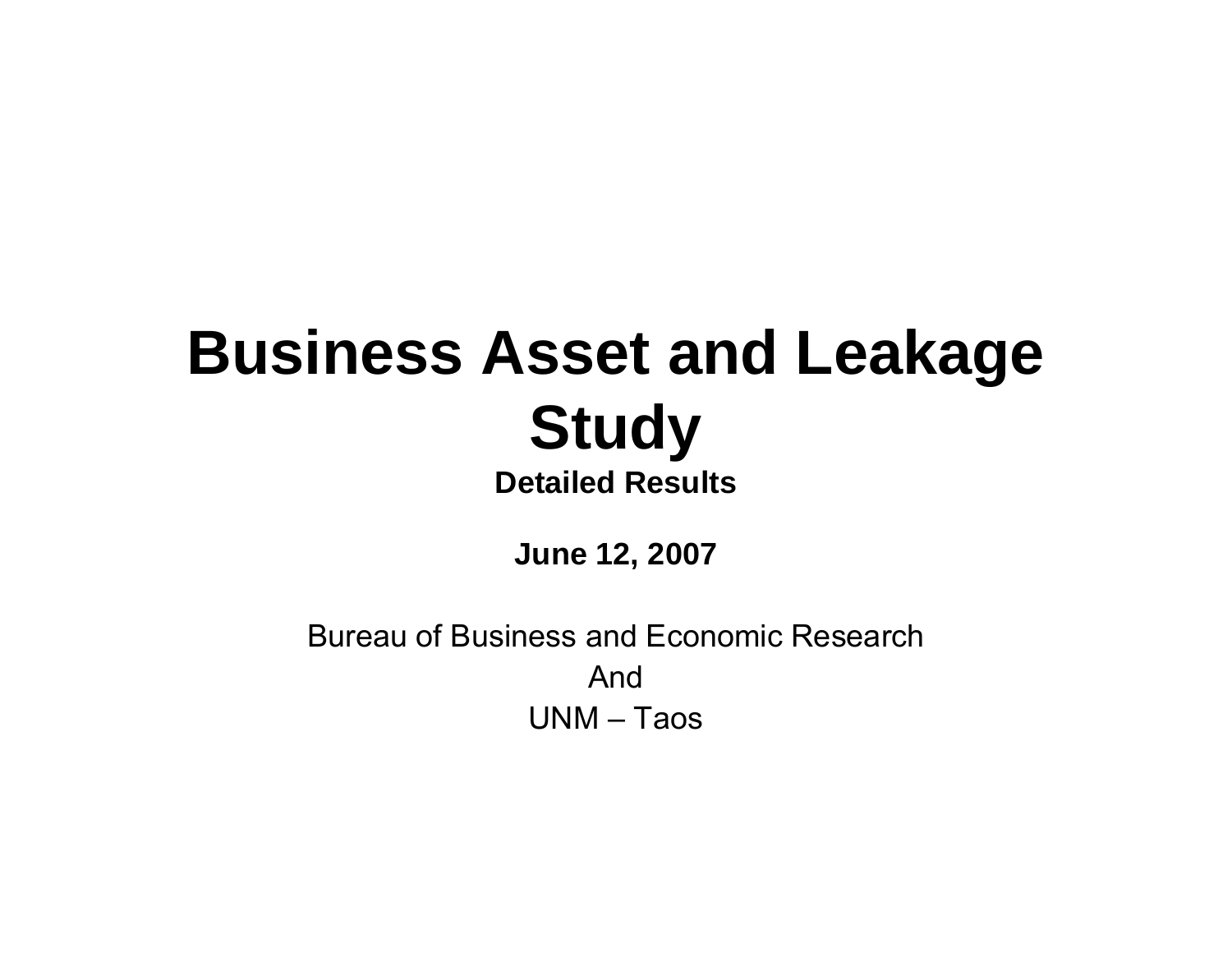### Background Information

- • Funded by the Town of Taos through a state appropriation
- Undertaken by UNM-BBER and UNM-Taos
- Also hope to develop expertise at UNM-Taos for future research and analysis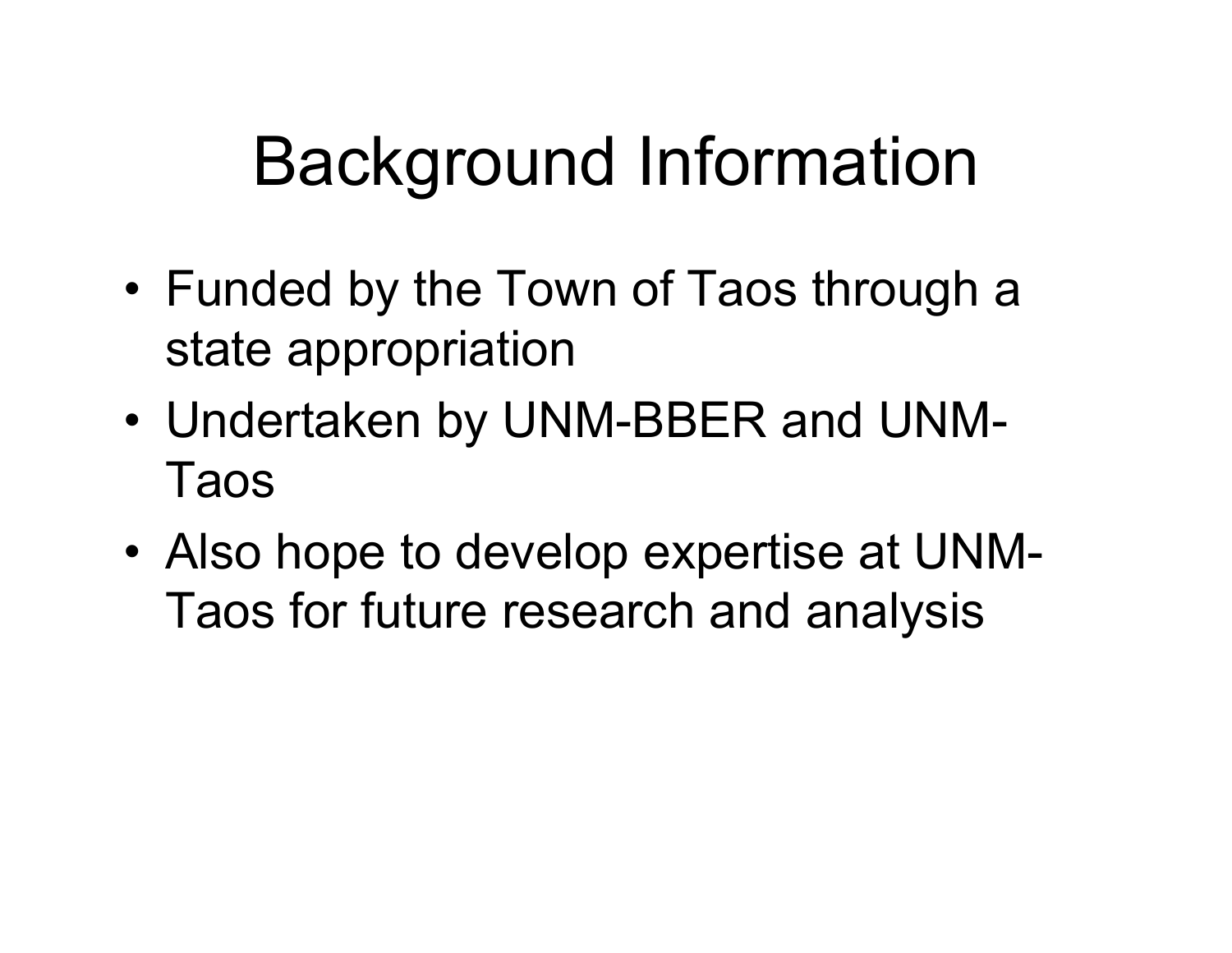# **Topics**

- Business Assets
- Leakage Estimates
- Tourism Factors
- •Special Industry Detail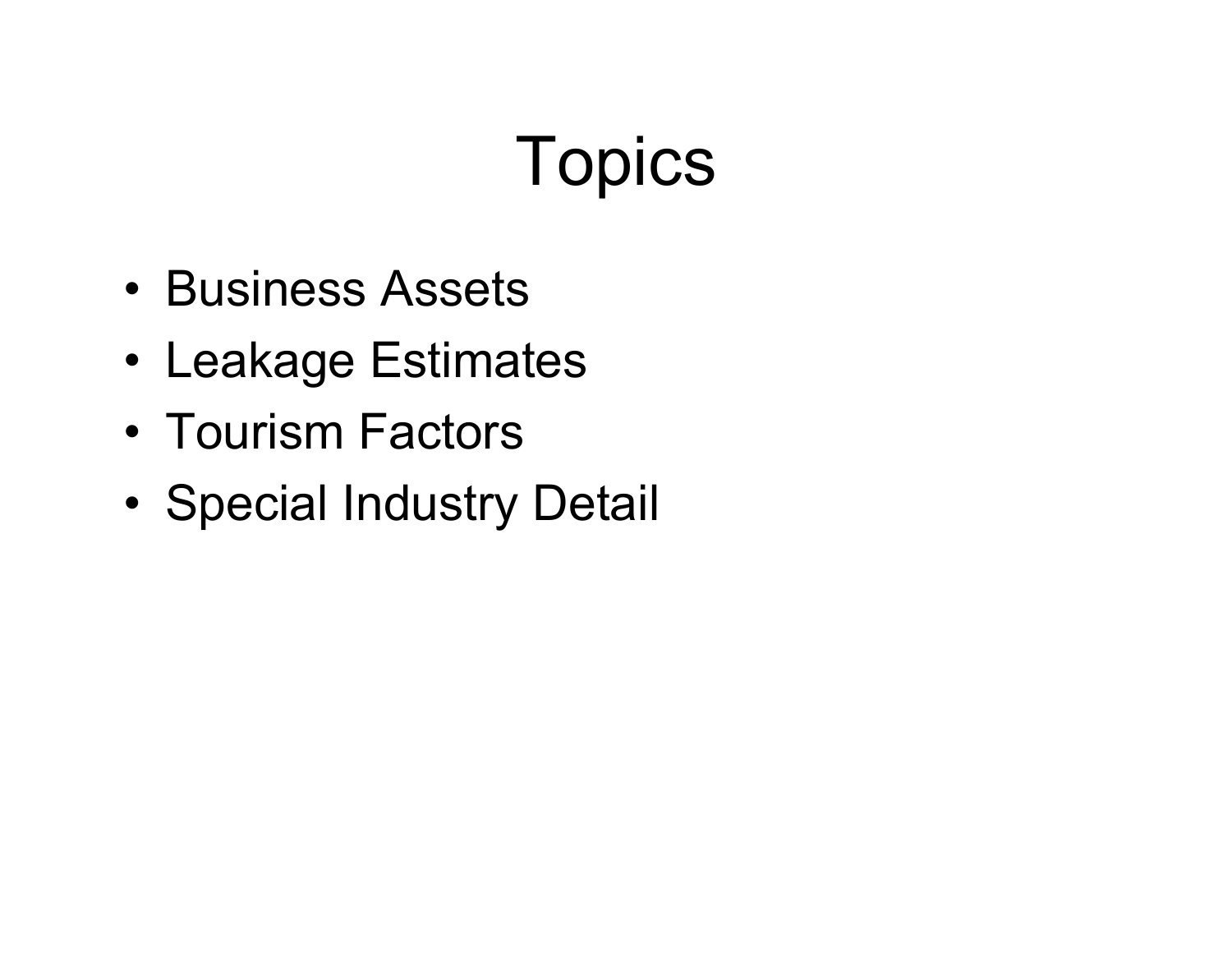# **Taos Region**

- Unemployment is low
- Income has been increasing relative to New Mexico and Santa Fe, though slowly. While this is at least partially due to immigration of wealthy residents, Taos is gaining on Santa Fe, a city also experiencing a strong influx of wealthy residents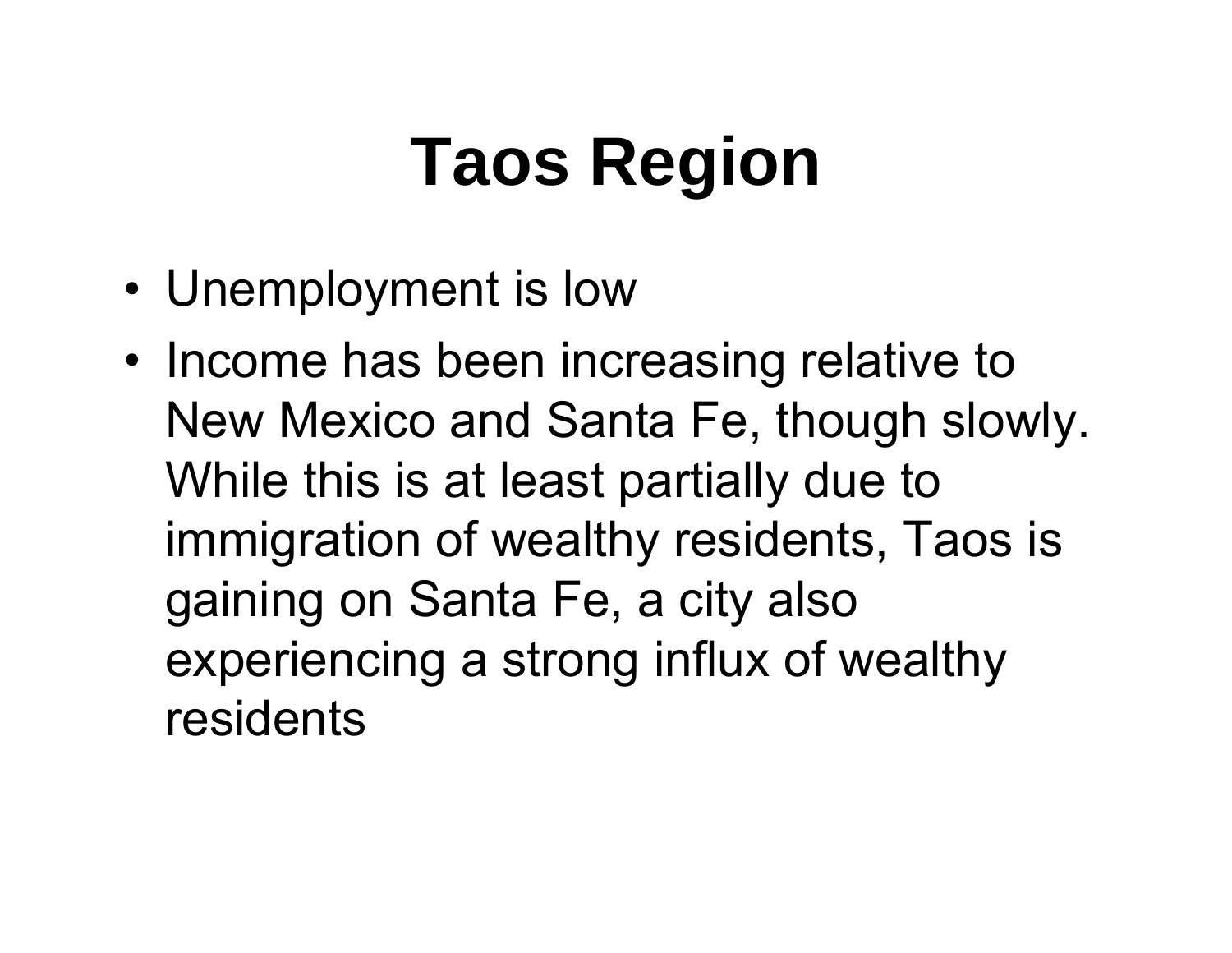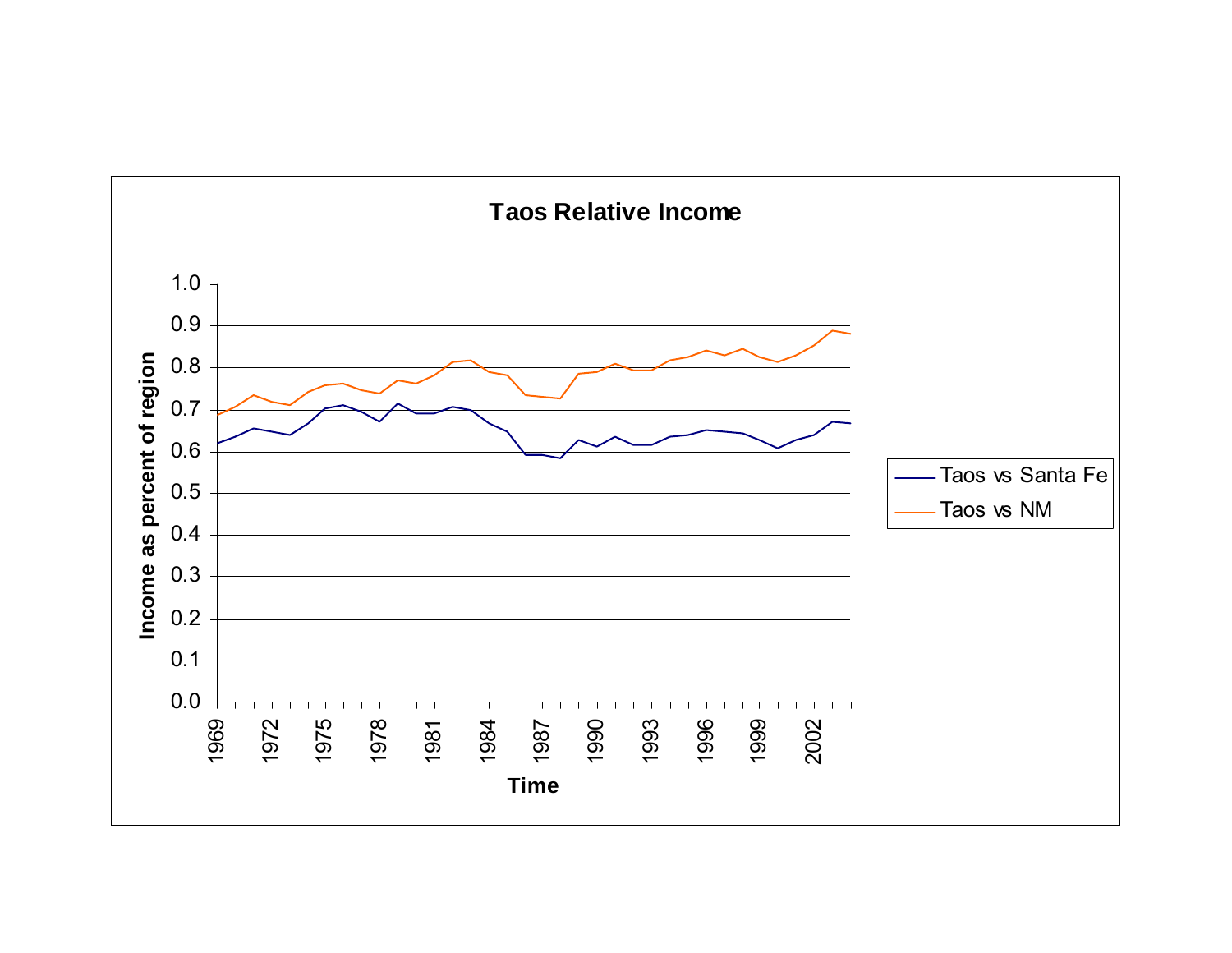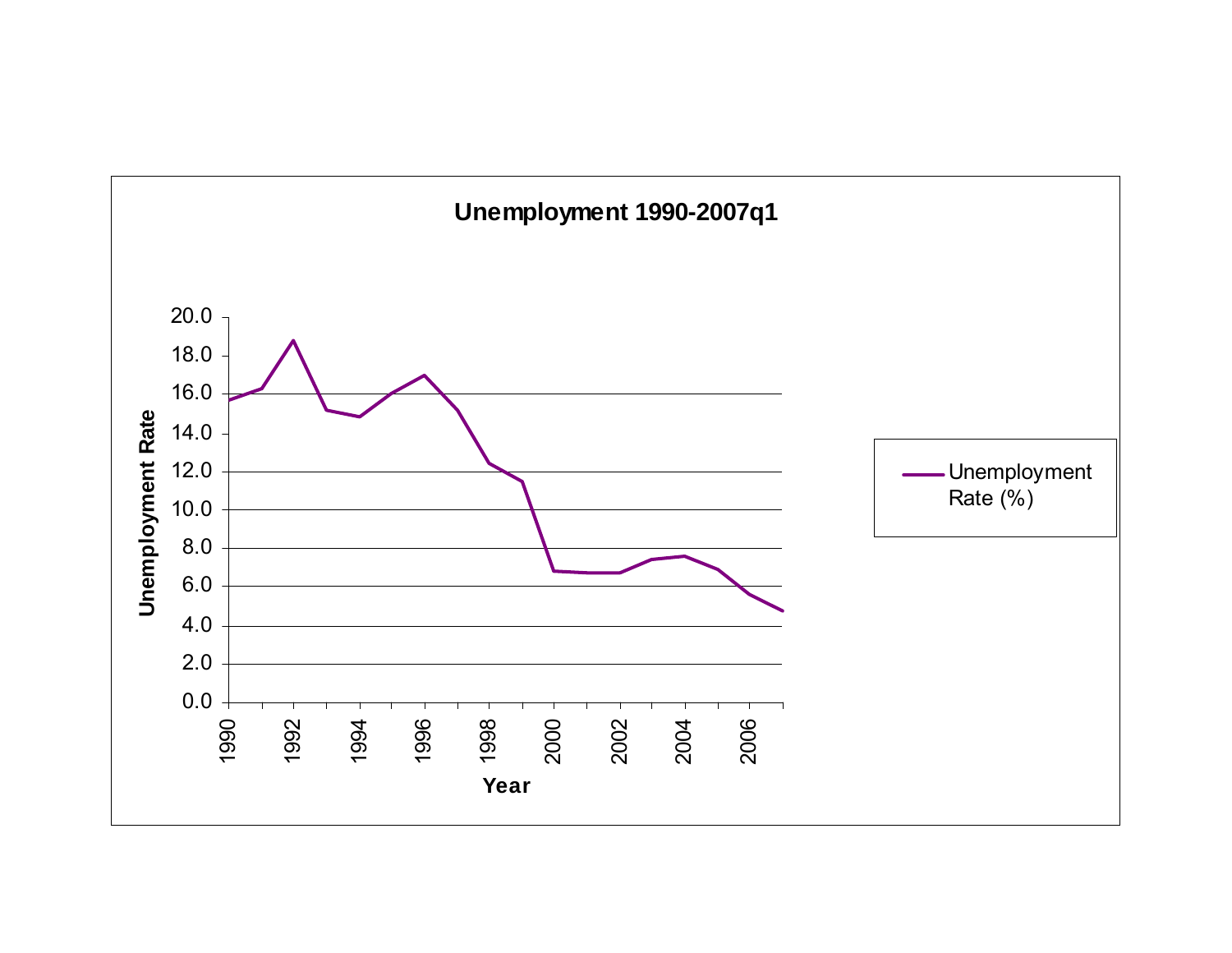## **What is a Business Asset?**

- Industry clusters
- •Surplus skilled labor
- • Inexpensive access to land and/or equipment
- Favorable legislation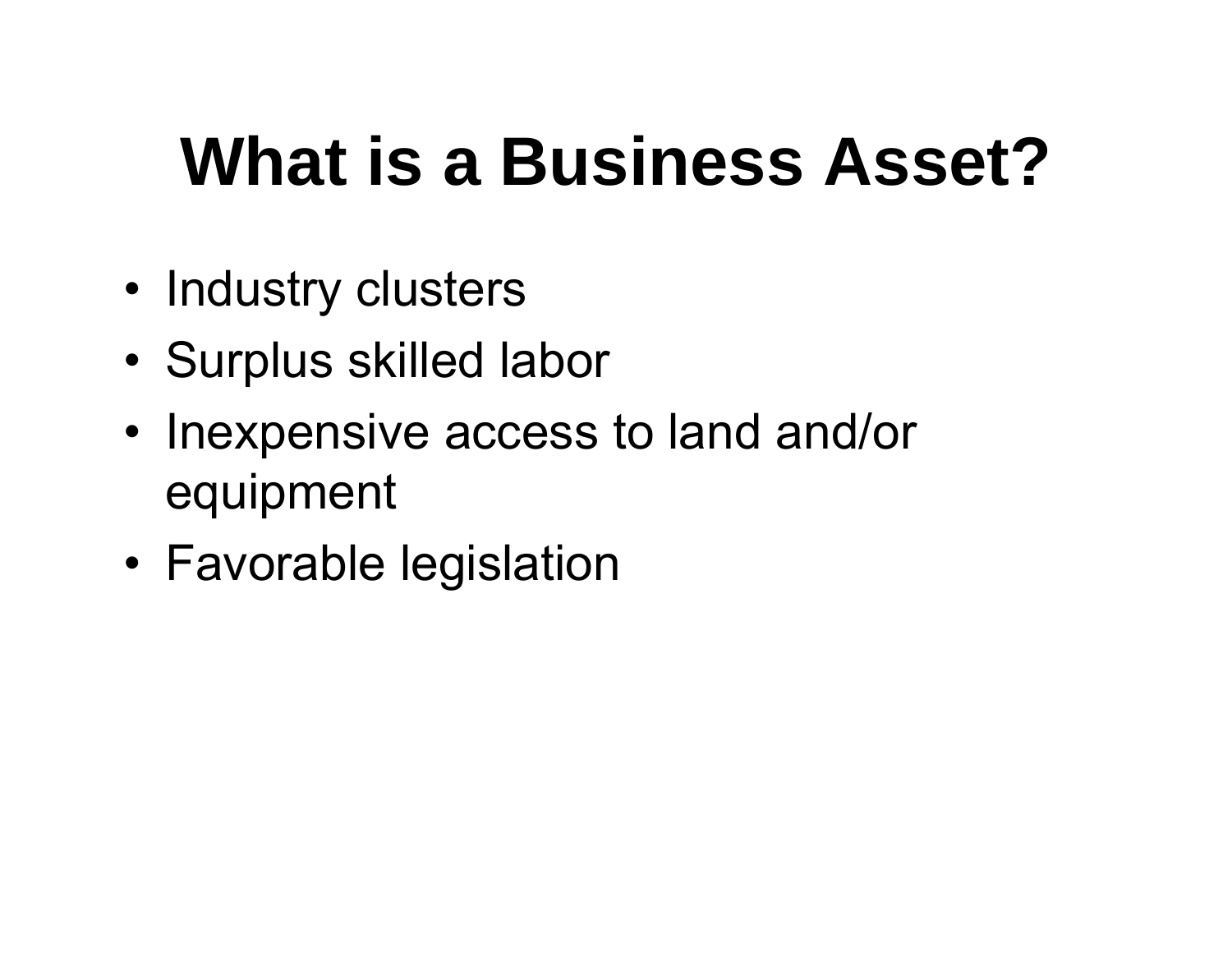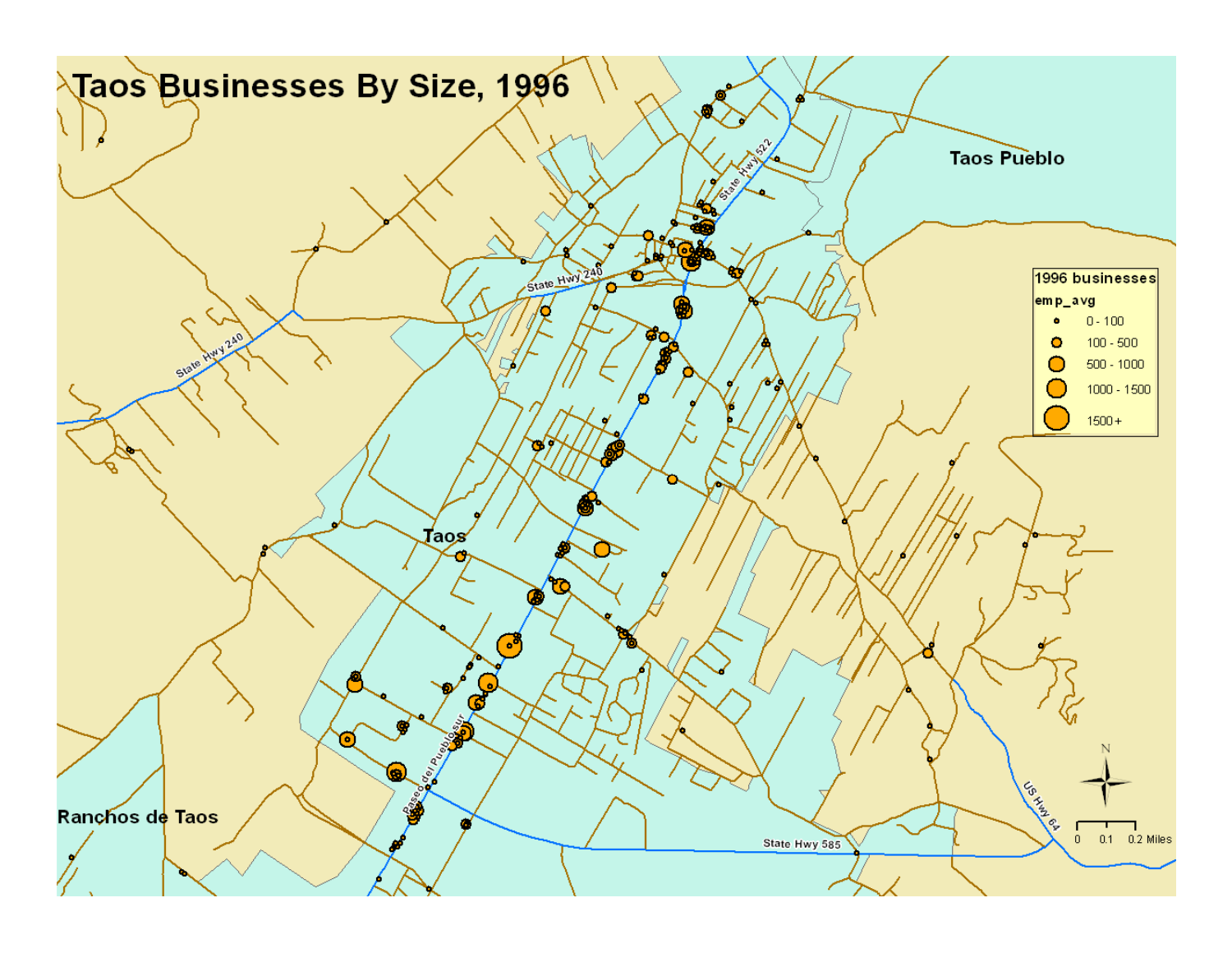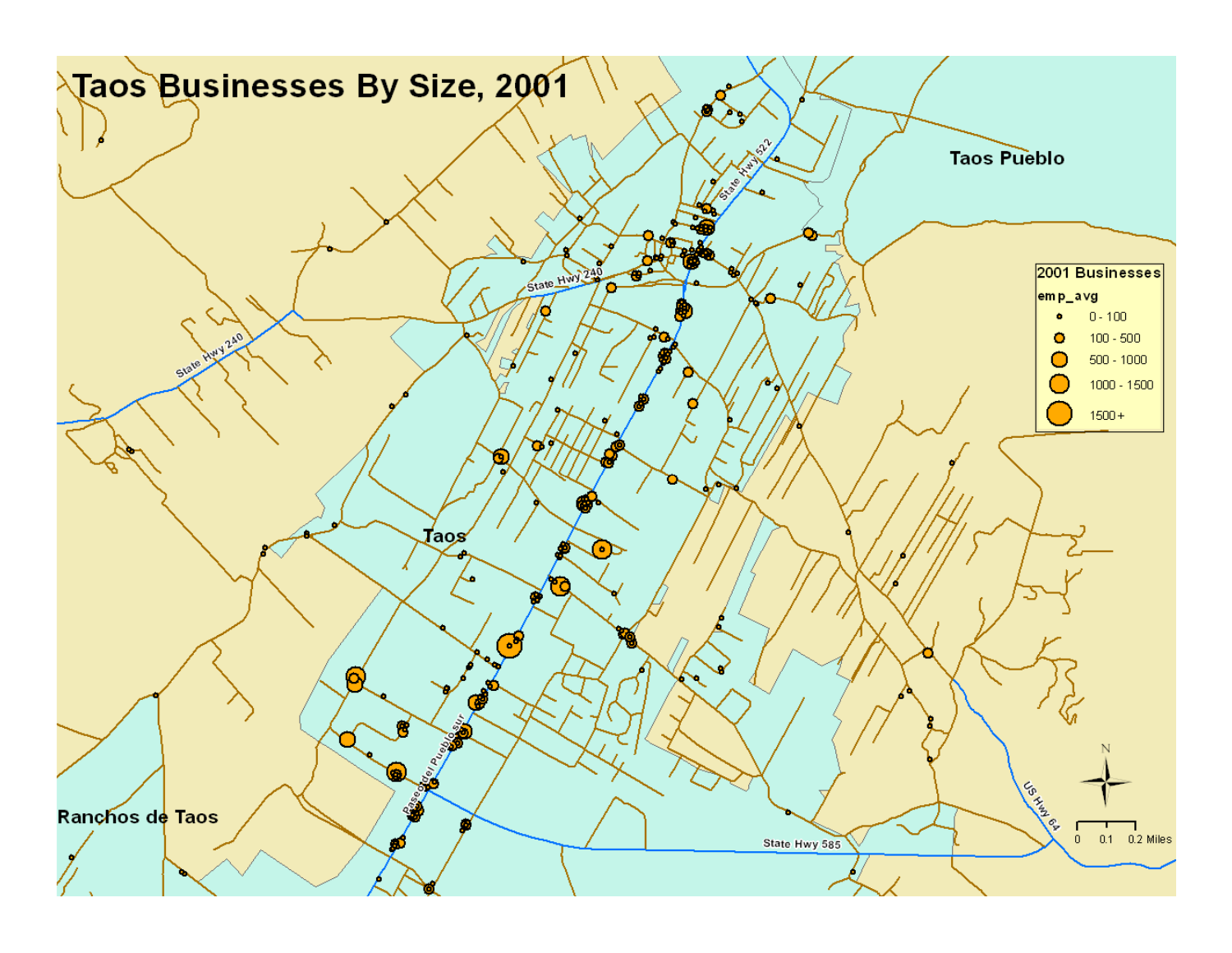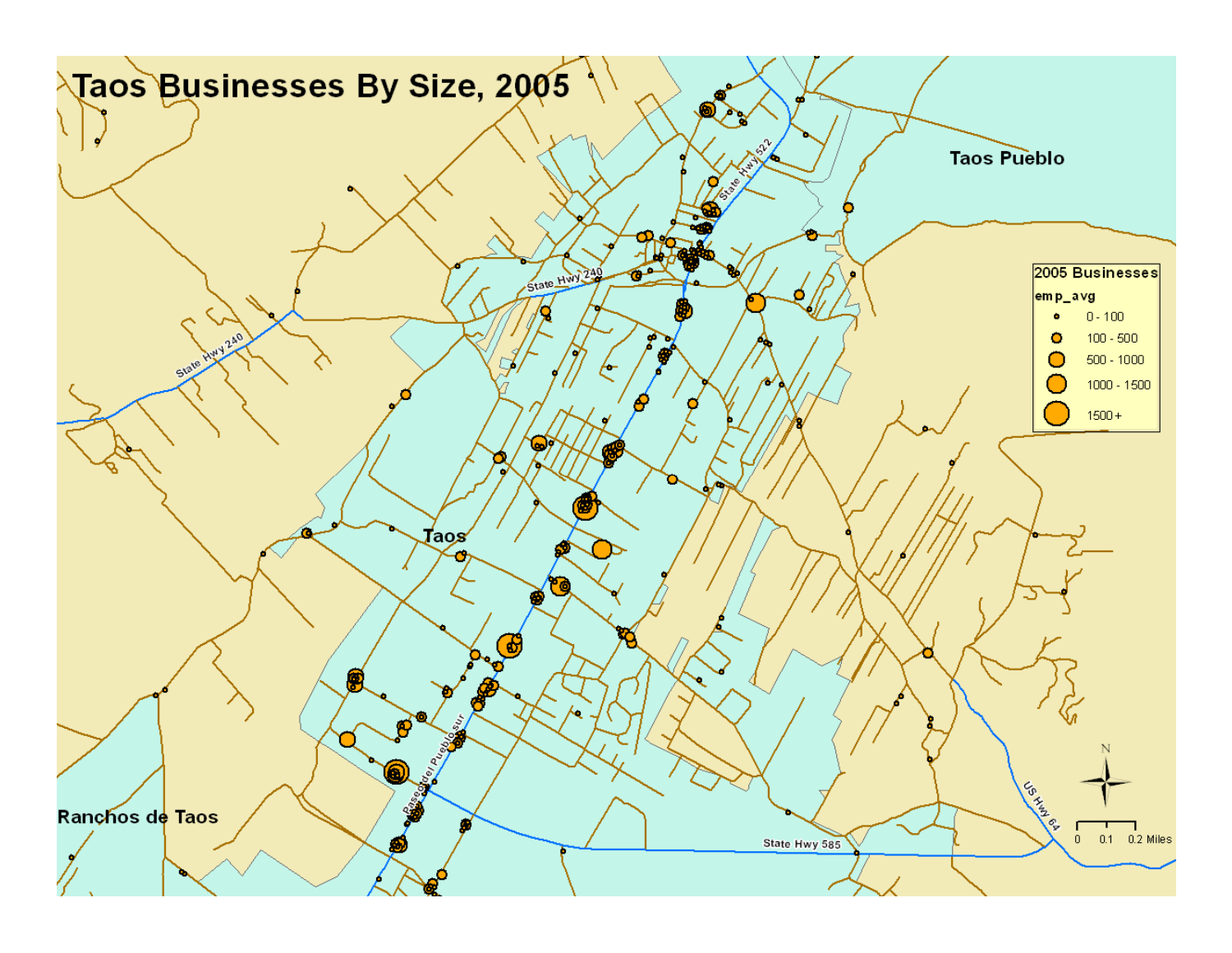### Business Regions

- • The maps indicate fairly strong growth in the region close to Paseo del Pueblo Sur north and west of the bypass intersection.
- • The availability of land suggests that this region and the region along Paseo del Pueblo Sur South of Taos is likely to see continued growth.
- • The downtown area of Taos is saturated, so new businesses must replace old ones.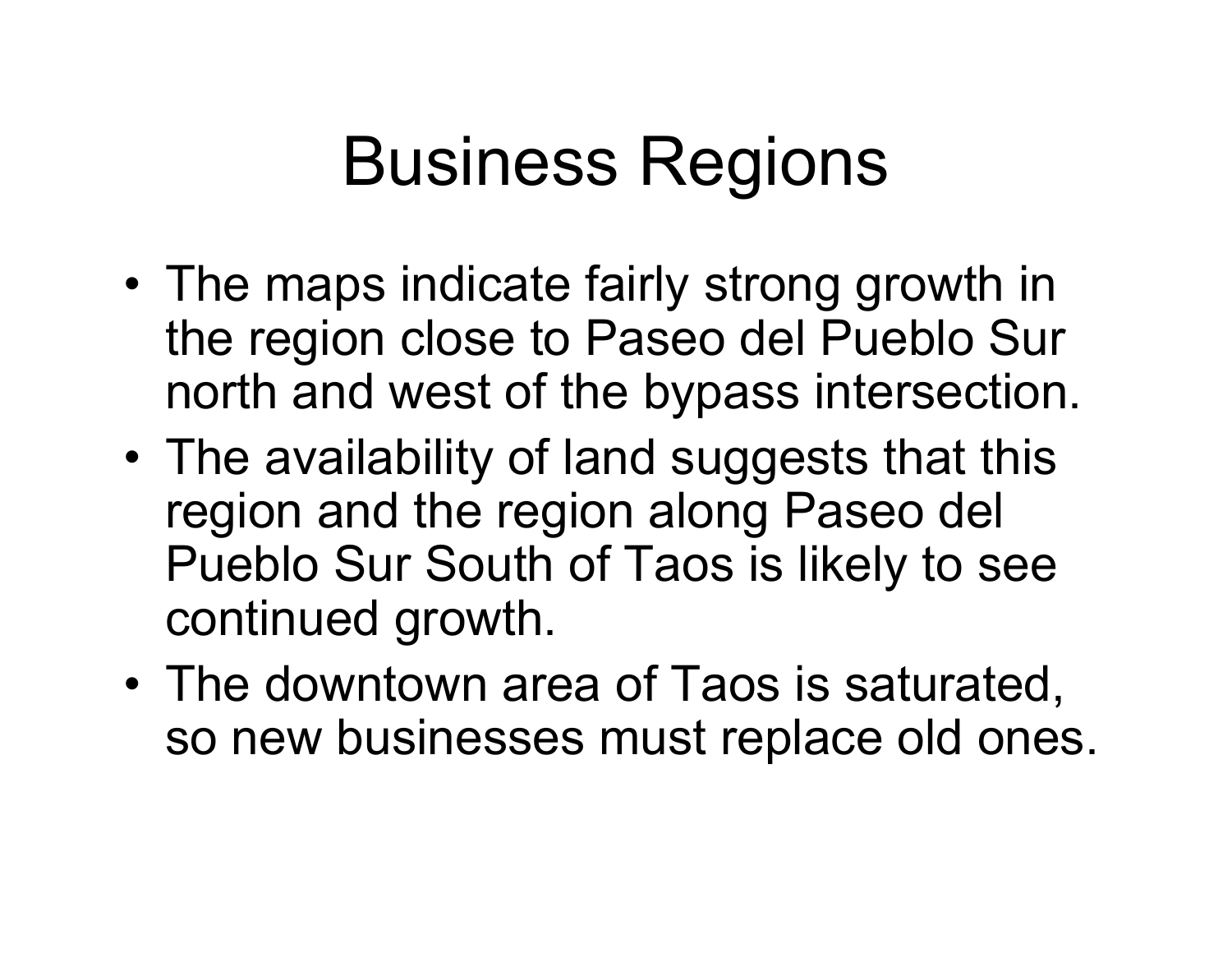## Industry Clusters

- • **Location Quotients** – Measure the concentration of an industry relative to New Mexicos industry concentration. A number above one indicates a self sufficient and exporting industry.
- • **Multipliers** – Indicate the contribution of the industry to the local economy in terms of additional economic activity due to purchases and employee wages.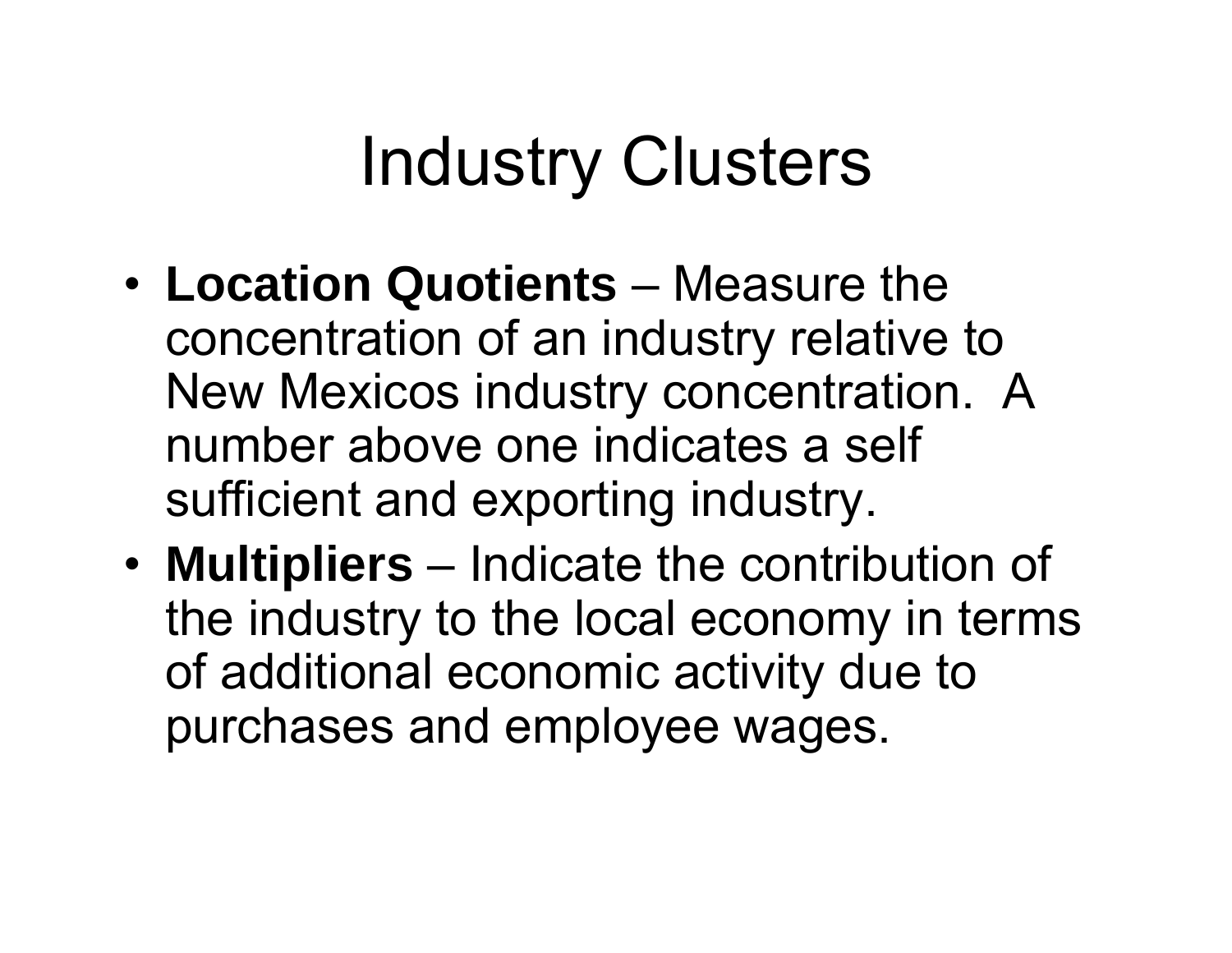### Location Quotients

Measure industry concentration

─ $(Emp(i)<sub>Taos</sub>/Emp(t)<sub>Taos</sub>)$ \_\_\_\_\_\_\_\_\_\_\_\_\_\_\_\_\_\_\_\_\_\_\_\_\_\_\_\_\_\_\_\_\_\_\_\_\_\_\_\_\_\_\_\_\_\_\_\_\_\_\_\_\_\_\_\_ (Emp(i)<sub>NM</sub>/Emp(t)<sub>NM</sub>)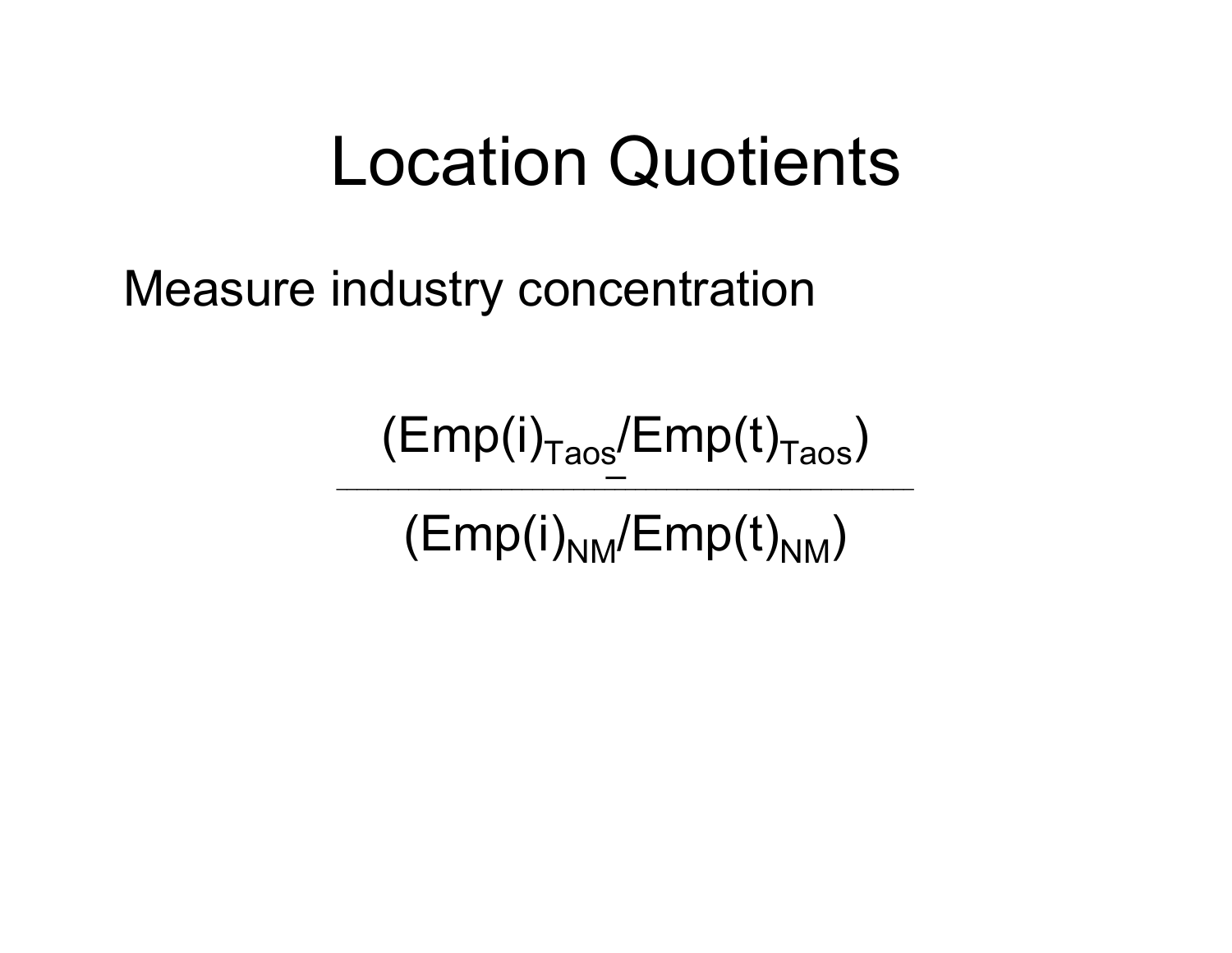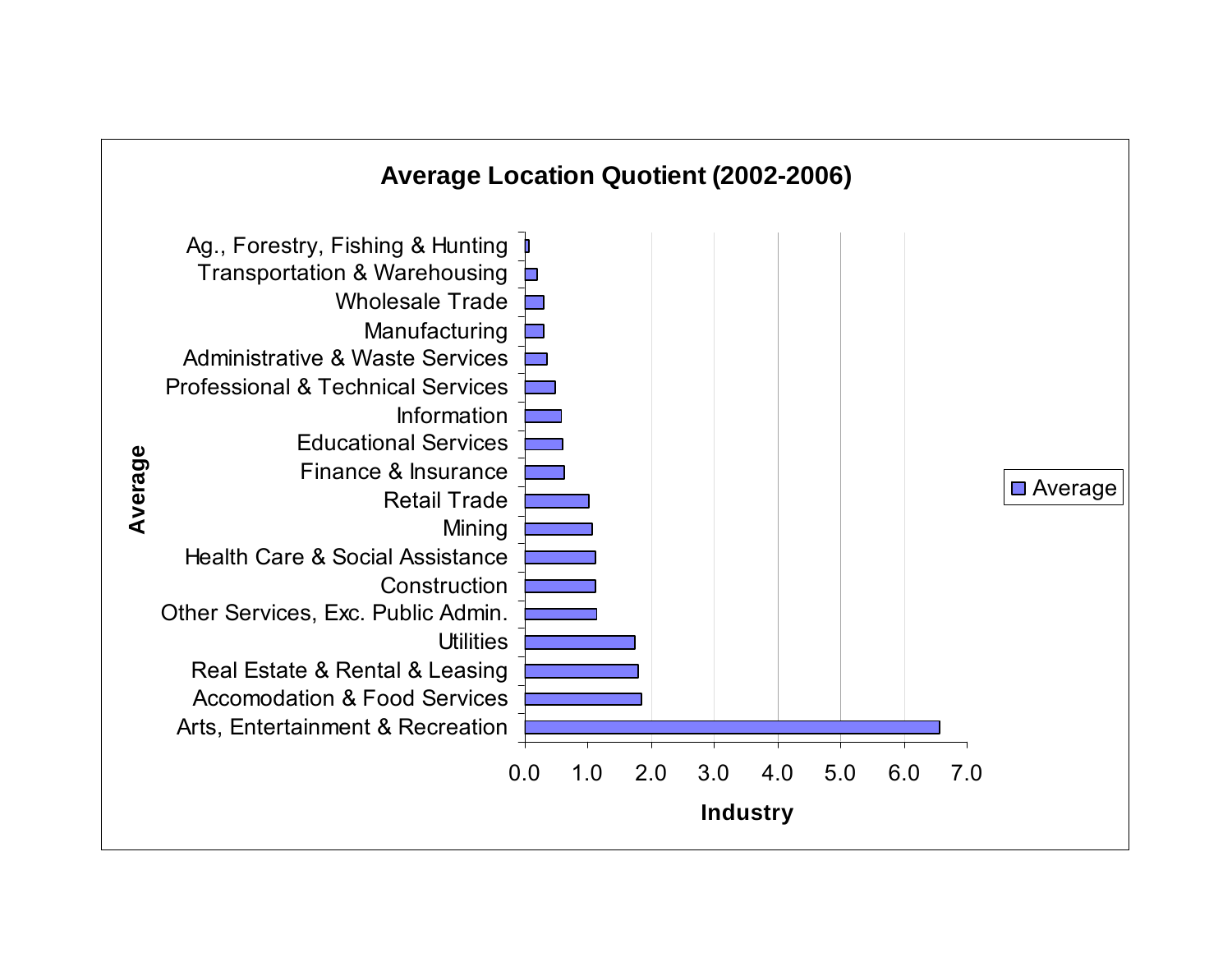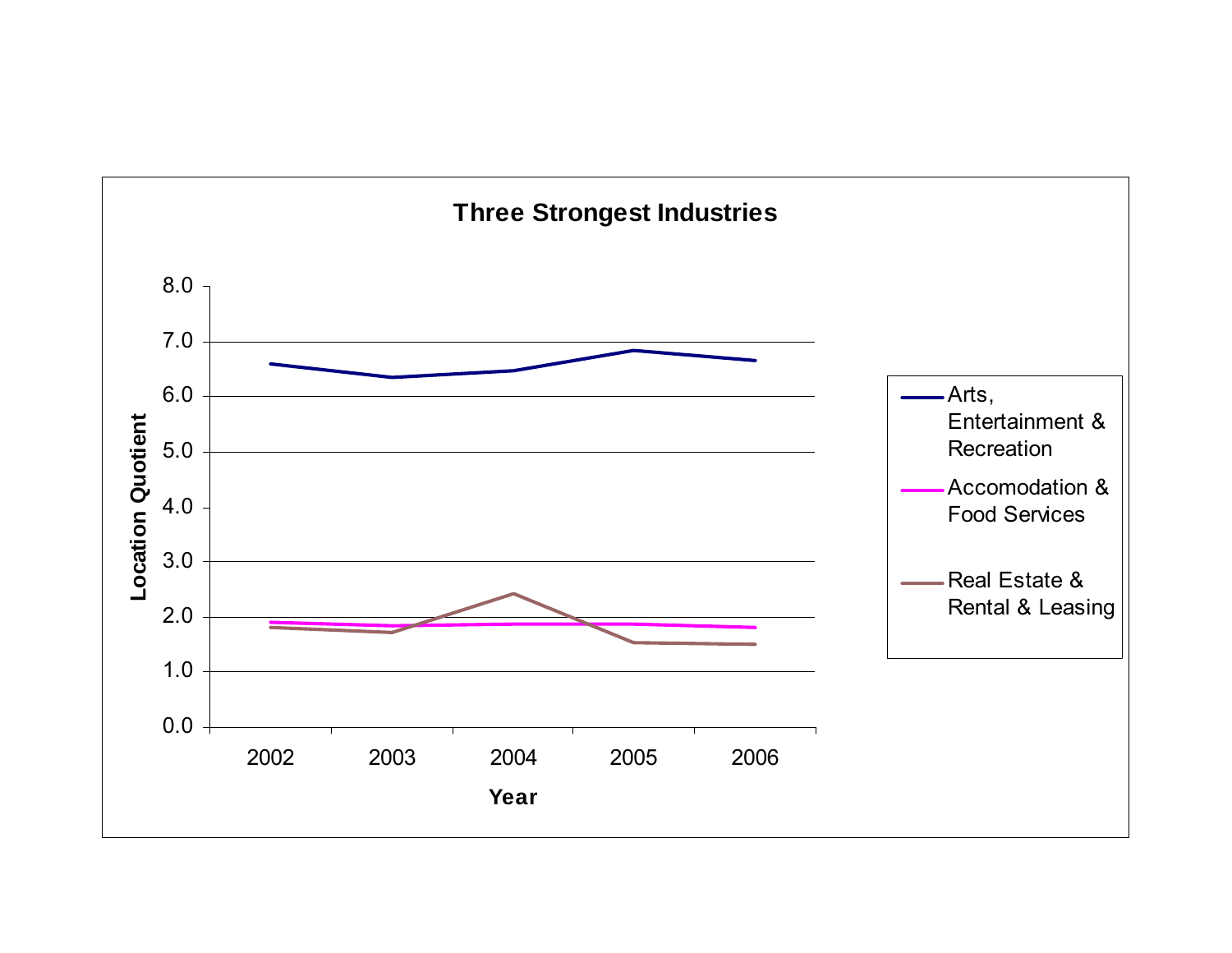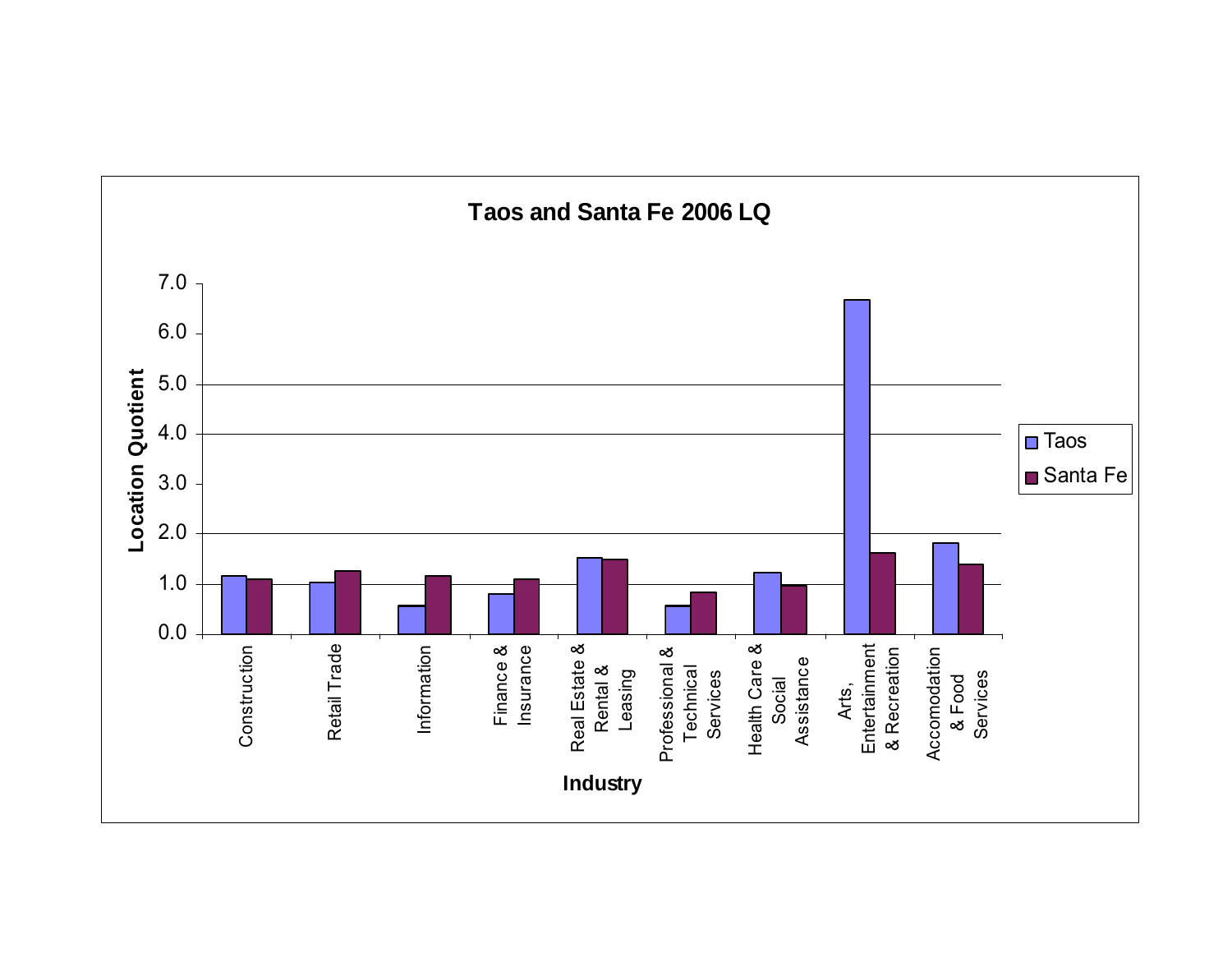### Art Dealer Location Quotients

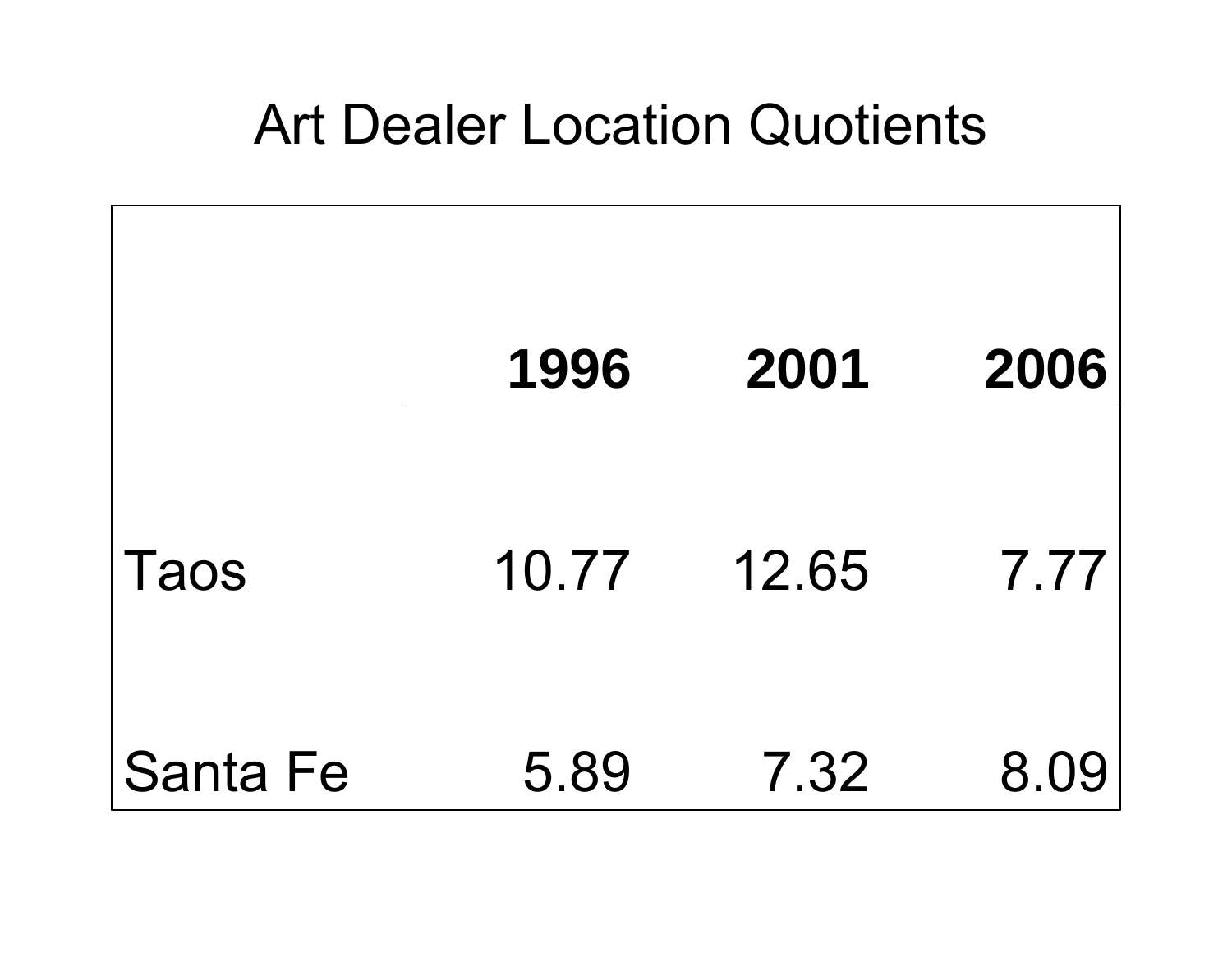### Industries With Improvement Potential

- Those with Location Quotients less than 1
	- – Transportation and Warehousing is difficult to increase because Taos is not a large regional transportation center.
	- – Similarly, though Taos is a regional center for northcentral New Mexico, wholesale will also be difficult.
	- – Professional and Technical Services has potential, as it is always needed locally and is increasingly possible to export.
	- – The Information, Finance, and Educational Services sectors also have potential as growth industries.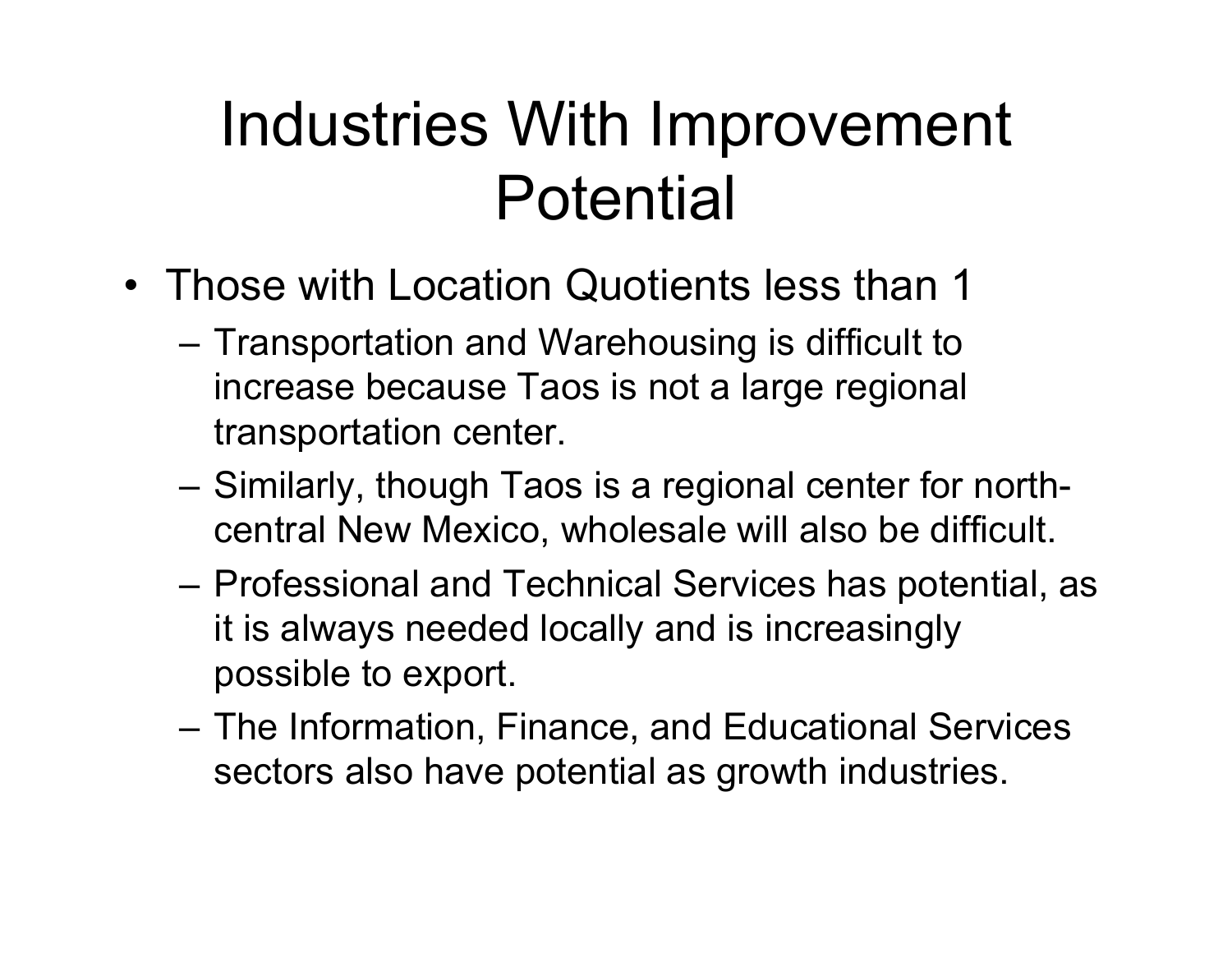## Industry Multipliers

- • Estimate of the total increase caused by a one unit increase in output, employment or labor income
- • For example, an employment multiplier of 2.3 means that for every 1 jobs in this industry, a total of 2.3 jobs are created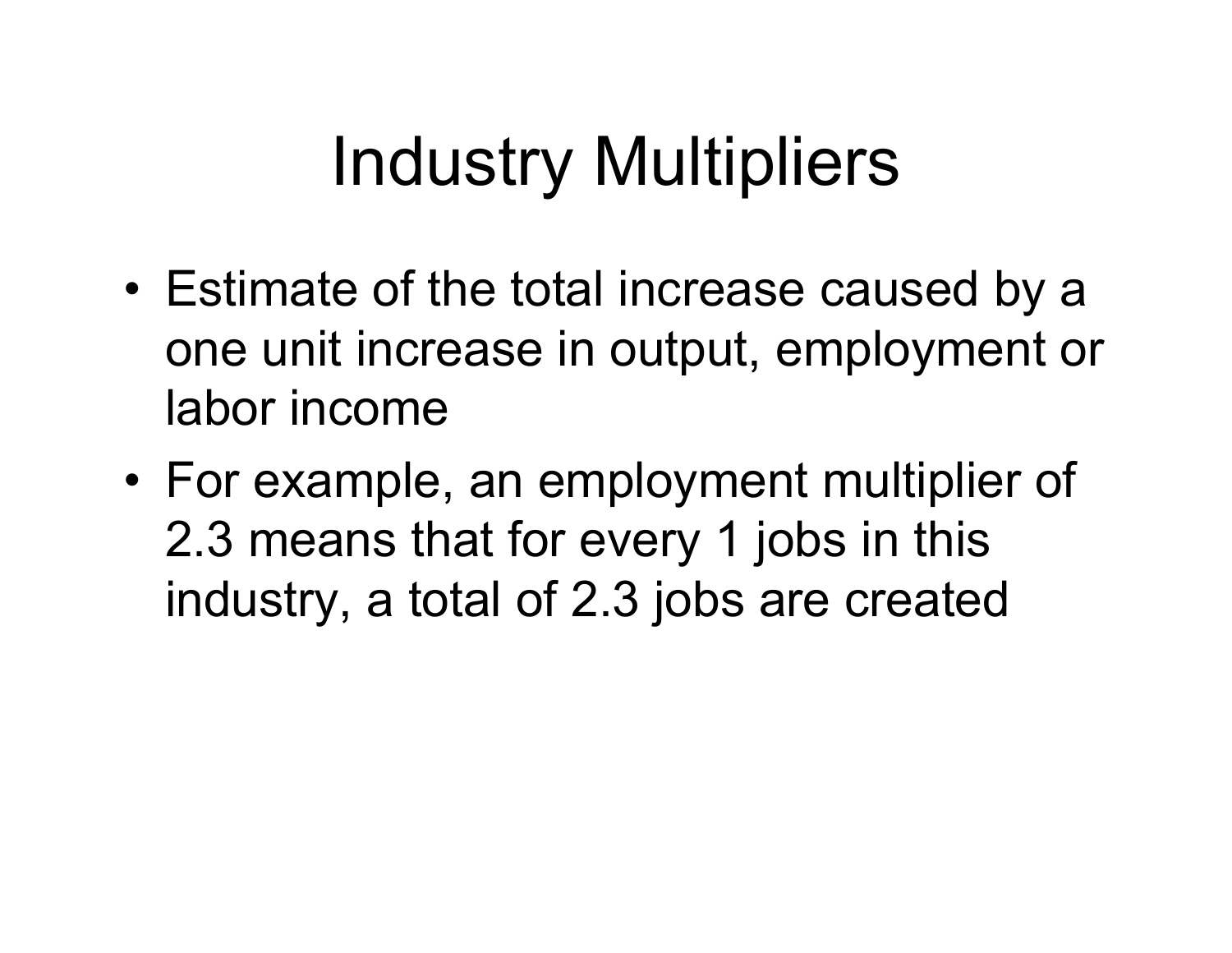#### **Top 10 by Output**

|                                   | <b>Output</b> | <b>Employment</b> | <b>Labor Income</b> |
|-----------------------------------|---------------|-------------------|---------------------|
| Motion picture and video          | 2.129         | 2.432             | 2.789               |
| Social organizations              | 2.118         | 1.293             | 4.918               |
| Radio and television broadcasting | 2.085         | 3.226             | 3.385               |
| Social advocacy                   | 1.875         | 1.331             | 3.138               |
| Museums and historical sites      | 1.836         | 1.794             | 1.800               |
| Elementary and secondary schools  | 1.794         | 1.274             | 1.859               |
| Performing arts companies         | 1.722         | 1.184             | 1.928               |
| Cattle ranching and farming       | 1.718         | 1.464             | 2.888               |
| Musical instrument manufacturing  | 1.706         | 1.932             | 1.903               |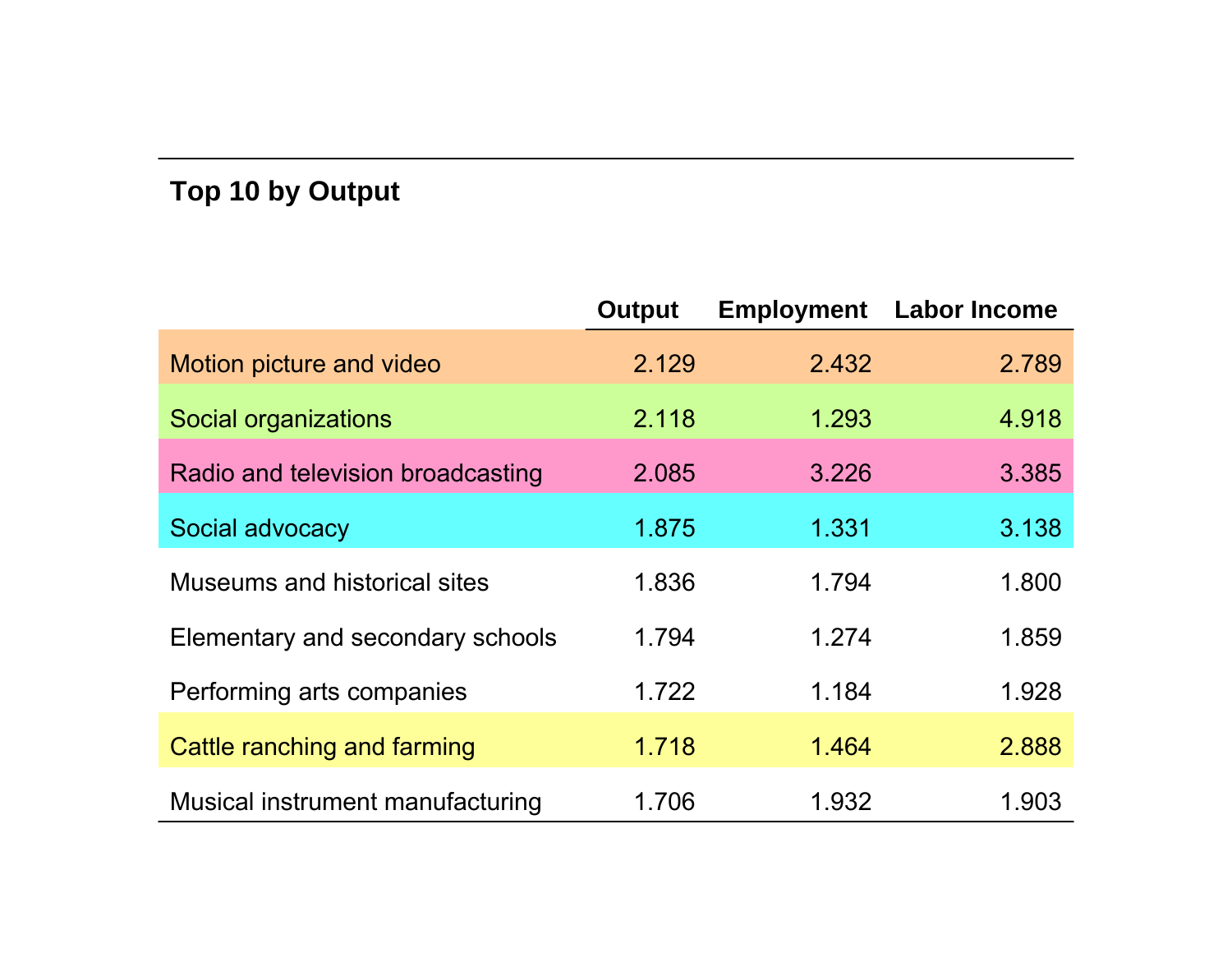#### **Top 10 by Employment**

|                                   | <b>Output</b> | <b>Employment</b> | <b>Labor Income</b> |
|-----------------------------------|---------------|-------------------|---------------------|
| Other professional and tech       | 1.335         | 3.642             | 1.380               |
| Radio and television broadcasting | 2.085         | 3.226             | 3.385               |
| Religious organizations           | 1.341         | 2.896             | 1.345               |
| Pipeline transportation           | 1.287         | 2.695             | 1.689               |
| Toilet preparation manufacturing  | 1.289         | 2.589             | 1.691               |
| Information services              | 1.434         | 2.469             | 1.751               |
| Automotive rental and lease       | 1.461         | 2.463             | 1.505               |
| Motion picture and video          | 2.129         | 2.432             | 2.789               |
| Adhesive manufacturing            | 1.257         | 2.314             | 1.632               |
| Air transportation                | 1.401         | 2.233             | 1.526               |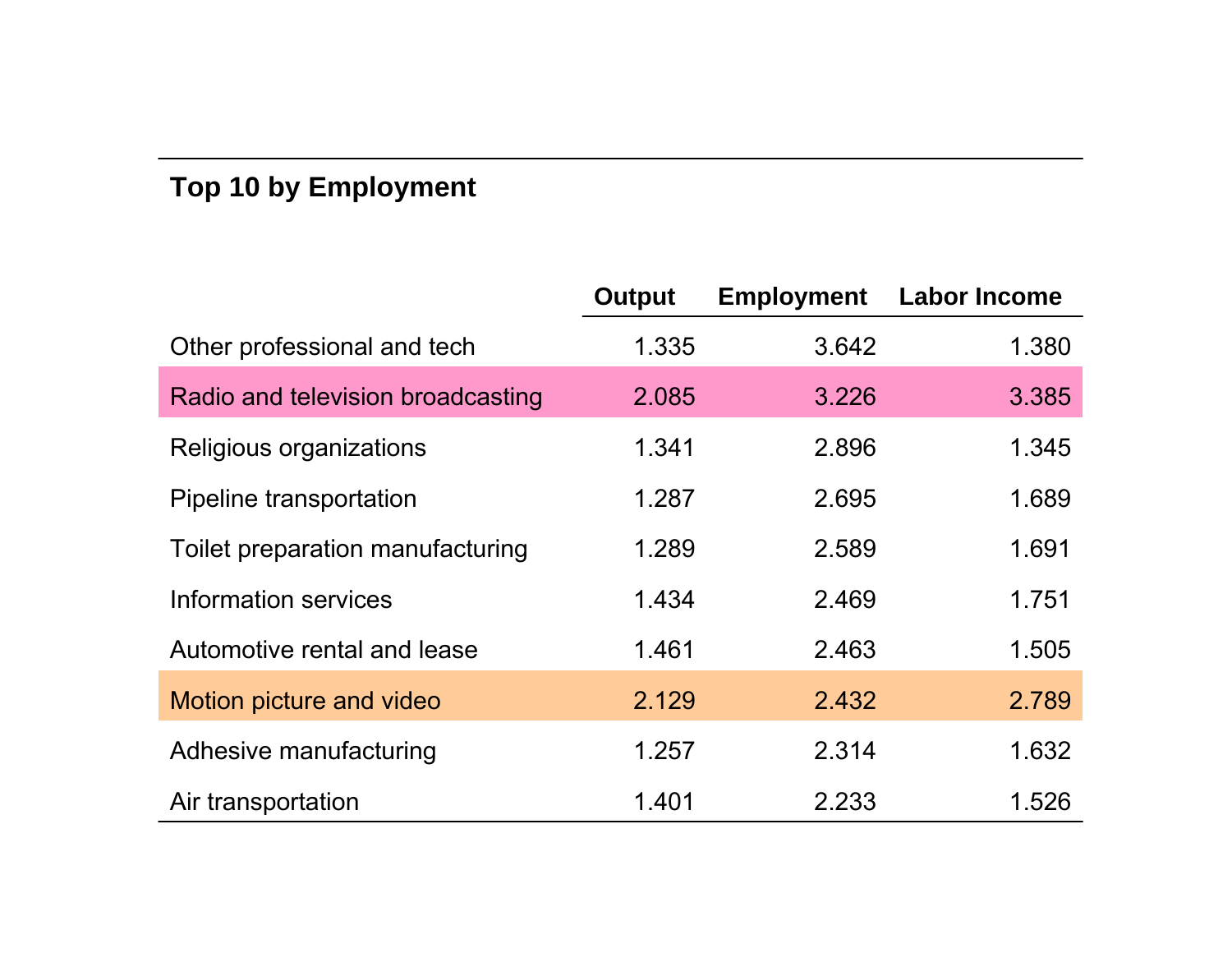#### **Top 10 by Labor Income**

|                                   | <b>Output</b> | <b>Employment</b> | <b>Labor Income</b> |
|-----------------------------------|---------------|-------------------|---------------------|
| State and local gov. transit      | 1.673         | 1.527             | 5.814               |
| Social organizations              | 2.118         | 1.293             | 4.918               |
| <b>Funds and trusts</b>           | 1.450         | 2.226             | 4.005               |
| Poultry processing                | 1.561         | 1.783             | 3.621               |
| Radio and television broadcasting | 2.085         | 3.226             | 3.385               |
| Social advocacy                   | 1.875         | 1.331             | 3.138               |
| Cattle ranching and farming       | 1.718         | 1.464             | 2.888               |
| Motion picture and video          | 2.129         | 2.432             | 2.789               |
| Misc textile mills                | 1.403         | 1.422             | 2.783               |
| Non-cattle, non-poultry animal    | 1.391         | 1.148             | 2.708               |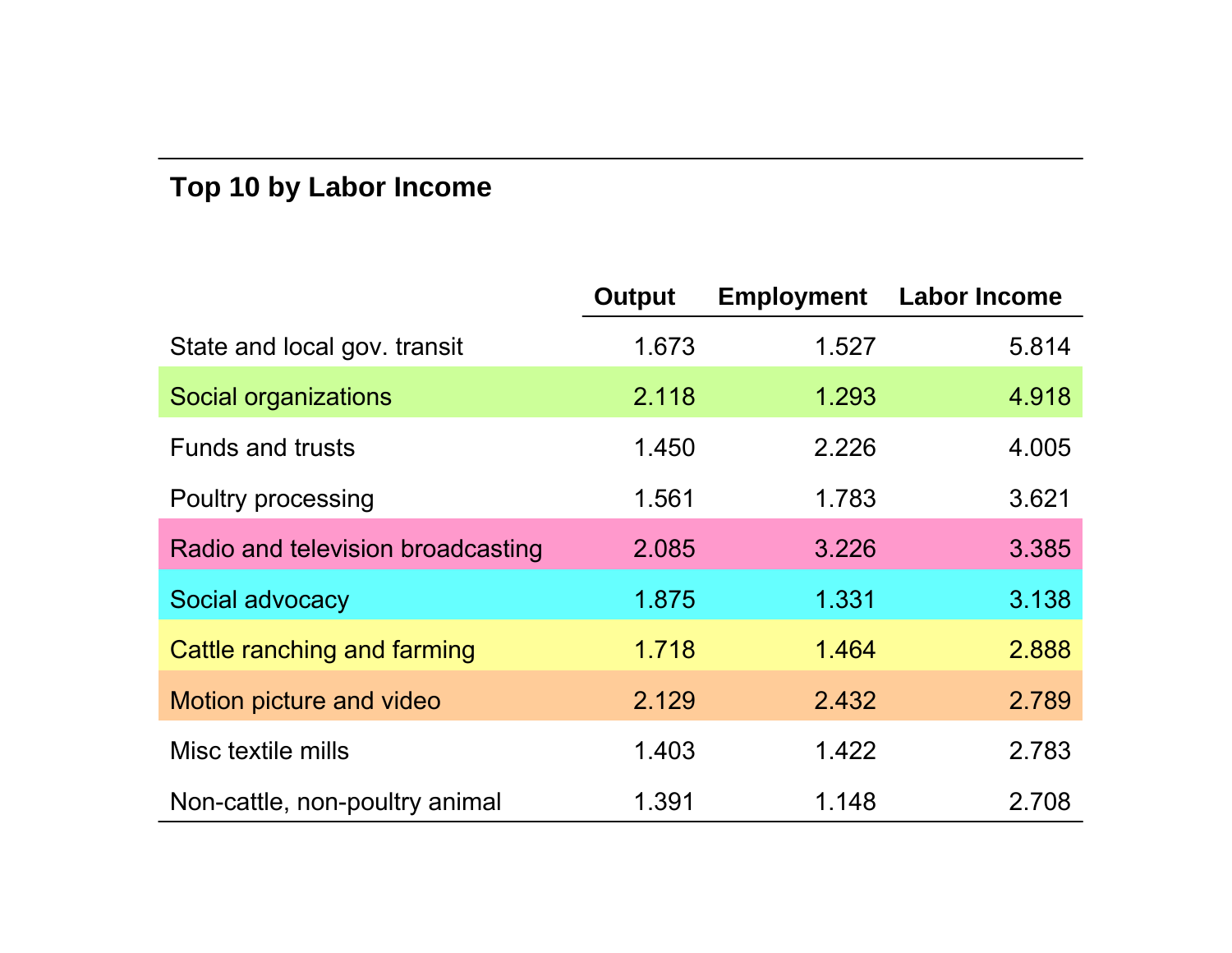#### **Bottom 10 by Output**

|                                           | Output | Employment | Labor Income |
|-------------------------------------------|--------|------------|--------------|
| <b>Sawmills</b>                           | 1.155  | 1.334      | 1.585        |
| Household goods repair and<br>maintenance | 1.162  | 1.083      | 1.158        |
| Fiber optic cable manufacturing           | 1.181  | 1.632      | 1.390        |
| Support activities for other mining       | 1.193  | 1.277      | 1.238        |
| Sheet metal work manufacturing            | 1.202  | 1.243      | 1.684        |
| Fiber- yarn- and thread mills             | 1.202  | 1.475      | 2.426        |
| Power generation and supply               | 1.204  | 1.985      | 1.171        |
| Drilling oil and gas wells                | 1.210  | 1.724      | 1.222        |
| Sound recording industries                | 1.228  | 1.857      | 1.198        |
| Confectionery manufacturing               | 1.234  | 1.742      | 2.052        |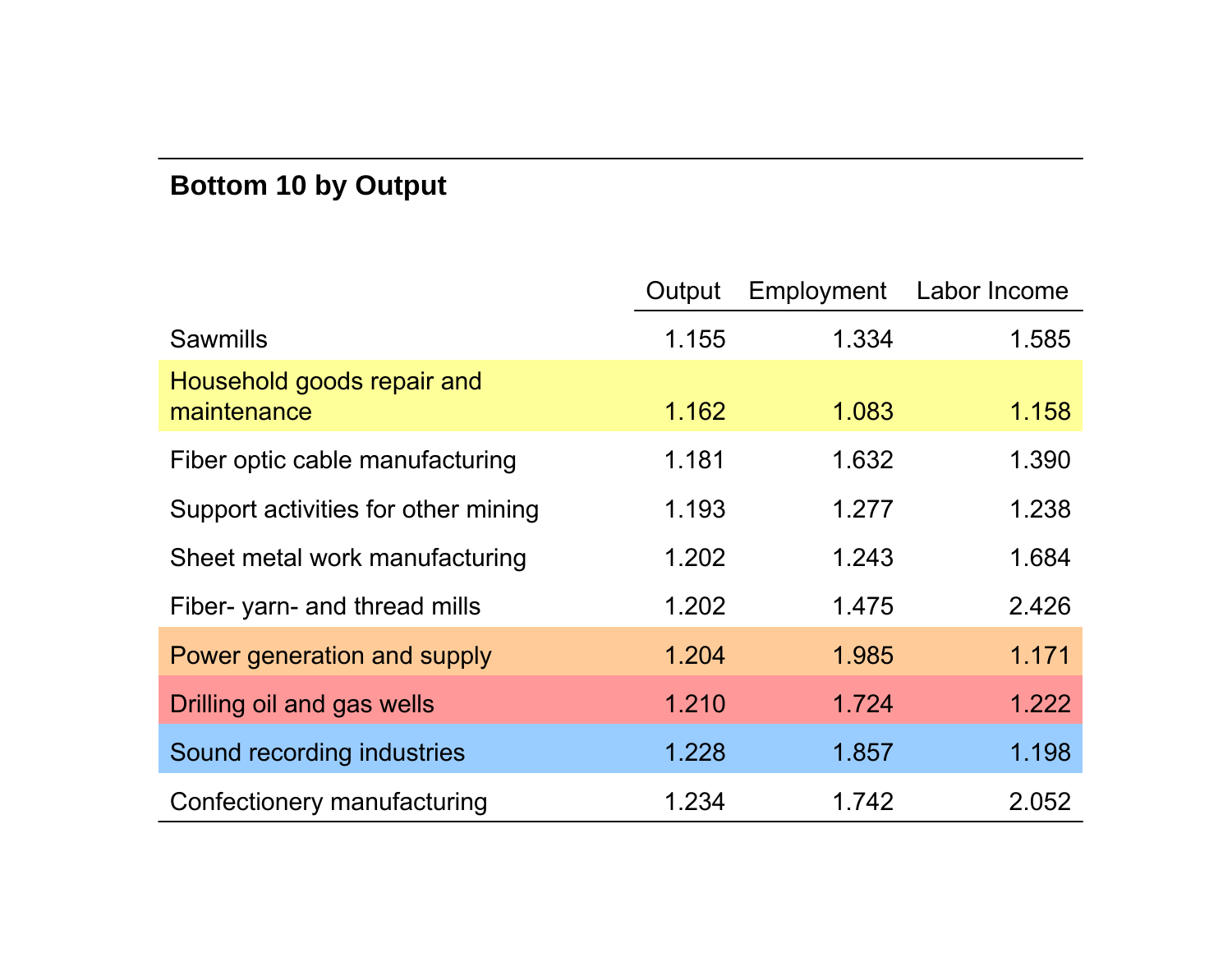#### **Bottom 10 by Employment**

|                                                 | Output | Employment | Labor Income |
|-------------------------------------------------|--------|------------|--------------|
| <b>Nonstore retailers</b>                       | 1.285  | 1.071      | 1.239        |
| Household goods repair and<br>maintenance       | 1.162  | 1.083      | 1.158        |
| Commercial machinery repair and<br>maintenance  | 1.282  | 1.093      | 1.270        |
| Grain farming                                   | 1.420  | 1.101      | 1.540        |
| Transit and ground passenger<br>transportation  | 1.347  | 1.108      | 1.559        |
| Sporting goods and hobby stores                 | 1.454  | 1.144      | 1.507        |
| Animal production- except cattle and<br>poultry | 1.391  | 1.148      | 2.708        |
| Independent artists and performers              | 1.279  | 1.156      | 2.216        |
| Miscellaneous store retailers                   | 1.442  | 1.159      | 1.349        |
| Home health care services                       | 1.443  | 1.160      | 1.452        |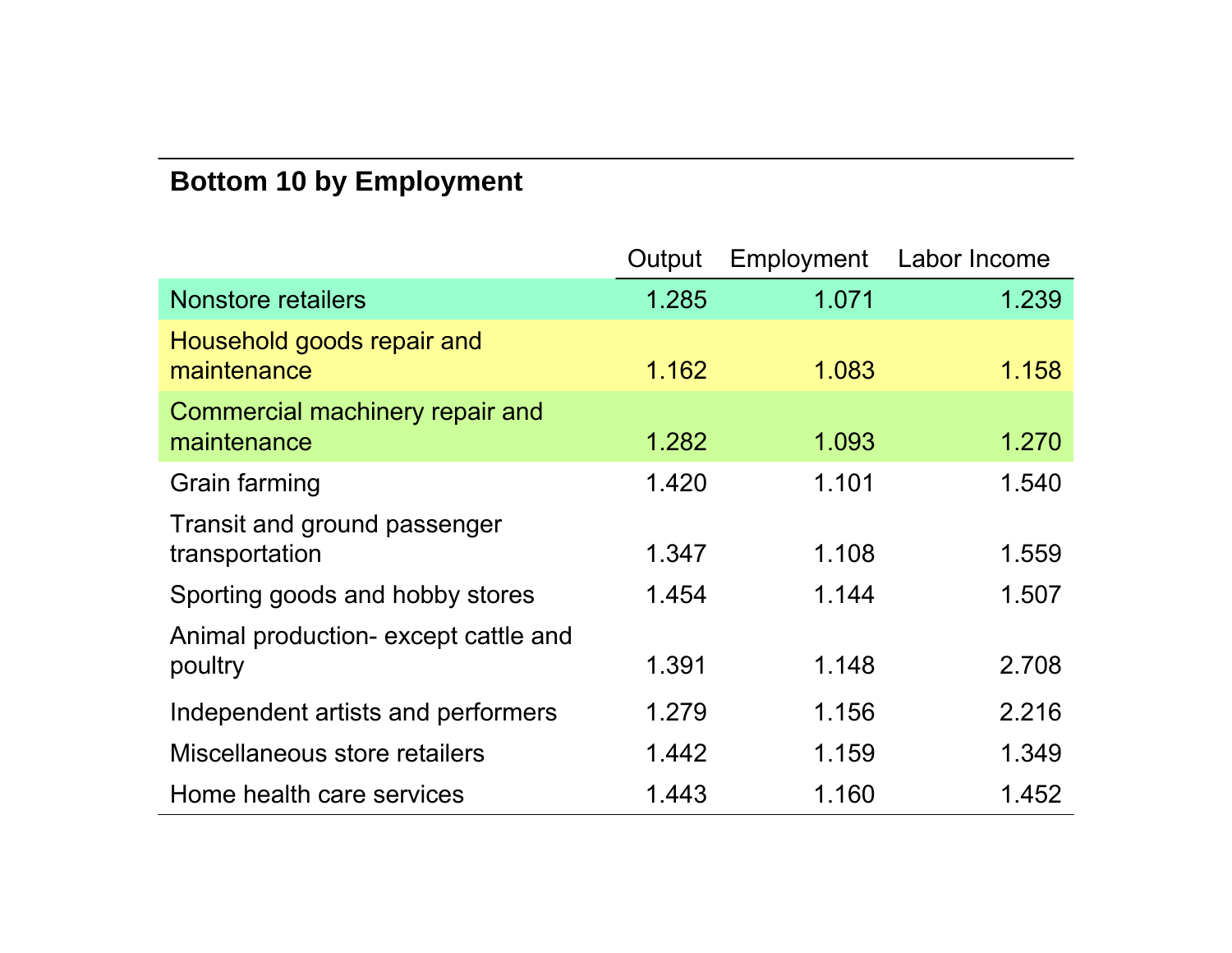### **Bottom 10 by Labor Income**

|                                                | Output | Employment | Labor Income |
|------------------------------------------------|--------|------------|--------------|
| Household goods repair and<br>maintenance      | 1.162  | 1.083      | 1.158        |
| Power generation and supply                    | 1.204  | 1.985      | 1.171        |
| Sound recording industries                     | 1.228  | 1.857      | 1.198        |
| State and local government utilities           | 1.264  | 1.929      | 1.215        |
| Monetary authorities and depository<br>credit  | 1.284  | 1.696      | 1.220        |
| Drilling oil and gas wells                     | 1.210  | 1.724      | 1.222        |
| Support activities for other mining            | 1.193  | 1.277      | 1.238        |
| <b>Nonstore retailers</b>                      | 1.285  | 1.071      | 1.239        |
| <b>Real estate</b>                             | 1.283  | 1.442      | 1.240        |
| Commercial machinery repair and<br>maintenance | 1.282  | 1.093      | 1.270        |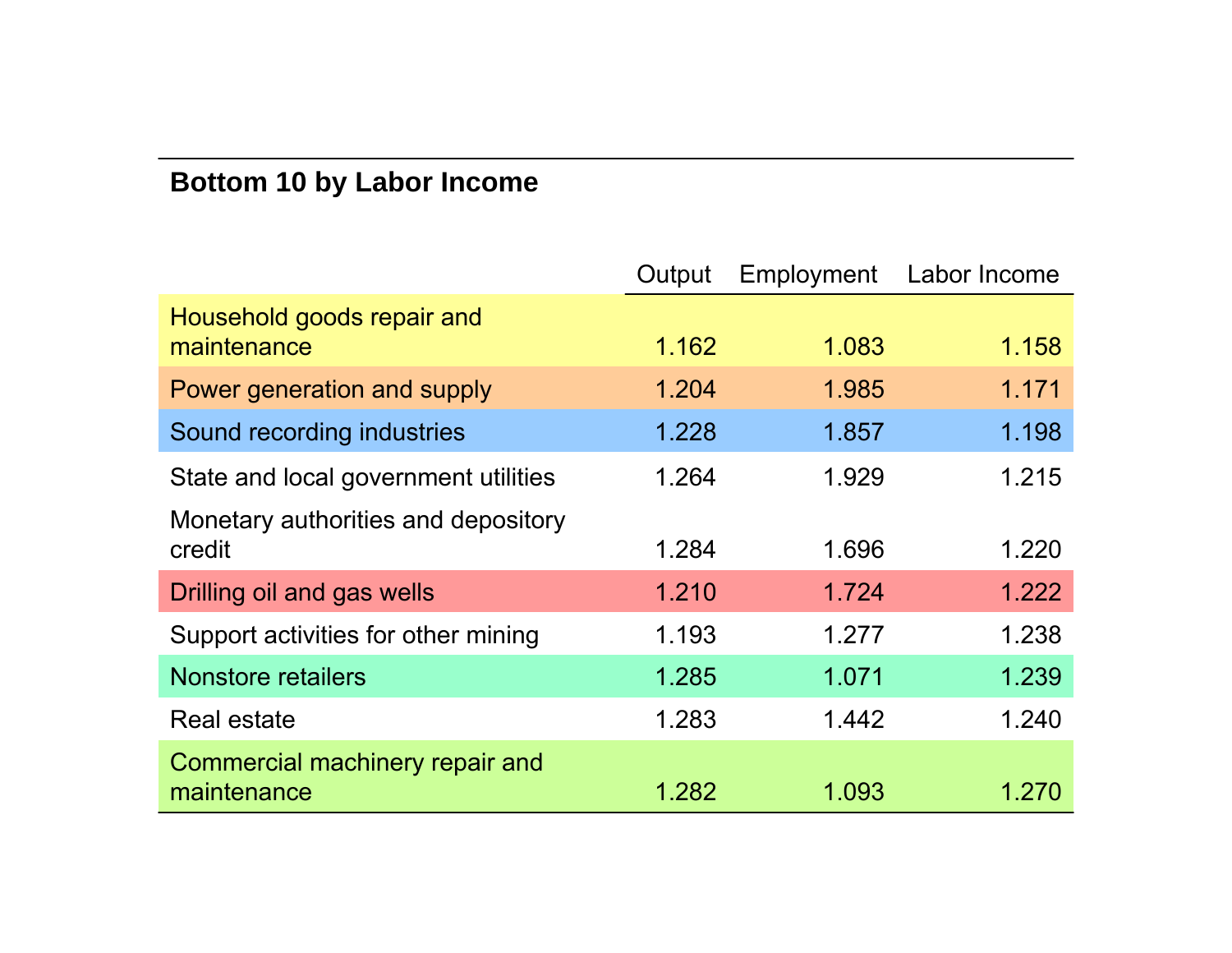# Court High Multiplier Industries

- **Motion Picture and Video** Taos already has experience dealing with this industry, and New Mexico has very favorable policies.
- **Social Organizations** Almost always funded by outside money and hire and work locally.
- **Cattle and Ranching** Culturally satisfying and often dealing locally.
- **Museums and Performance Arts** Mostly funded by outside money, enhance the cultural value and community cohesion of the Town.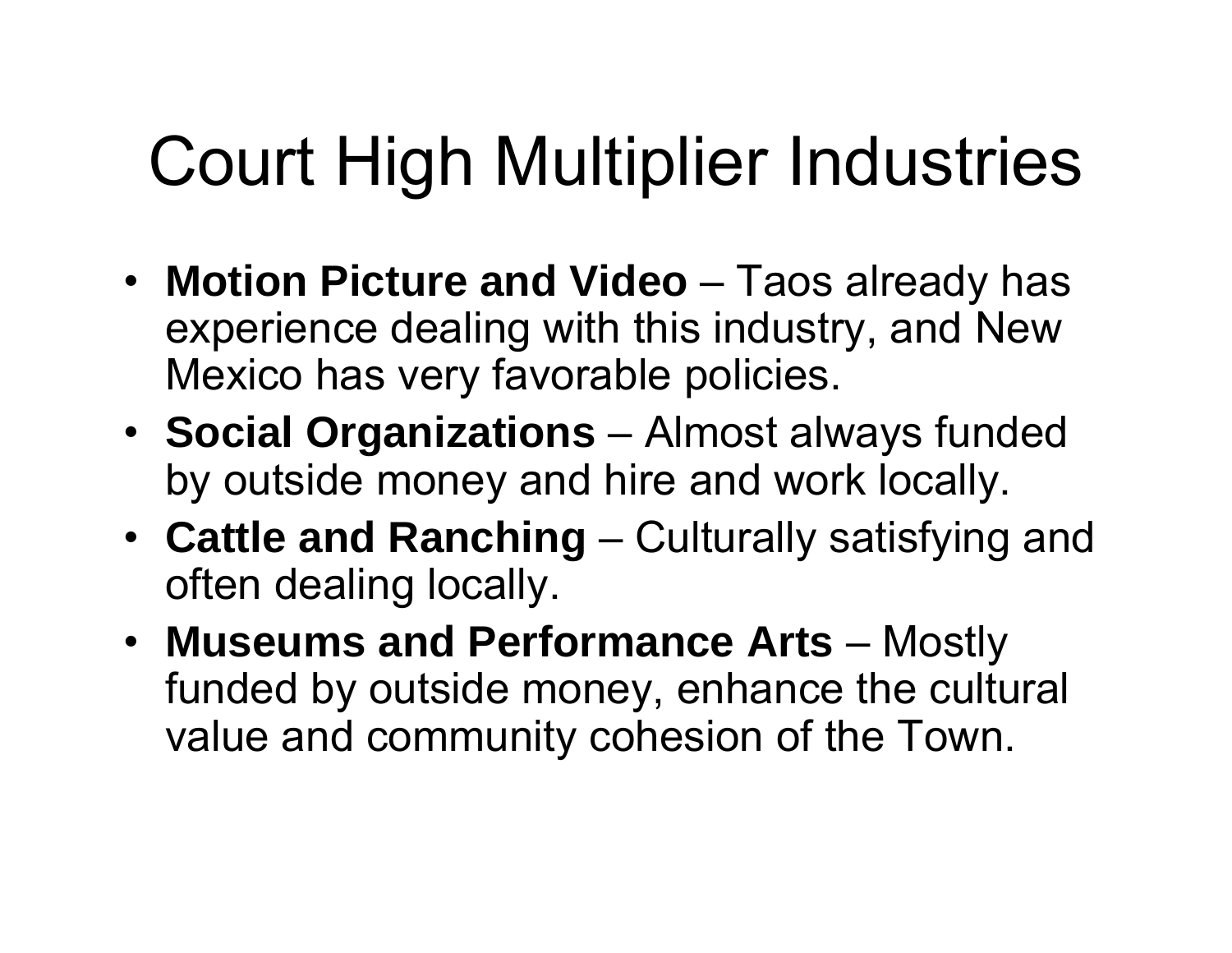### Labor Needs and Training

- **Work Ethic** is most cited as an issue, but is tied to tensions between employers and employees, the culture of Taos, and low wages.
- **Trade Skills**, including mechanical, construction, welding, and other trades, are highly desired.
- **Customer Service** training is also highly desired, but again depends at least partially on how well workers are treated by employers, as well as cultural factors including a dislike of outsiders.
- **Technical and Professional Skills** such as computers, architecture, web design, and business are both desired by employers and lead to higher paying jobs and a more highly educated and powerful labor force.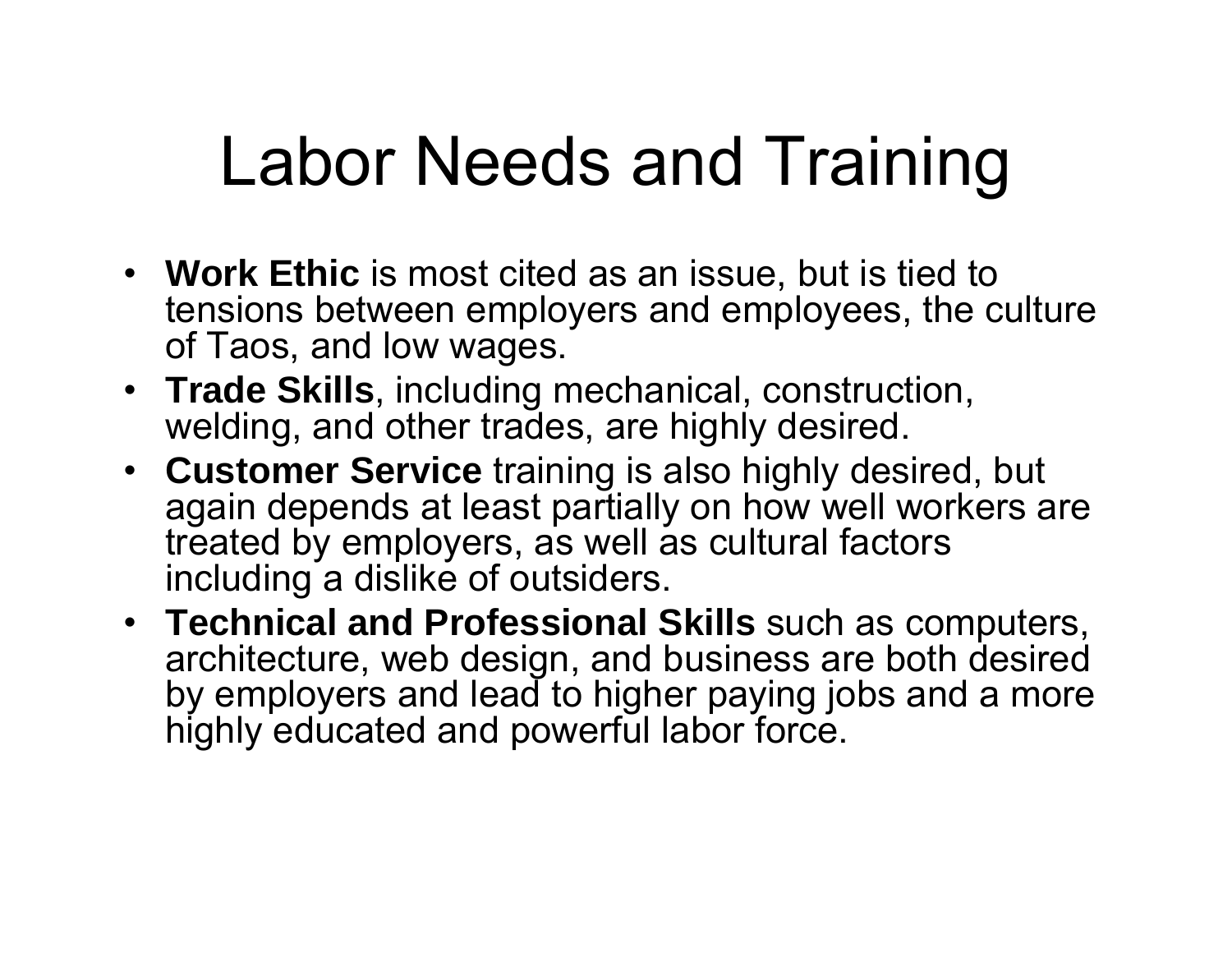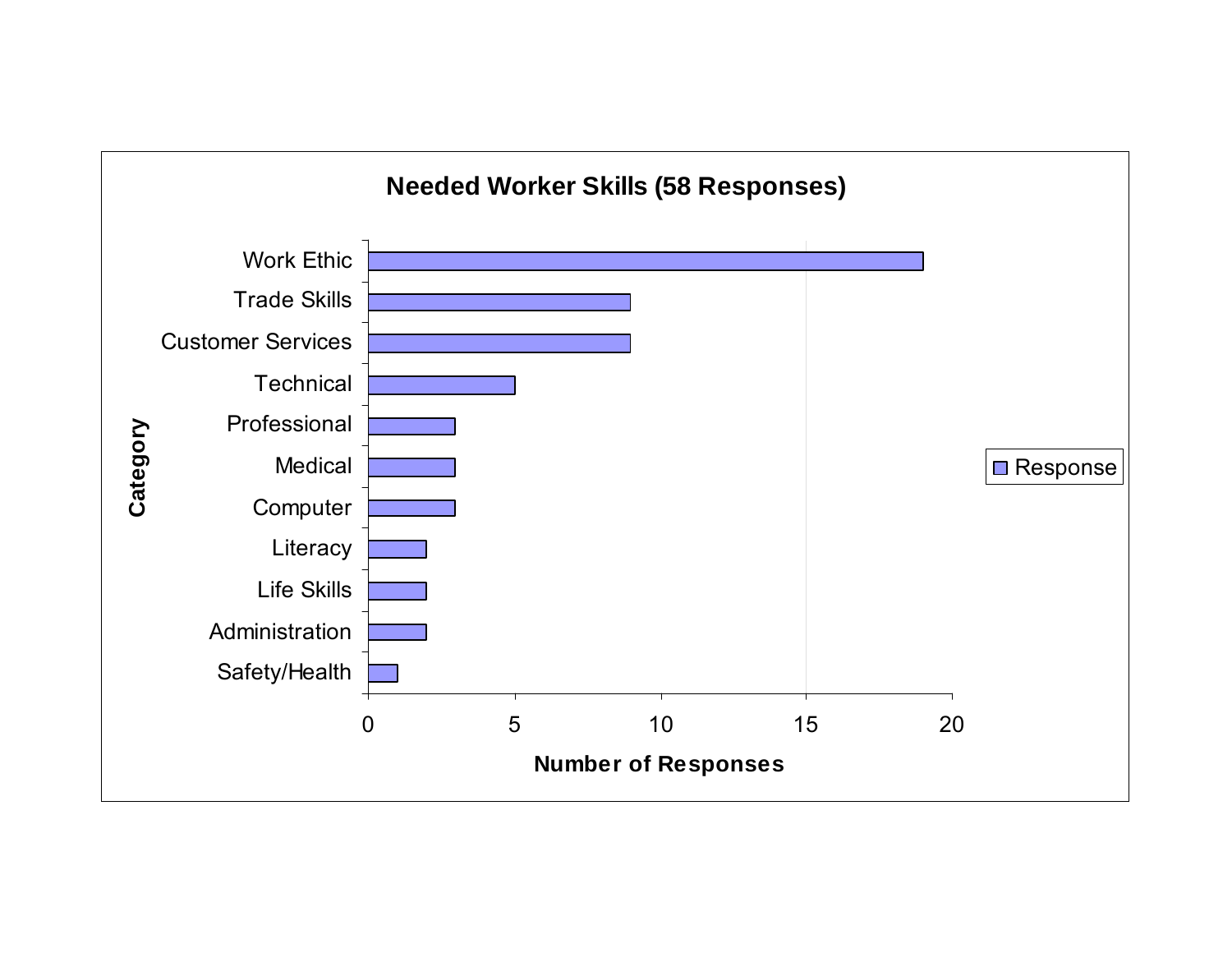## Current Training

- • High Schools face difficulty meeting new standards and restricted funds. Consequently, trade courses are often the first to go.
- • UNM-Taos focuses on professional and liberal arts classes, but would like to increase courses in trade skills and computers if the demand is available.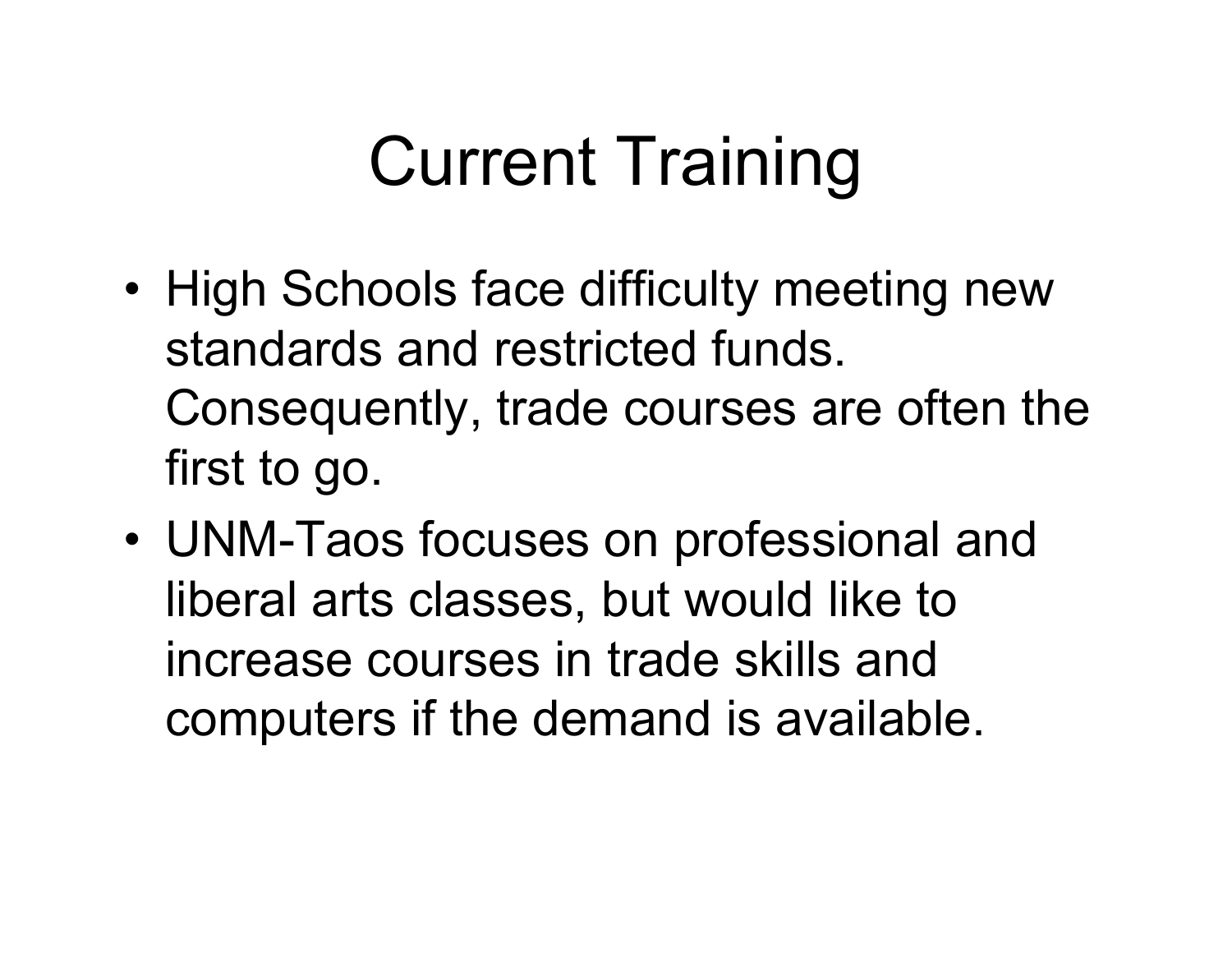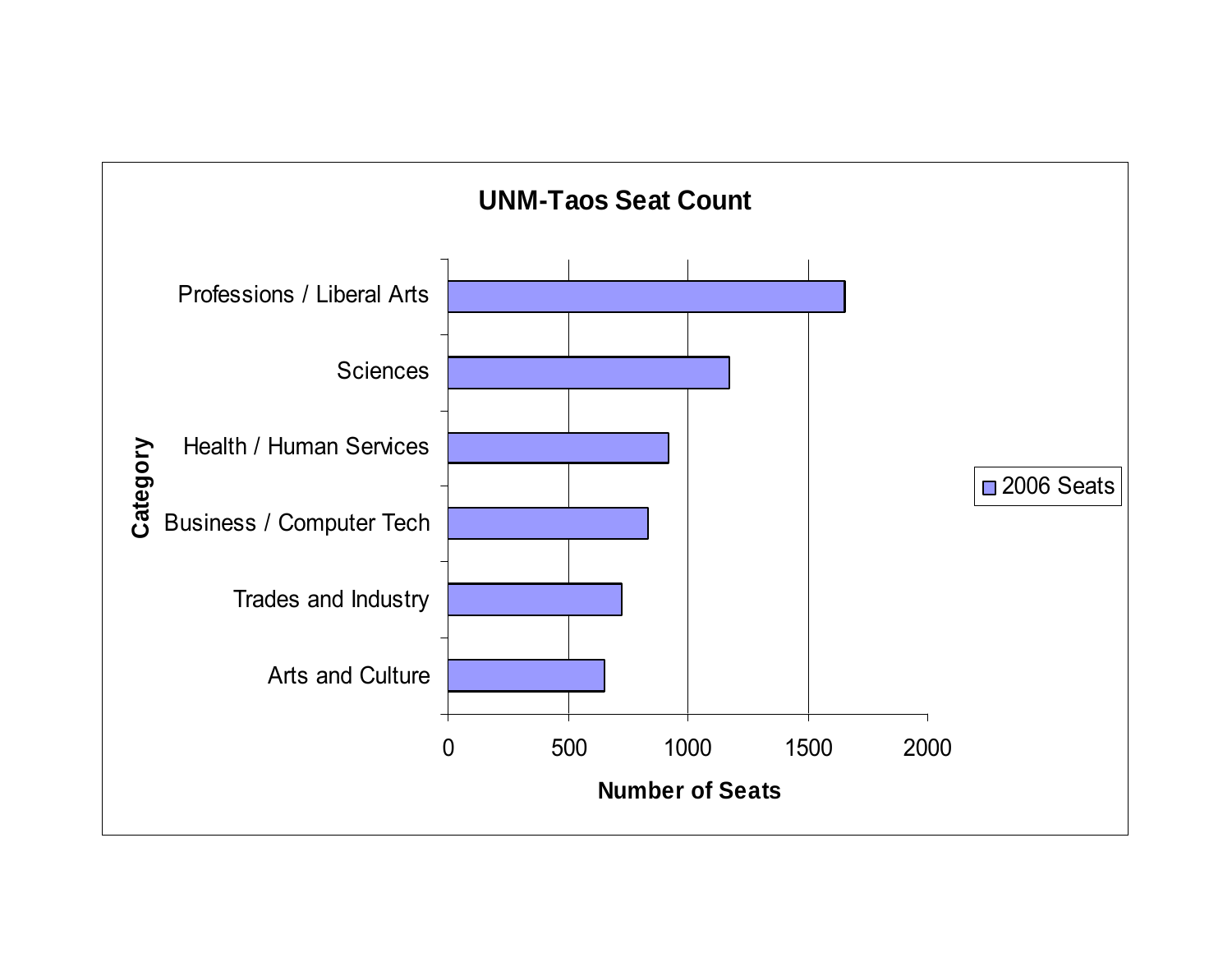### Access to Land and Equipment

- Real estate prices are very high
- Rent in business units, especially in prime locations, is very high. Probably not as high as in Santa Fe (\$25,000 per month)
- Absentee real estate owners with little interest in the Taos community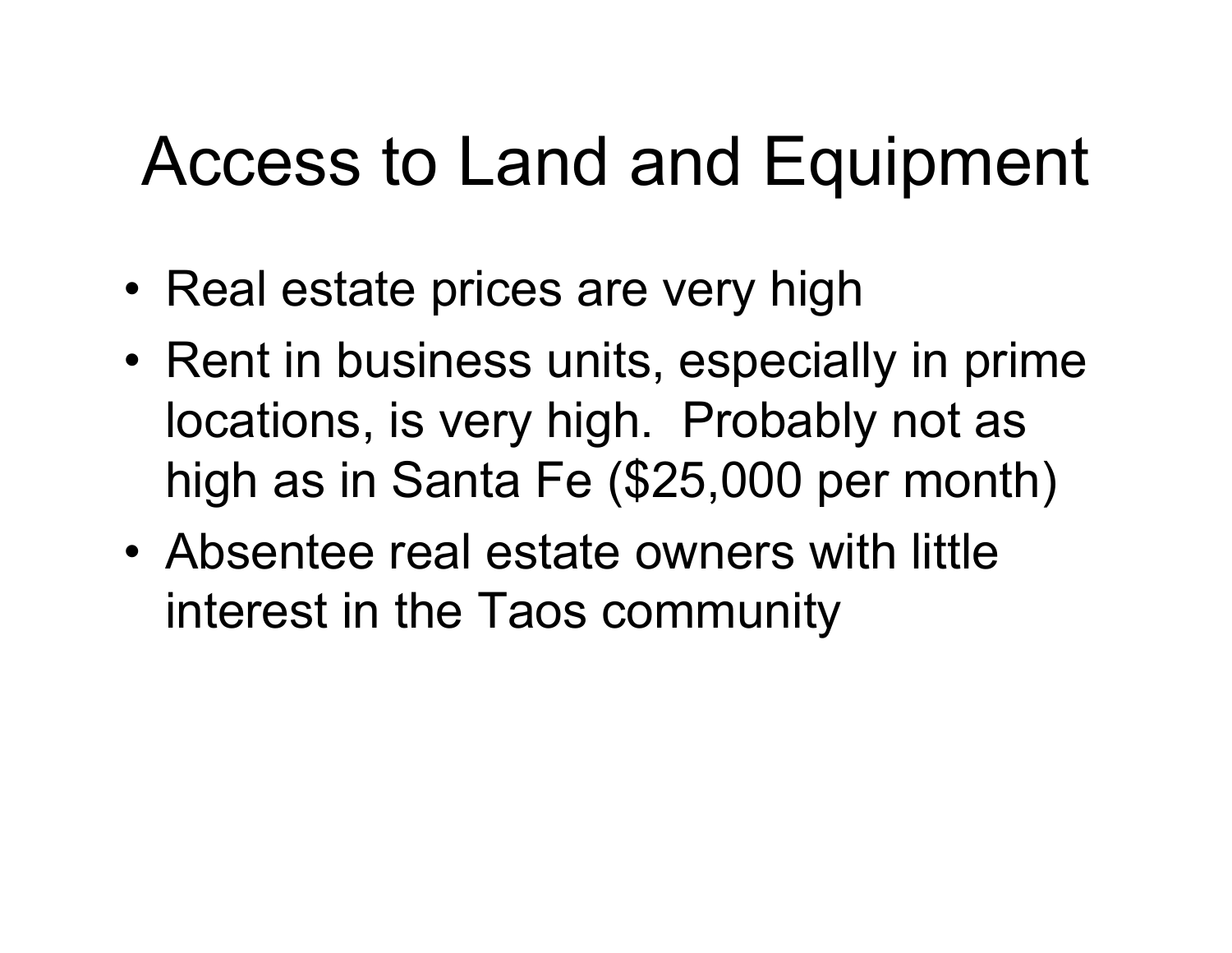### Legislation Environment

- Business community seems mixed on whether the town is business friendly
- Major complaints include a perceived disinterest in encouraging arts and an unwillingness to make the town cleaner
- Several business owners mentioned that they felt the town was doing better than it has in the past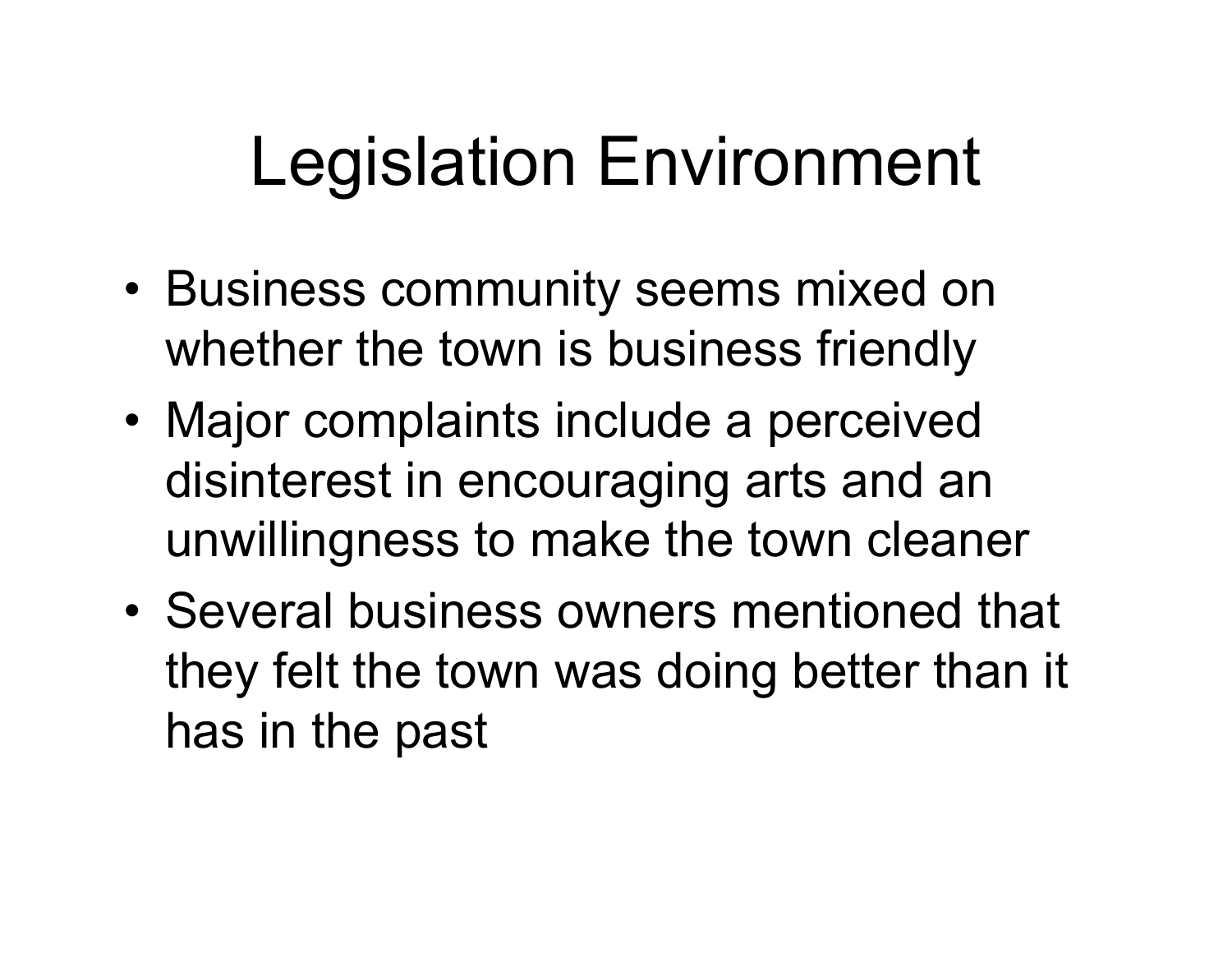### **Leakages**

- Pull Factors
- •Gross Receipts Data
- •Self-Reported Business Spending
- •Resident Survey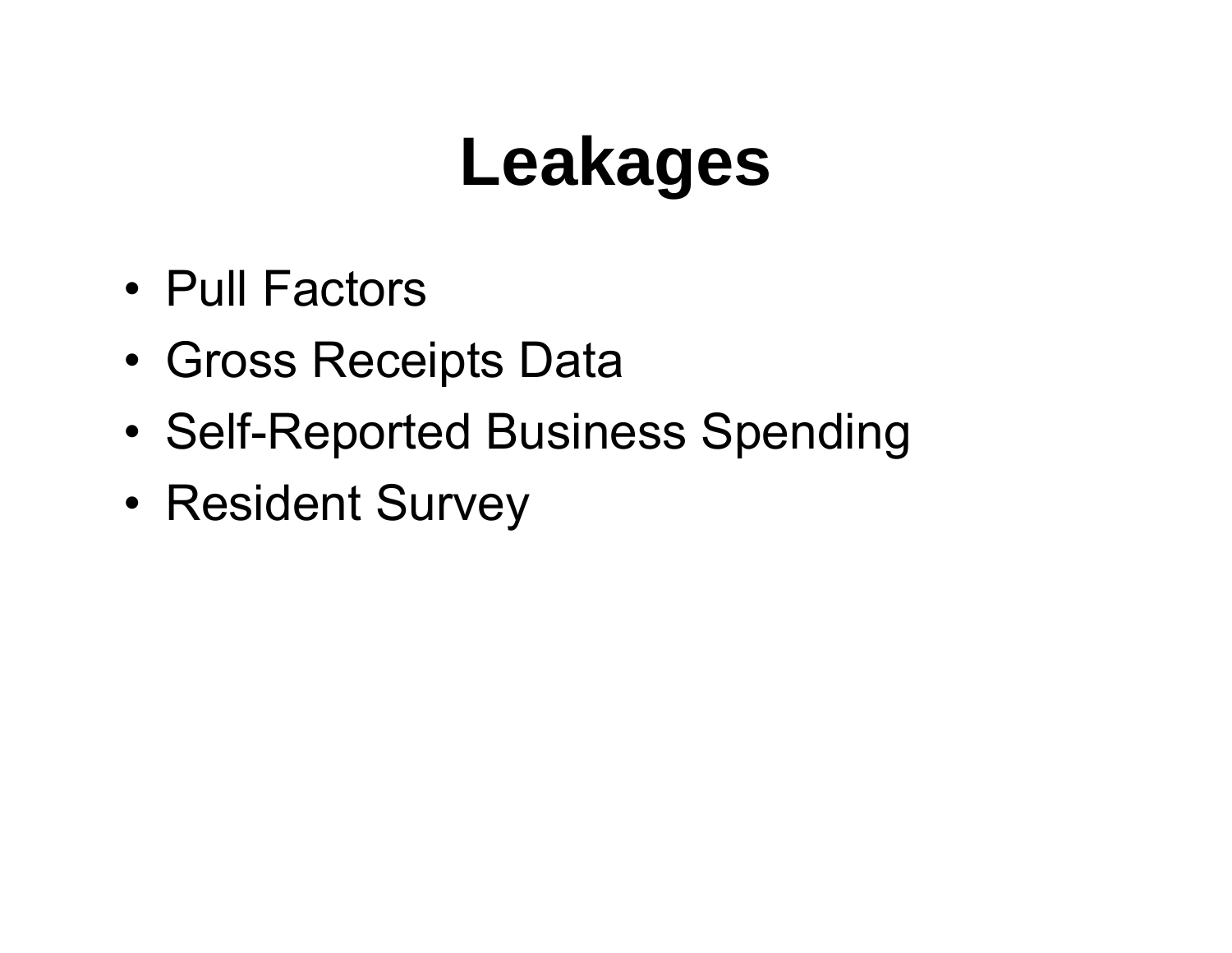### Pull Factors

Measure of revenue flow. Values closer to one indicate industries in which Taos is more self-sufficient.

 $(Sales<sub>Taos</sub>/Population<sub>Taos</sub>)$ 

\_\_\_\_\_\_\_\_\_\_\_\_\_\_\_\_\_\_\_\_\_\_\_\_\_\_\_\_\_\_\_\_\_\_\_\_\_\_\_\_\_\_\_\_\_\_\_\_\_\_\_\_\_\_\_\_

 $(Sales<sub>NM</sub>/Population<sub>NM</sub>)$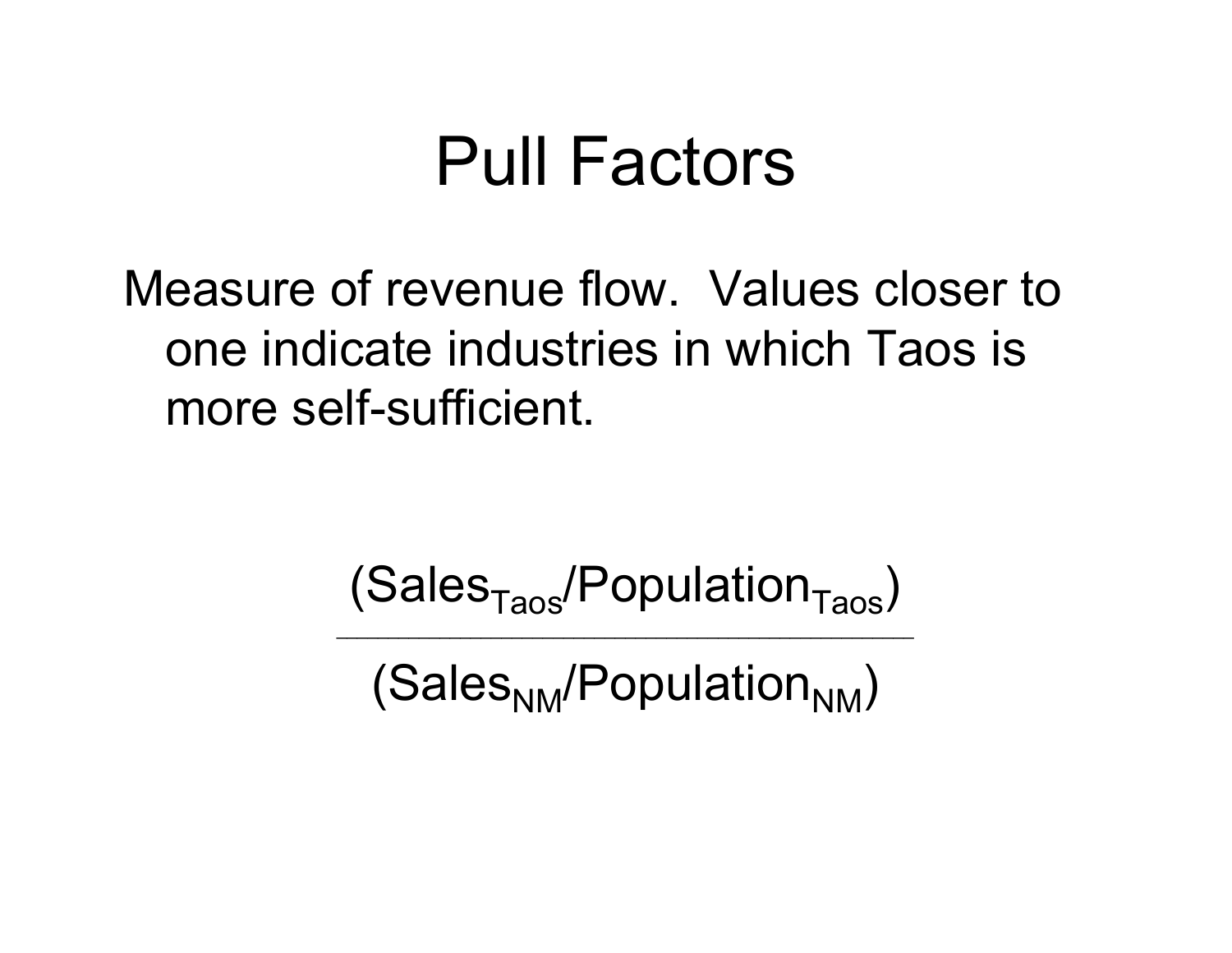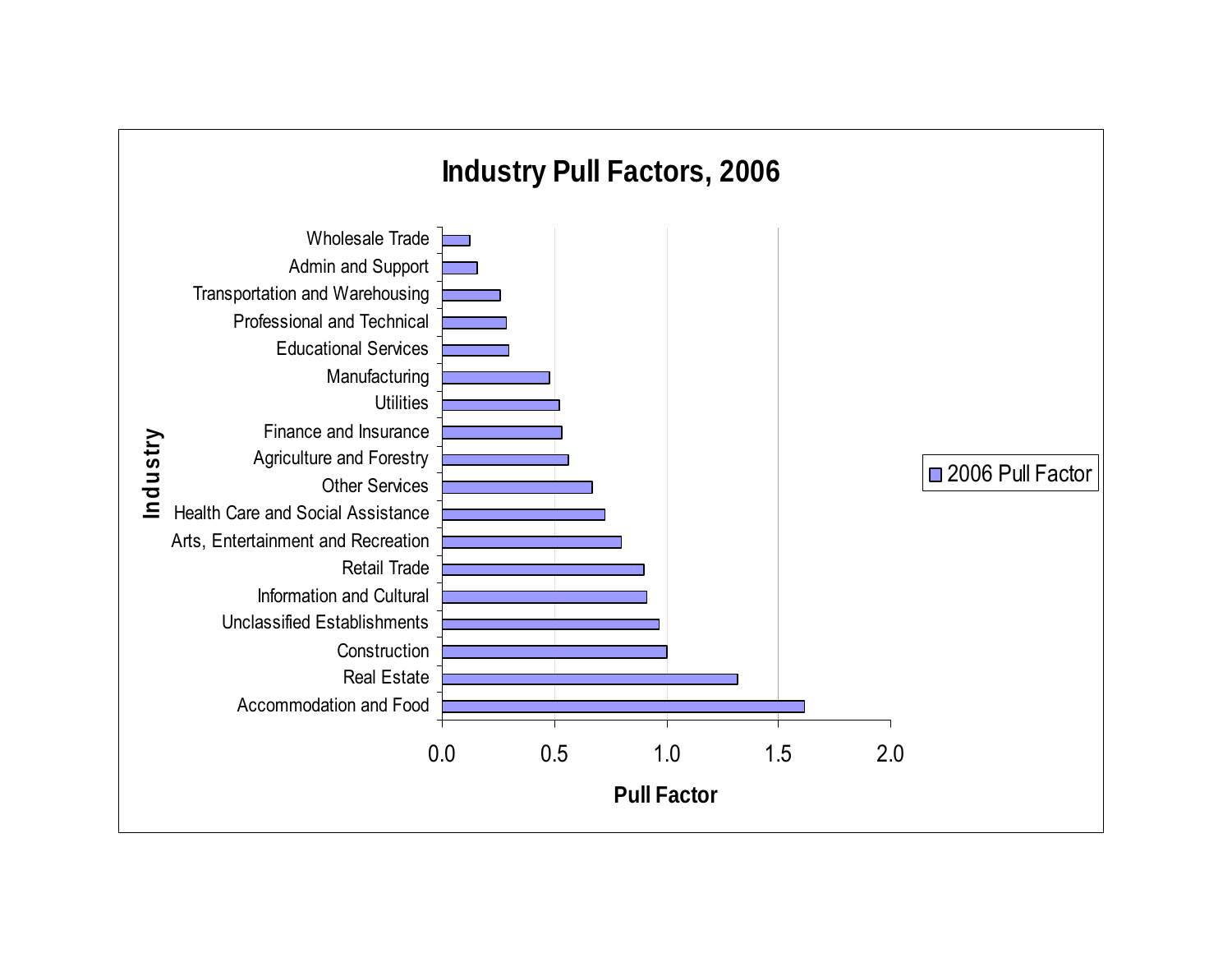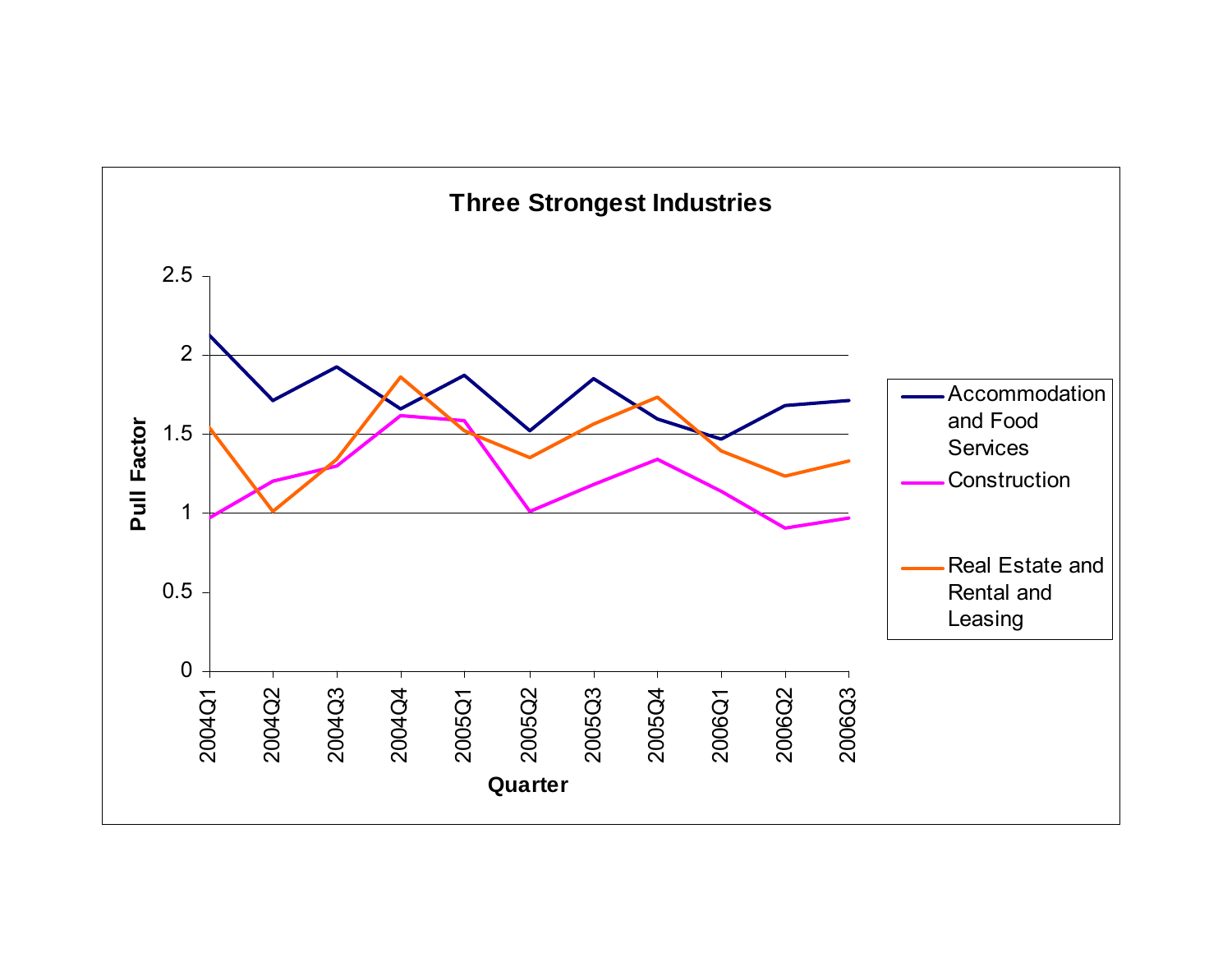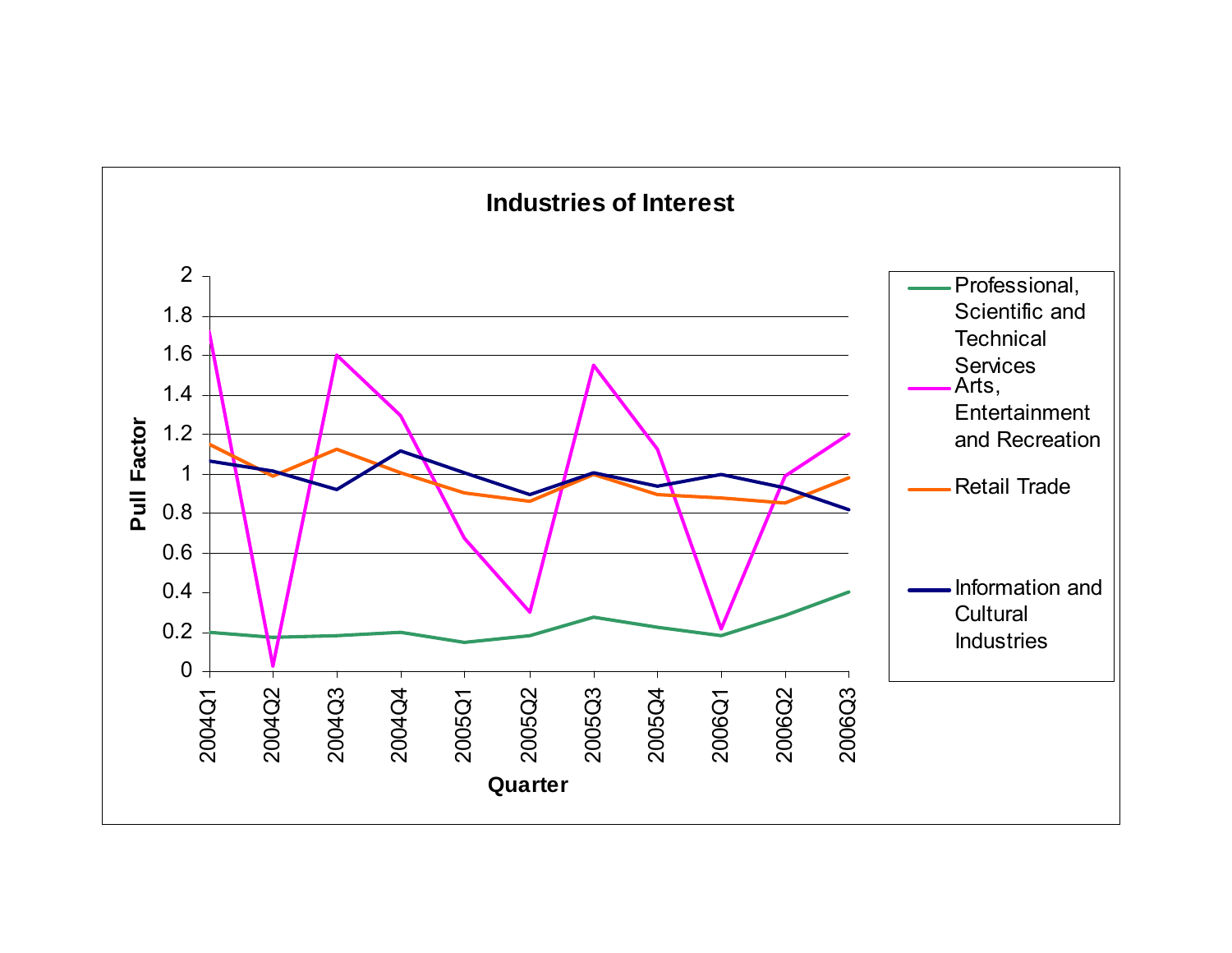## Industries with Potential

- Professional and Technical Services
- Health Care and Assistance
- Educational Services
- Finance and Insurance
- •1<sup>st</sup> and 2<sup>nd</sup> Quarter Arts and Recreation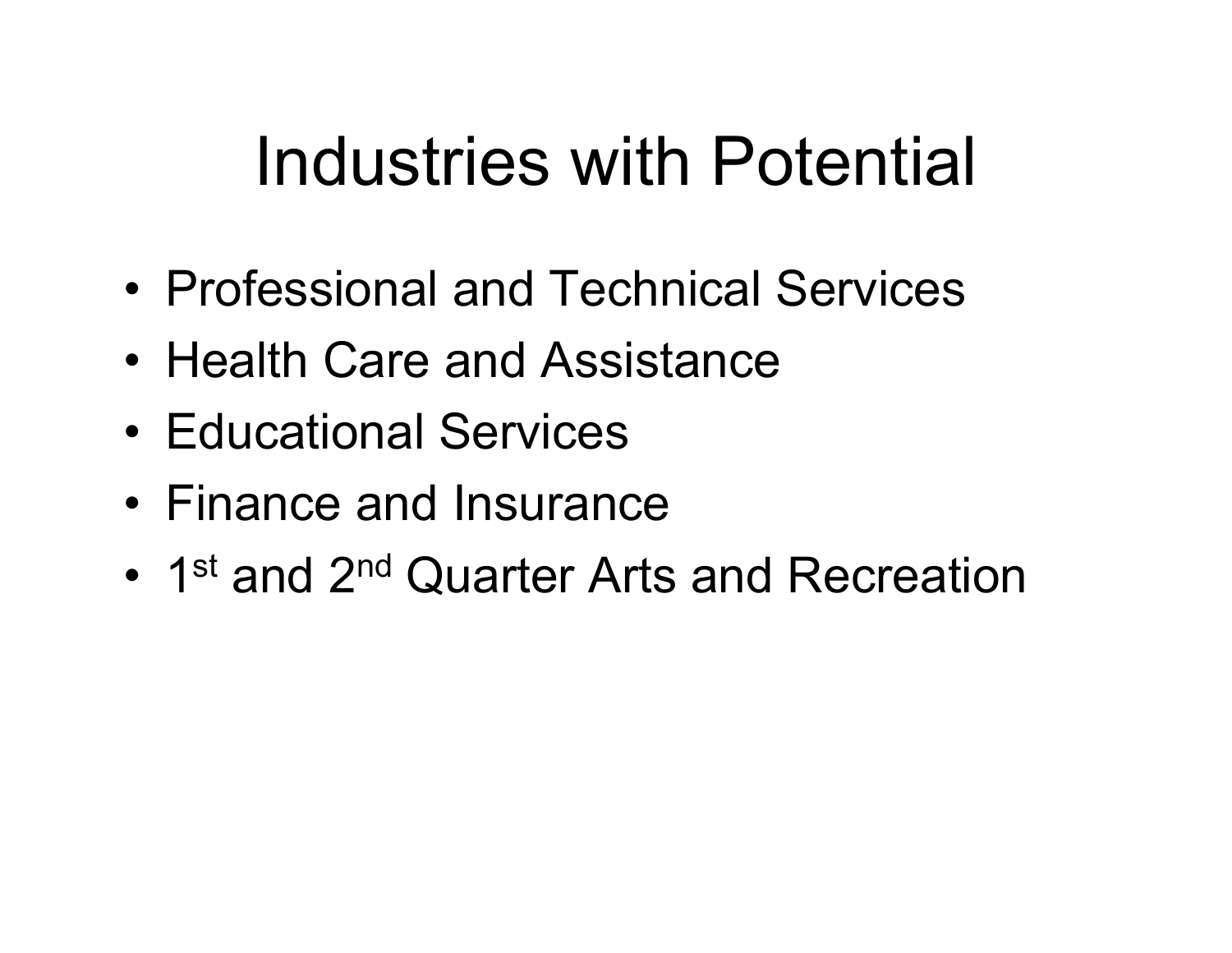## Relative to the County Total

- Most construction, transportation, and real estate sales go to businesses outside of the Town of Taos.
- • In contrast, most professional services, health care, retail trade and finance and insurance sales occur within the town borders.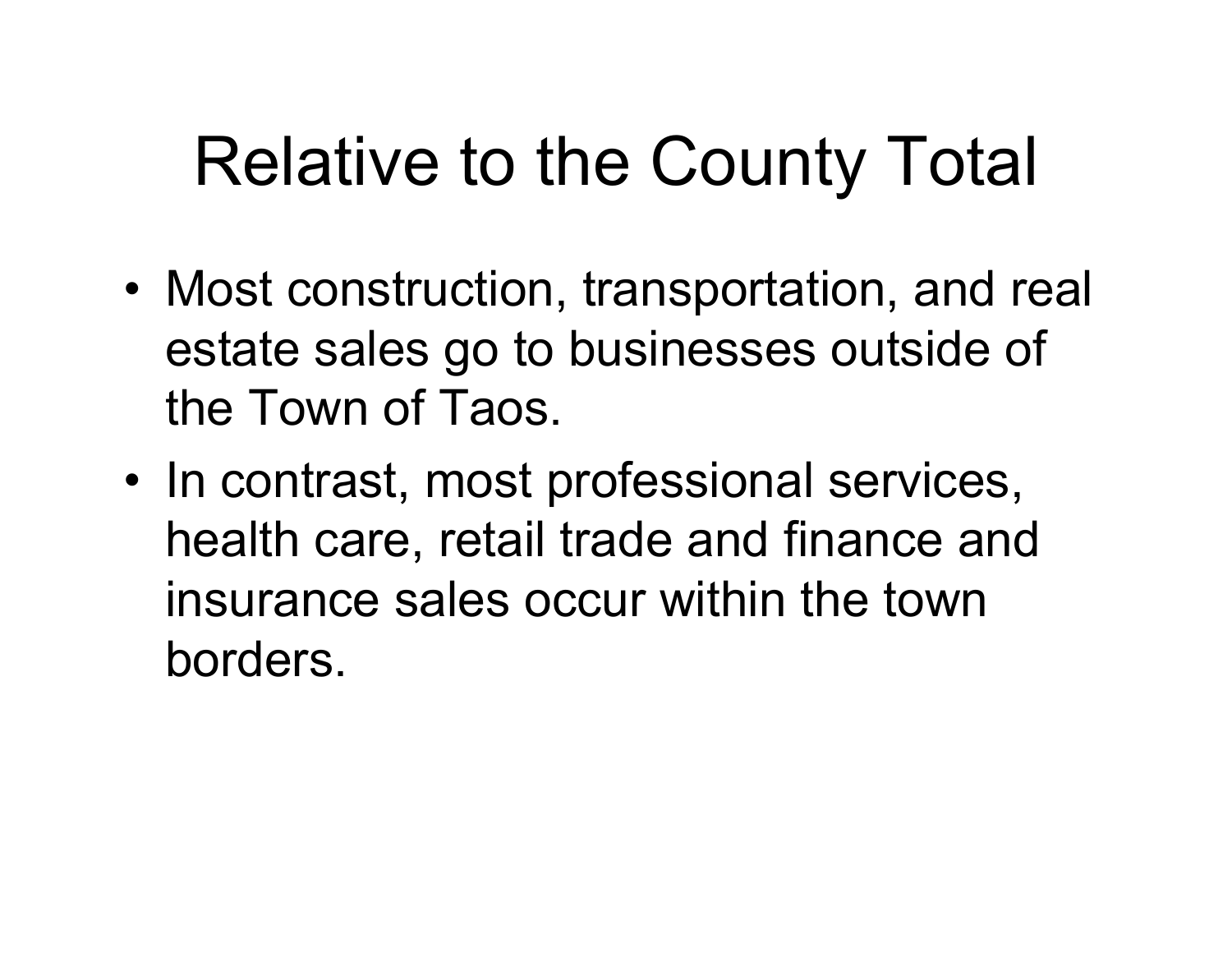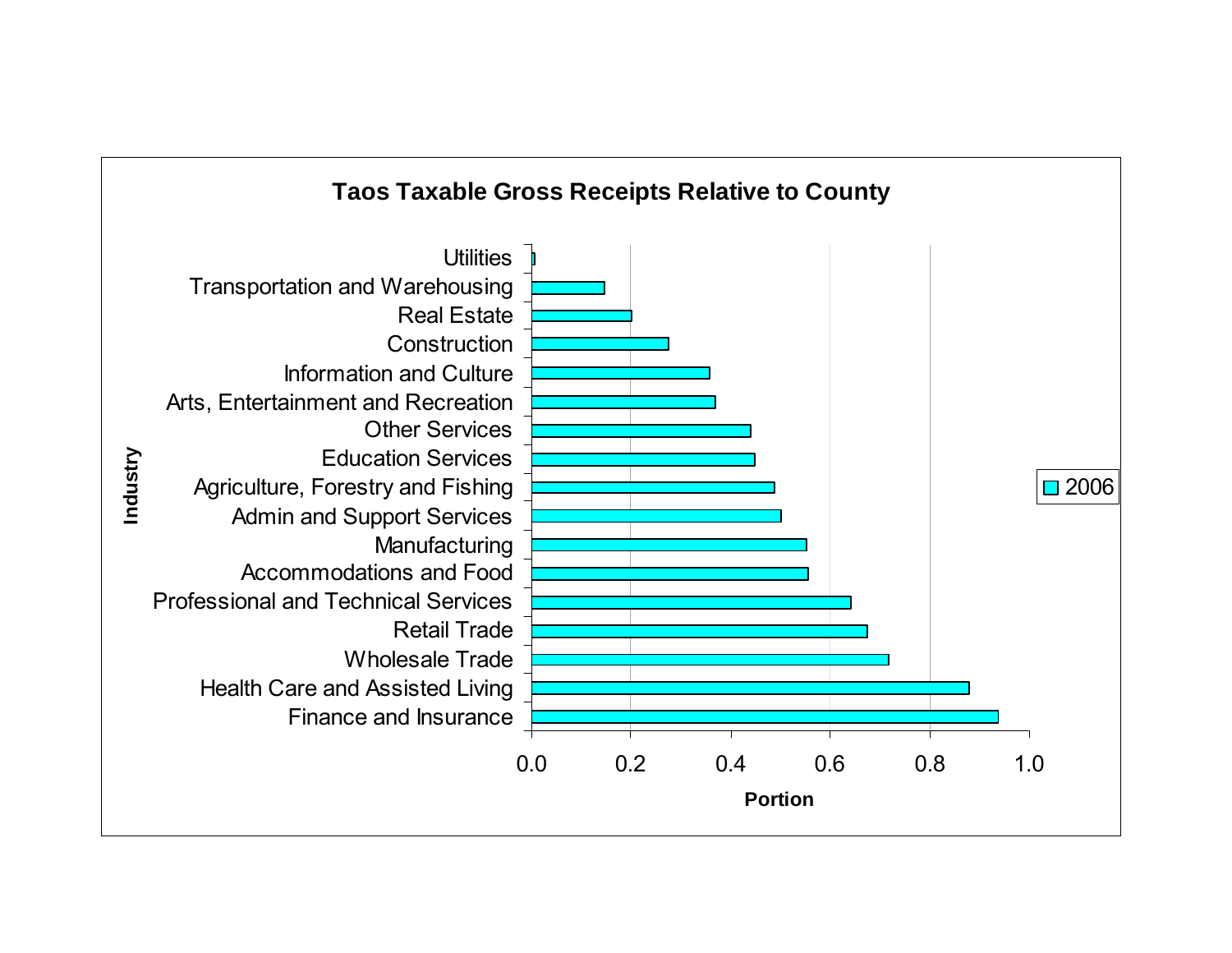### Self-Reported Business Leakages

- • 46% of goods and services purchased locally
- • One major reason cited for local purchases was encouraging reciprocity in business relationships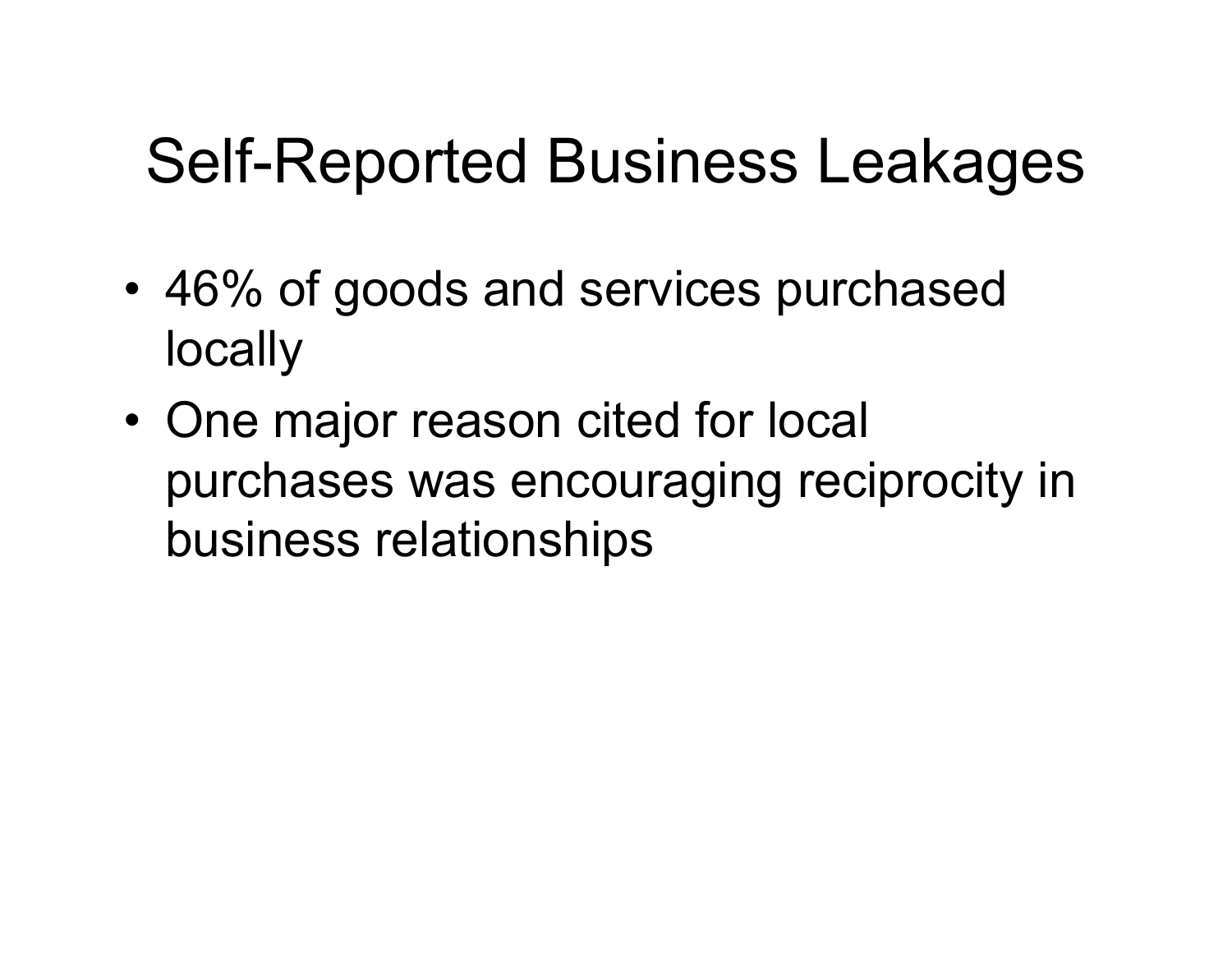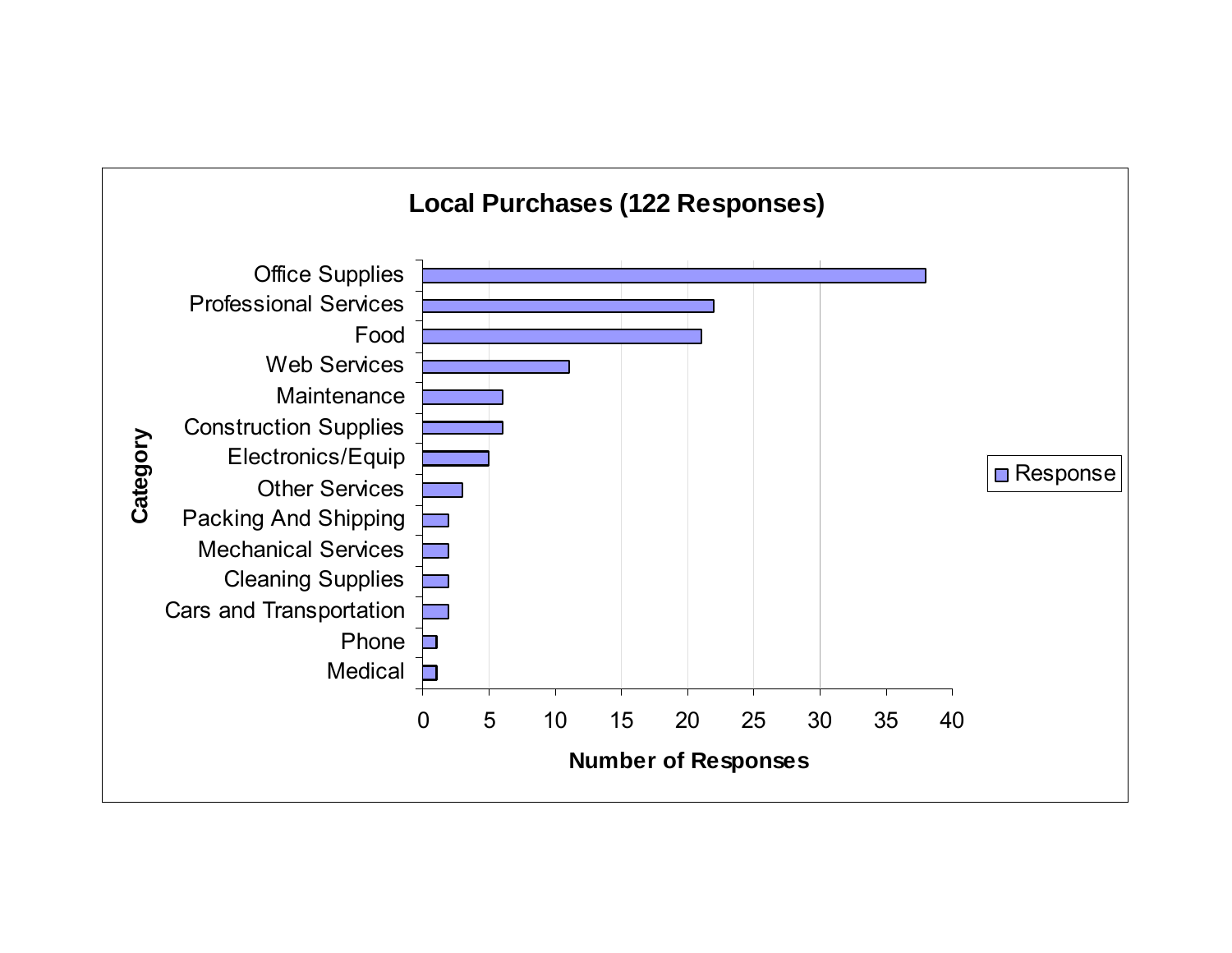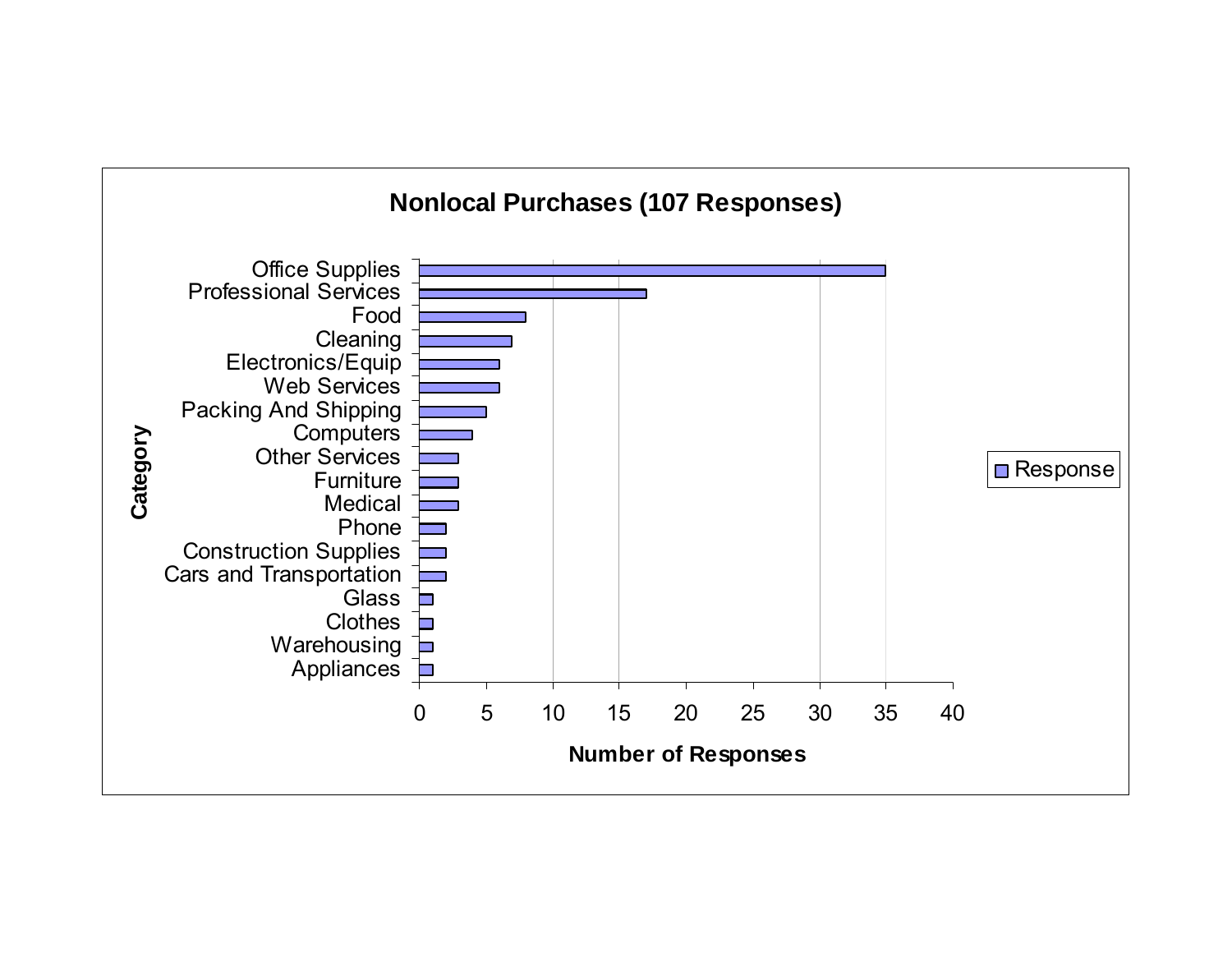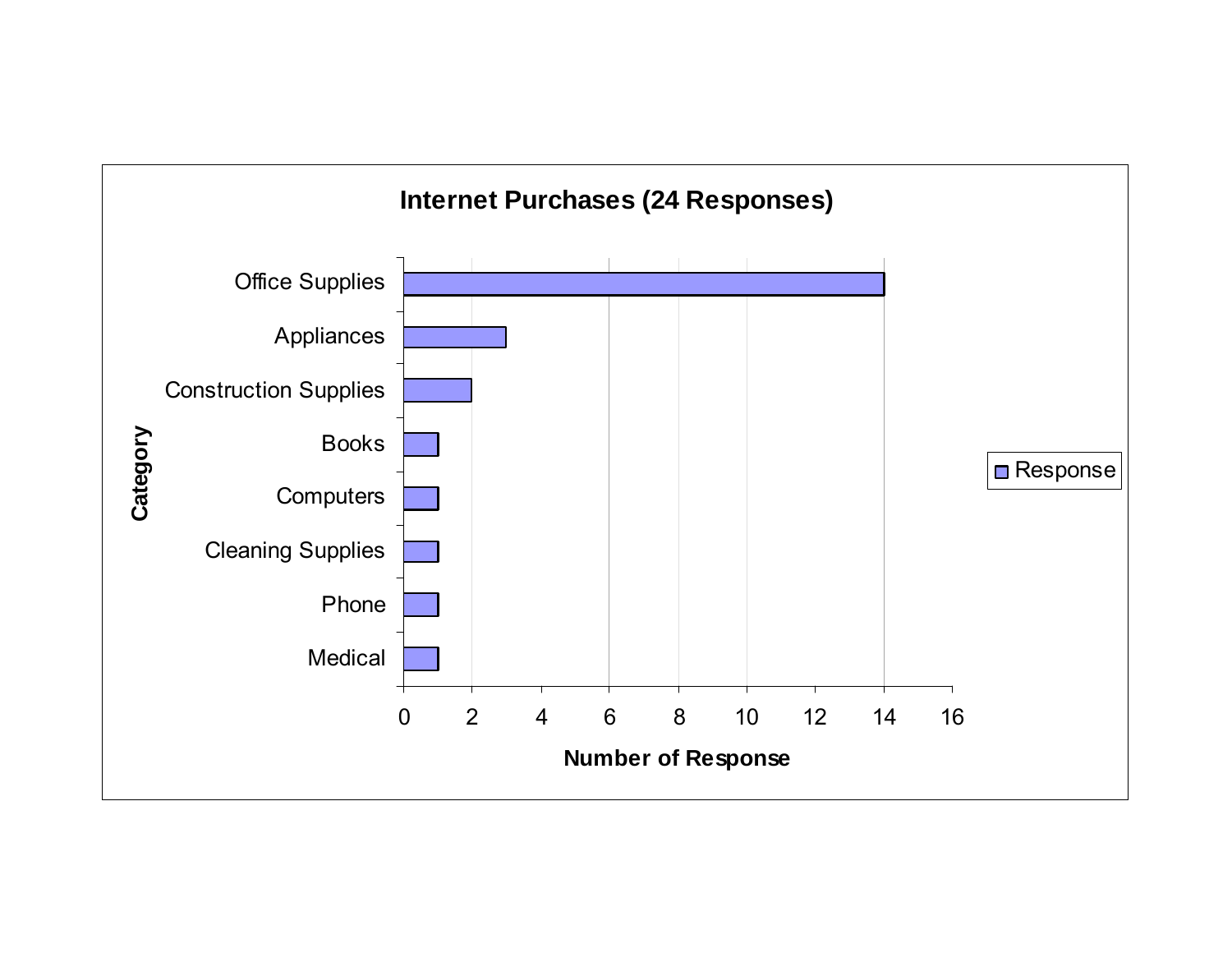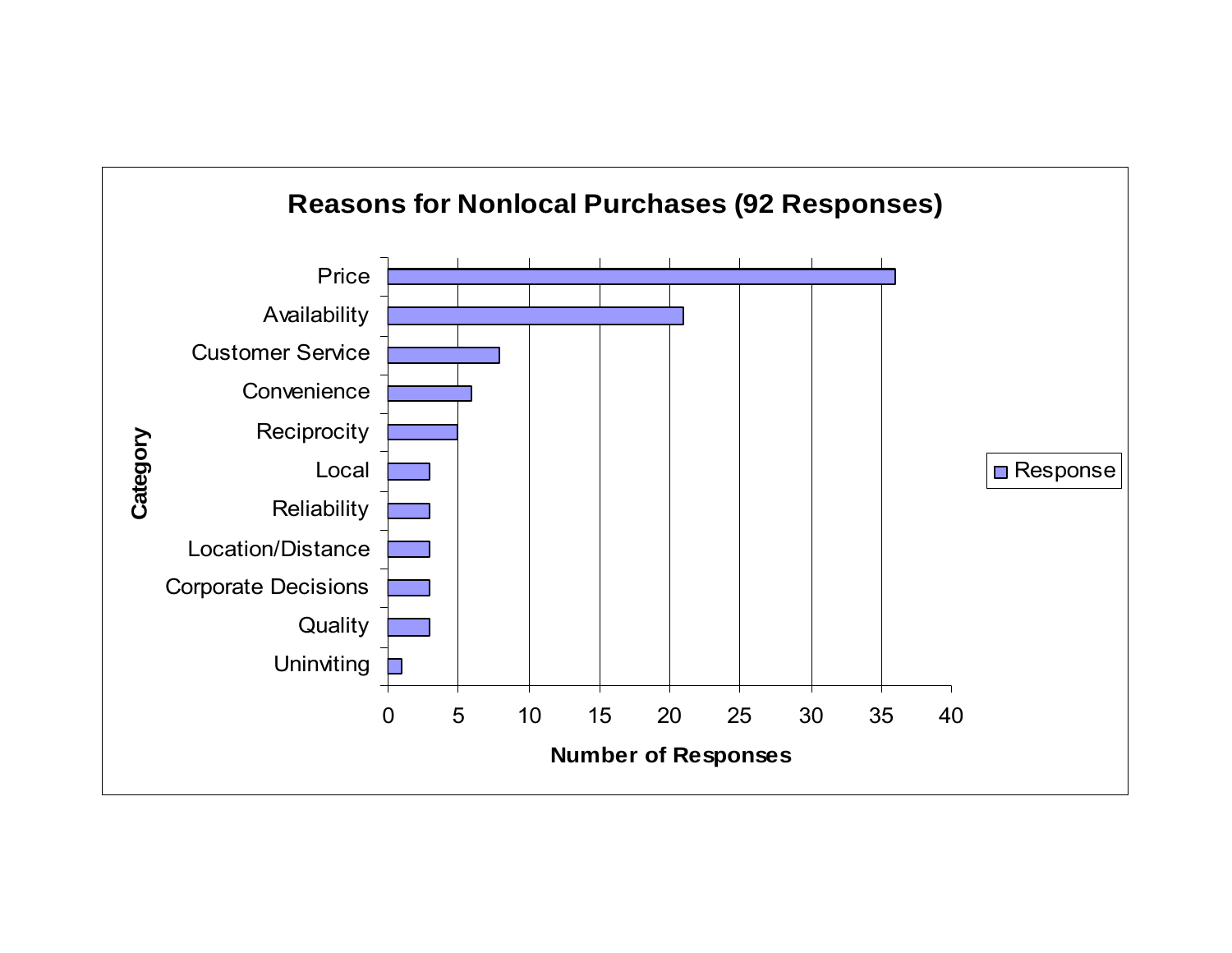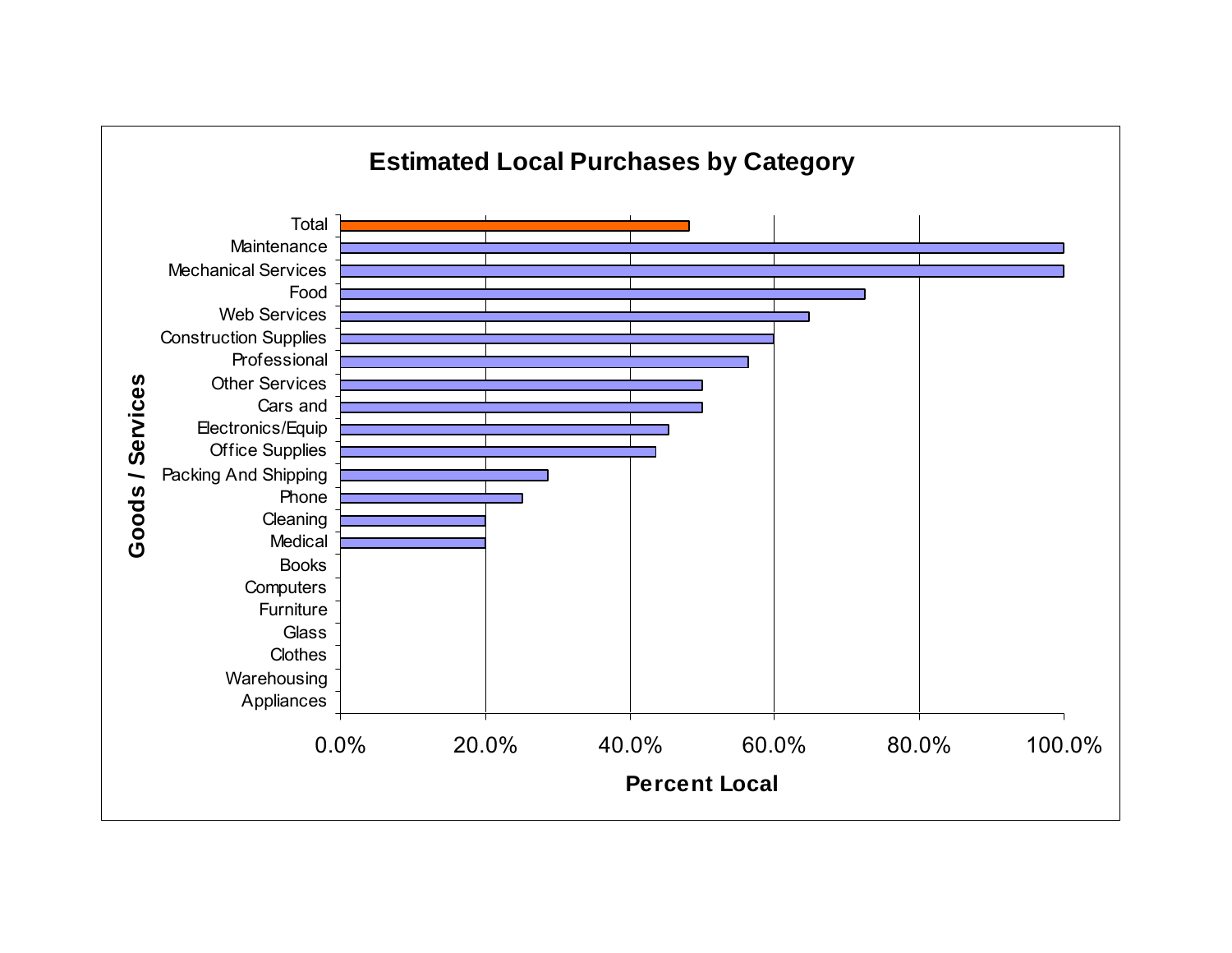### Resident Leakages

- • 44.4% of all resident purchases are local, mostly related to food, live music and movies, dining, and professional services
- Furniture, construction supplies, clothes, and vehicles are most often purchased non-locally.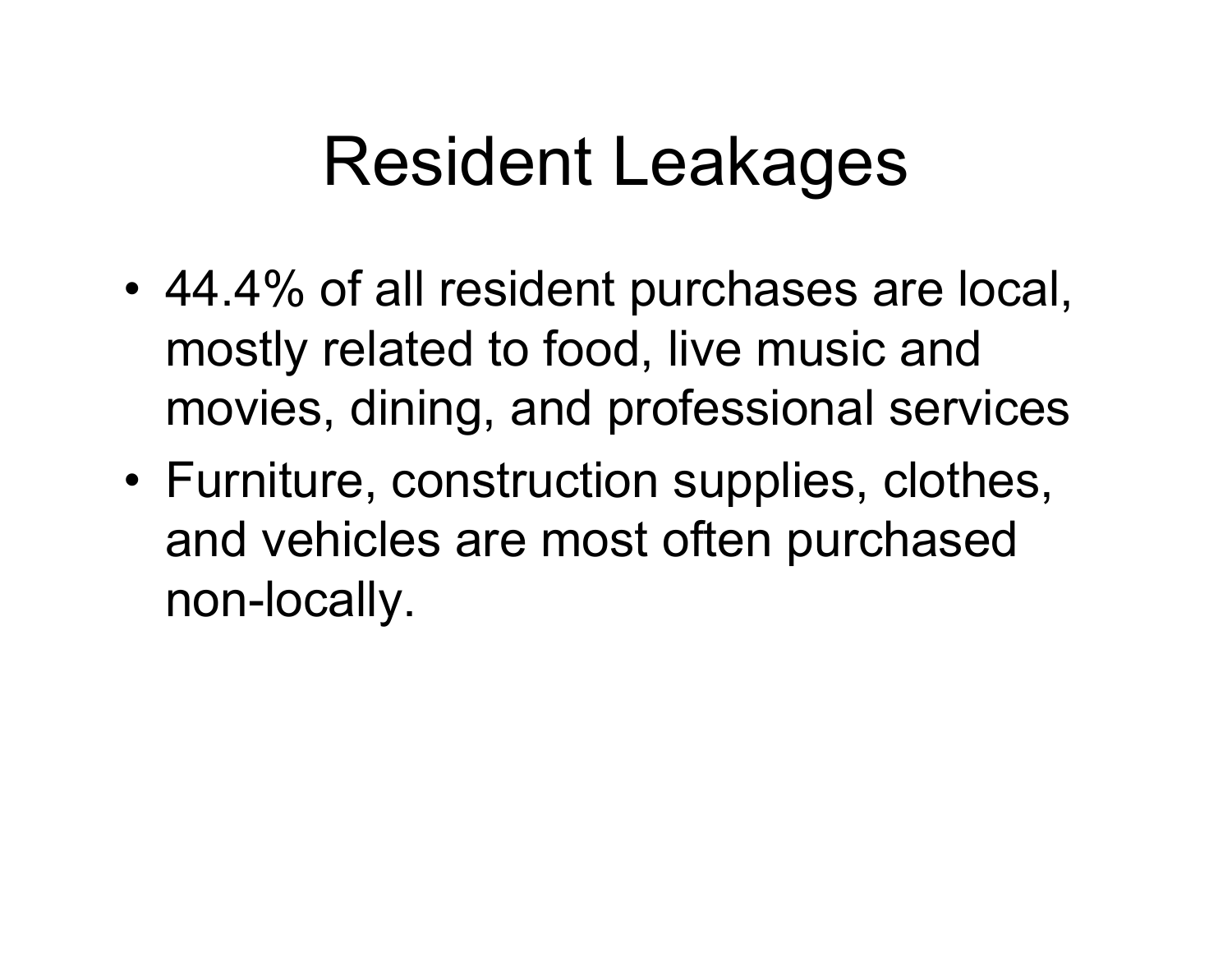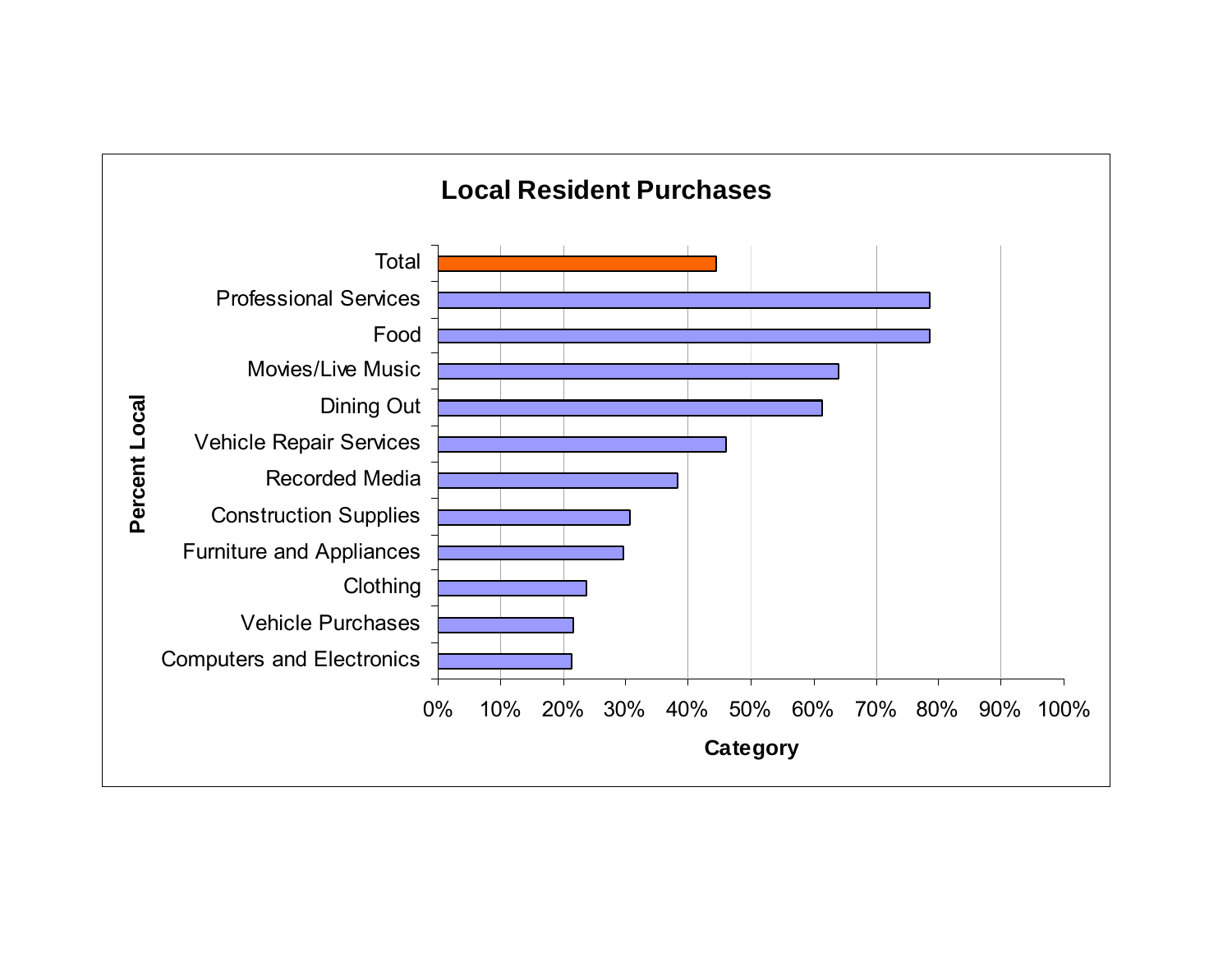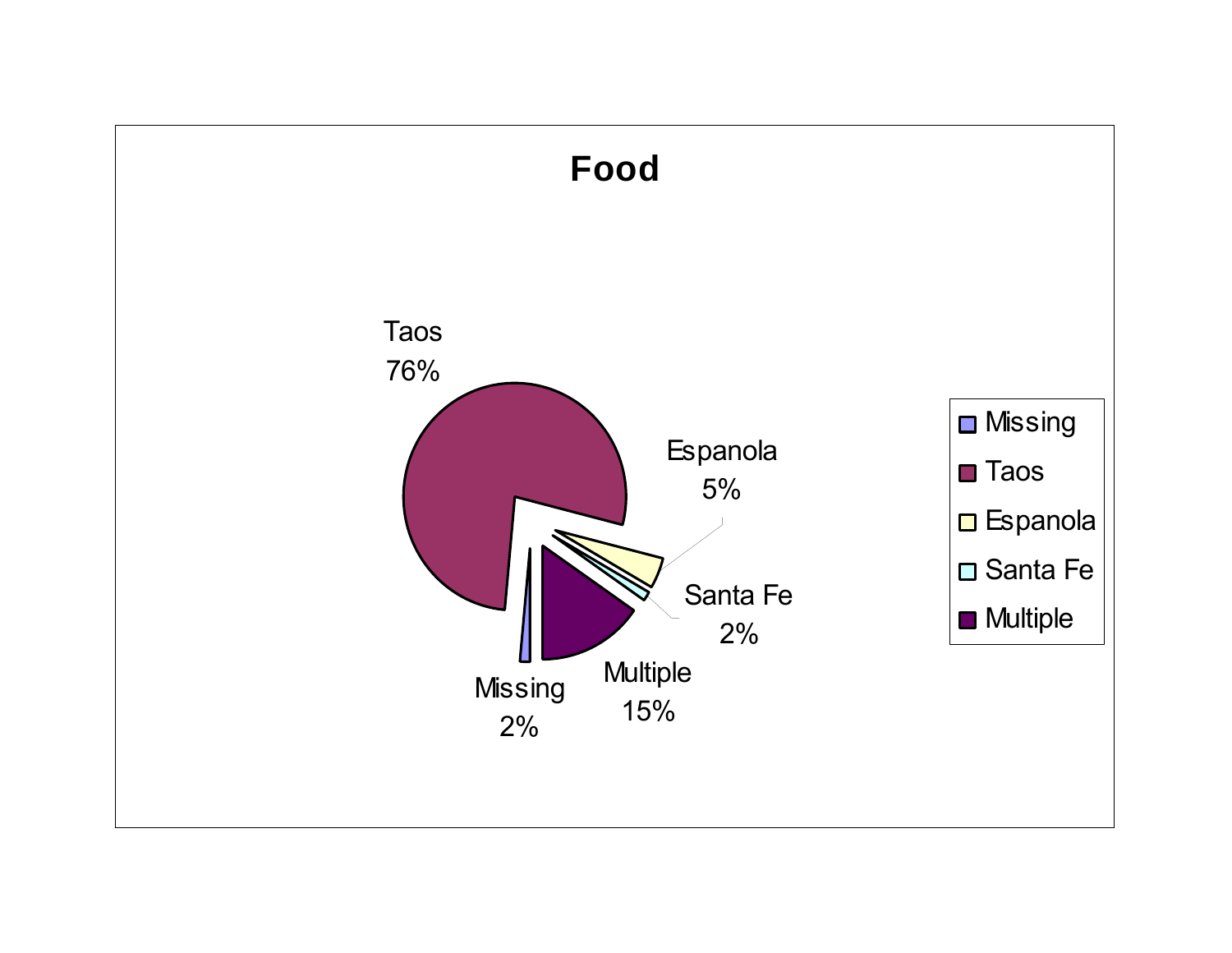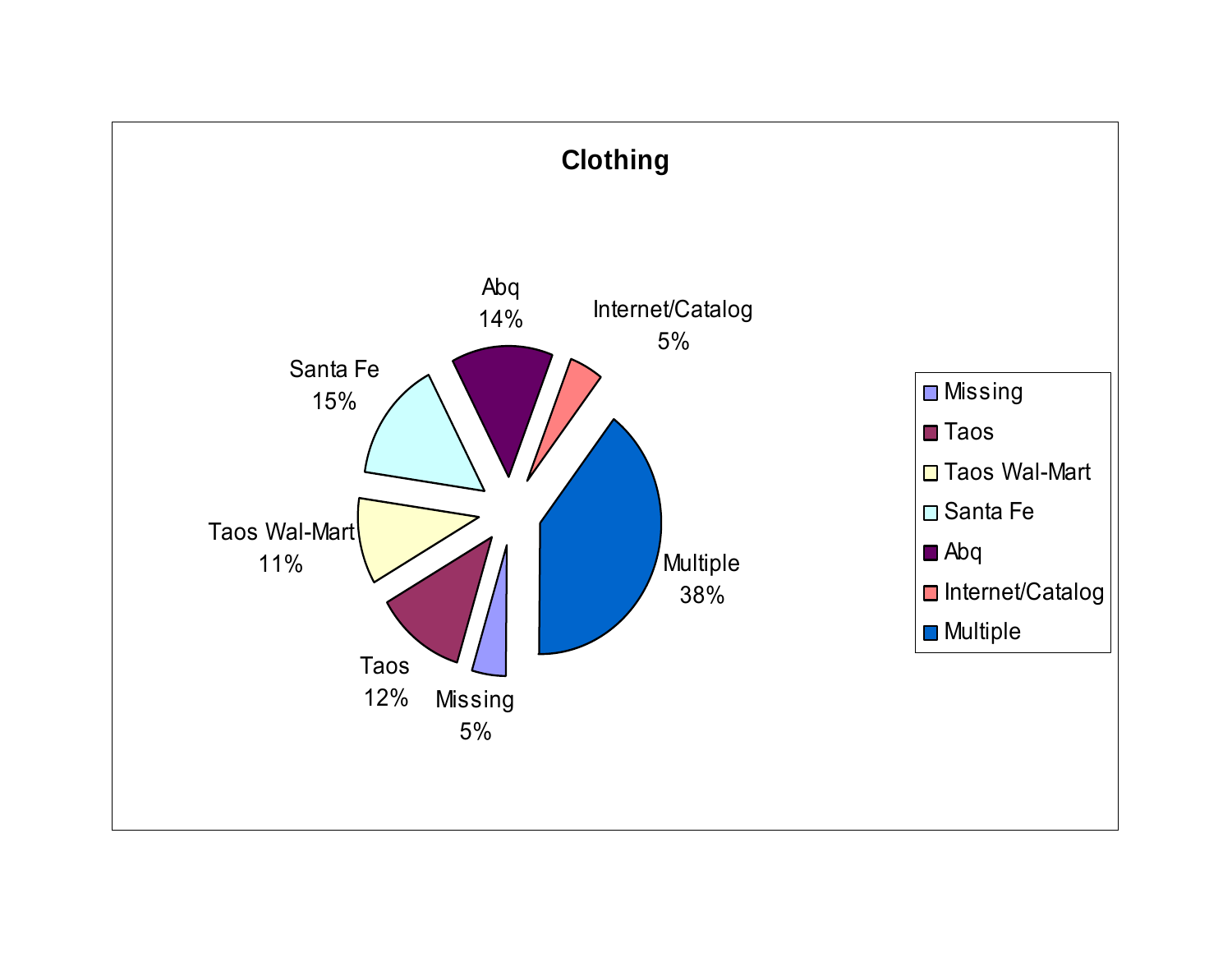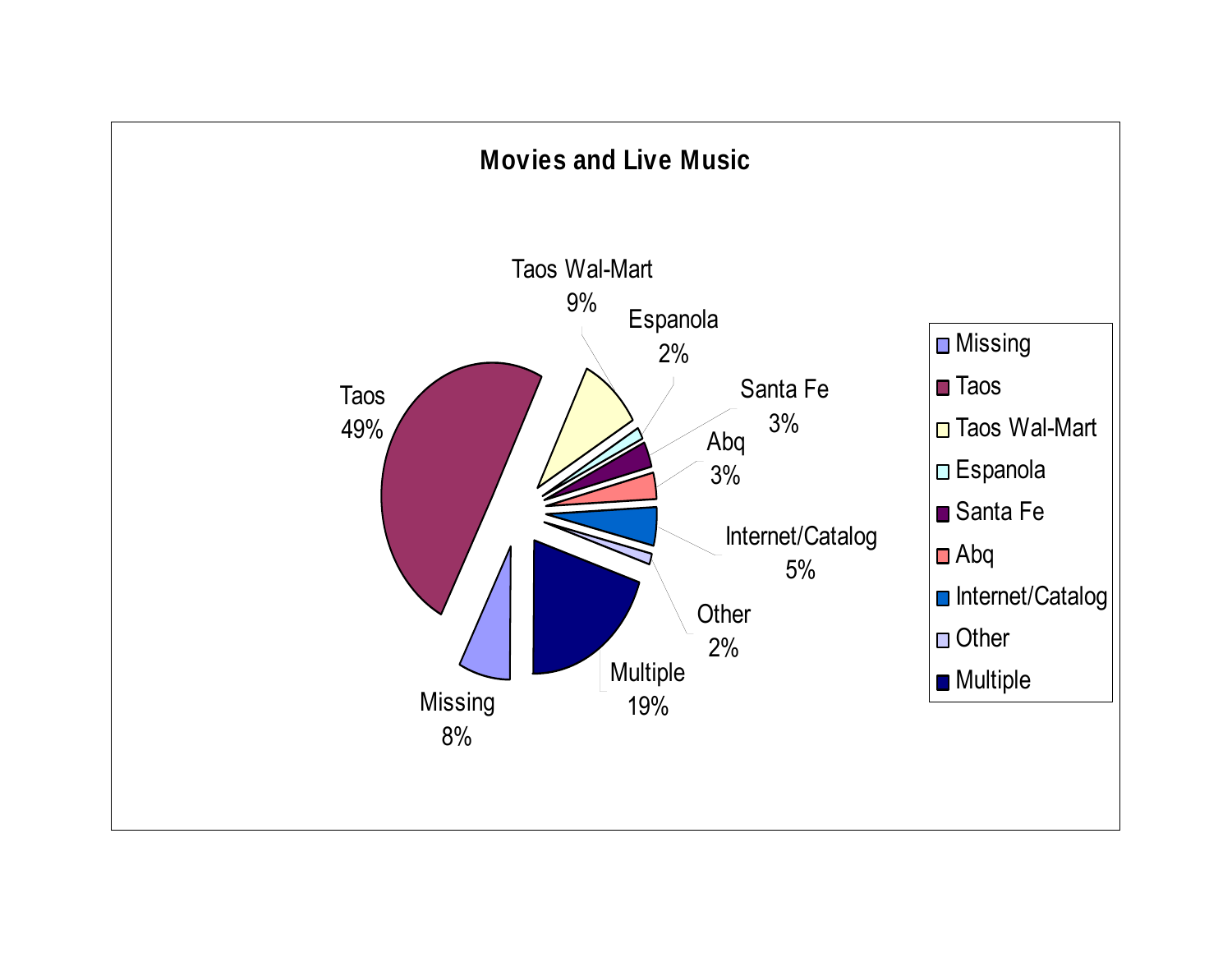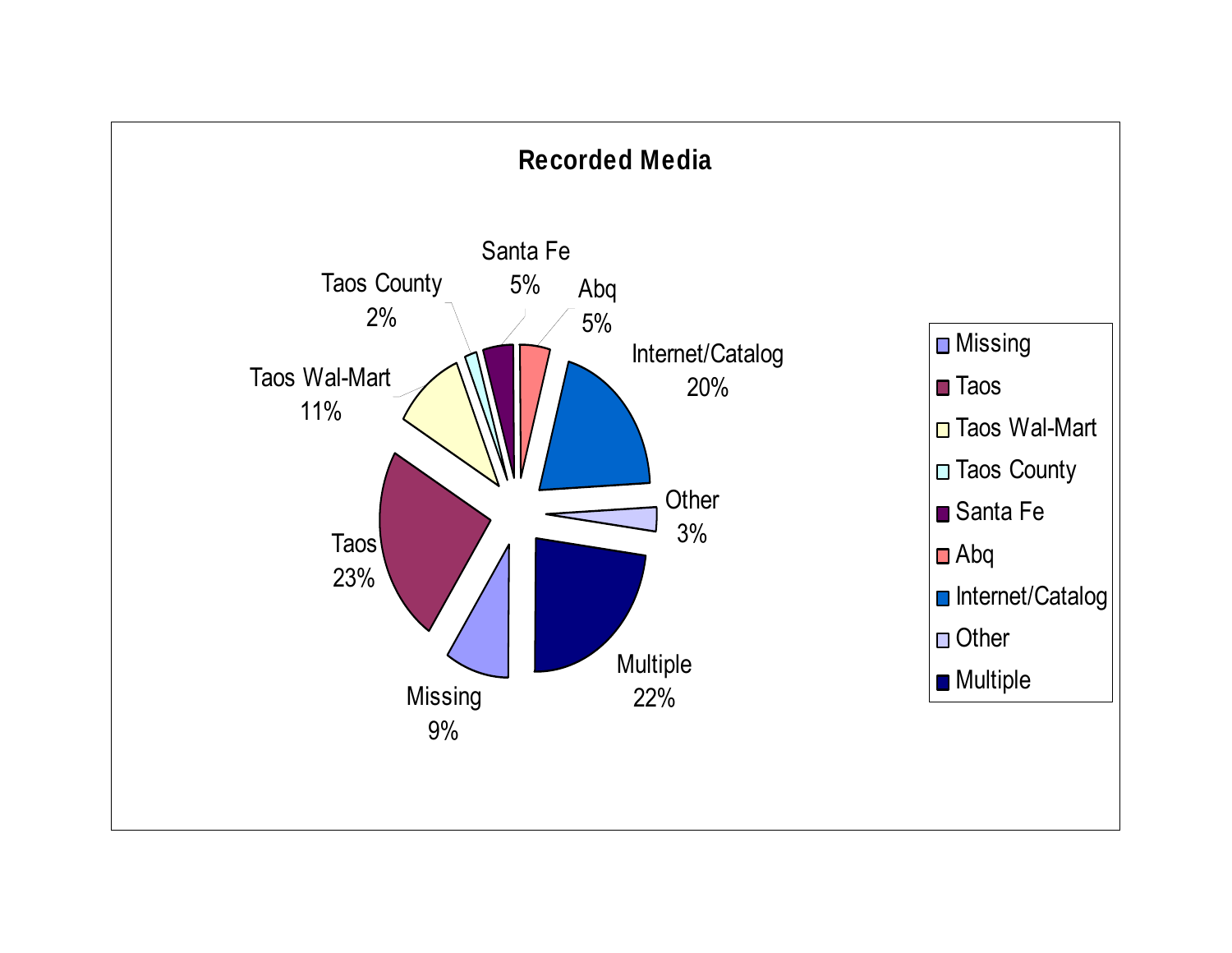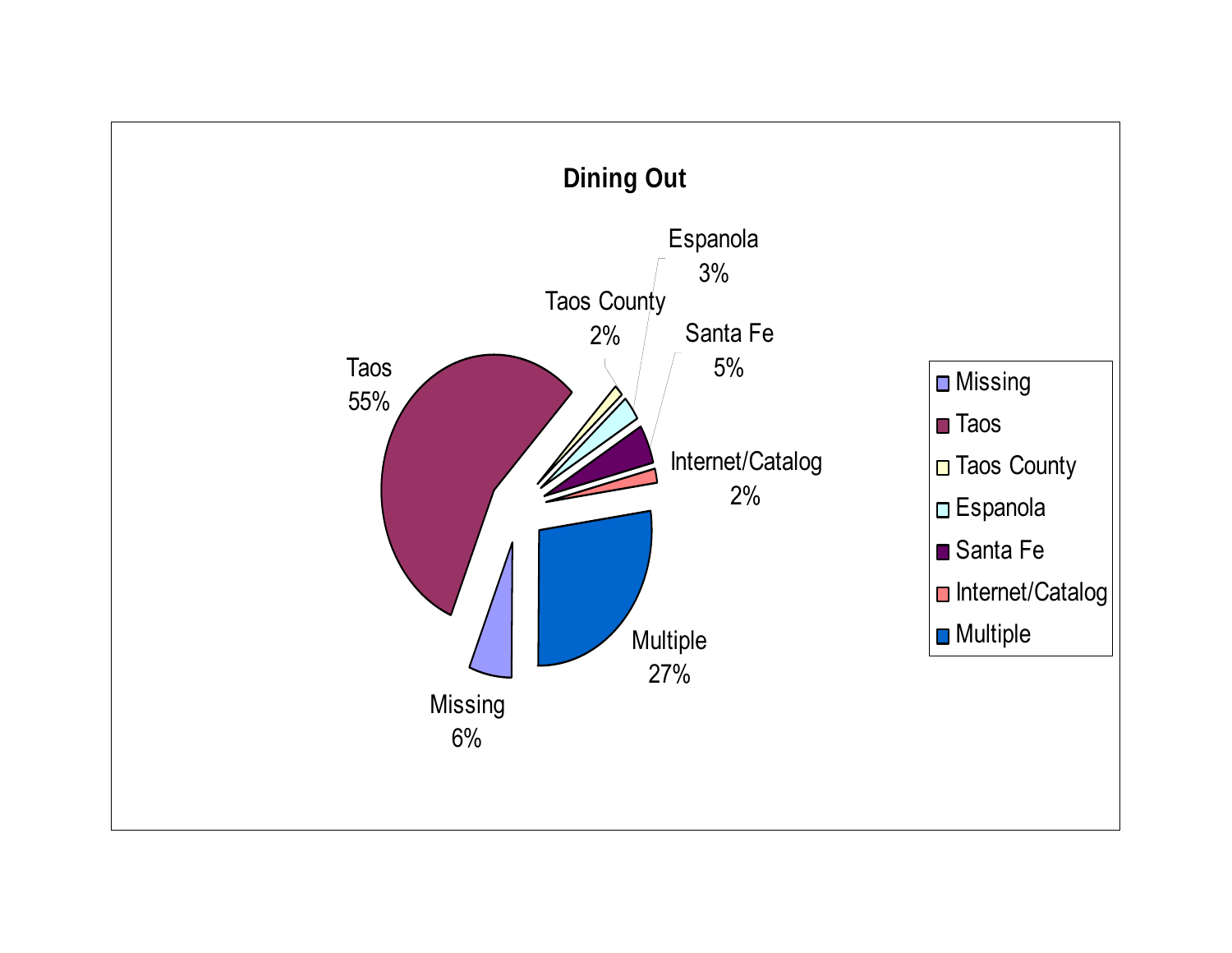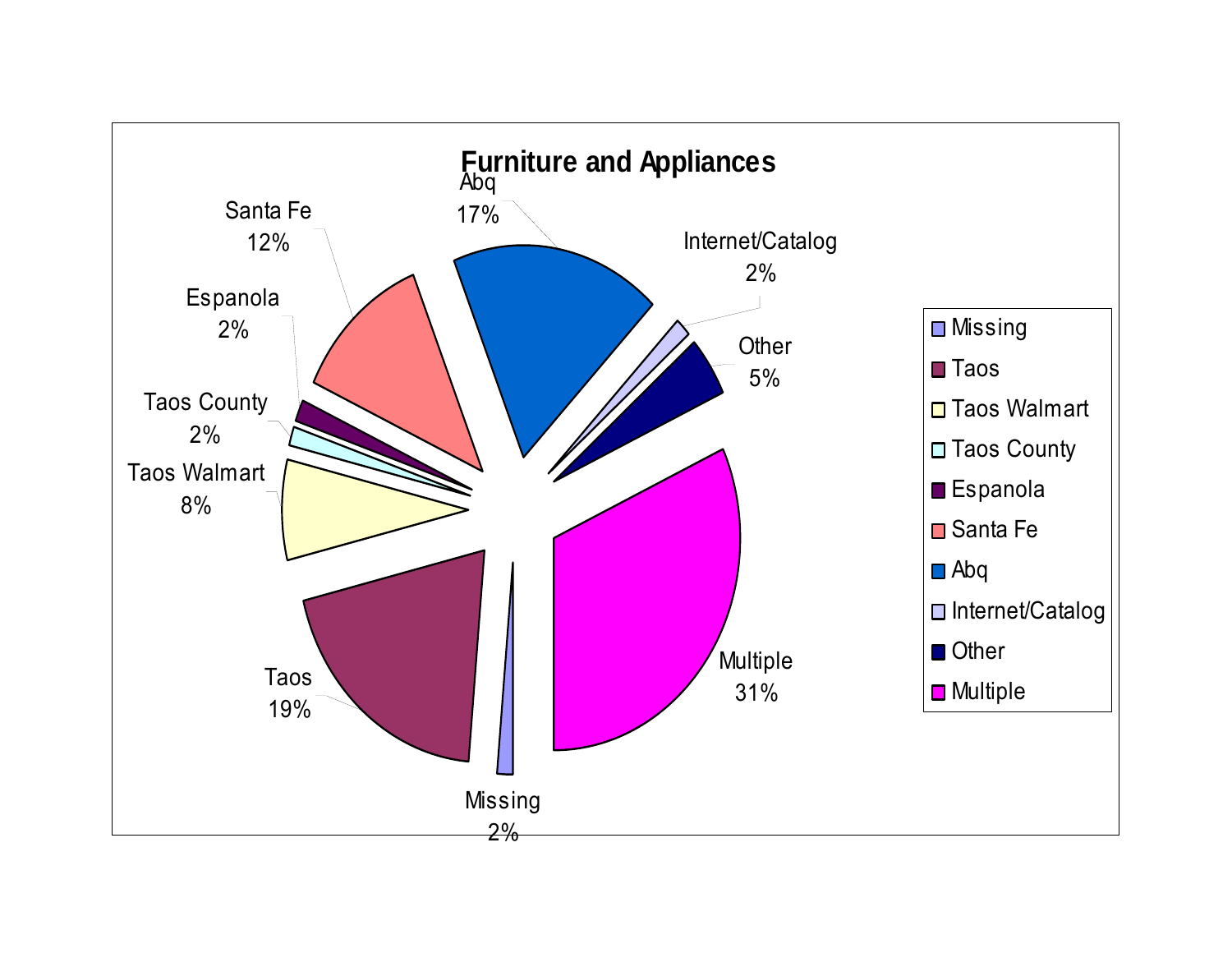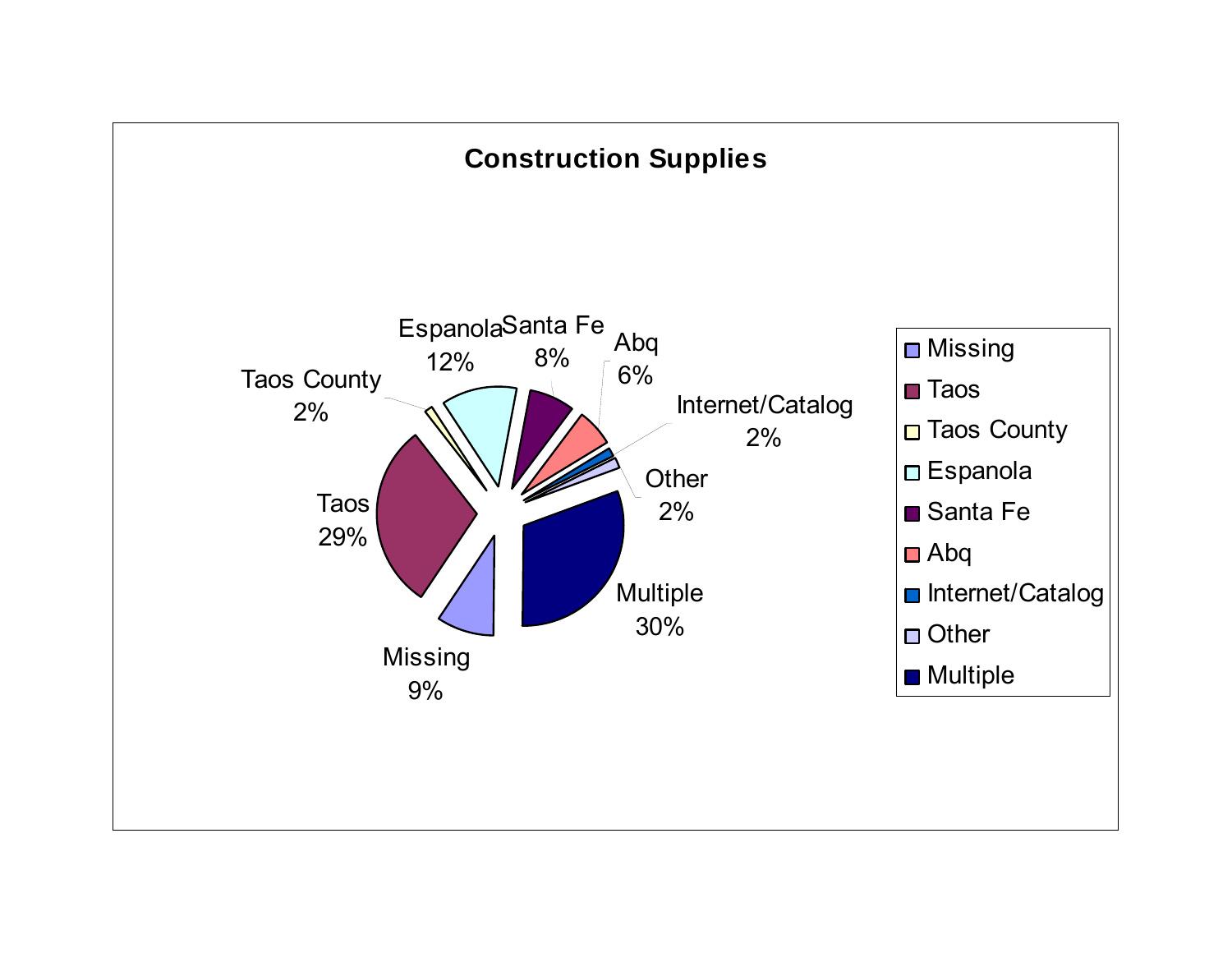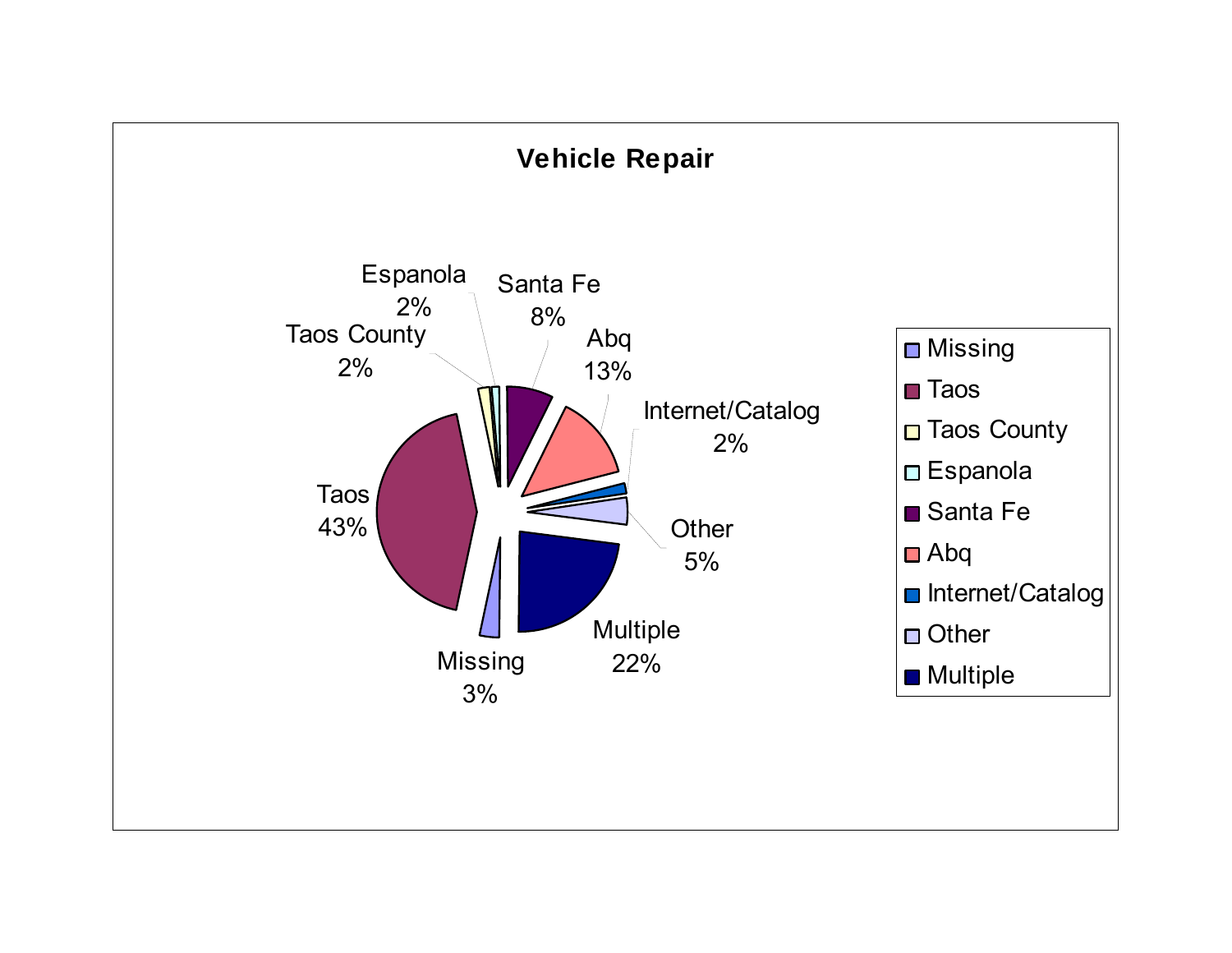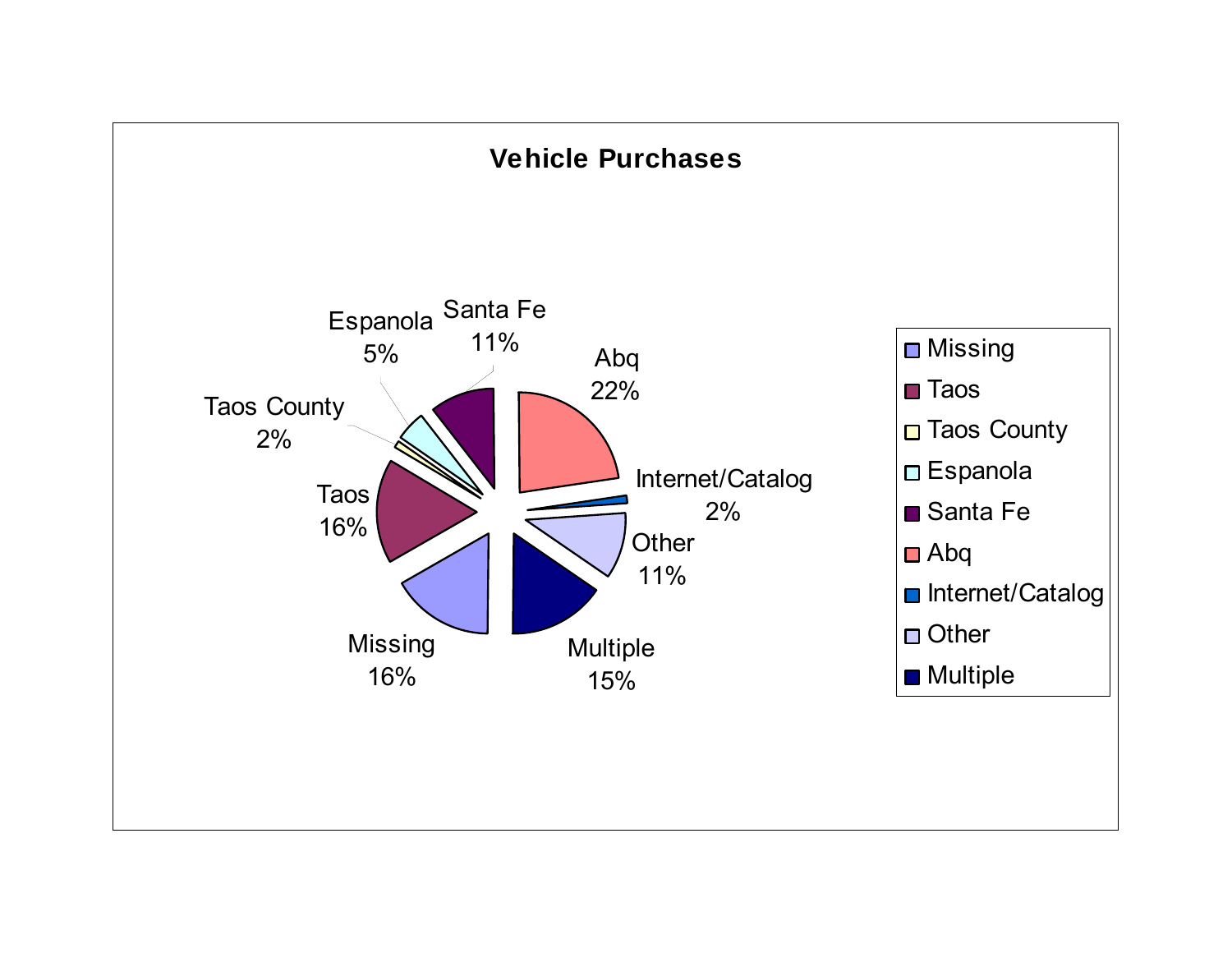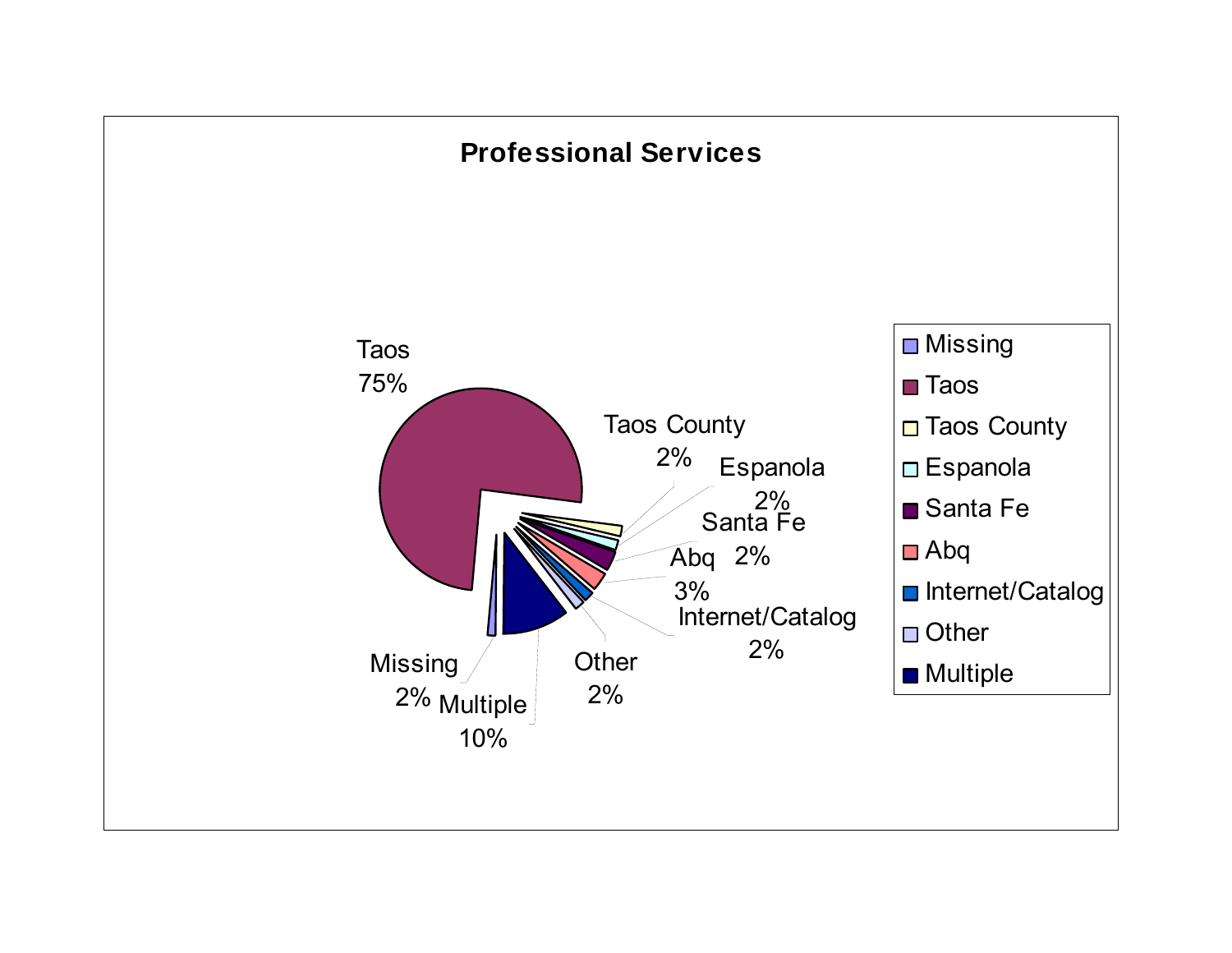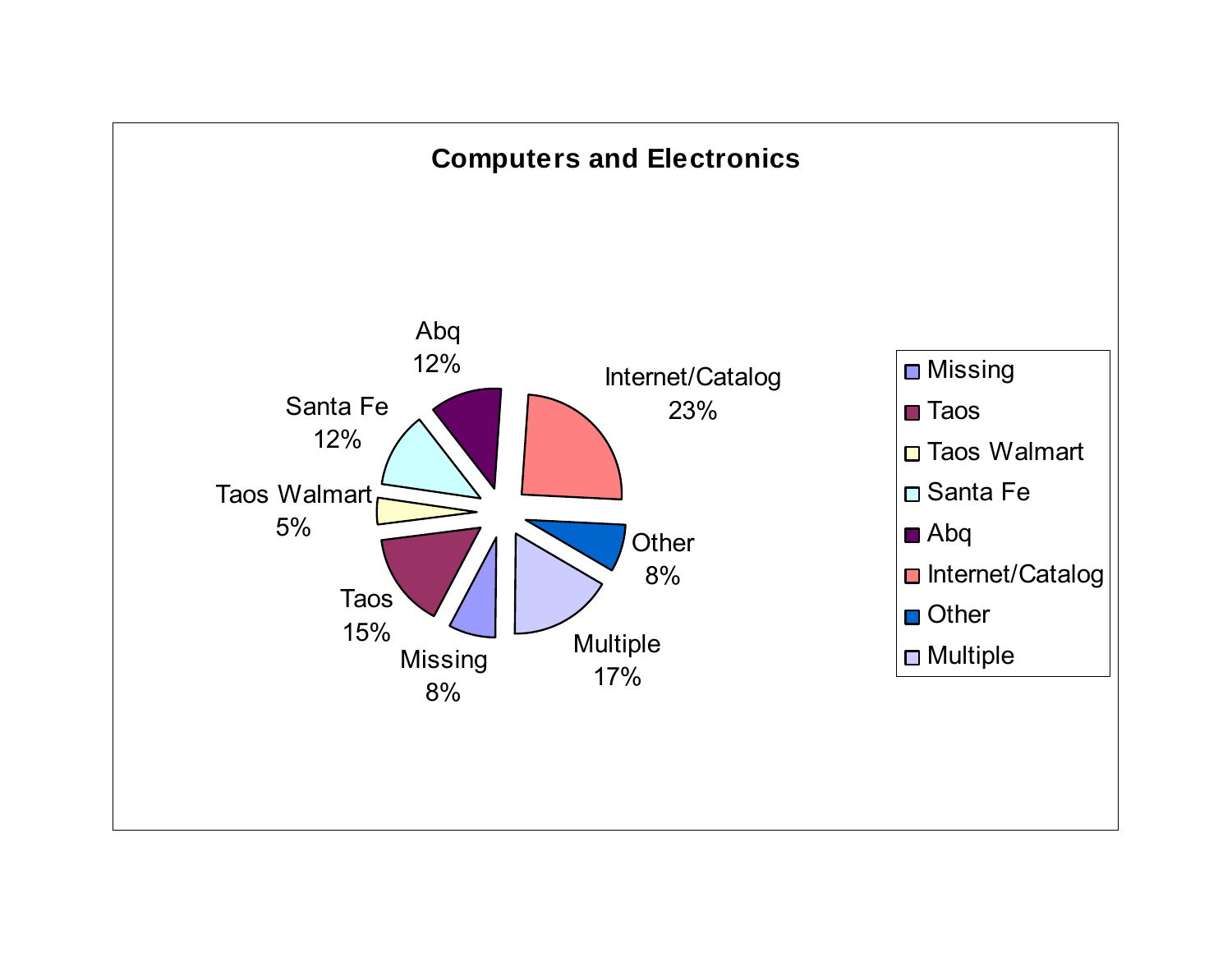#### Ranked Factors Affecting Local Purchasing Decisions

**PriceQuality Customer ServiceAvailable SelectionProximity**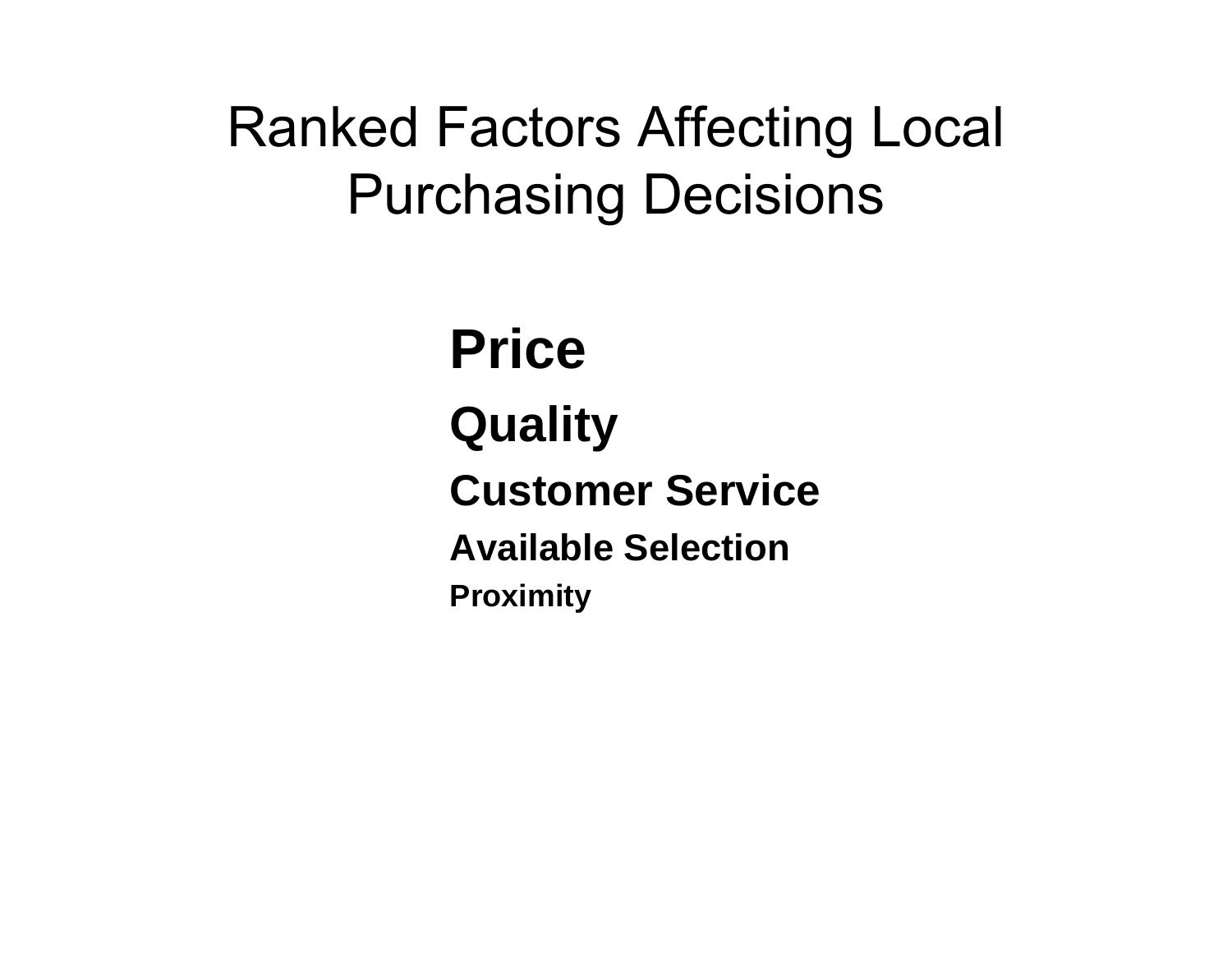Top Reasons for Nonlocal Purchases (109 Responses)

> **Not Available (41) Better Selection Elsewhere (36) Too Expensive (27) Reason to Visit Family/Friends (5) Don't Shop Outside Taos (0)**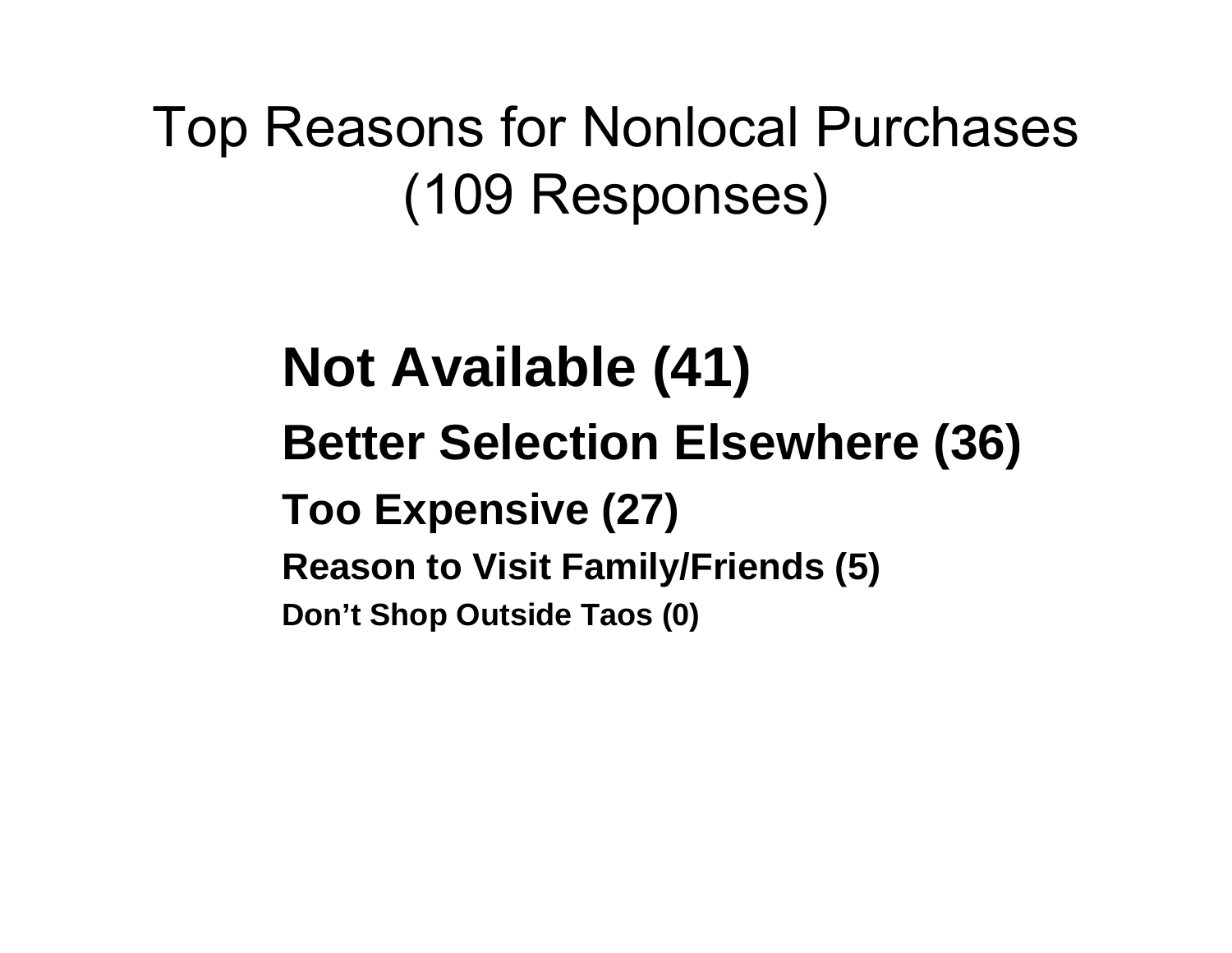# **Arts and Tourism**

- Industry grouping: accommodations and food services, arts and recreation, and retail
- Not strong growth, but not decreasing either
- •Art dealers do appear to be suffering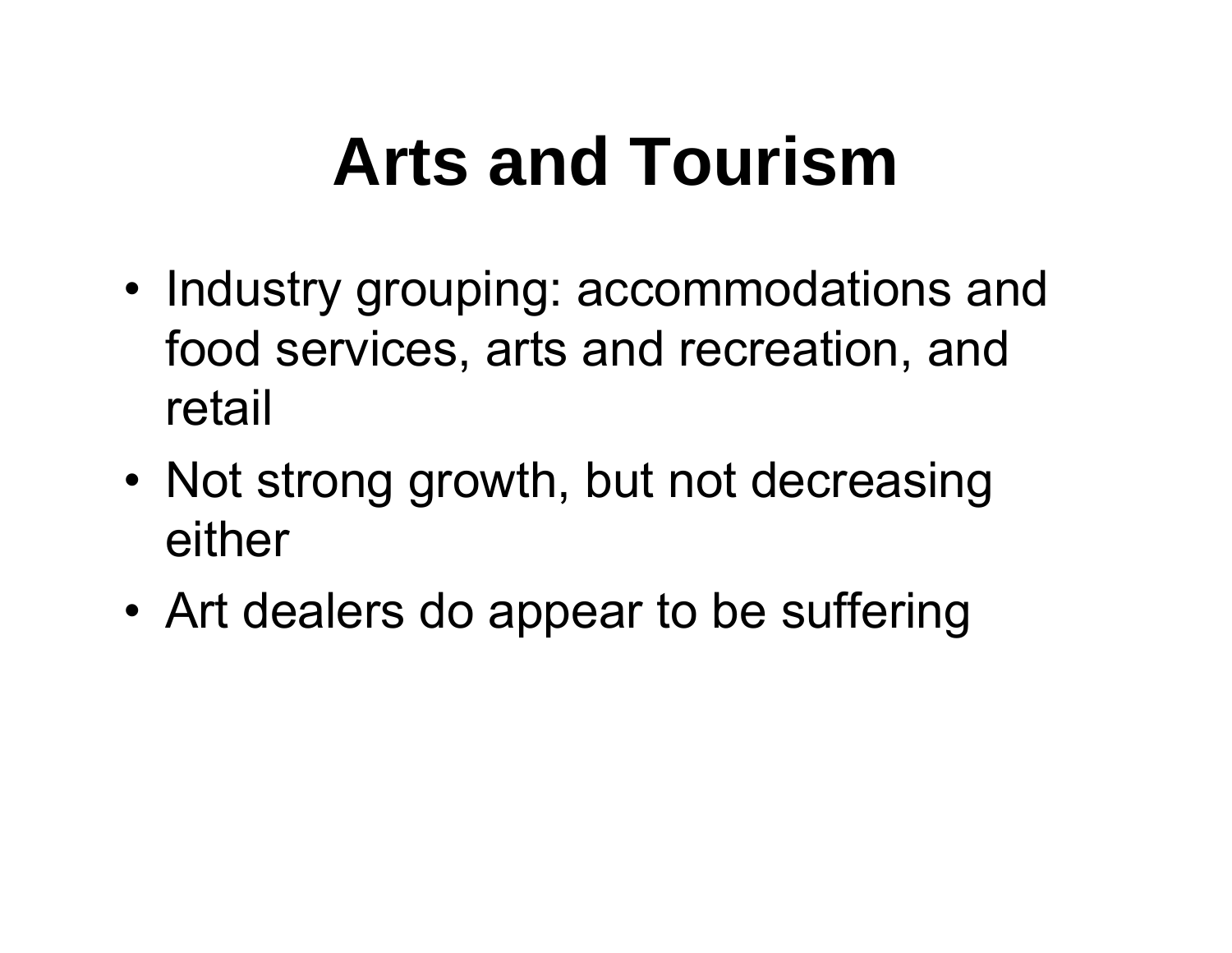## Tourism Department Estimates (FY 2006)

- •\$135.56 Million in expenditures (+2.7%)
- 1,870 jobs
- •\$28.78 Million in income
- •\$3 Million in local taxes
- • Taos County Gross Receipts of Lodging, Food, Galleries, and Recreation: \$87.8 Million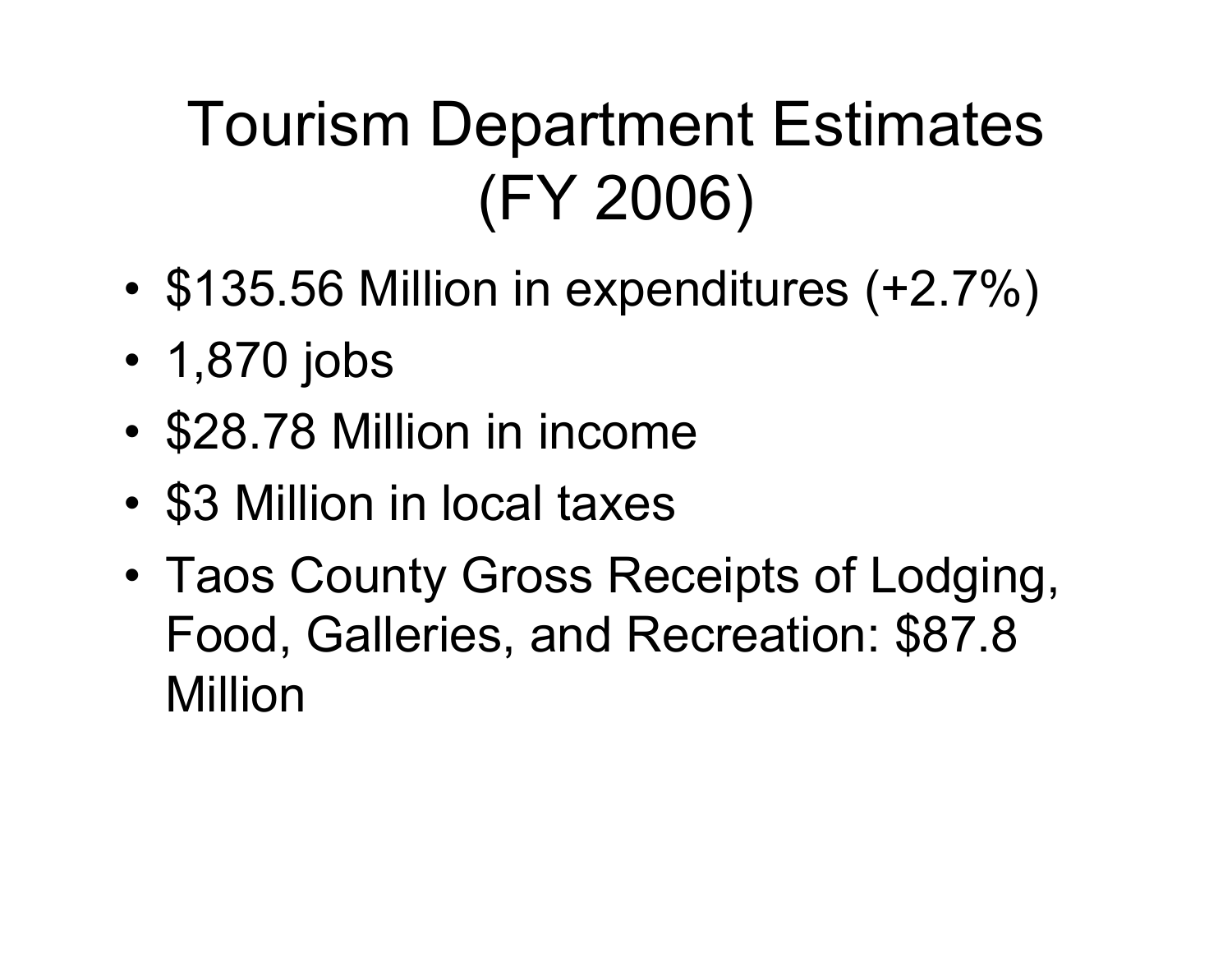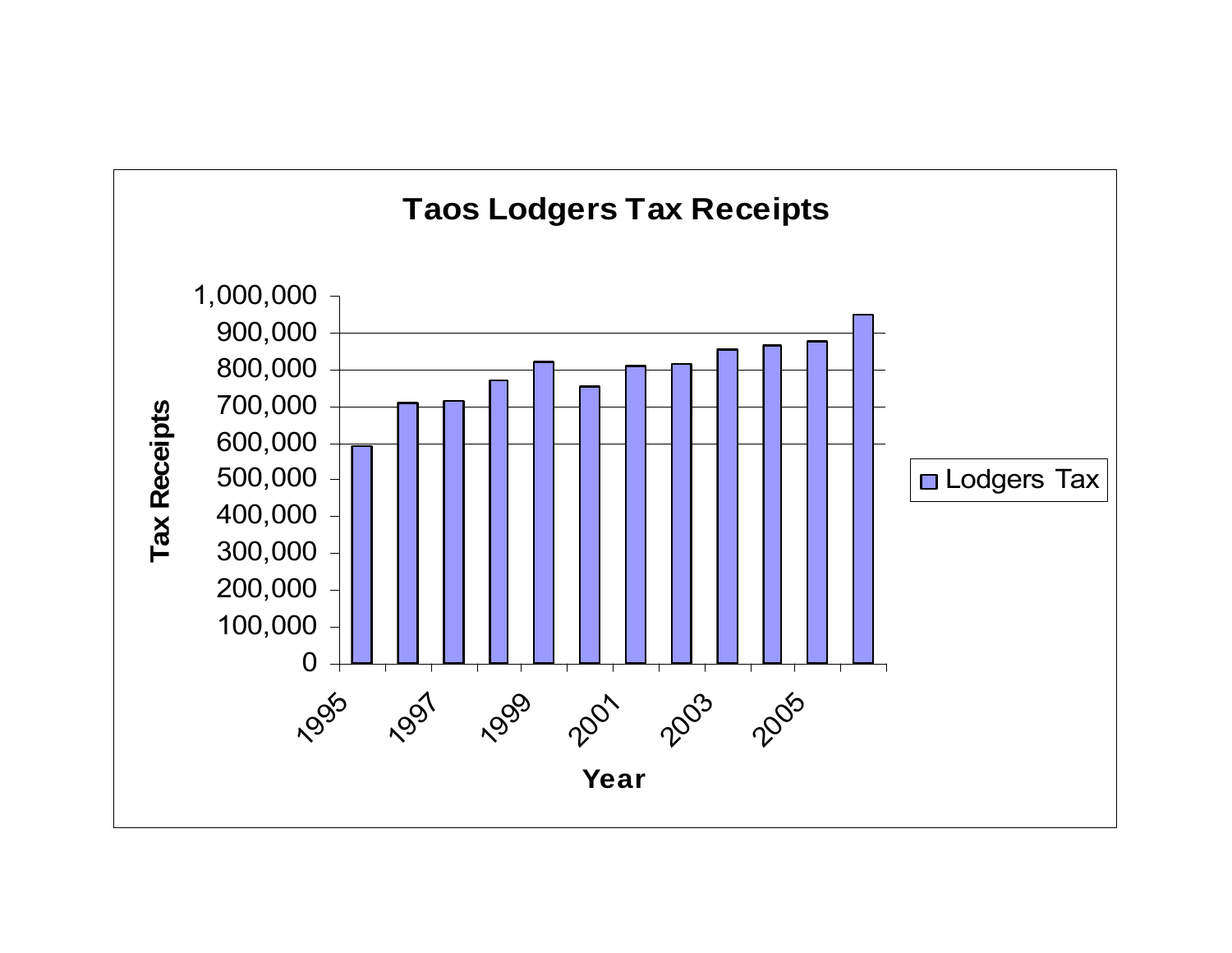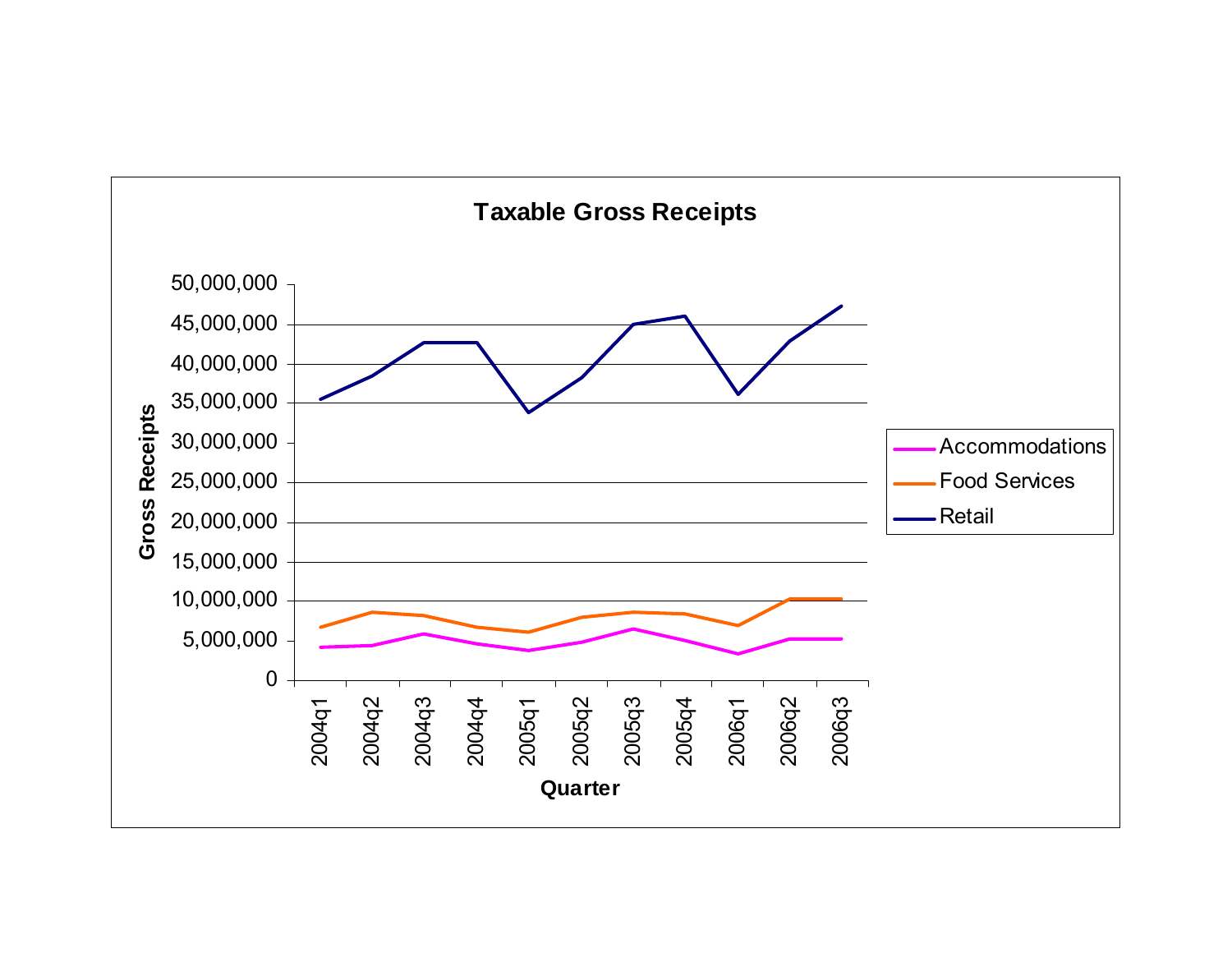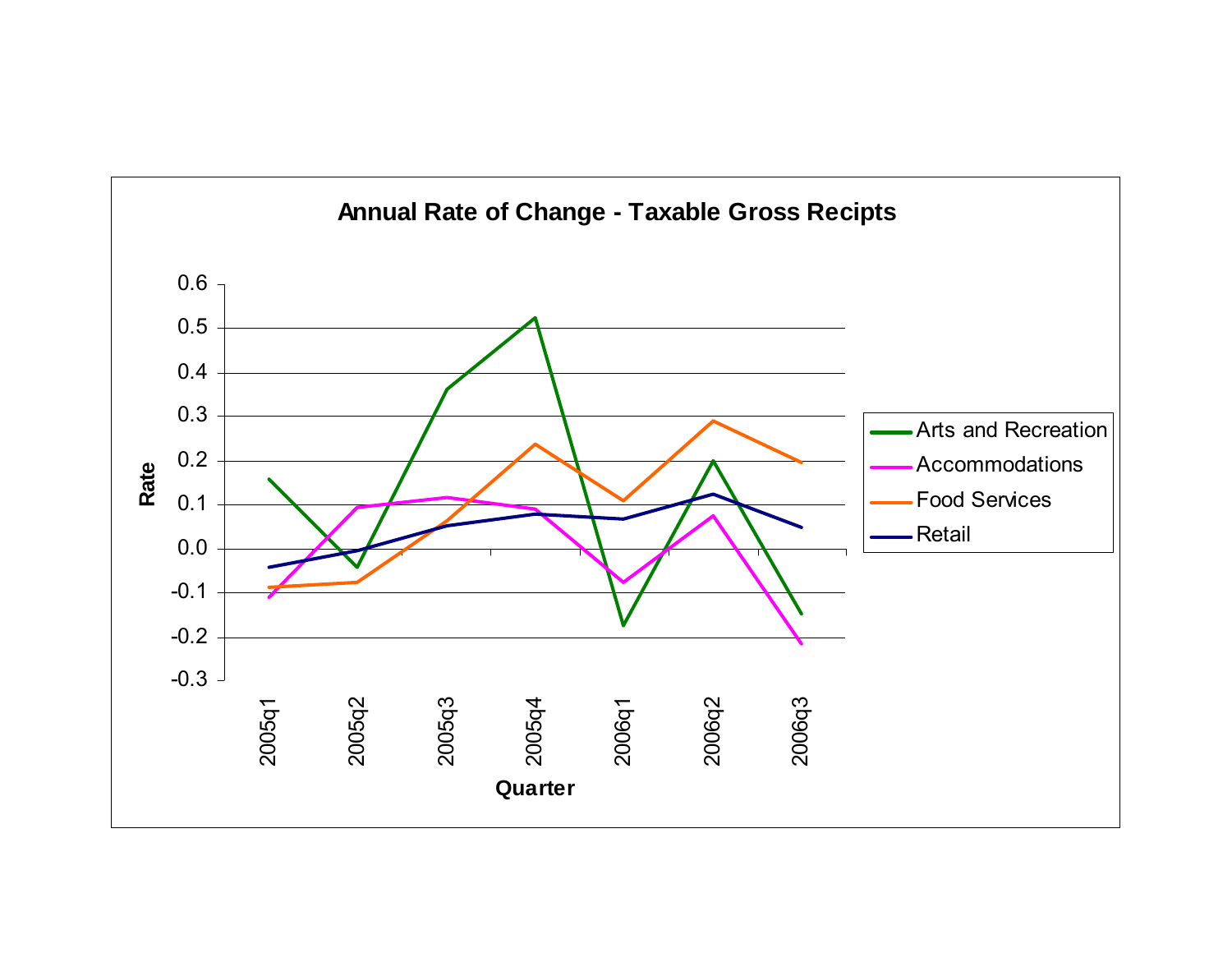### Art Dealers

- • Santa Fe's growth in art dealers is quite strong and outpacing Taos
- Total wage bill hasn't increased since 2000
- Employment has been decreasing since 1997
- • Still, something must be going well, because…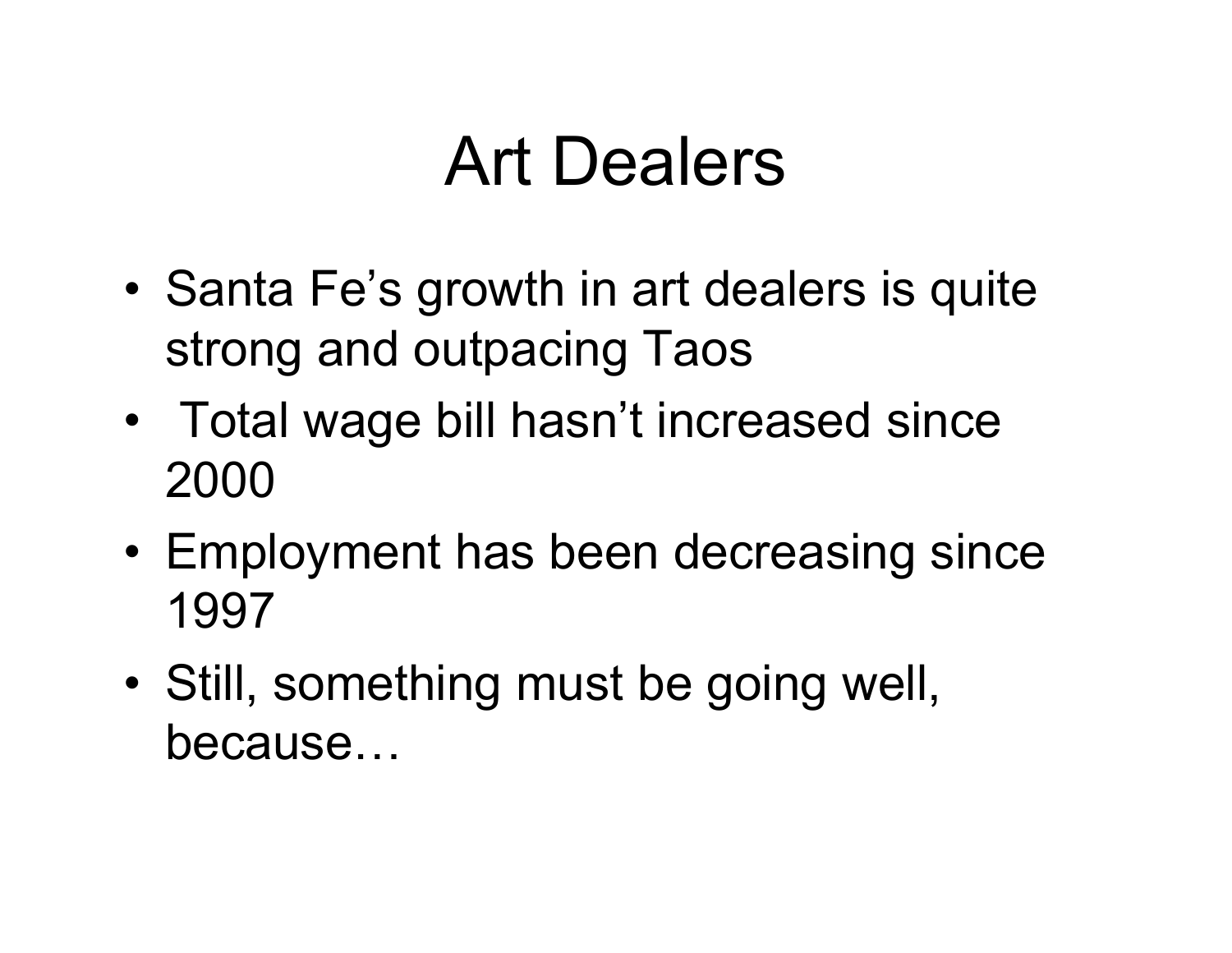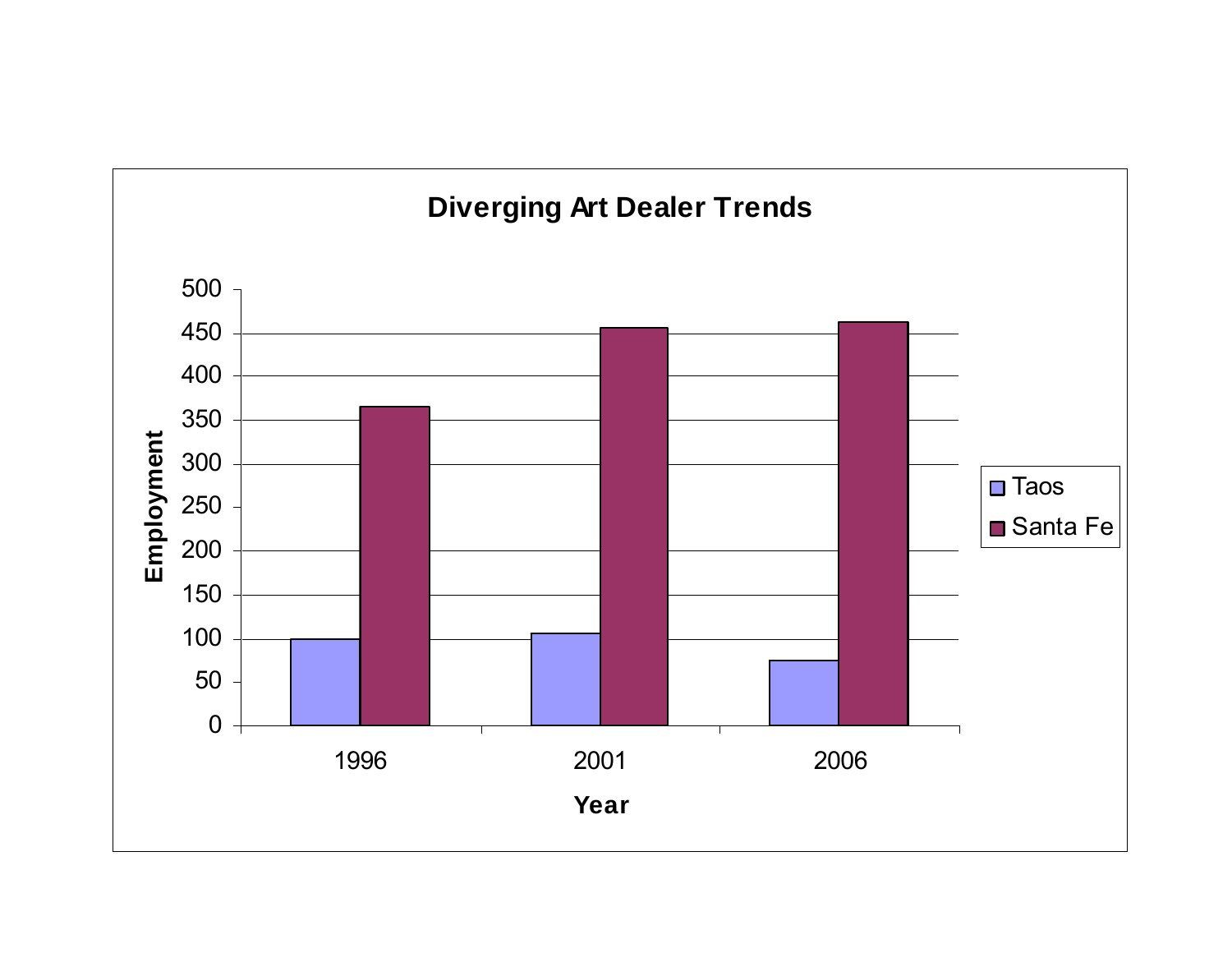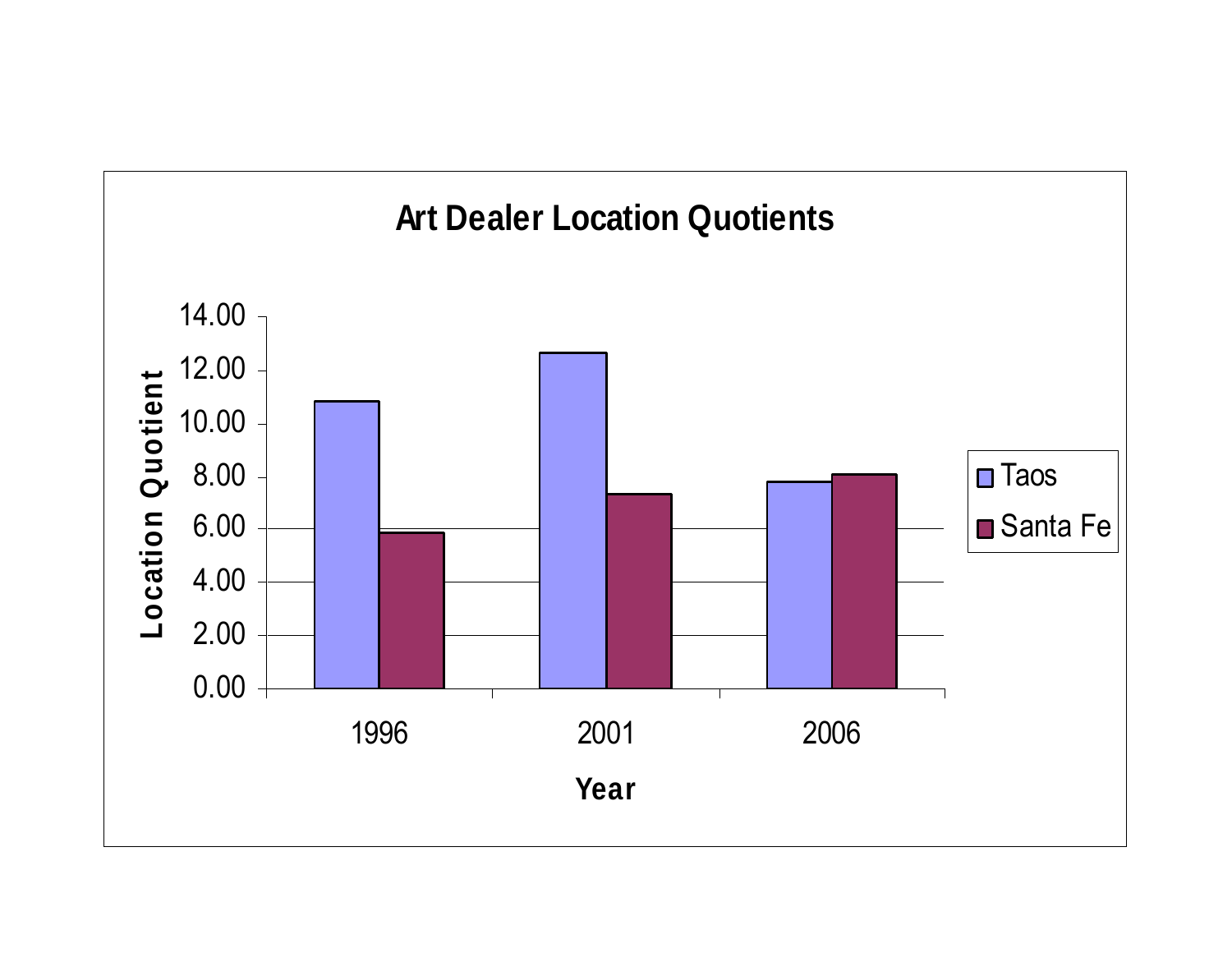

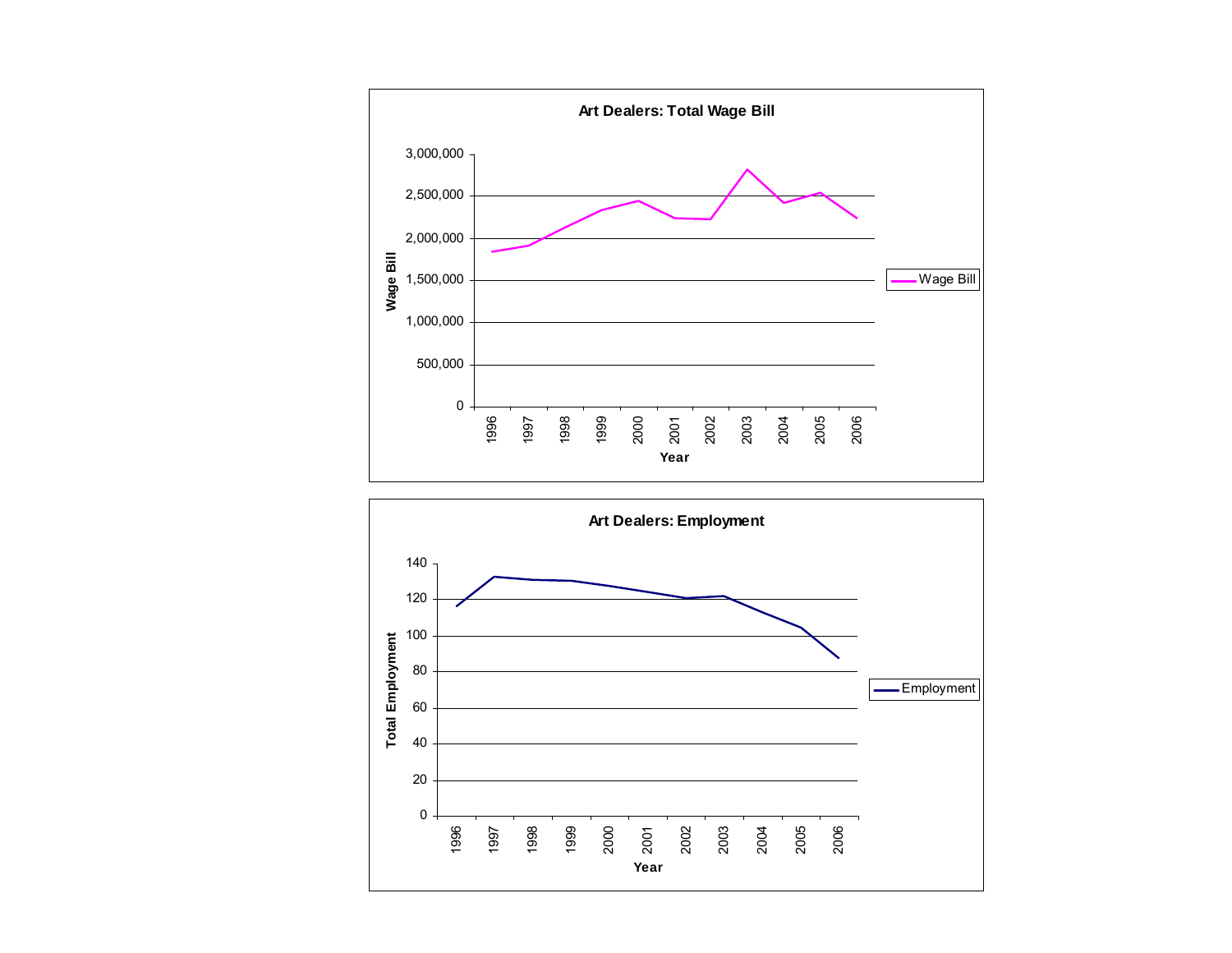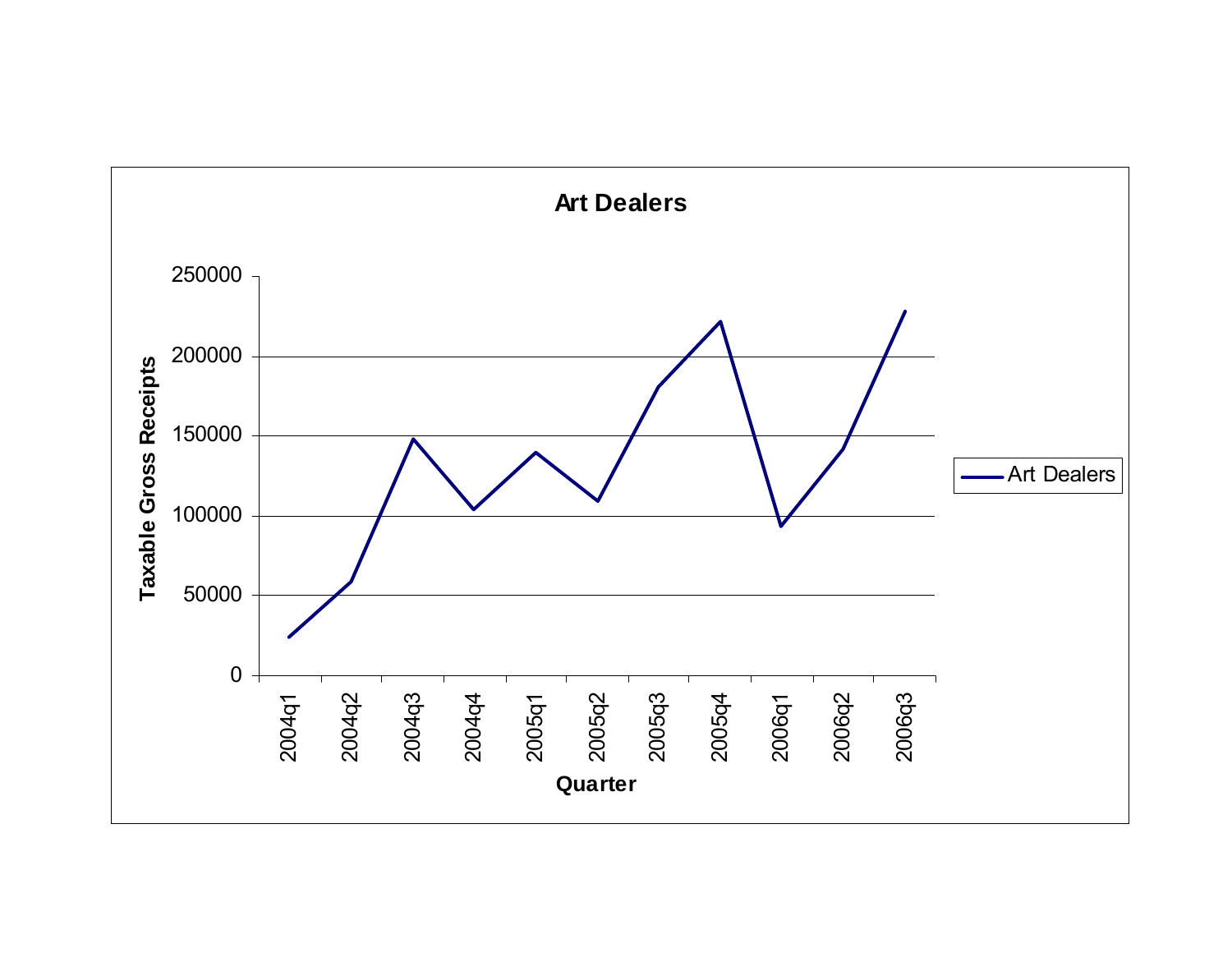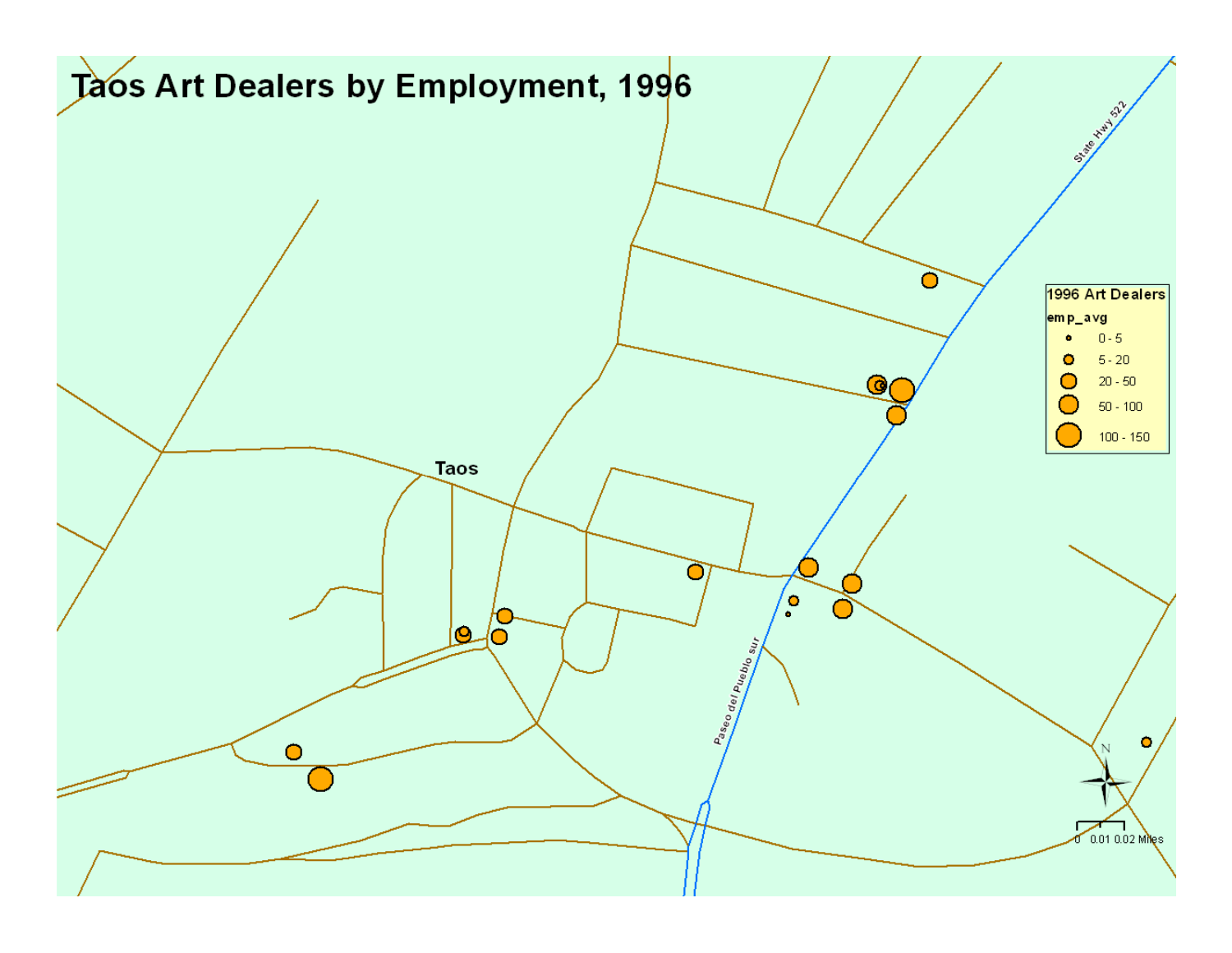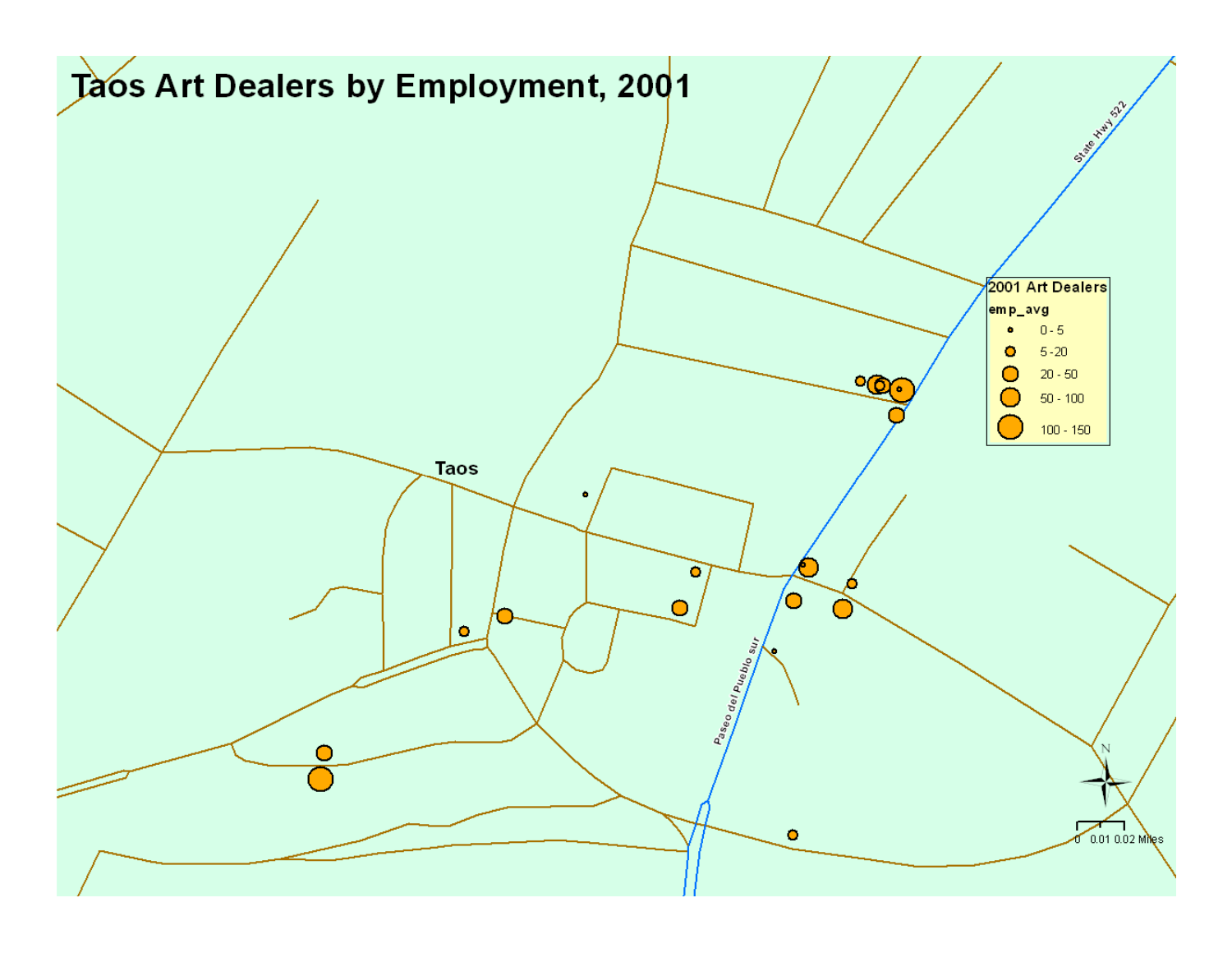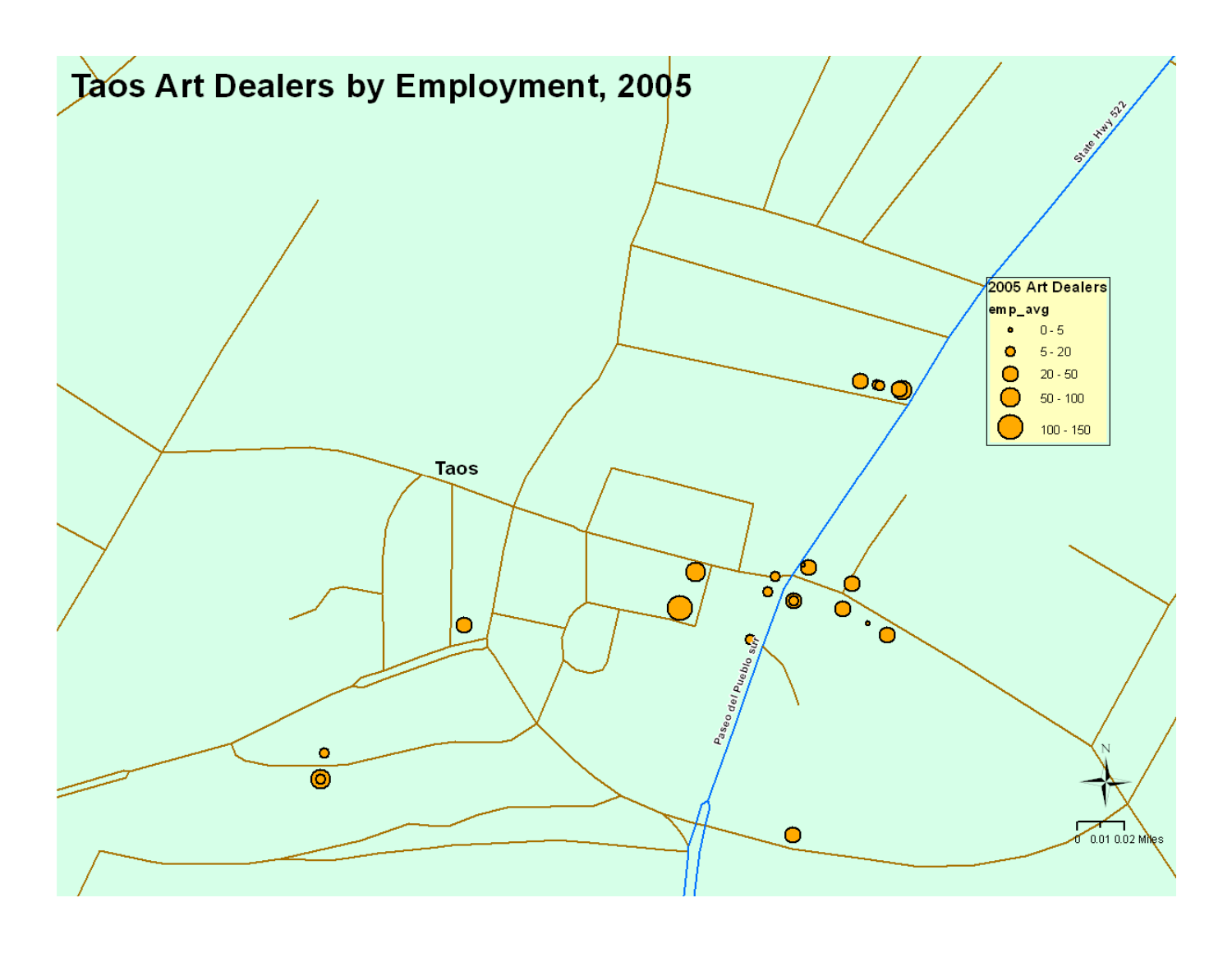## Art Dealer Market

• Galleries indicate that the majority of buyers have shifted from Texas to Colorado, but also include Santa Fe, Albuquerque, Arizona, and the east coast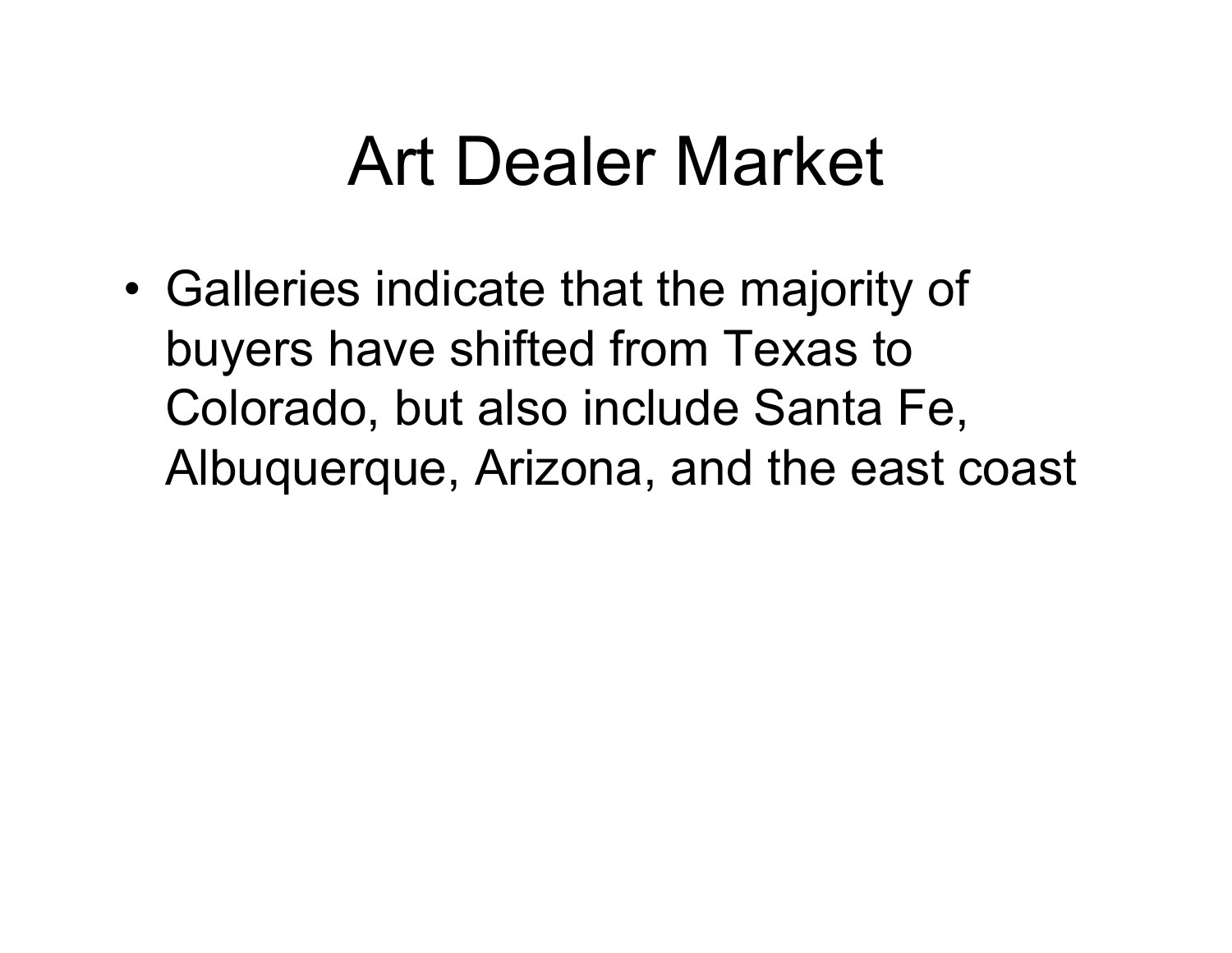#### Accommodations and Food **Services**

- Respectable growth post 2000, especially compared with Santa Fe
- • Employment in food services increased 14% from 2001 to 2006. This is less of an increase than Santa Fe and Española, but is much better than from 1996-2000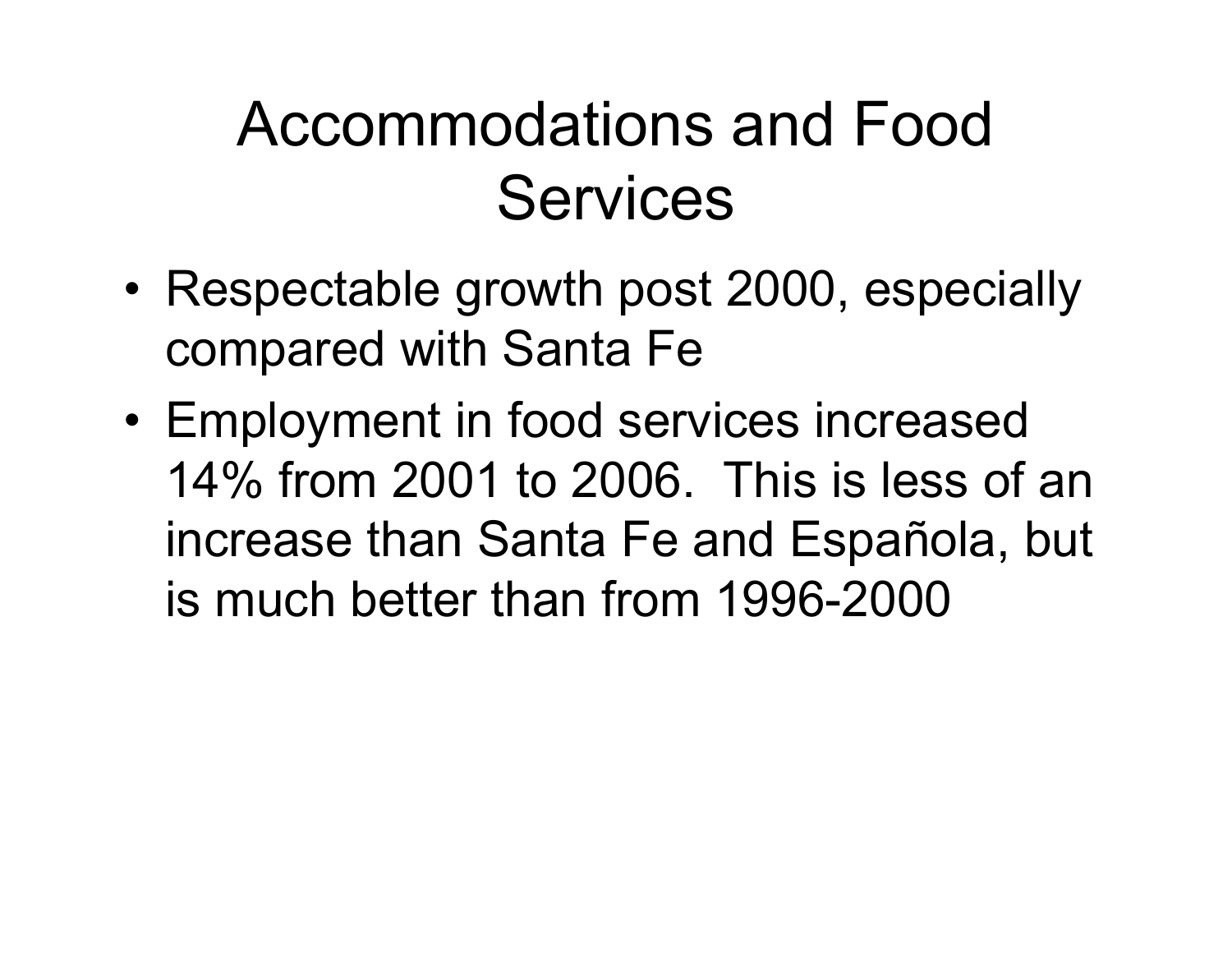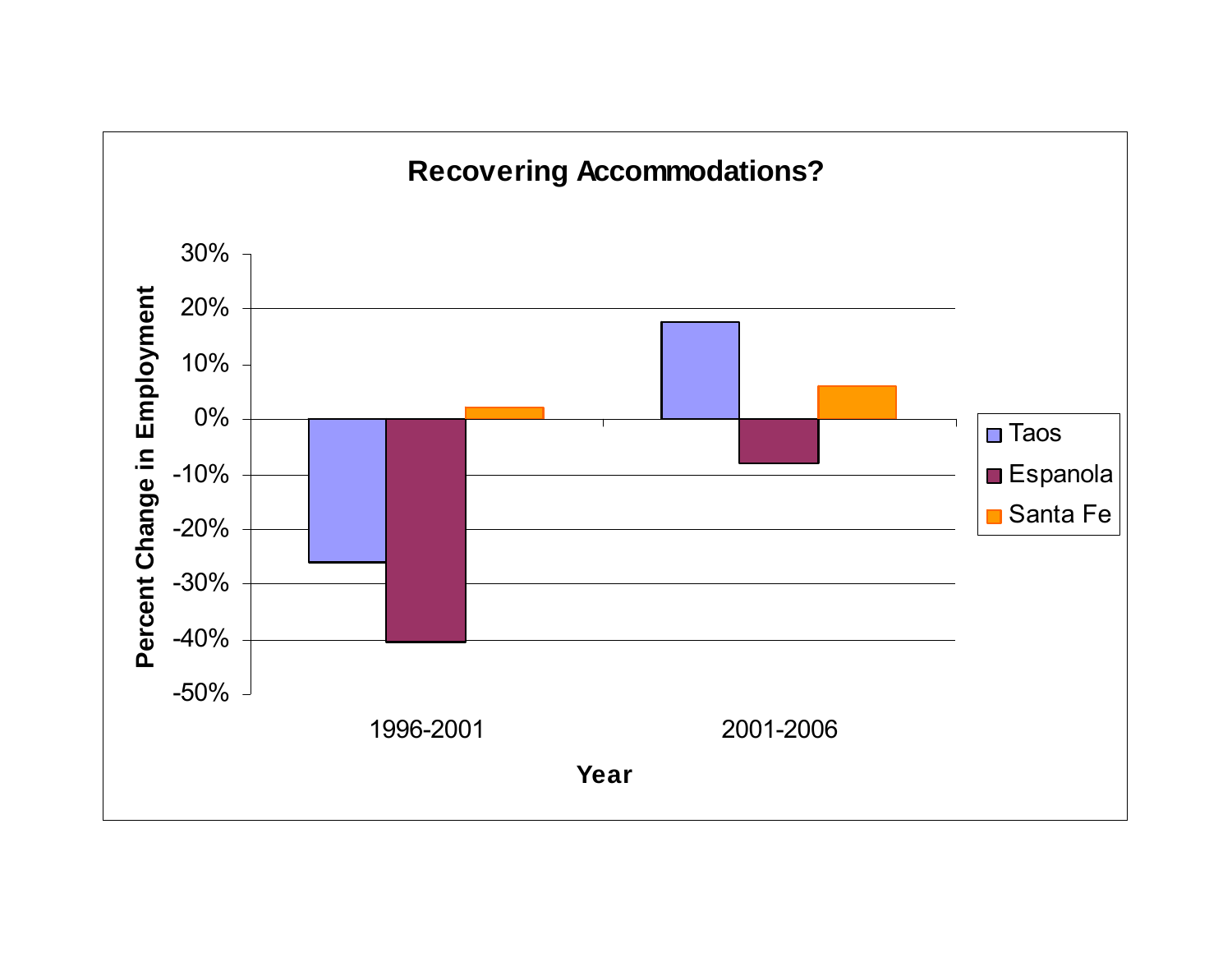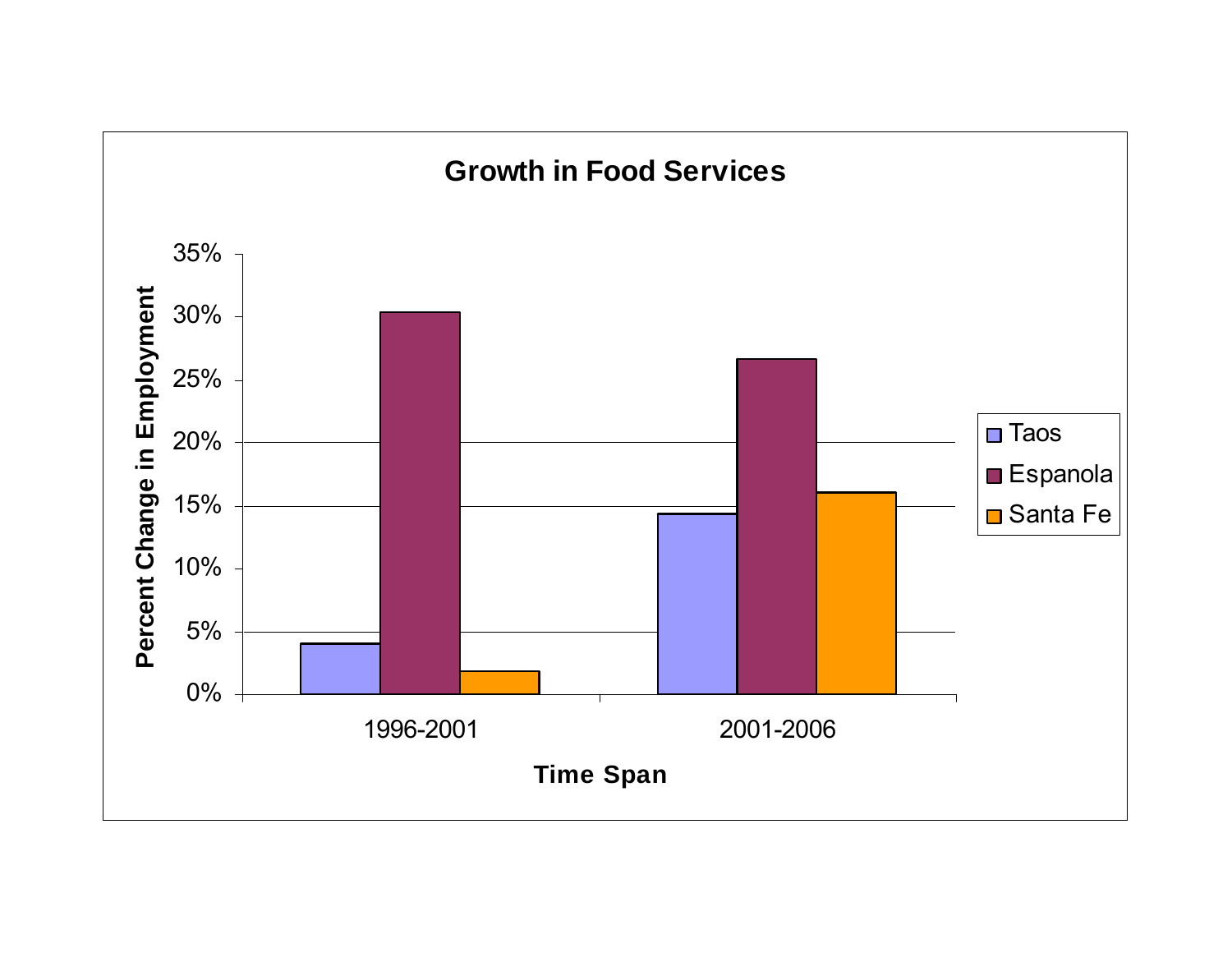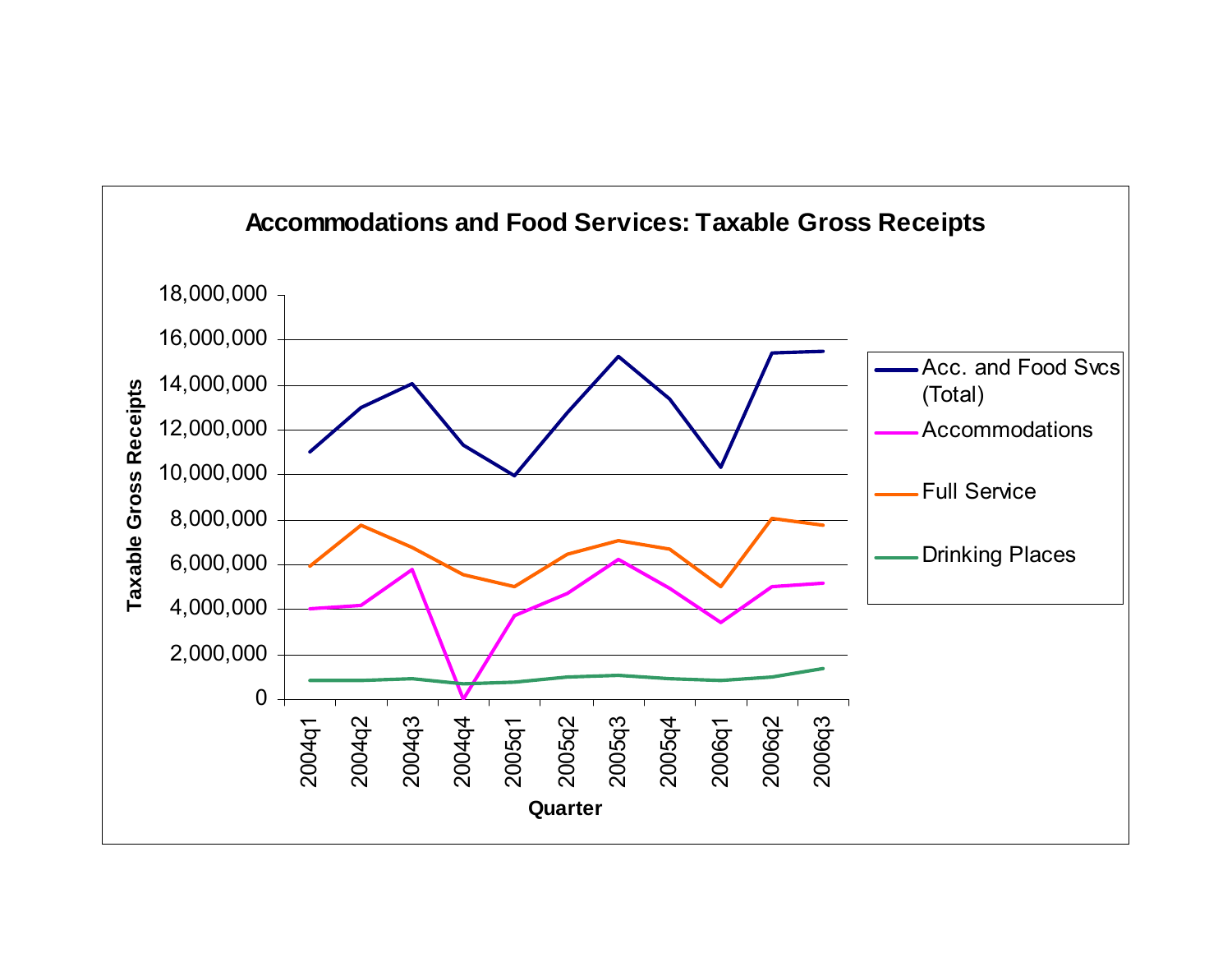## Arts and Recreation

- Largely dependent on the ski areas and so it fluctuates wildly
- Also includes the Taos Mountain Casino and the Town of Taos itself
- Numerous small independent artists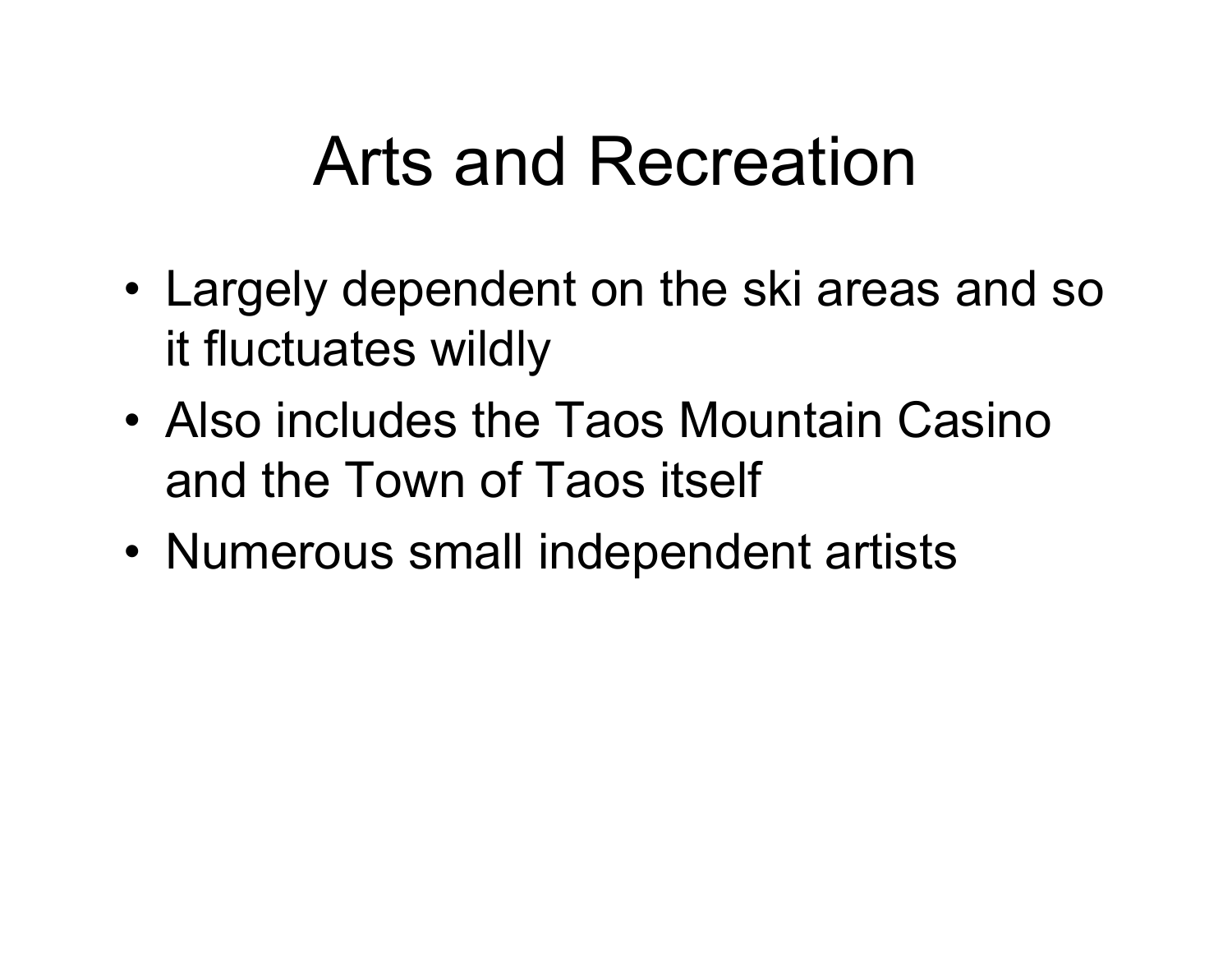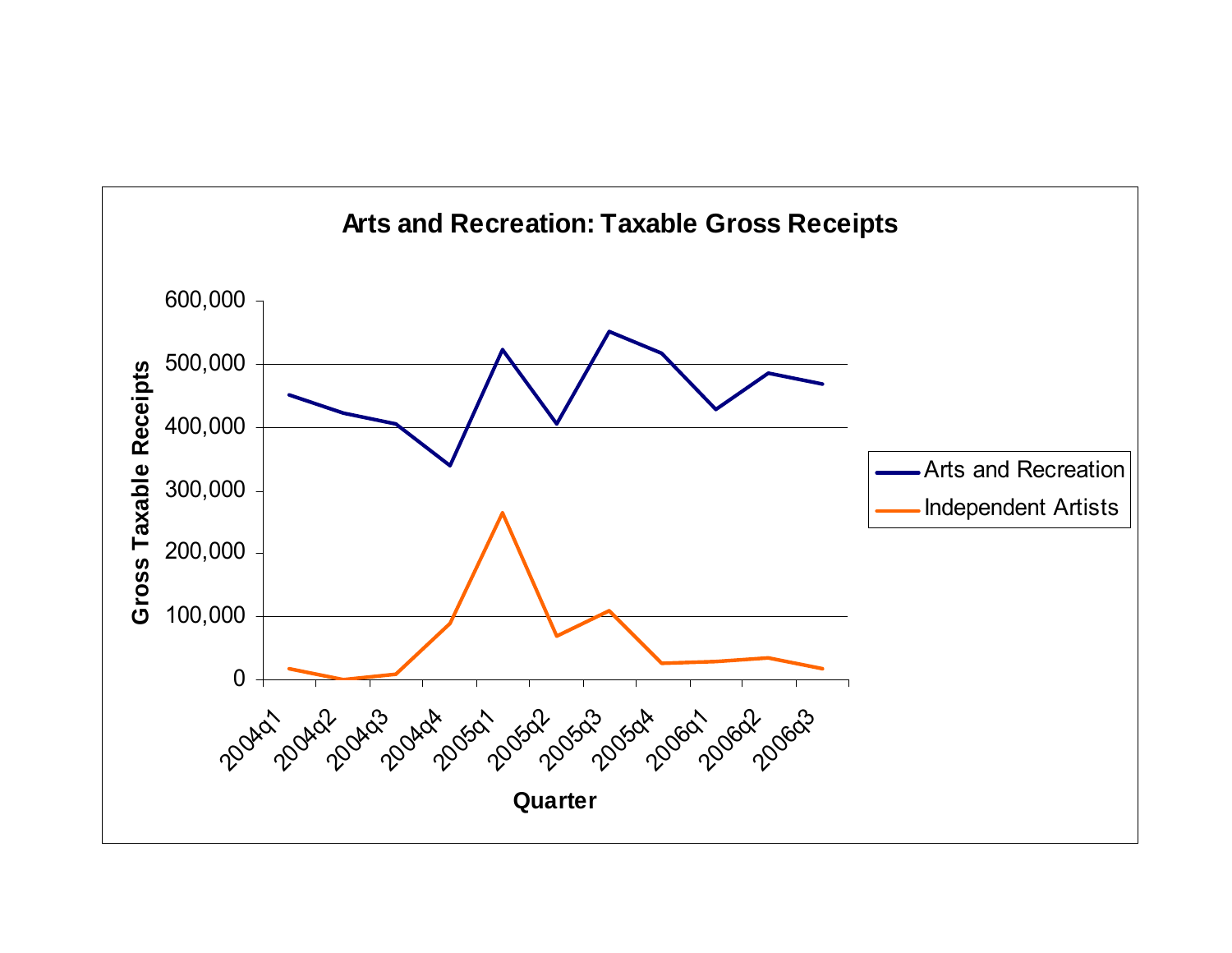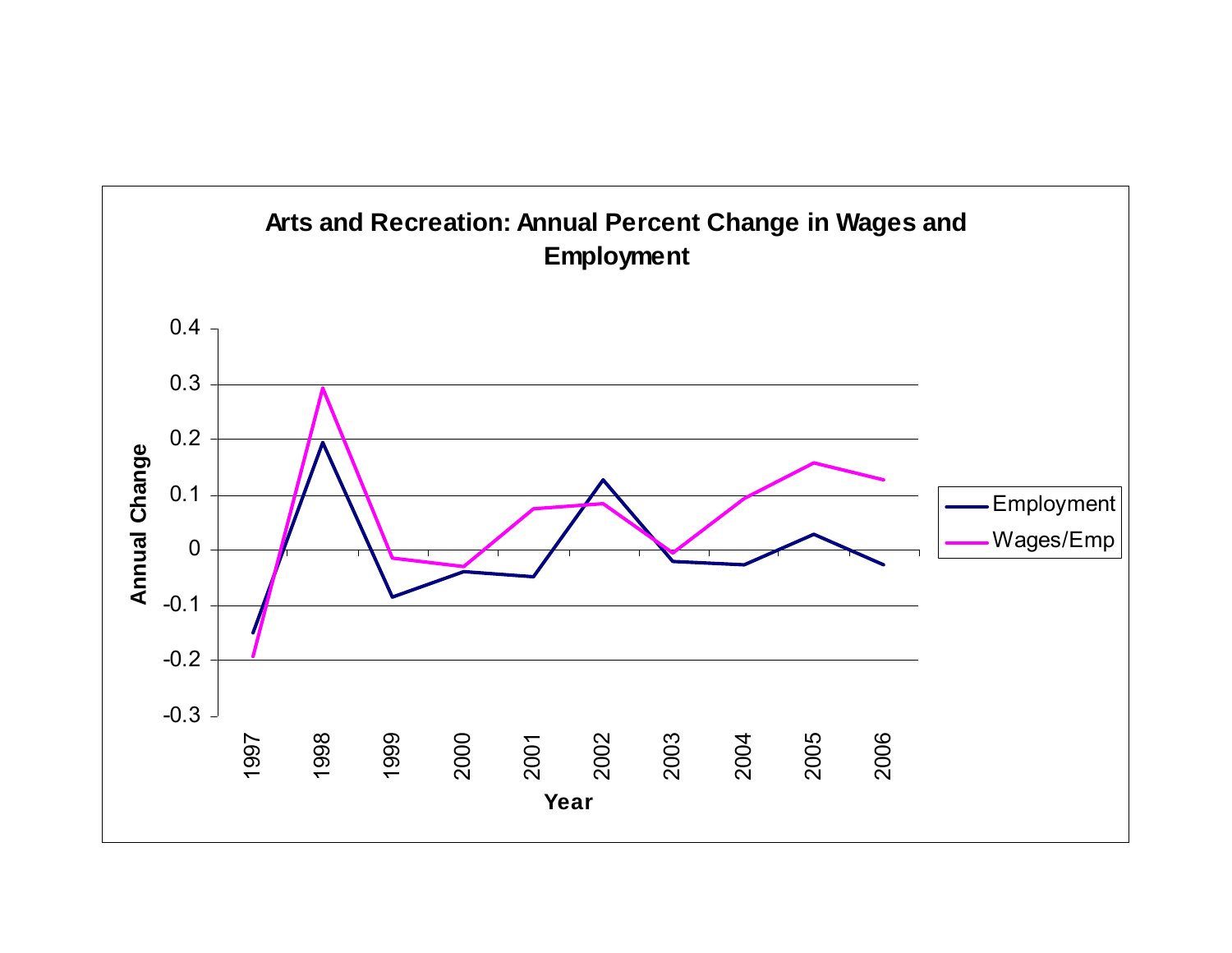# Retail

- • Retail has been steady for several years, virtually no growth in employment, but cyclical growth in sales
- Taos still serves as a regional retail center, but Española has shared equal weight since the Super Wal\*Mart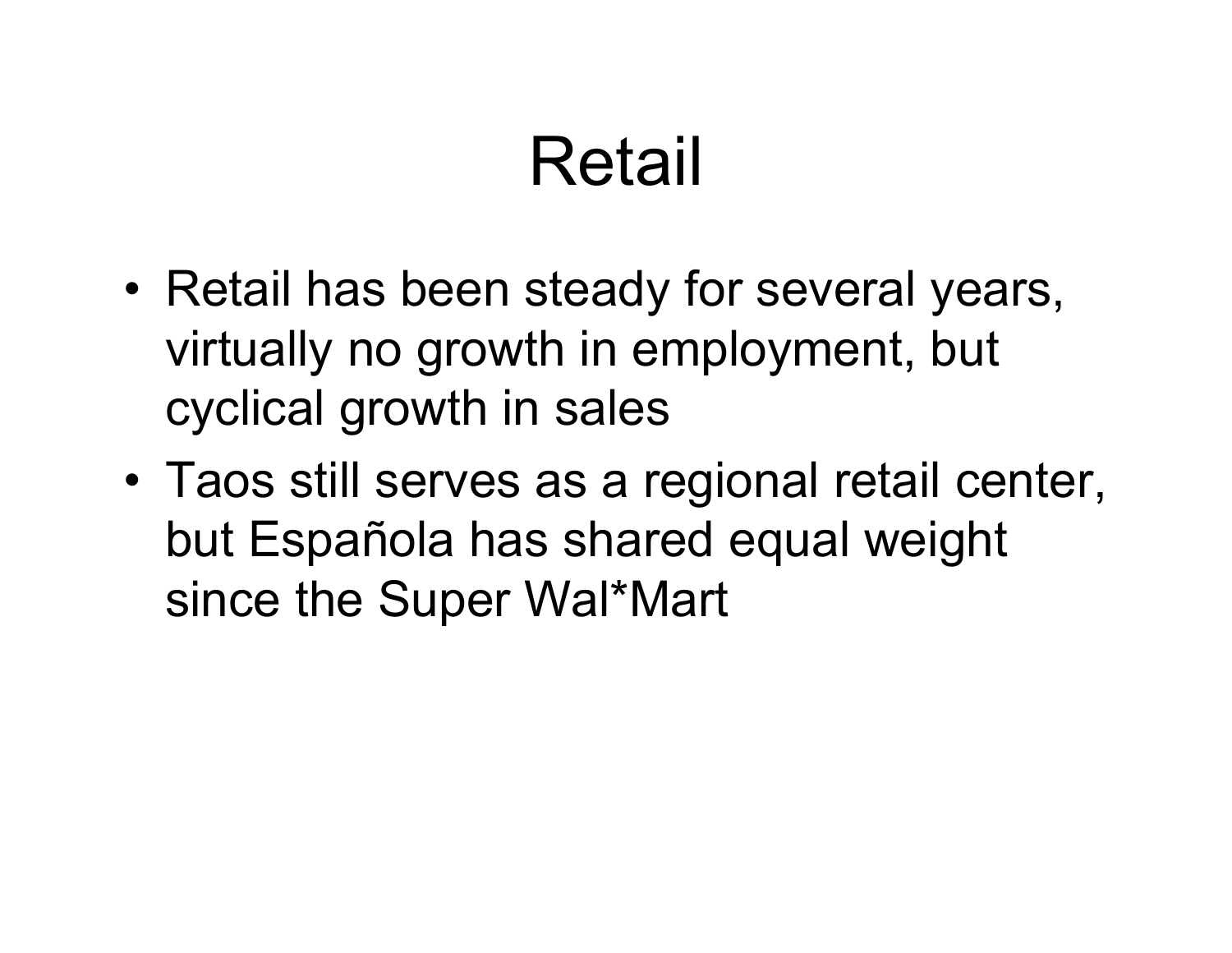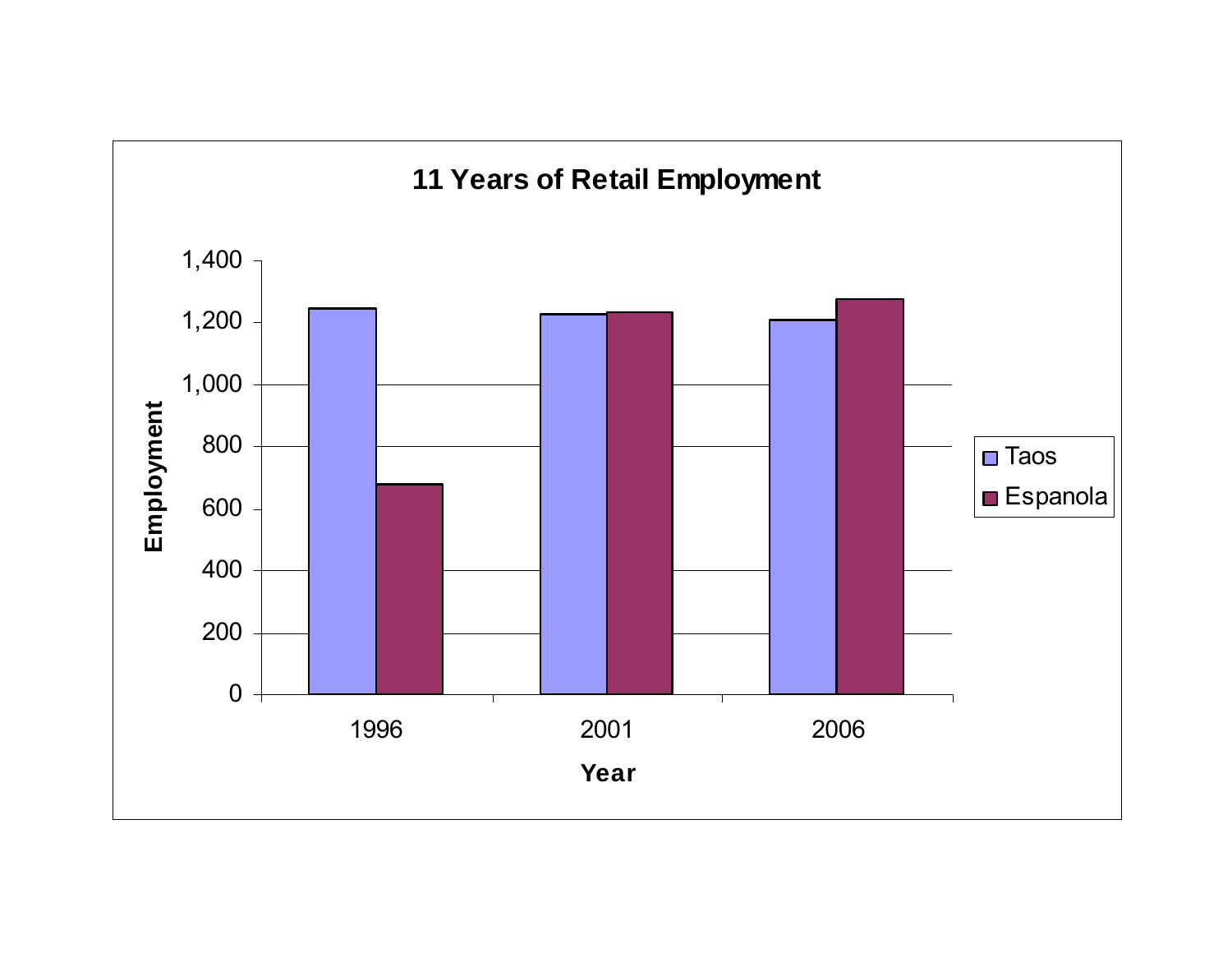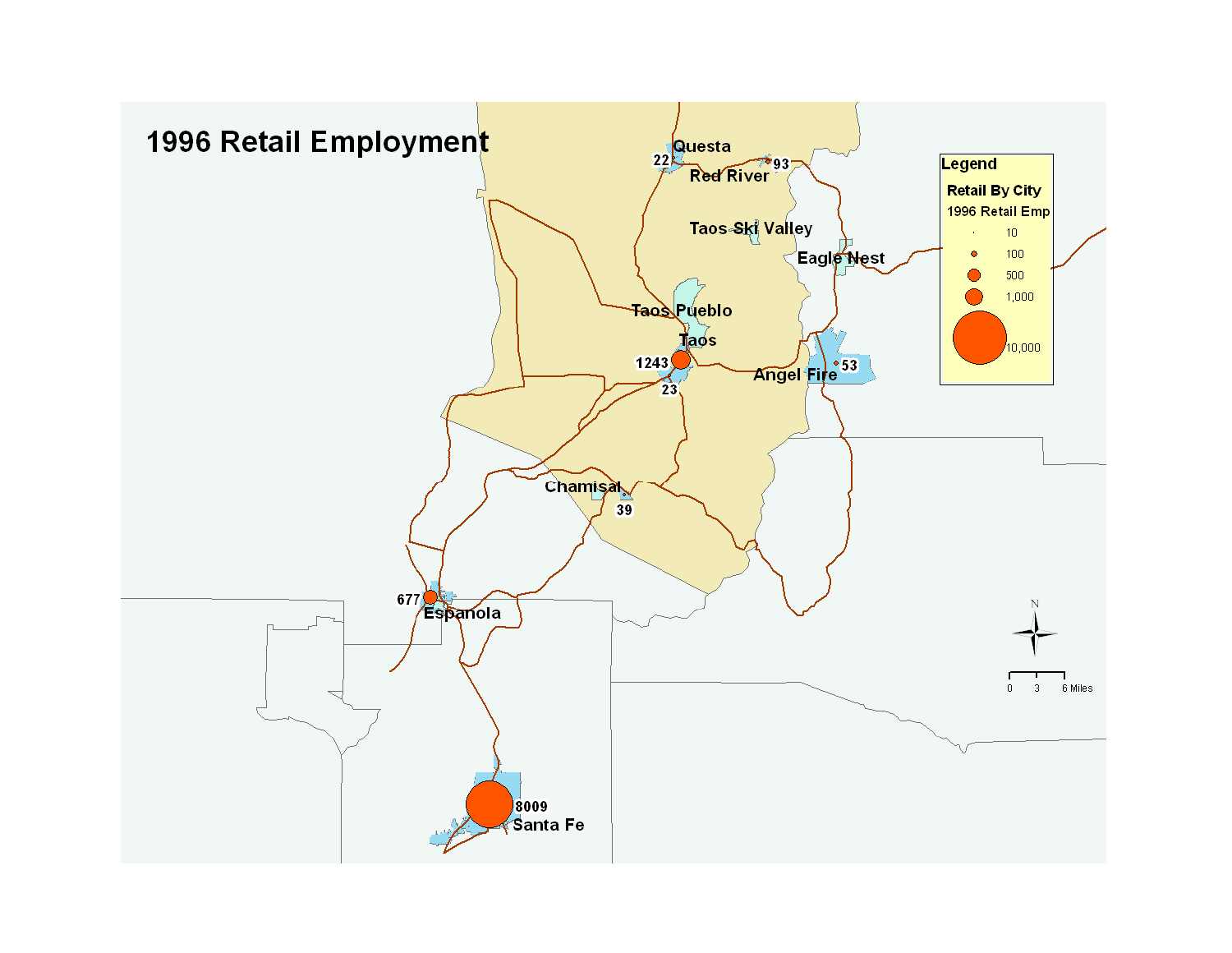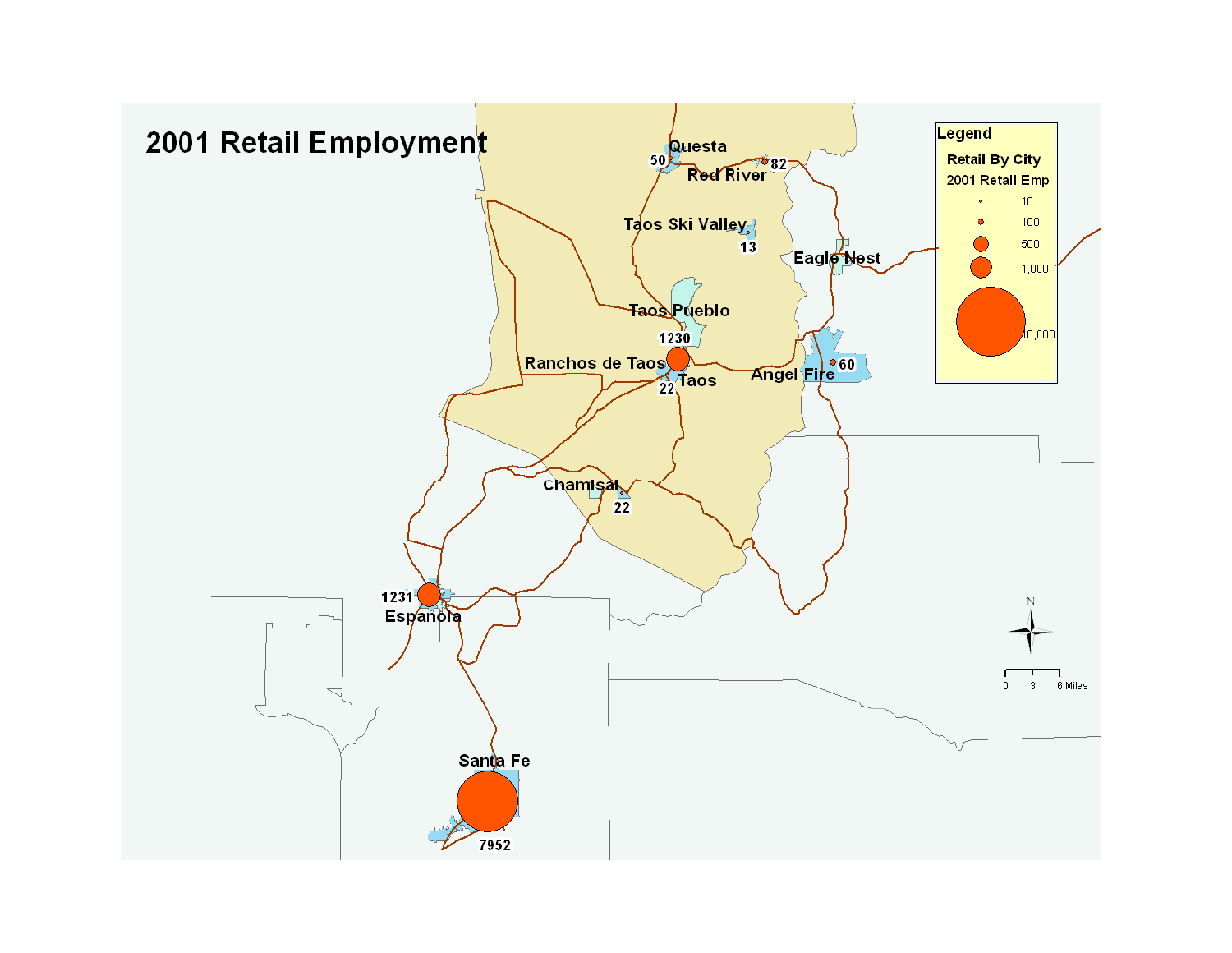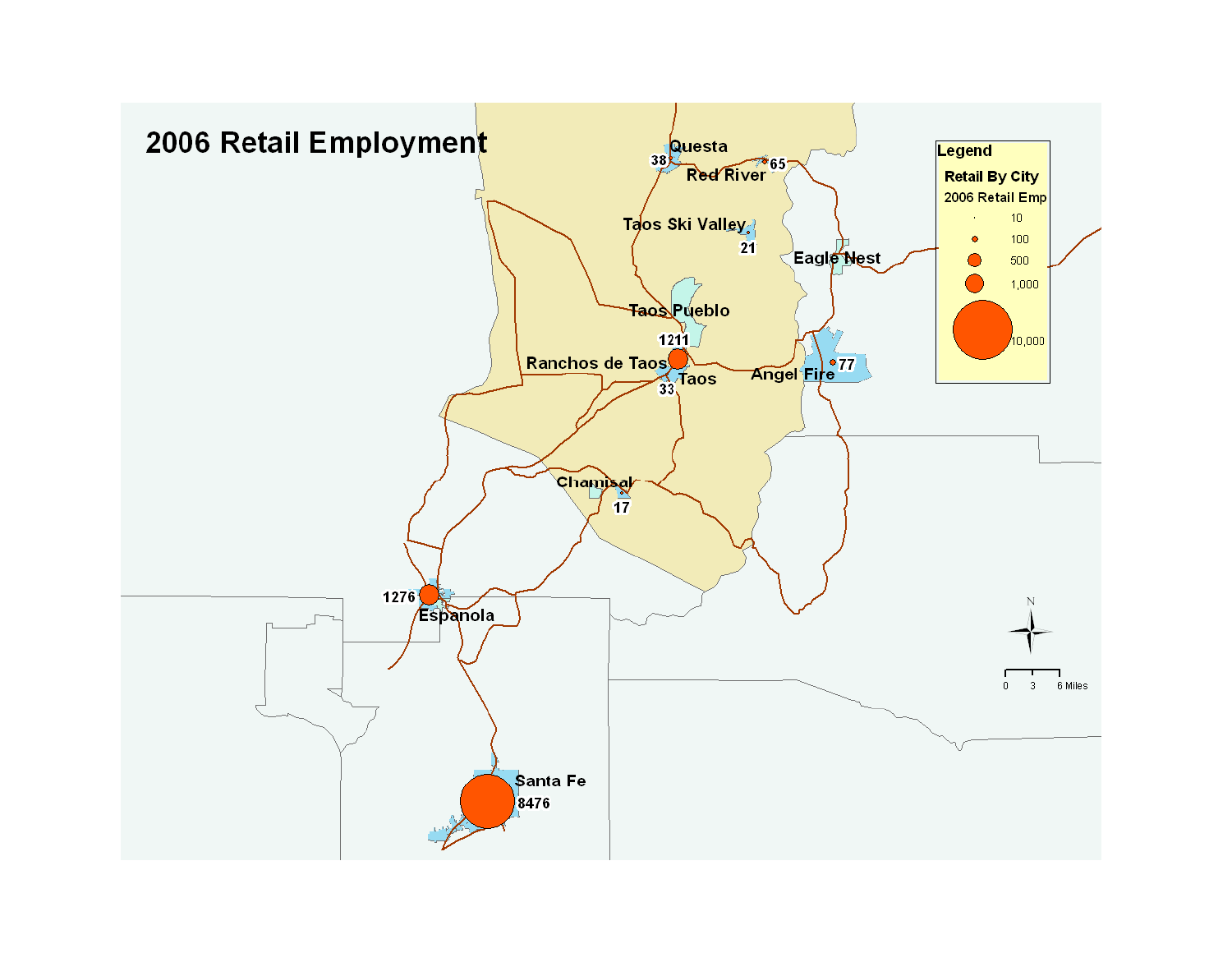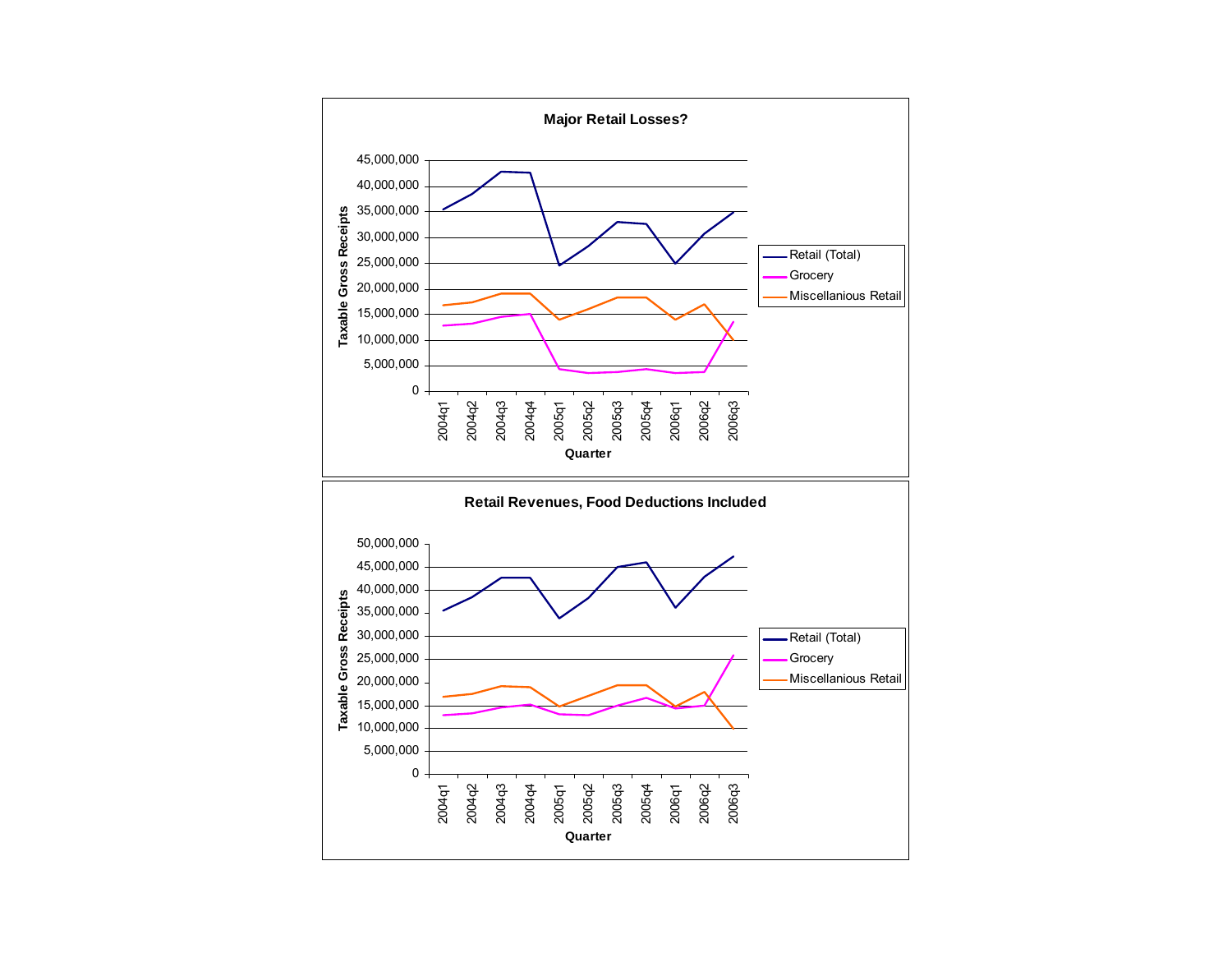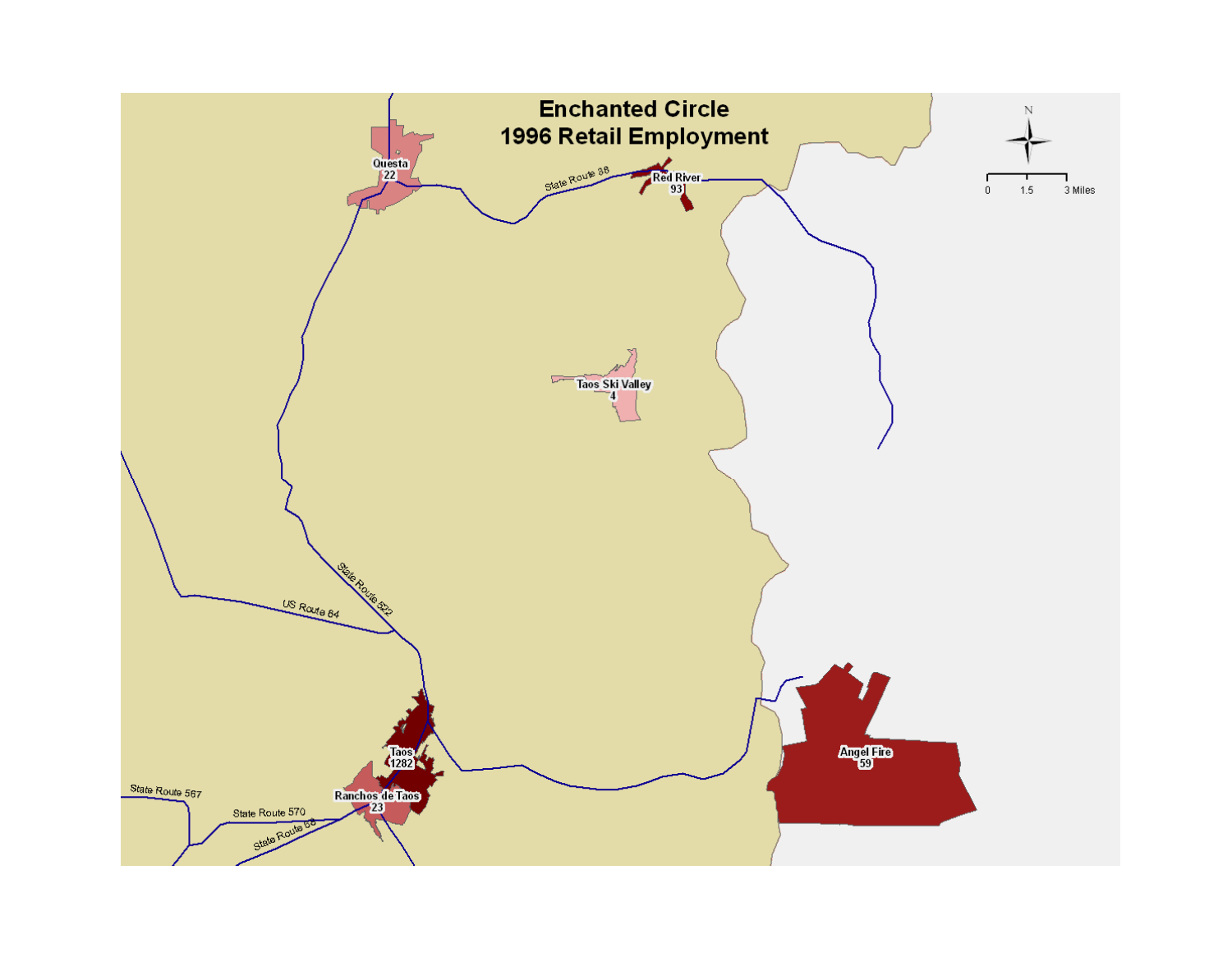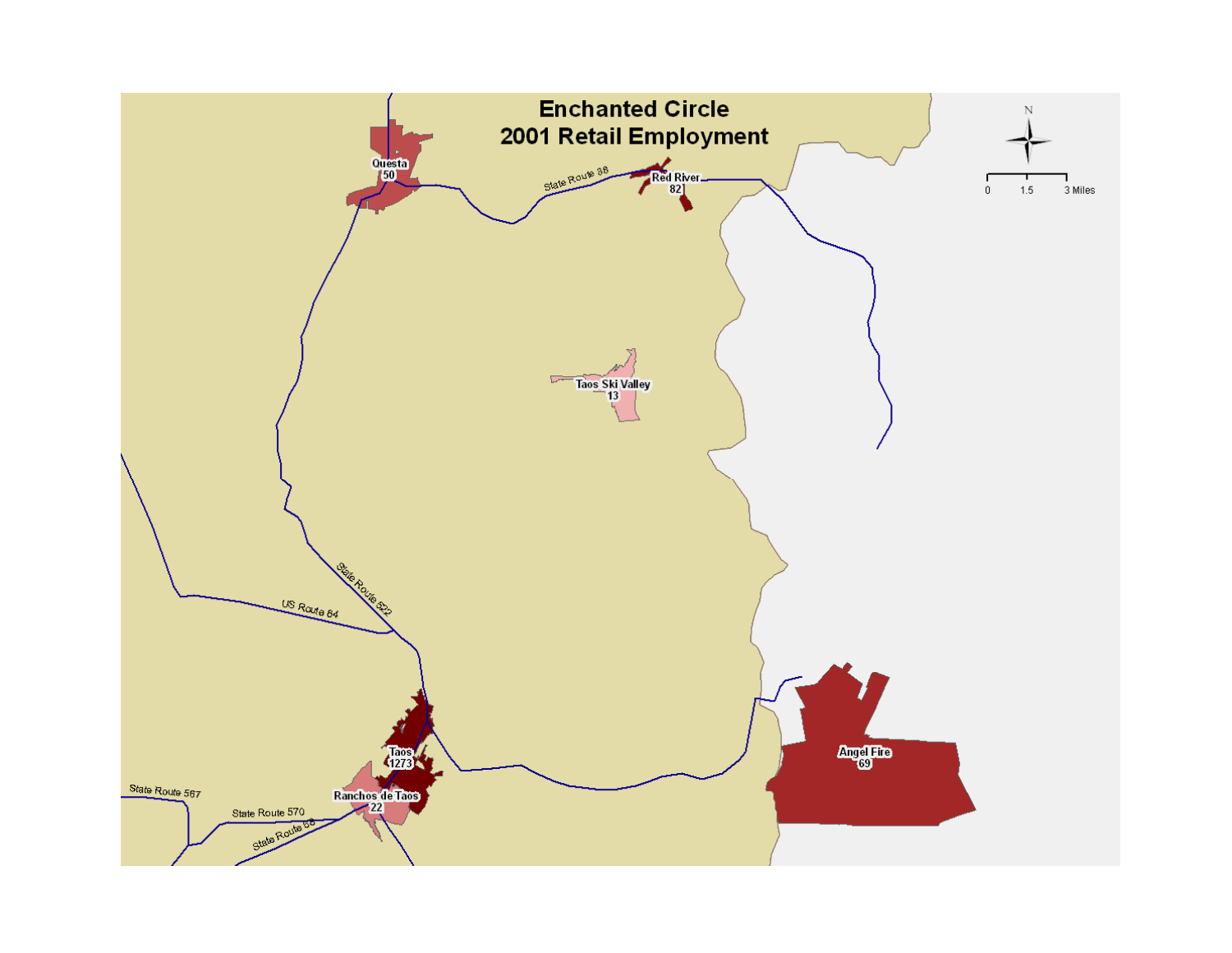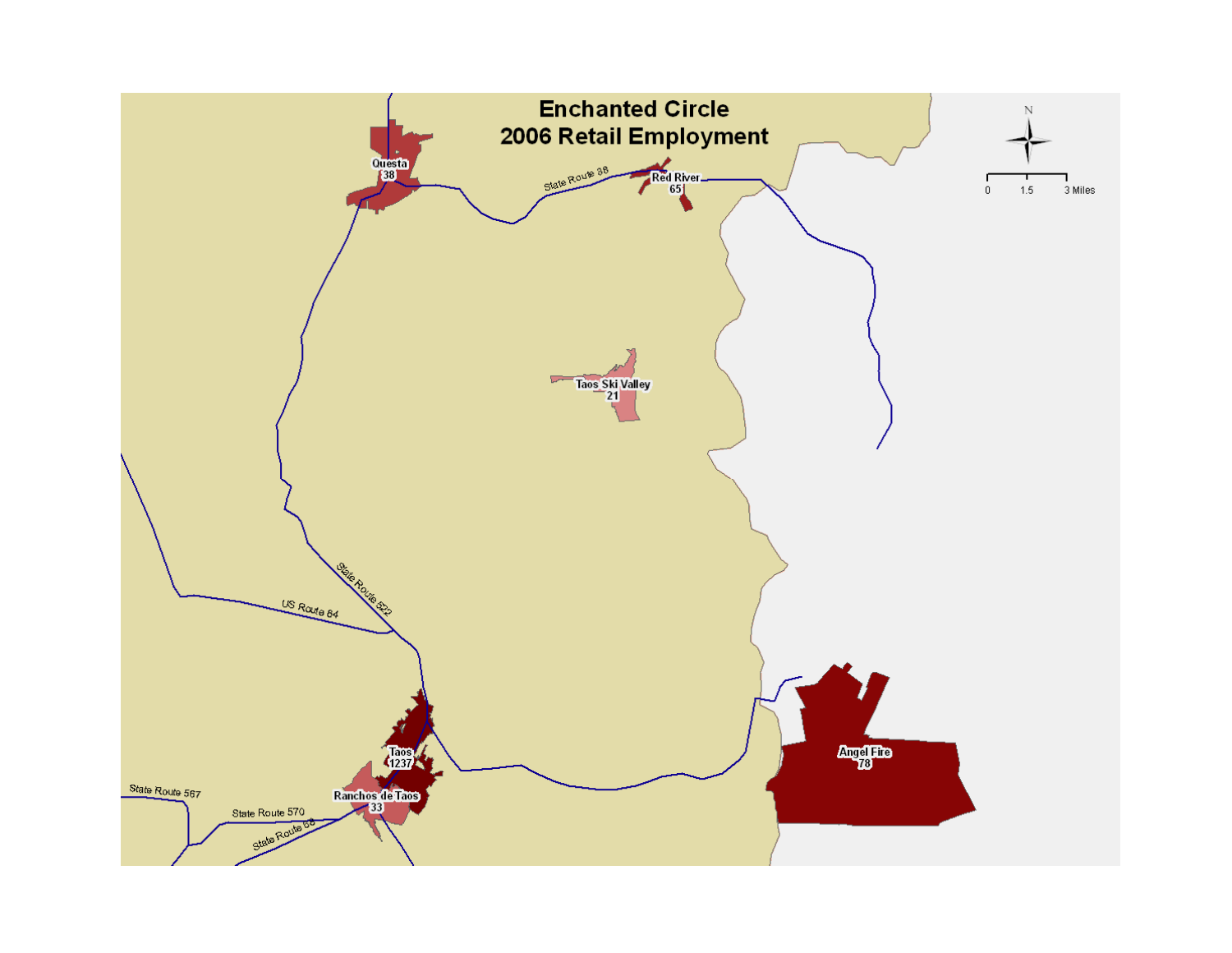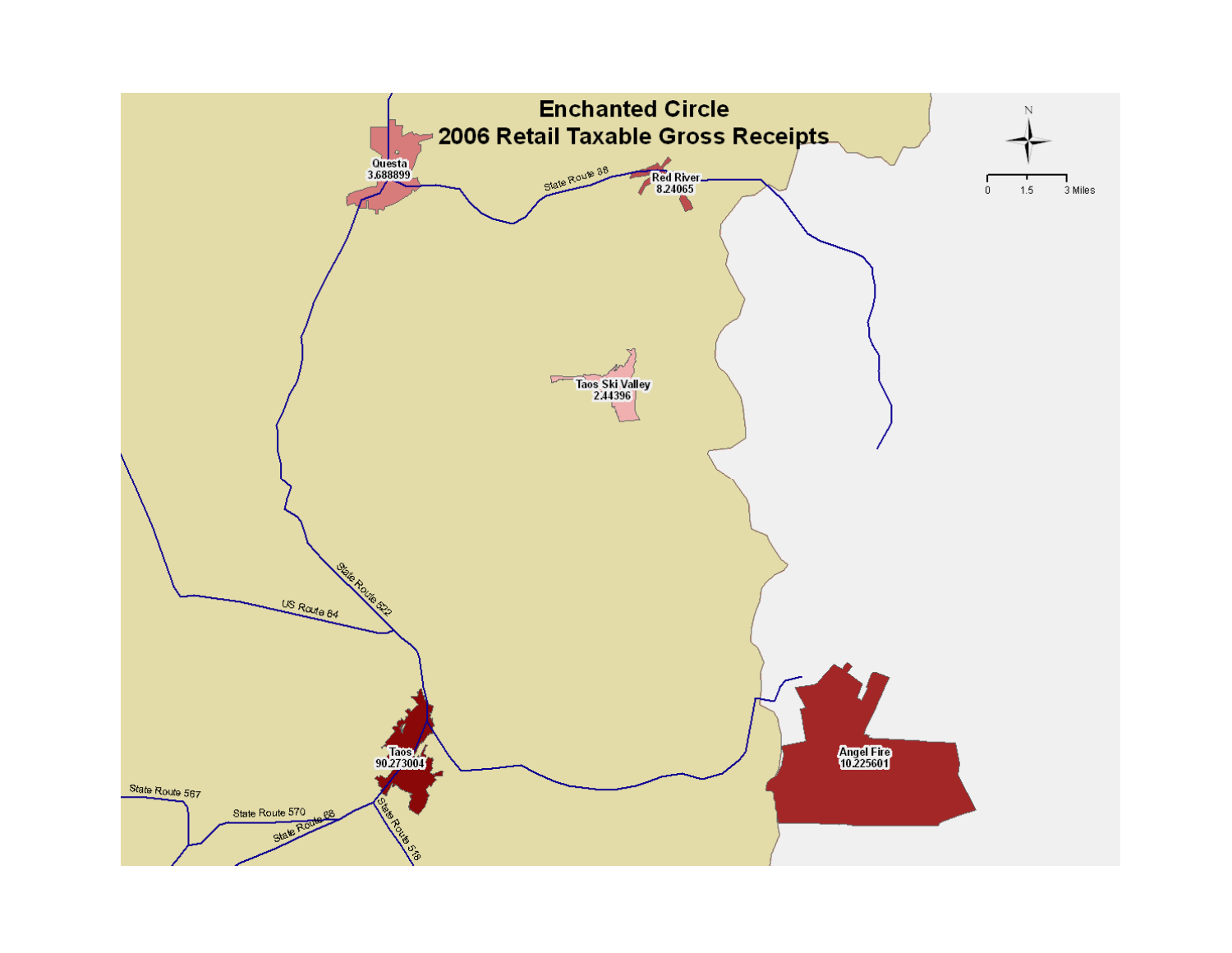### Real Estate

- Housing market has not been doing well
- •But Taos is doing better than Santa Fe
- • Seems to be recovering well in the later part of 2006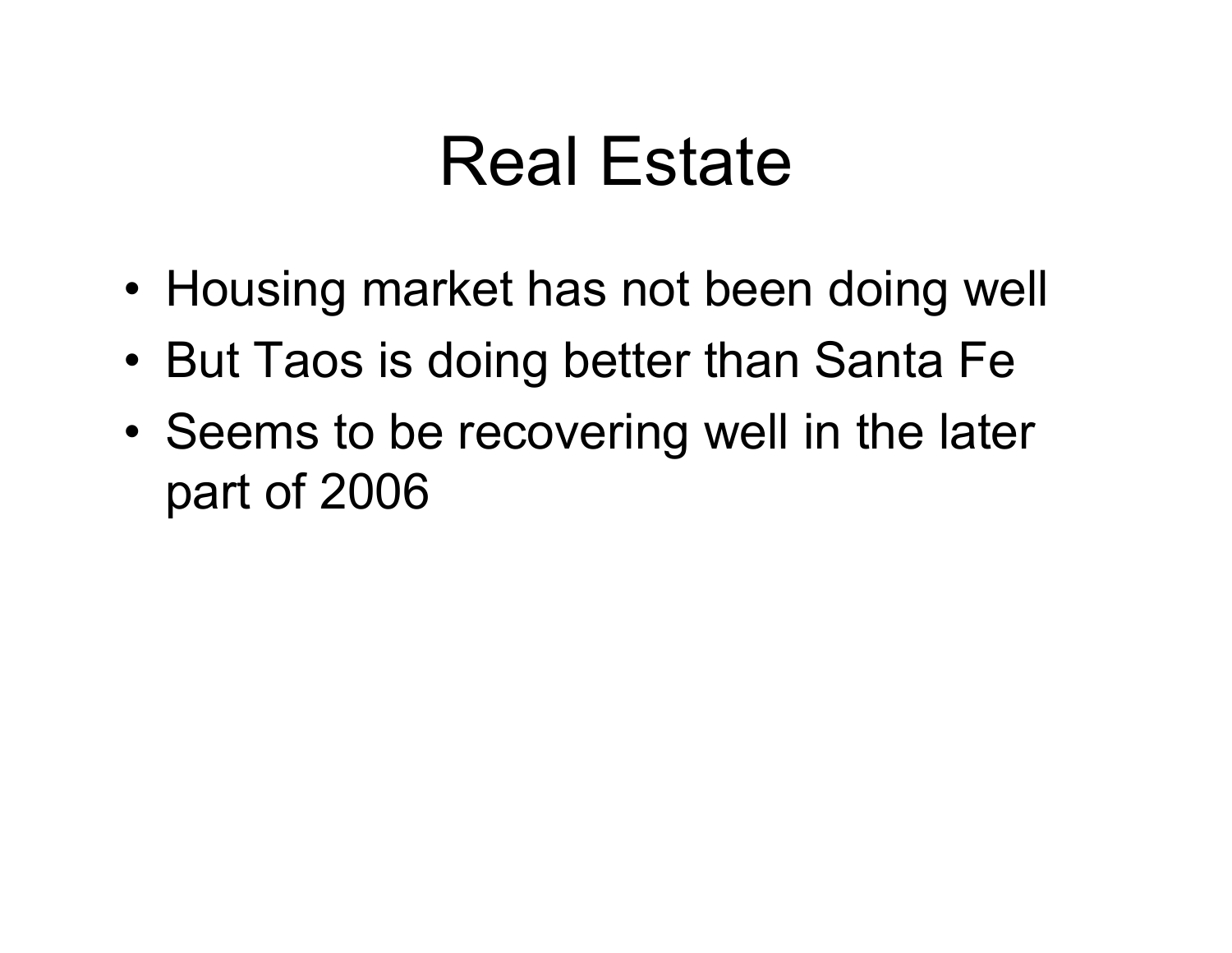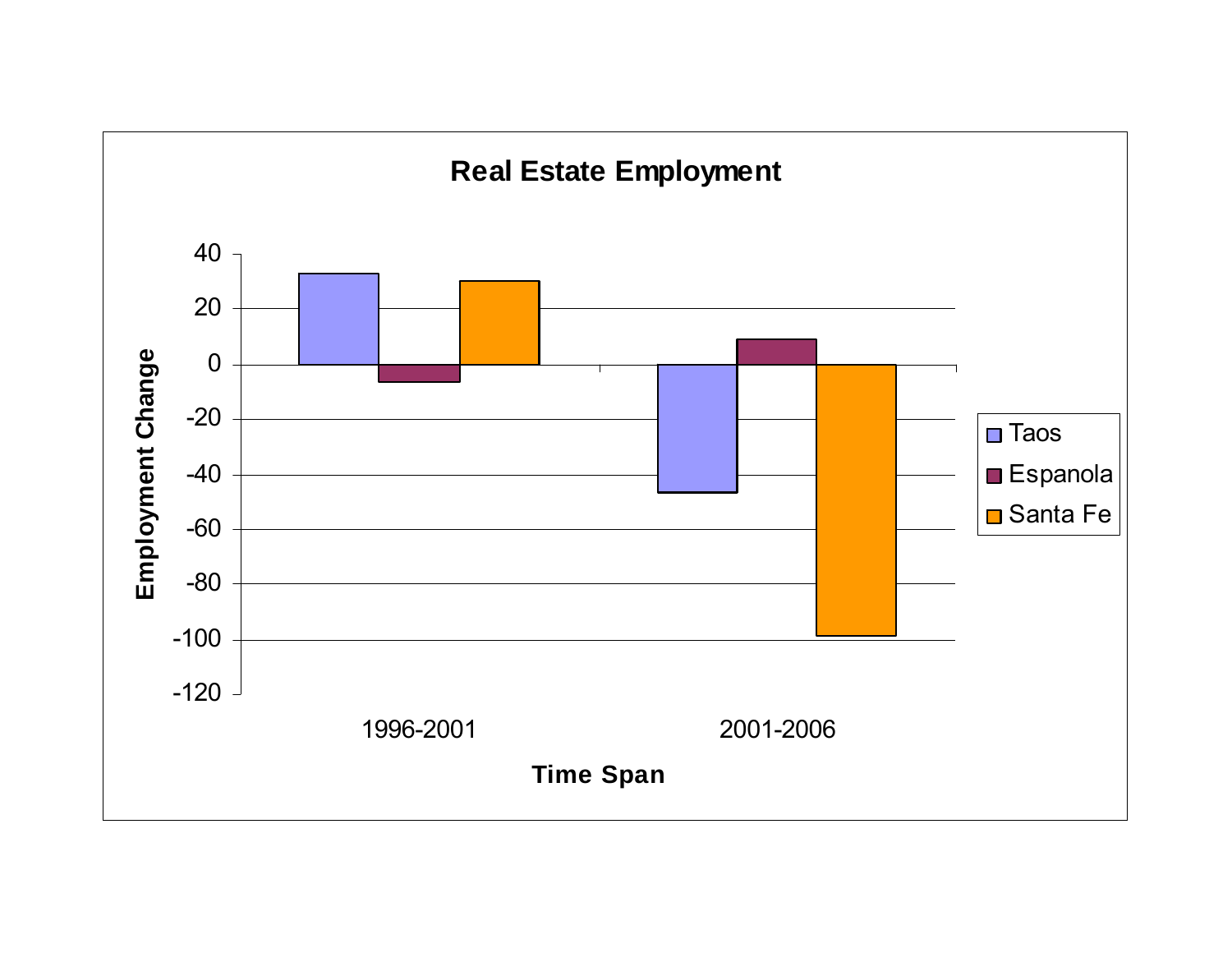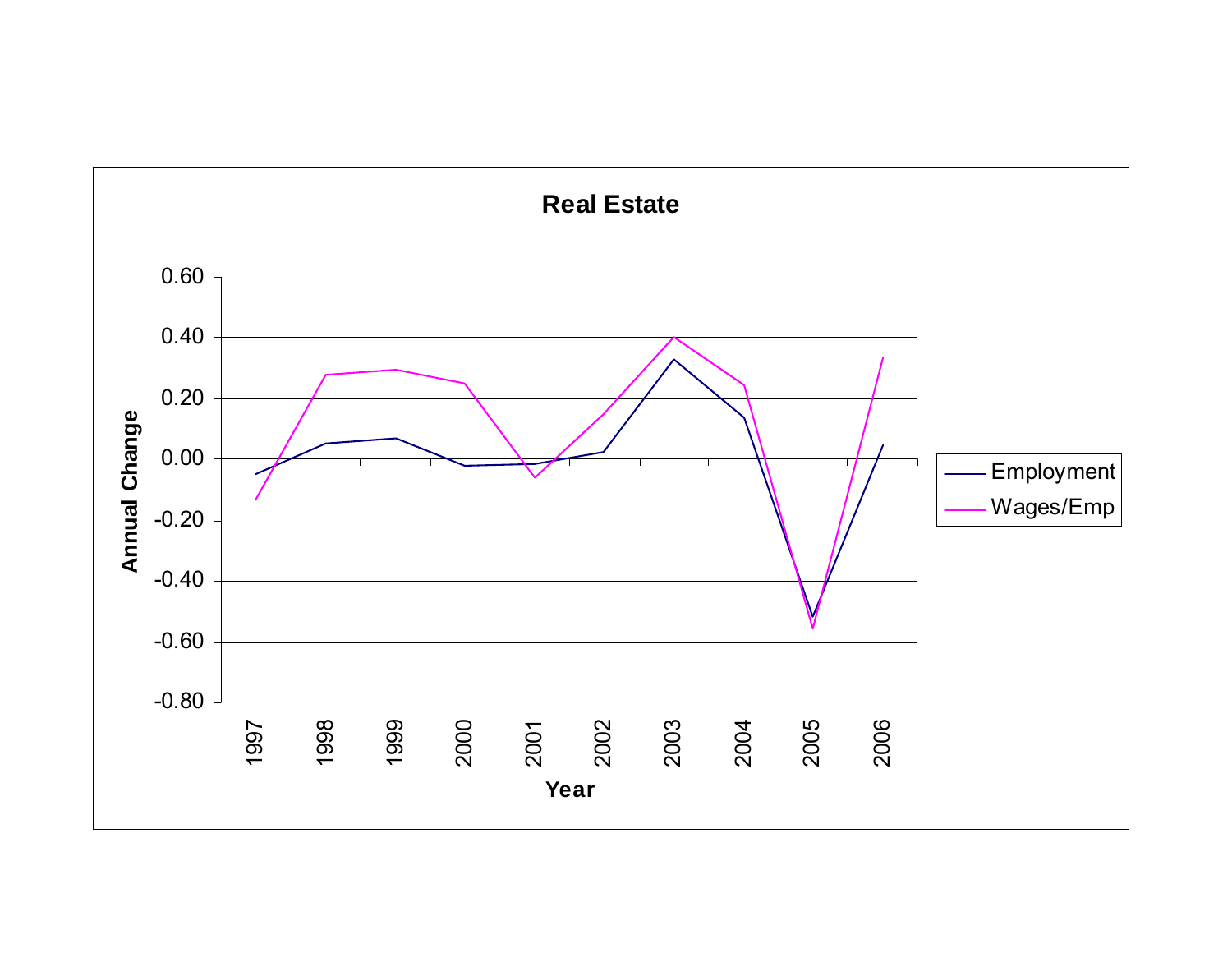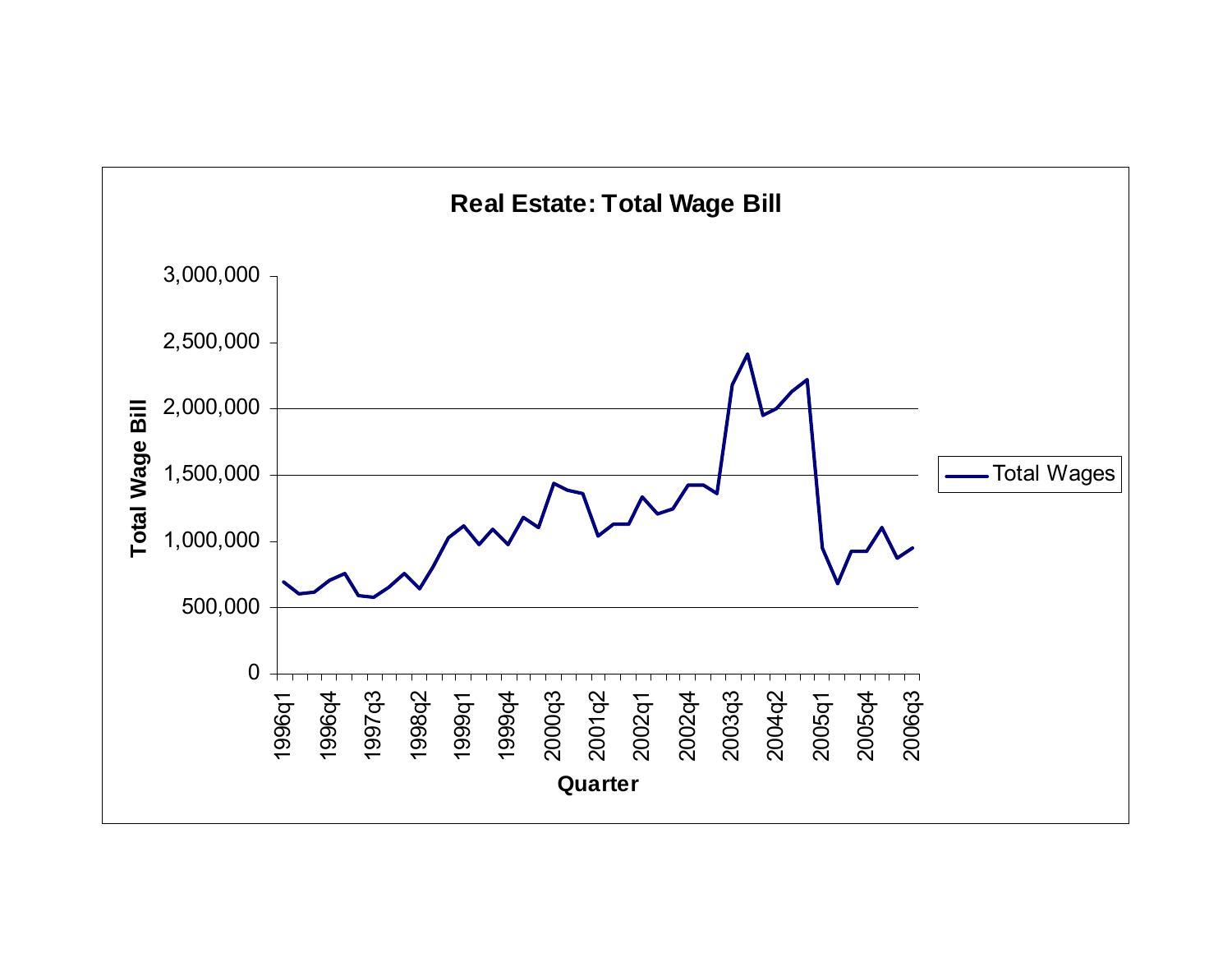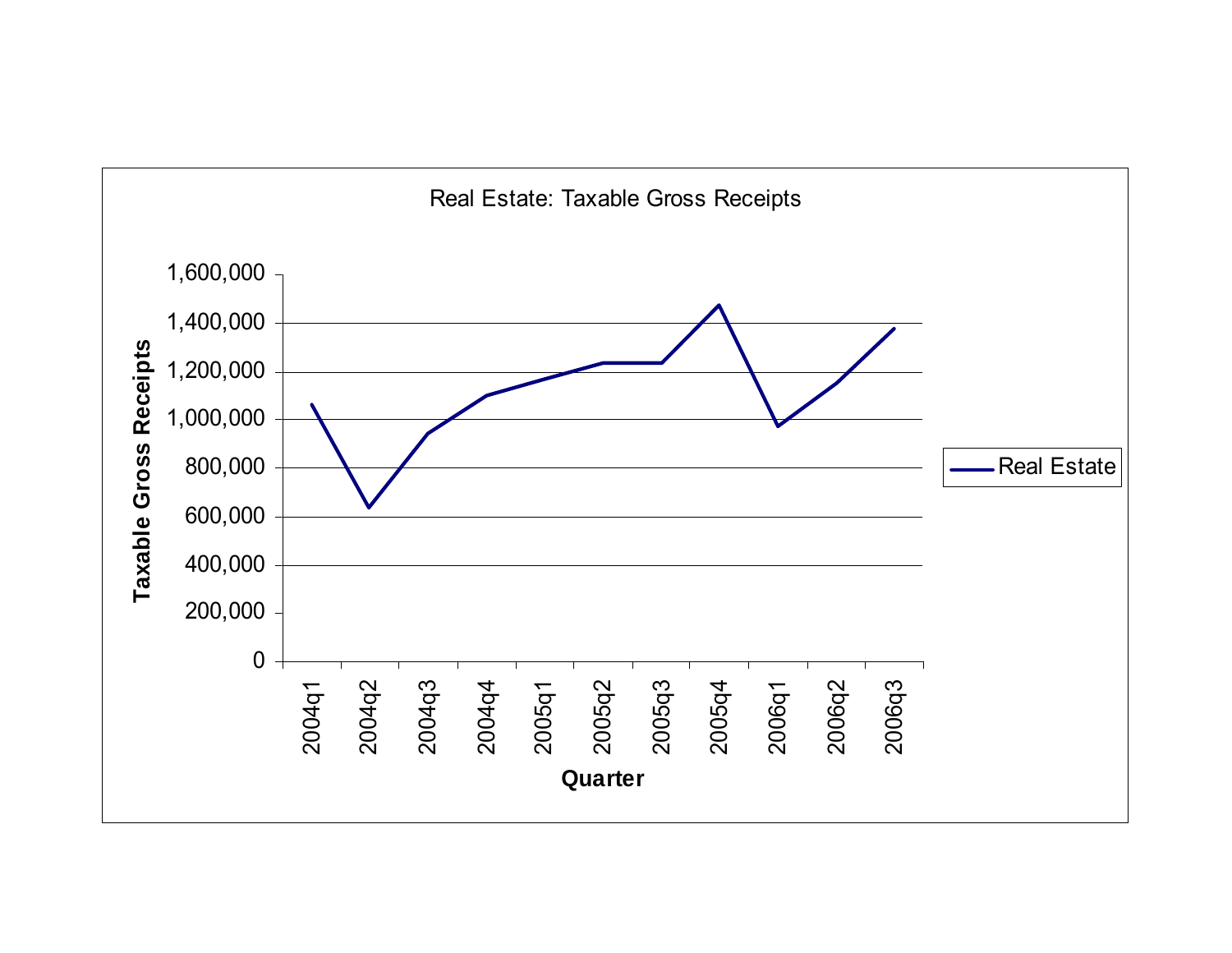## Construction

• Construction is doing very well, better than the rest of the region as a whole, including Santa Fe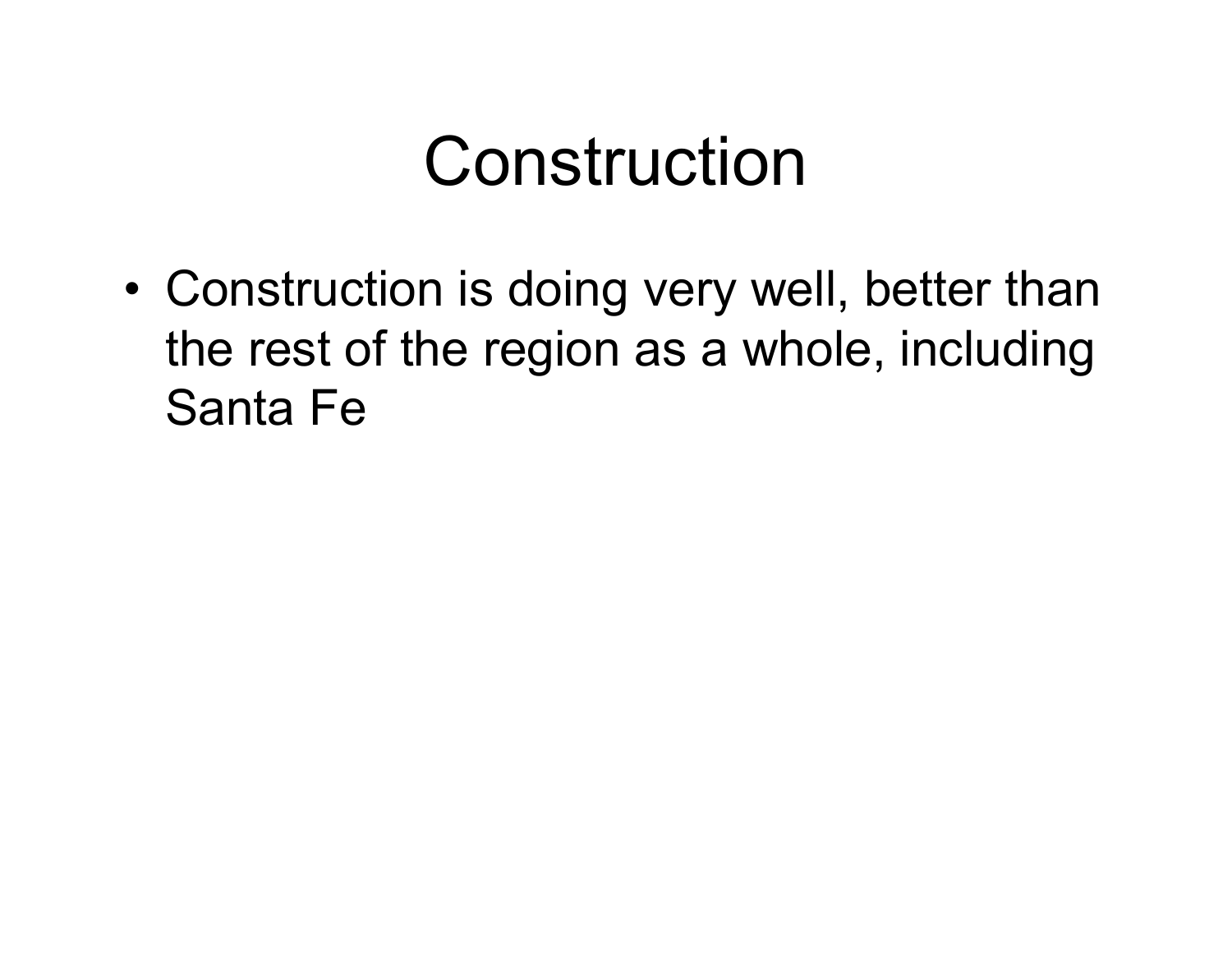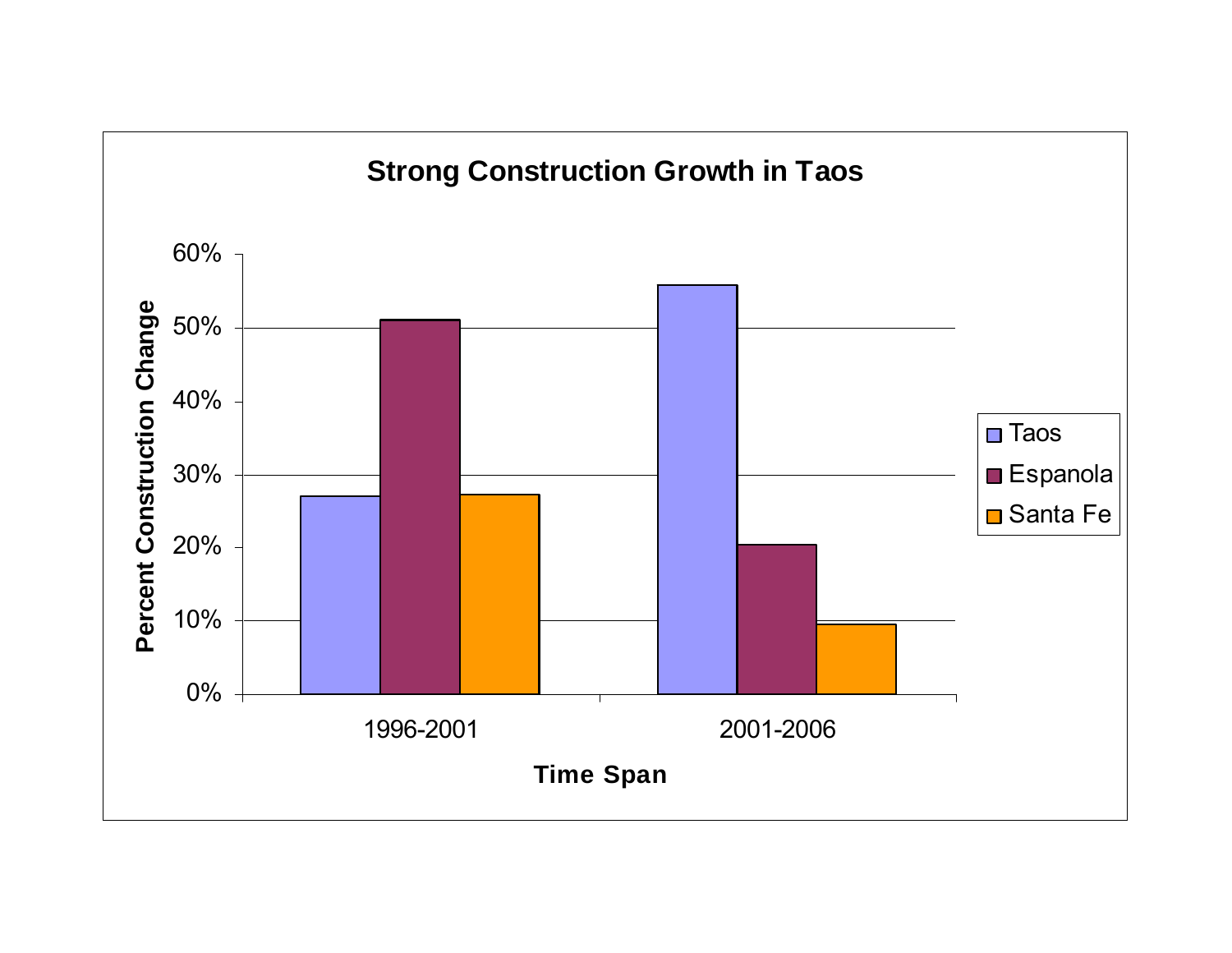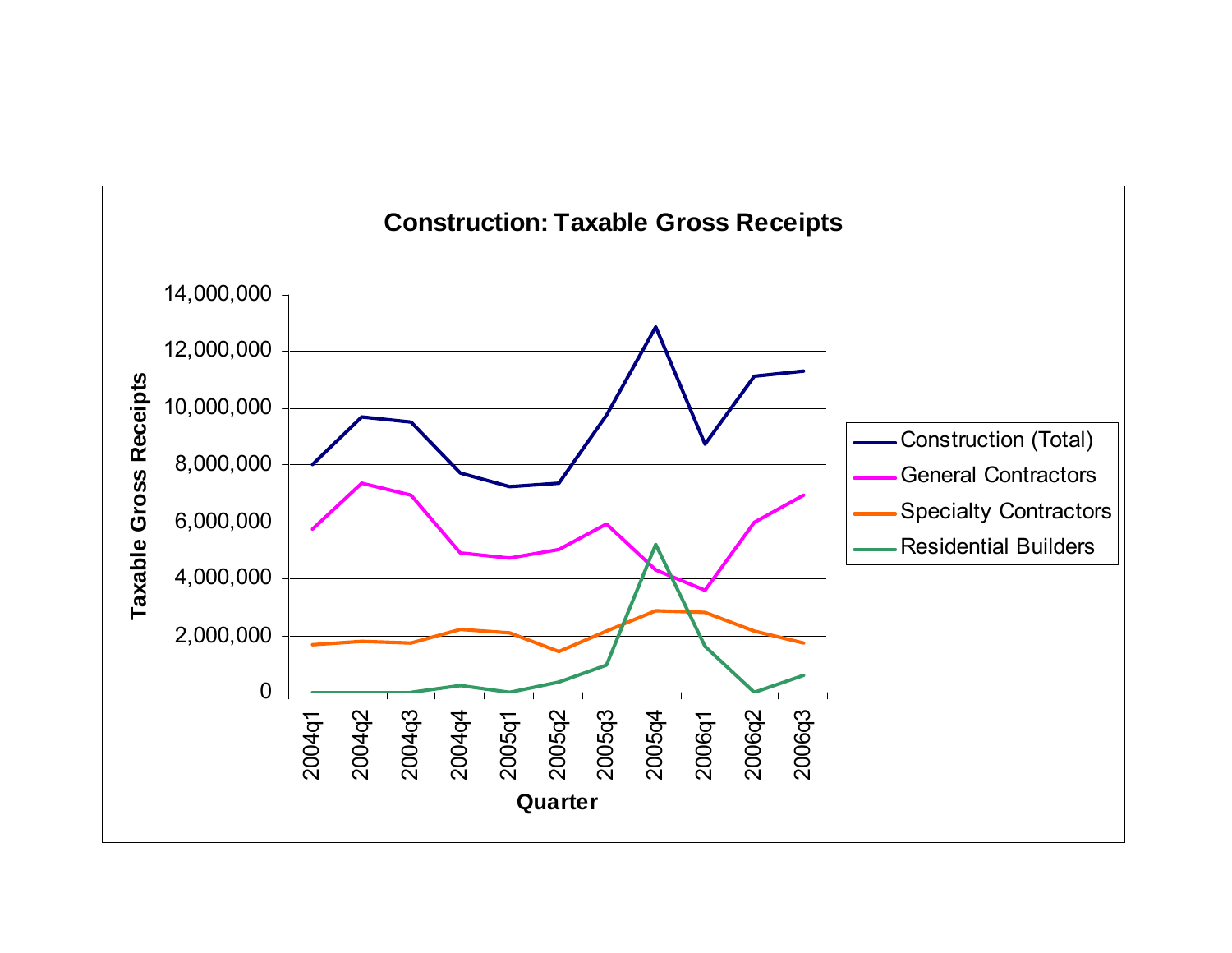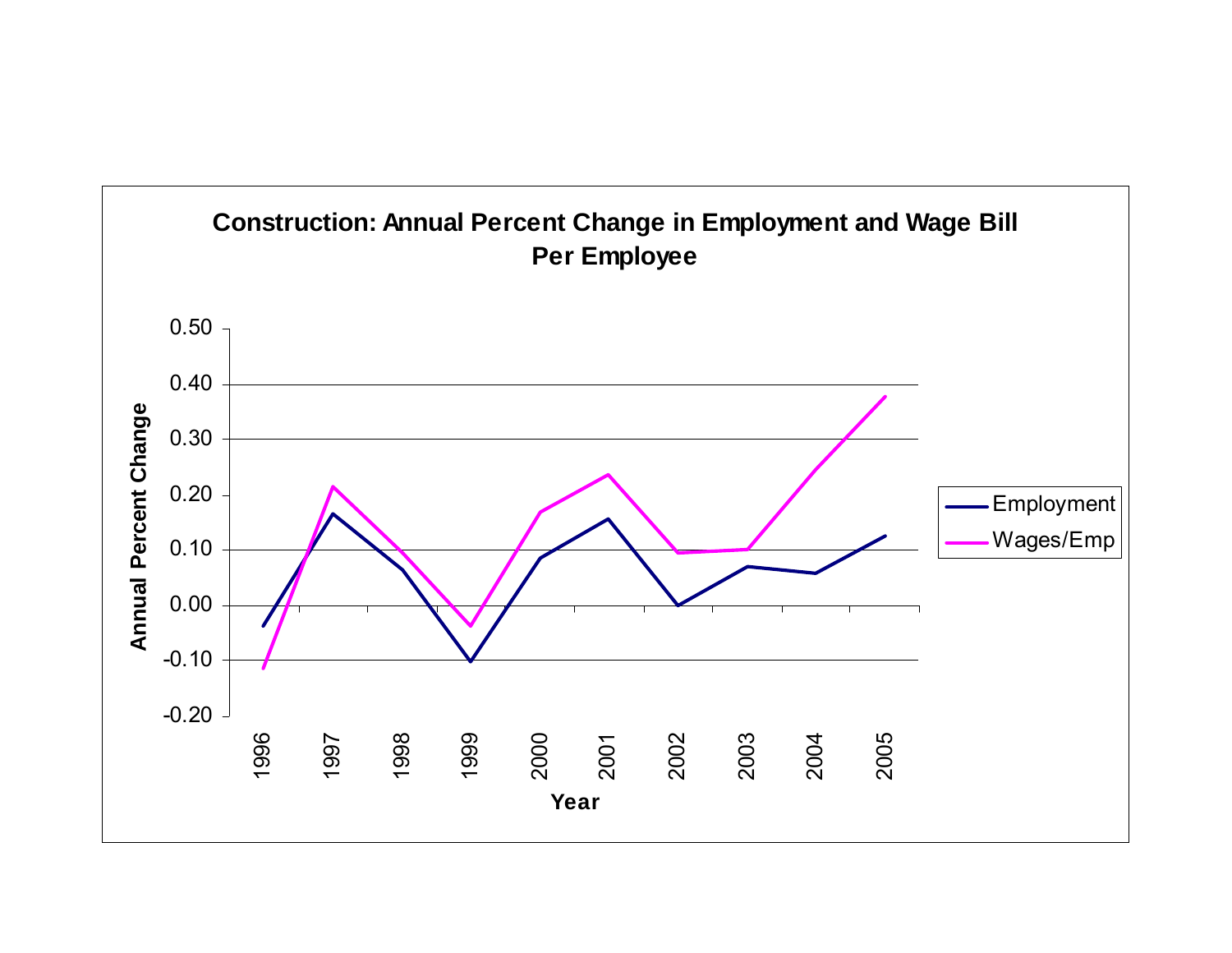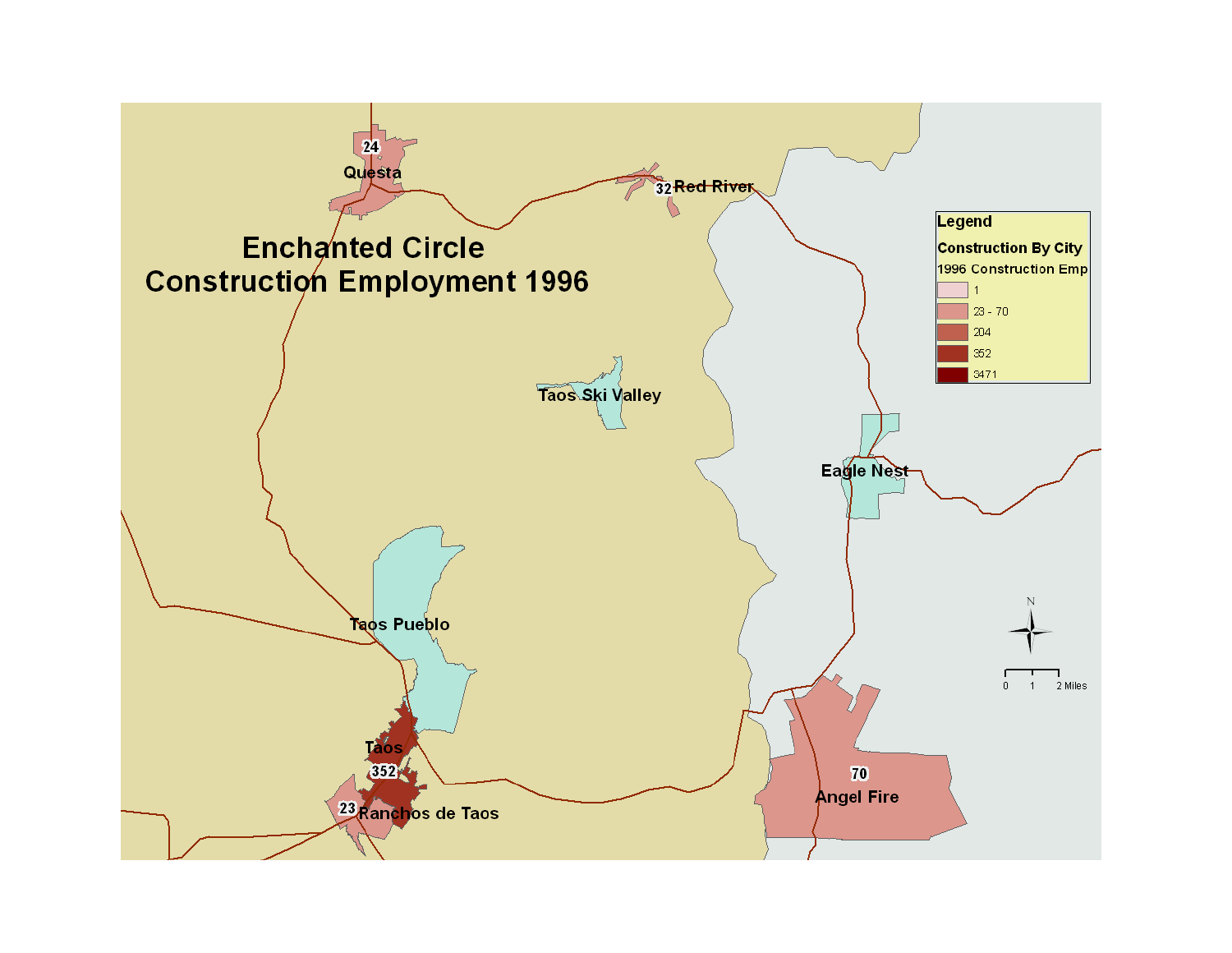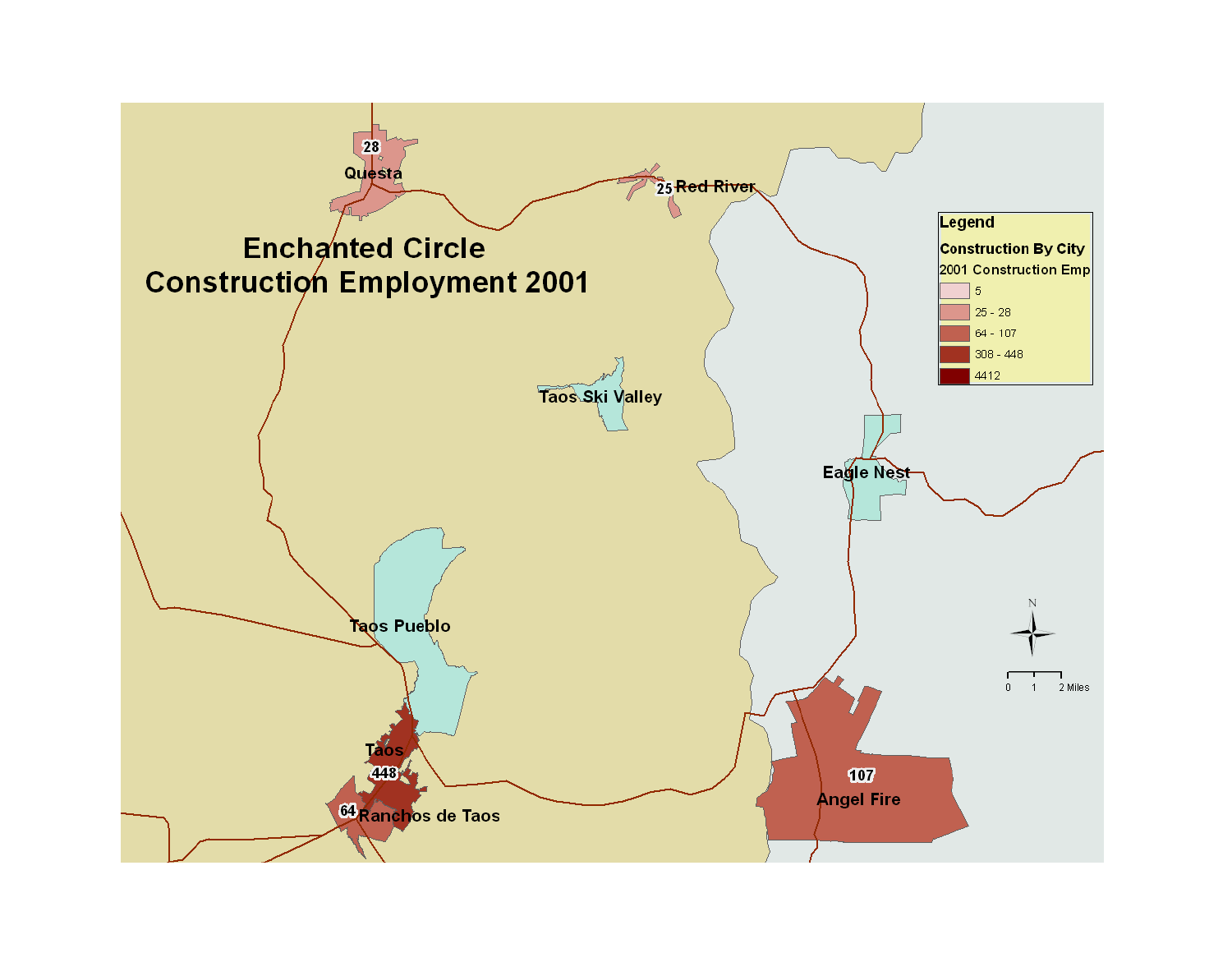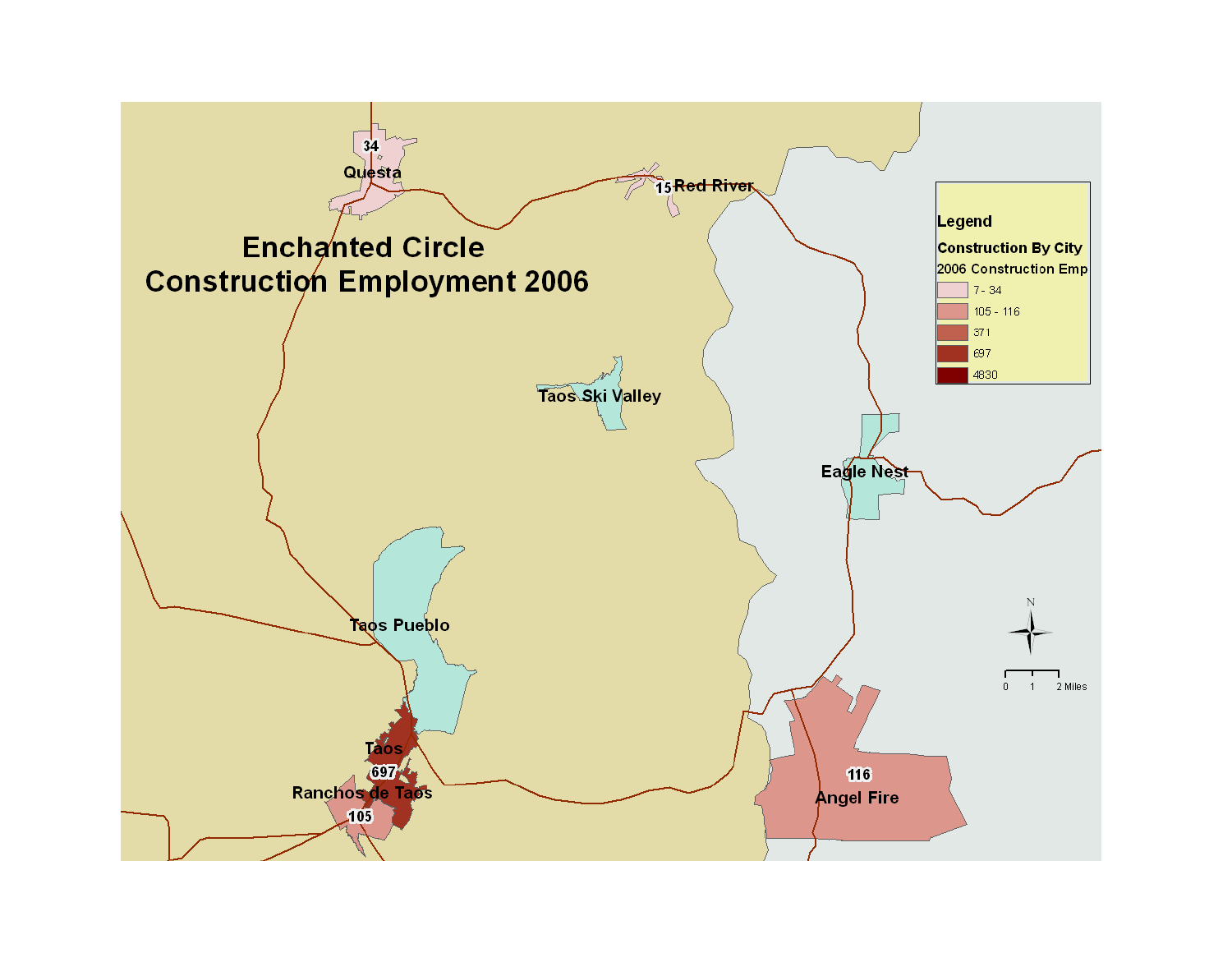# What Does It All Mean?

- Taos economy is doing better than in the past
- A number of Arts / Tourism related industries have had level or negative employment changes, but taxable gross receipts are up
- •2006 Q1 was particularly bad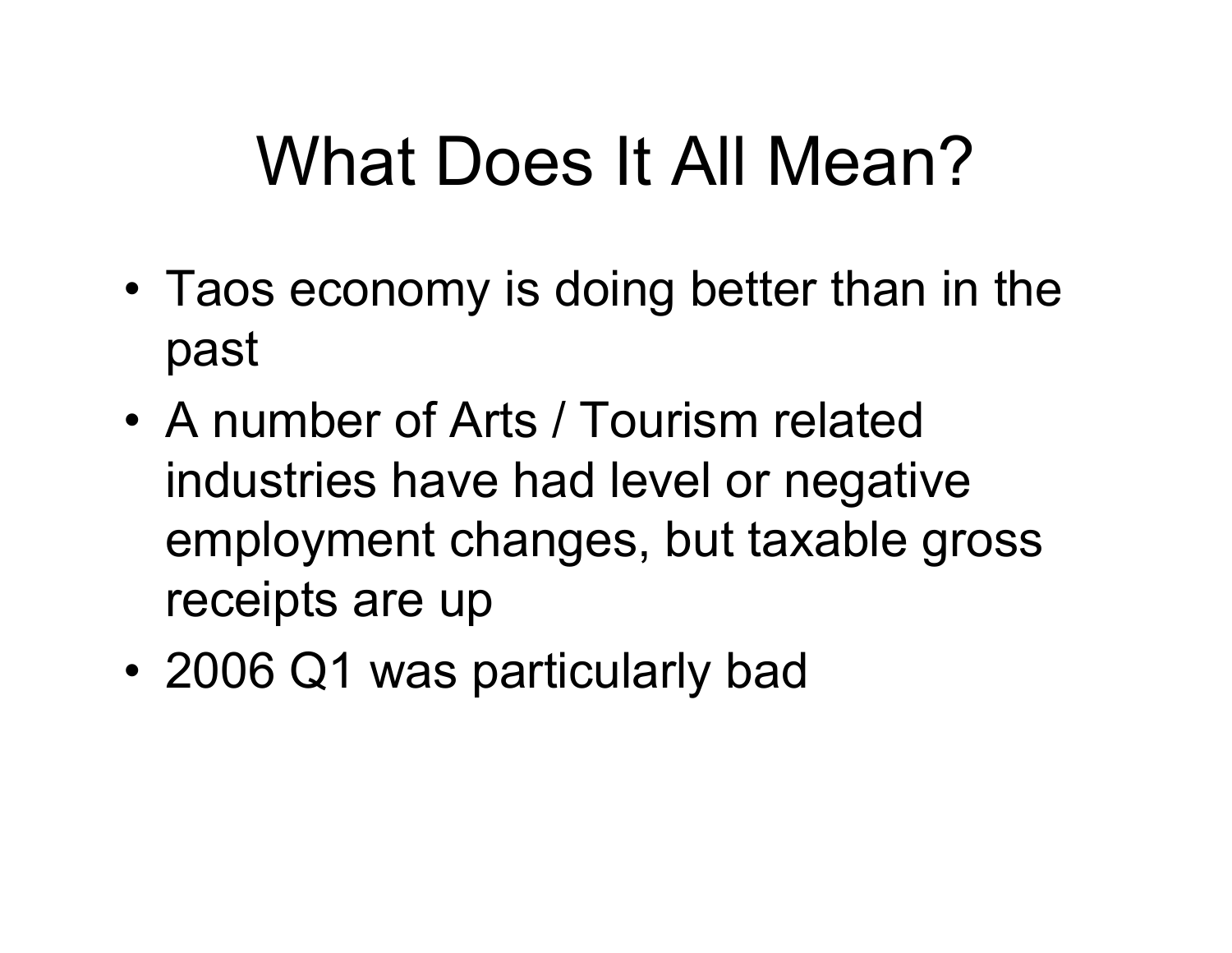## National Trends, Local Issues

• U.S. is characterized by an aging demographic, a dangerously unstable housing market, and an increasing reliance on services (particularly "knowledge services")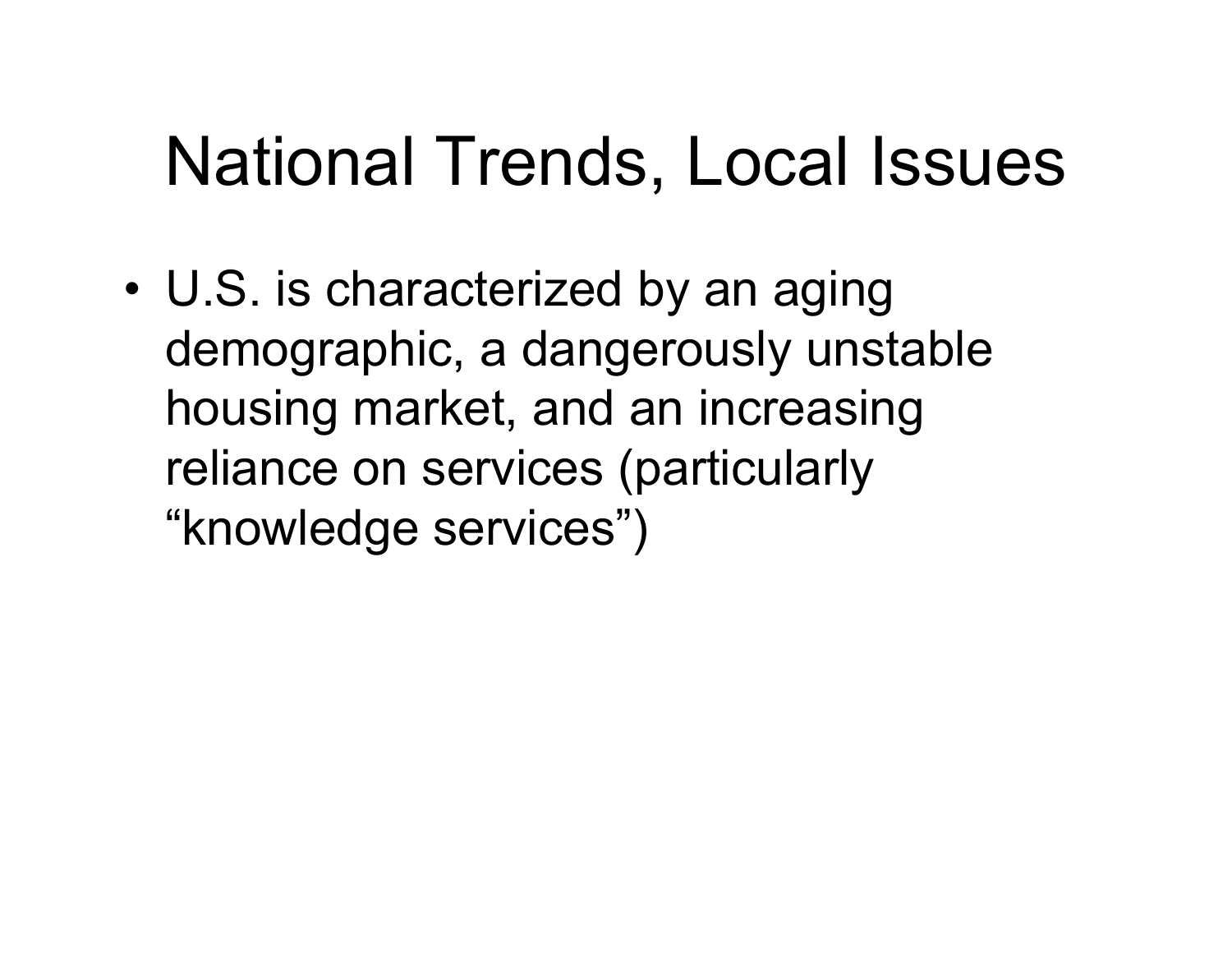# Taos In Context: Population

- • Taos is facing both an aging demographic of local residents and migration from a wealthy older population
- • Portion of youth is declining and will continue to decline
- • Challenge is how to care for low income population as they age while still developing opportunities for youth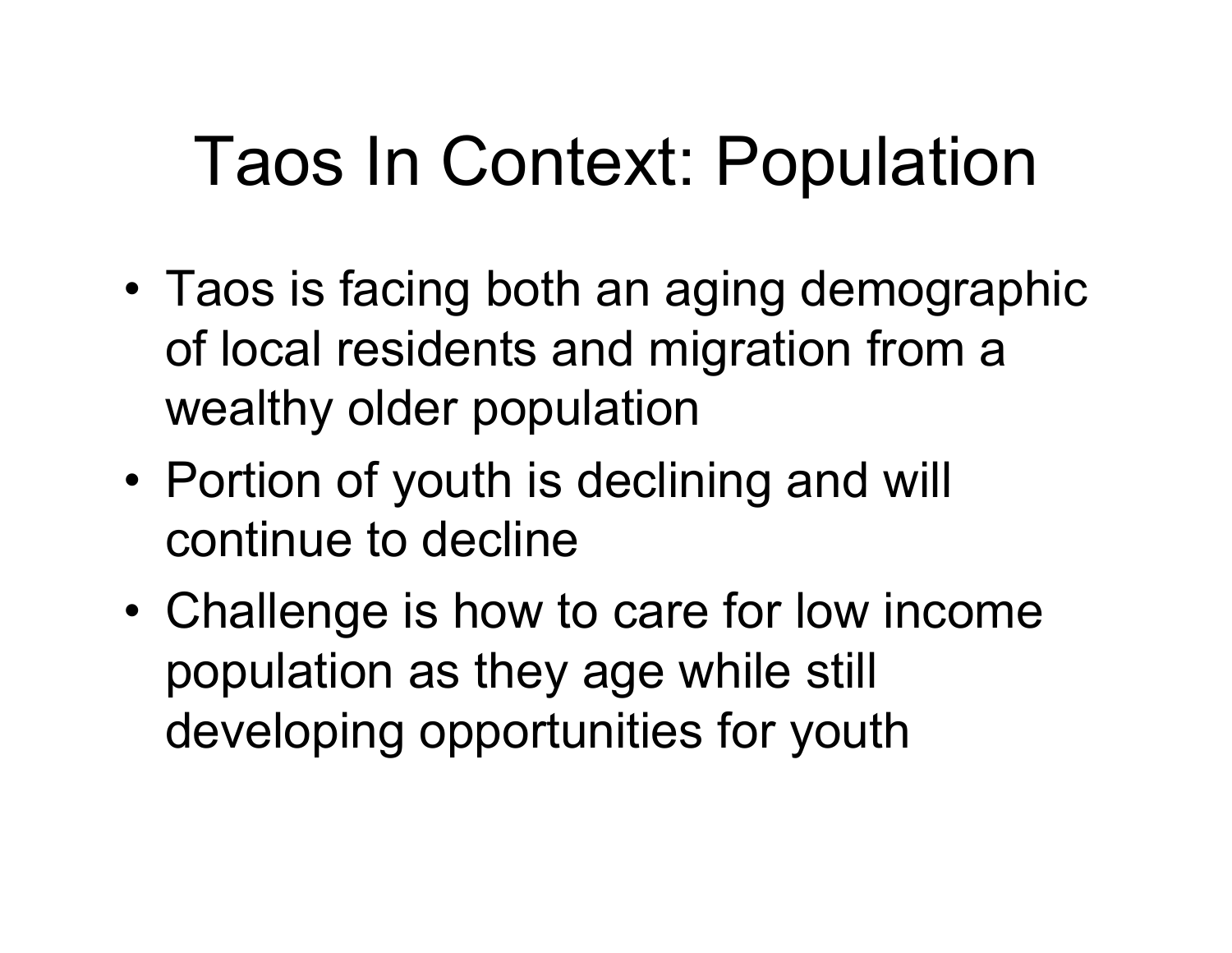## Taos In Context: Real Estate

- New Mexico housing market is considered the one of the strongest in the nation, so we may escape the worst of a housing crash.
- Albuquerque housing prices are forecasted to grow at 9% in 2007.
- Prices in Taos will almost certainly continue to rise for some time.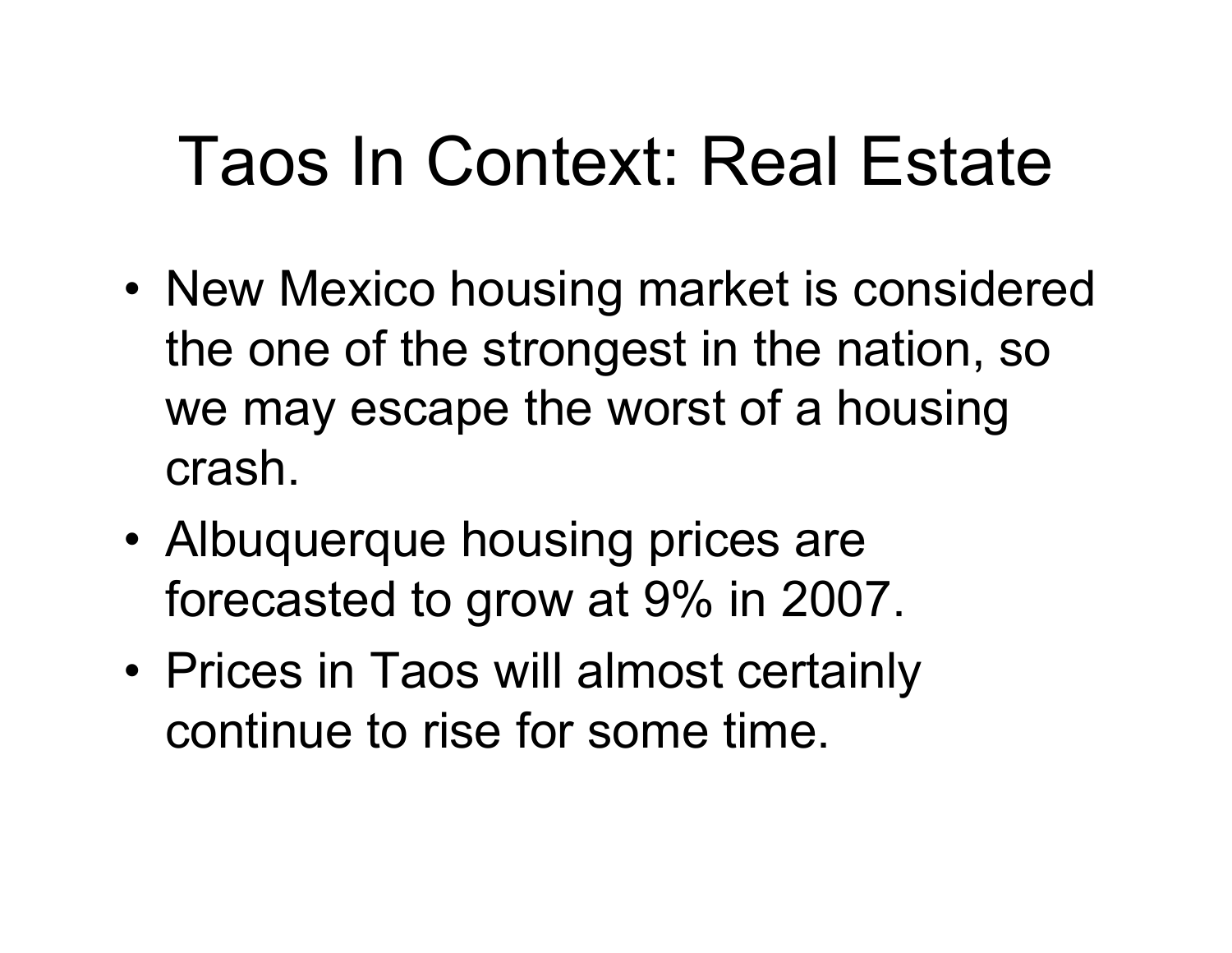### Current Future Danger

• Land use is perhaps the most important issue. Though restricting construction of new homes may be painful in the short term, the extreme rate of construction, combined with extremely high real estate prices and an aging population, is altering the character of the town.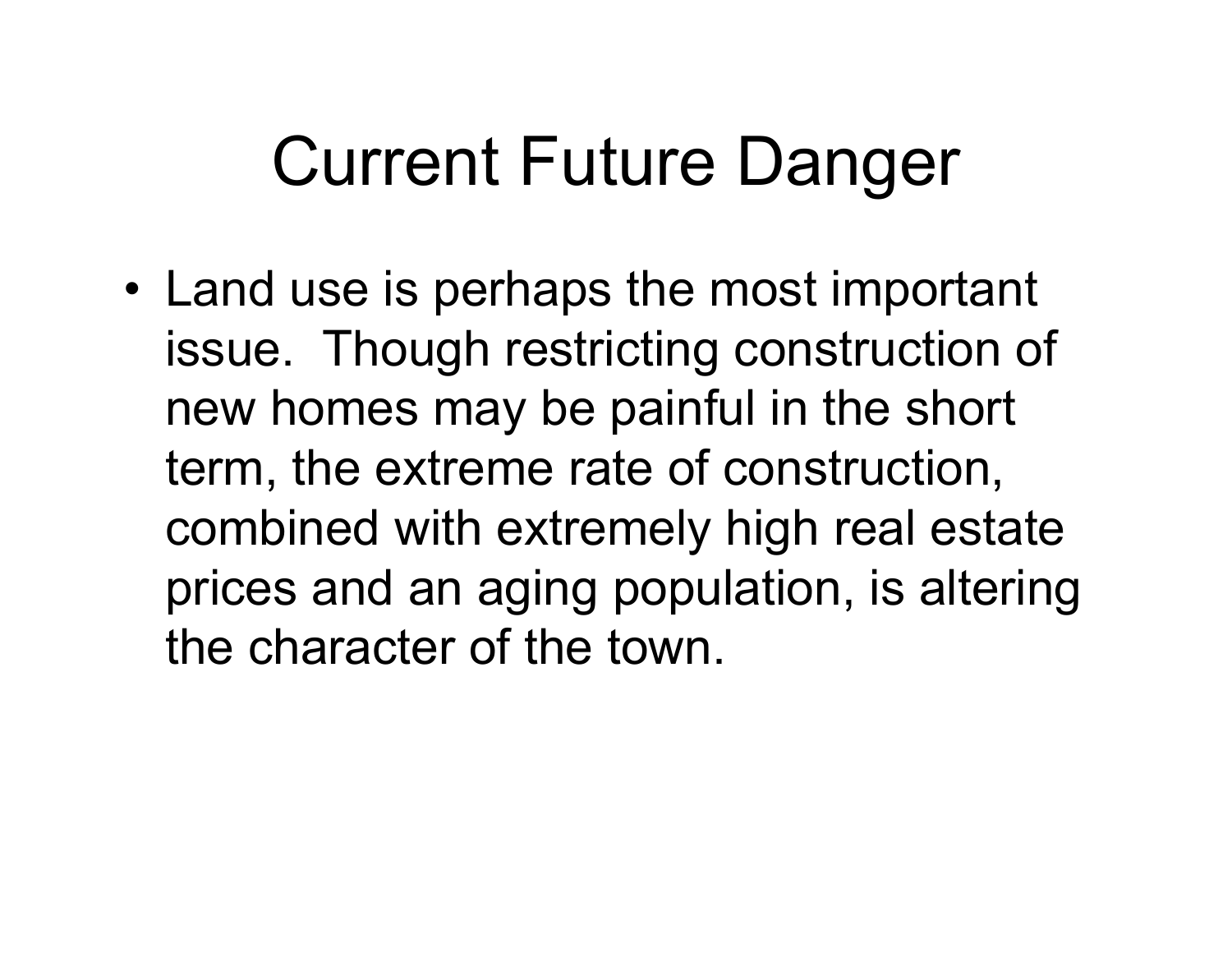### Tourism has Problems

- • Snow conditions have a strong effect on lodging, food, art dealers, and retail. Can't be controlled
- • High levels of debt and a looming housing market slide suggest lower levels of travel across the United States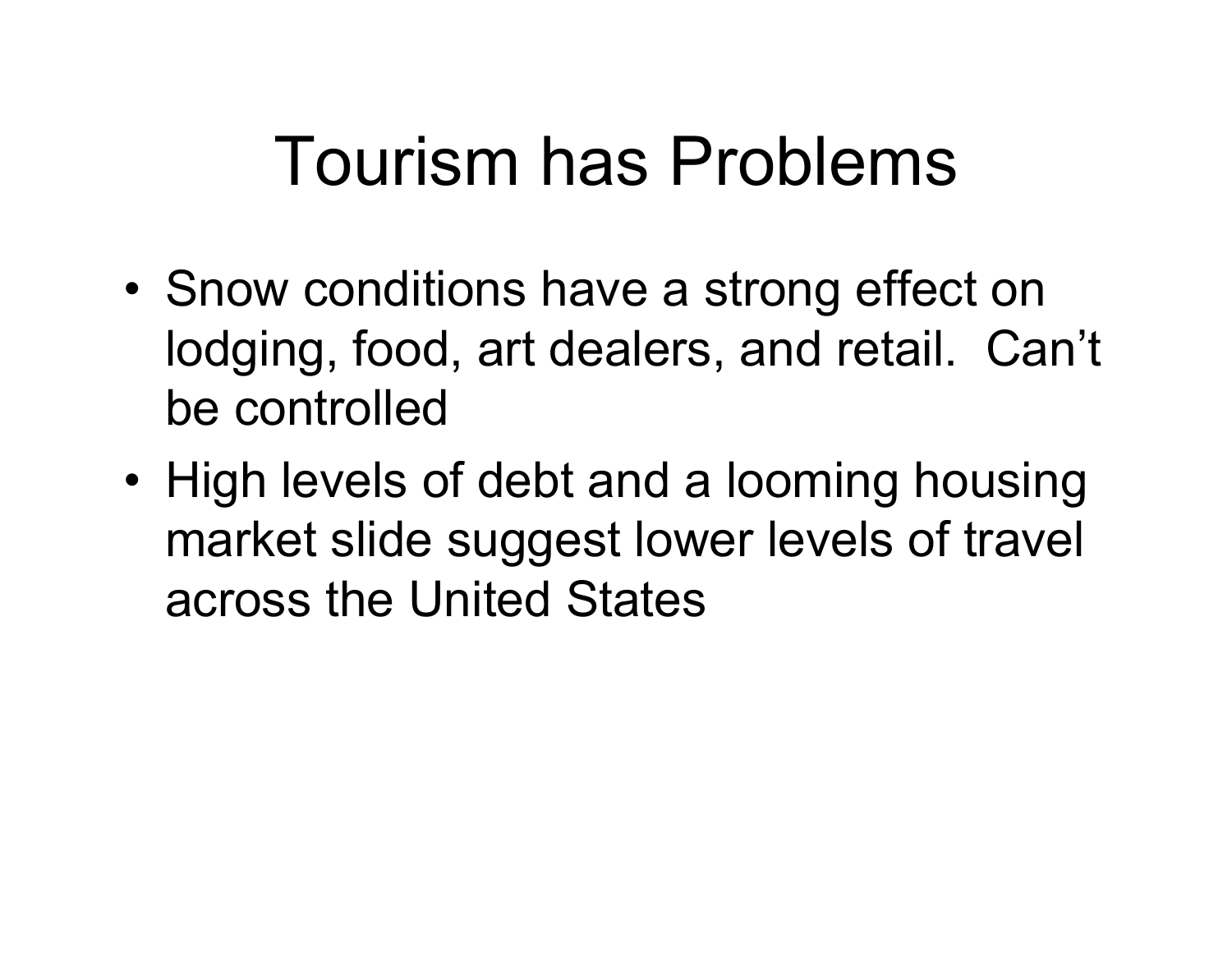## The Art Community

• Taos does seem to be losing it's strength as an art community, though perhaps more due to the strong growth of Santa Fe than losses in Taos (remember, taxable gross receipts for art dealers are growing).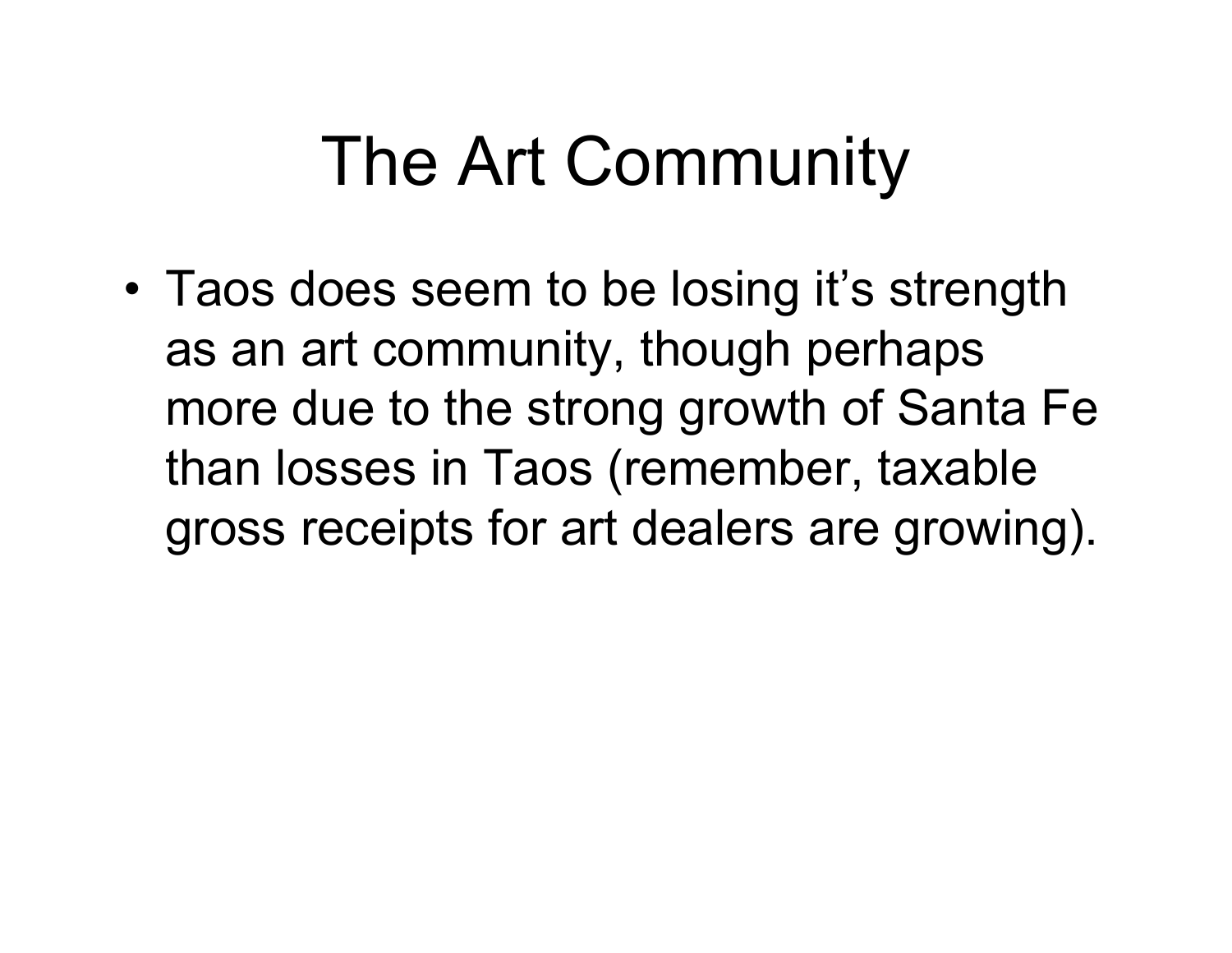#### Plugging Leakage Holes: Construction

- Residents
	- – 31% in Taos County, but considered expensive
- Contractors
	- – Large contractors are likely to get supplies from Española, but for smaller purchases it's not worth travel costs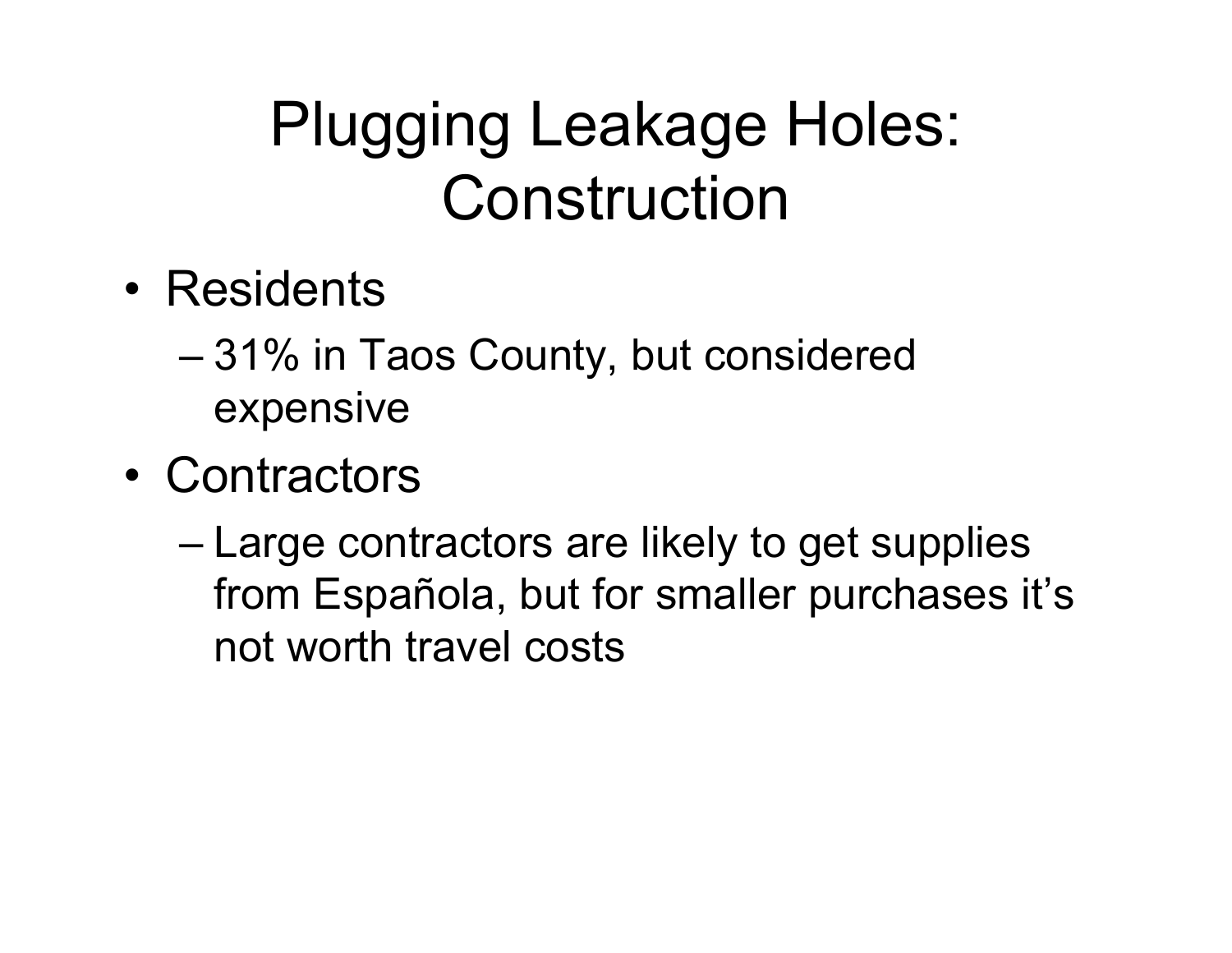### Plugging Leakage Holes: Clothing

- Residents
	- – 23% local purchases, with about 15% each in Santa Fe and Albuquerque
	- – Clothing is specifically mentioned by several residents as something that is desired locally. They noted several expensive beautique shops and Wal\*Mart, but very little in between the two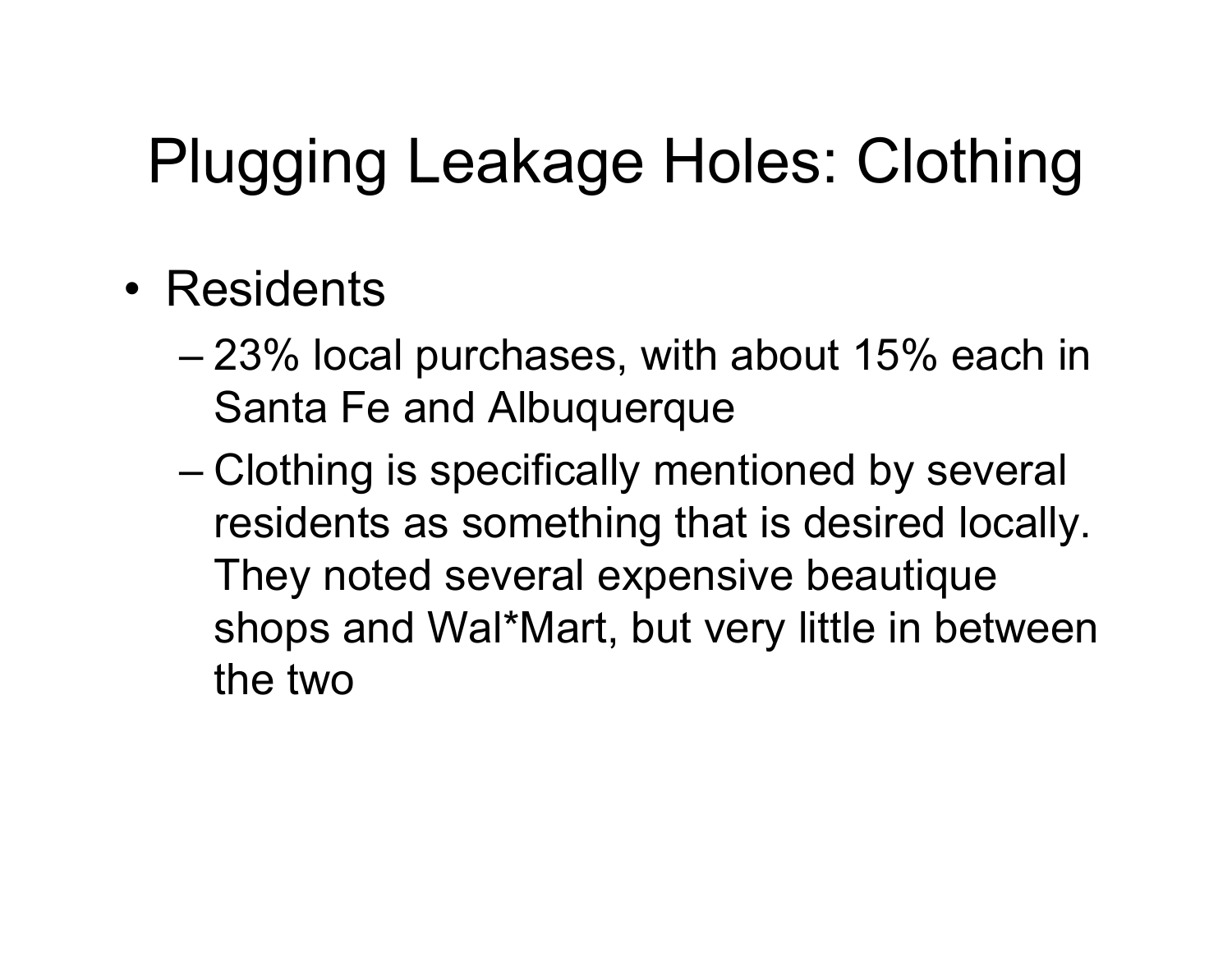# Capitalizing on Business Assets

- Movies and Film have high multipliers and Taos has experience with the industry
- • Can specialty construction be leveraged to make Taos a regional center for quality cultural work?
- How can Taos encourage a potential knowledge base in professional services and technologies?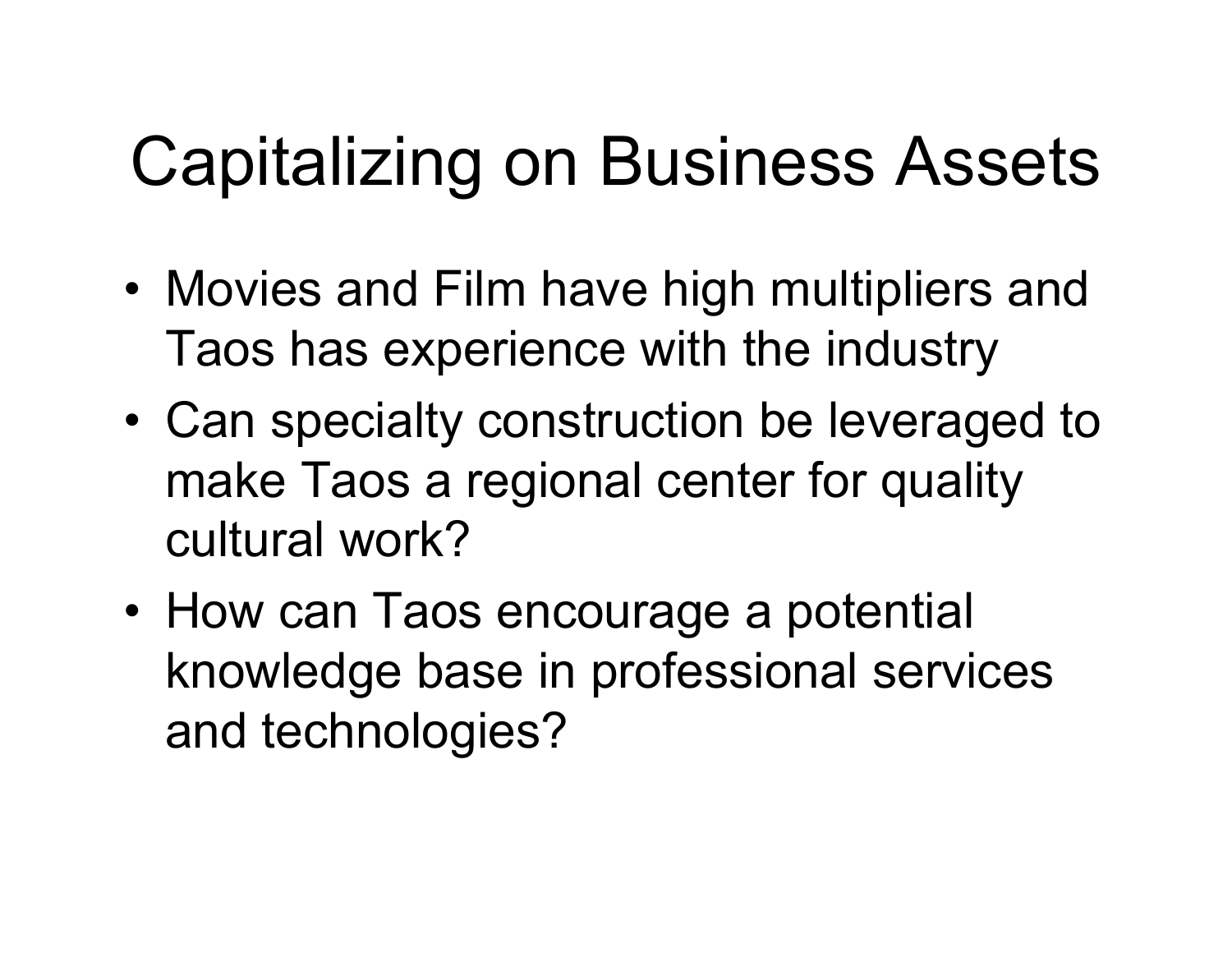#### Recommendations from **Businesses**

- Encourage entrepreunuership in schools and through local mentorship programs
- •Develop trade and craft skills in workers
- • Create life skills classes, teaching basic budgeting, account balancing, etc…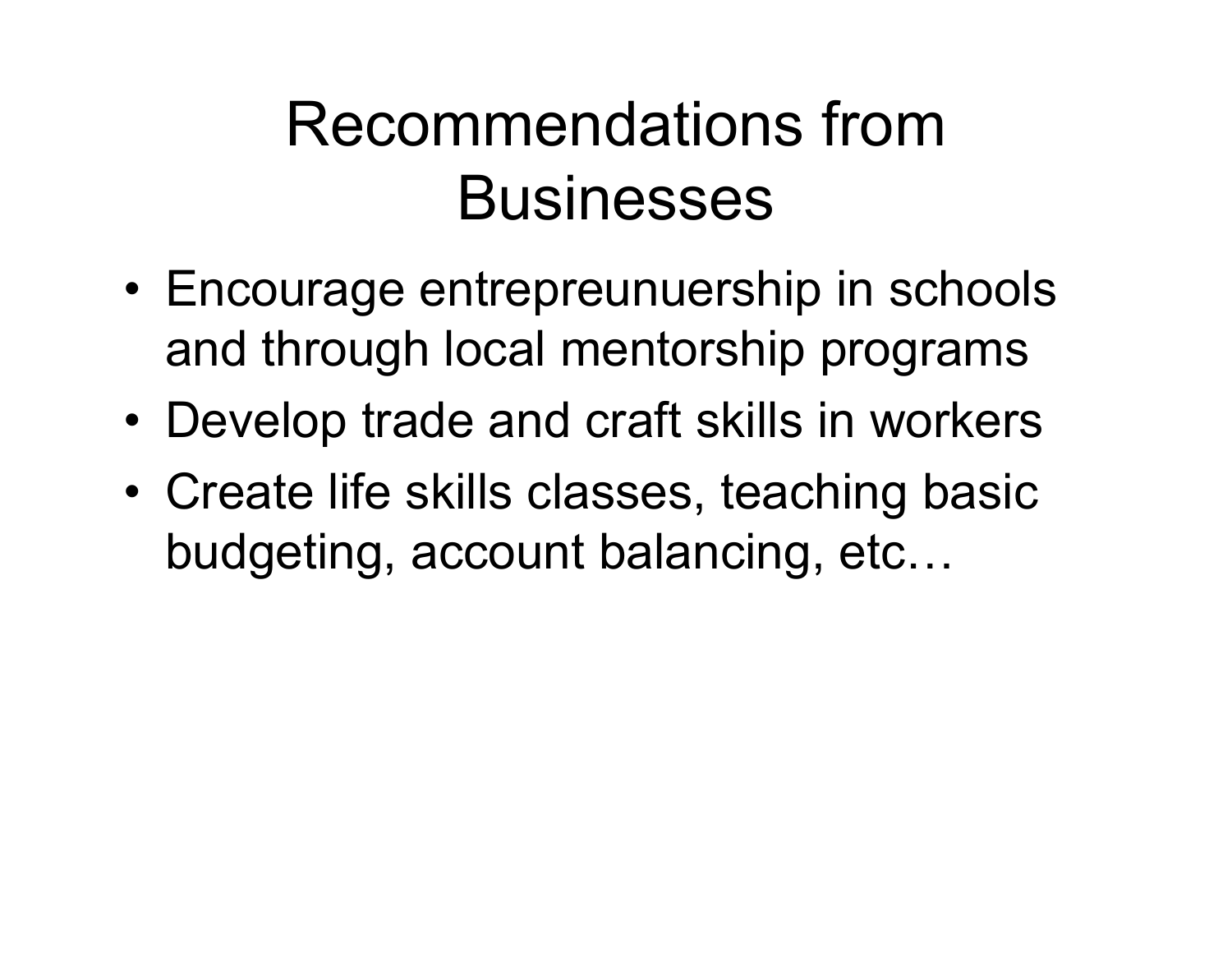#### Recommendations from Businesses II

- Beautify the town and take other steps to improve the quality of life, which also makes the town more attractive as a destination
- How much would tourist spending increase if parking meters and tickets were handled differently?
- Take steps to encourage a thoughtful, artistic, engaging culture, including an active night life, artistic events, etc…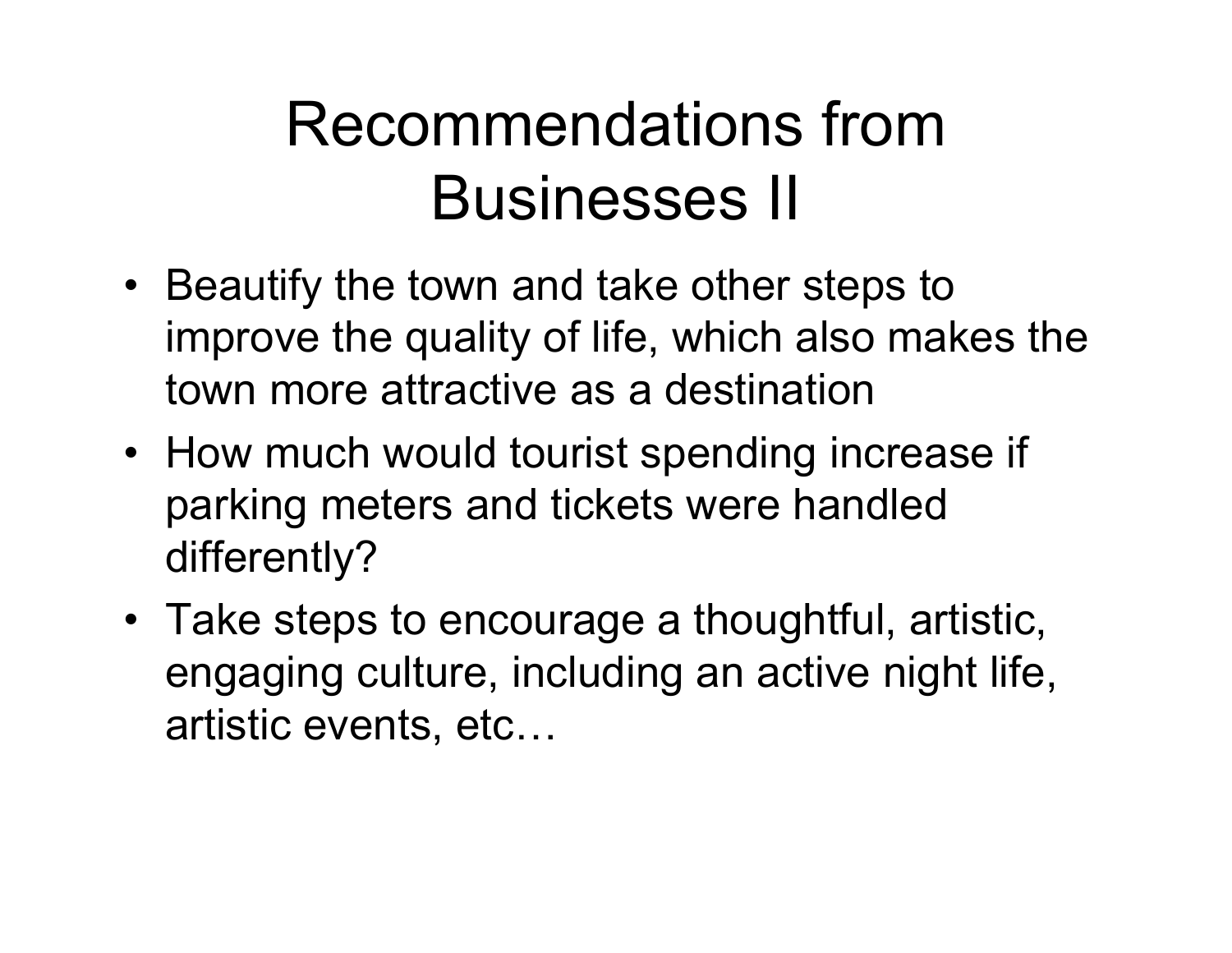## Encourage Trade and Craft

- Trade services must be purchased locally
- • Luxury / Boutique crafts and foods (e.g. Custom doors, drums, quality art) are fulfilling and have high value.
	- – Almost always better for both workers and businesses than producing tourist trinkets.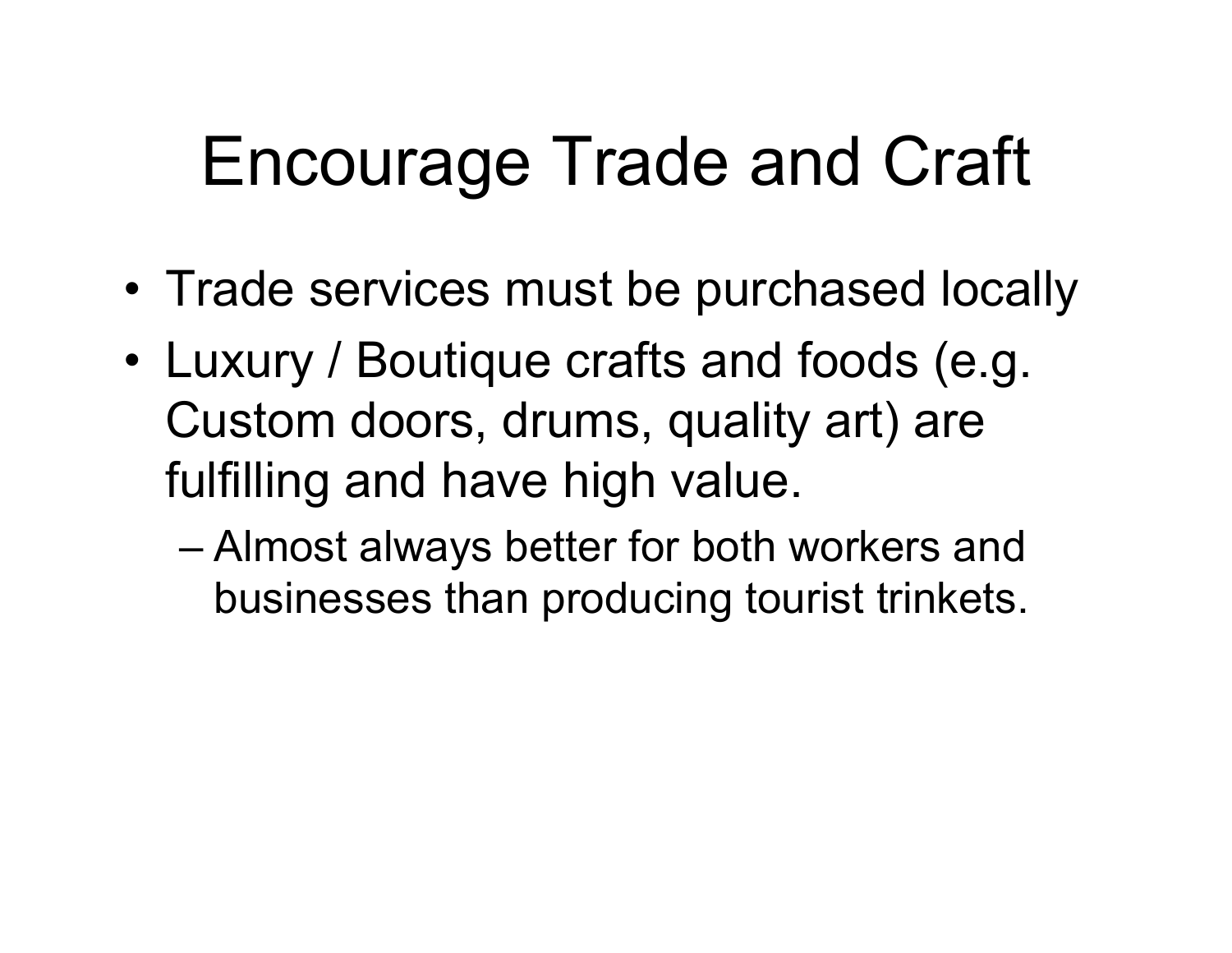#### Encourage Professional and **Technical**

- • Ideal location for experienced web engineers. Some specialty goods and services benefit from an online presence.
- Architects, Landscapers, Accounts, Lawyers, and other professionals are always in need and are preferred local.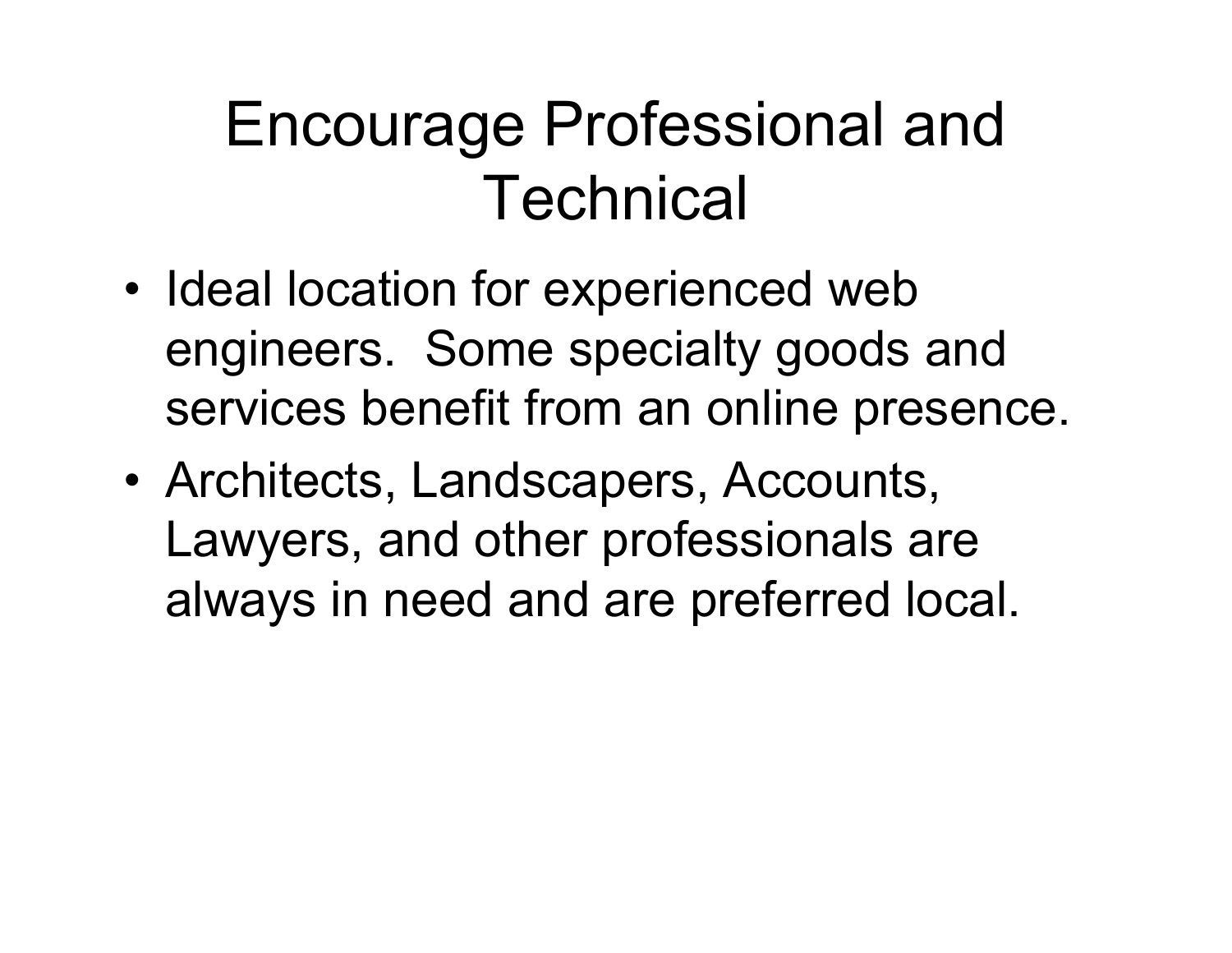## Media Creation

- Movies and Film have high multipliers and are being actively encouraged by the state.
- Taos has experience and history of involvement.
- More movie related professionals are taking up residence in Taos.
- Myriad of other industries:
	- Sound
	- Art
	- Construction
	- Food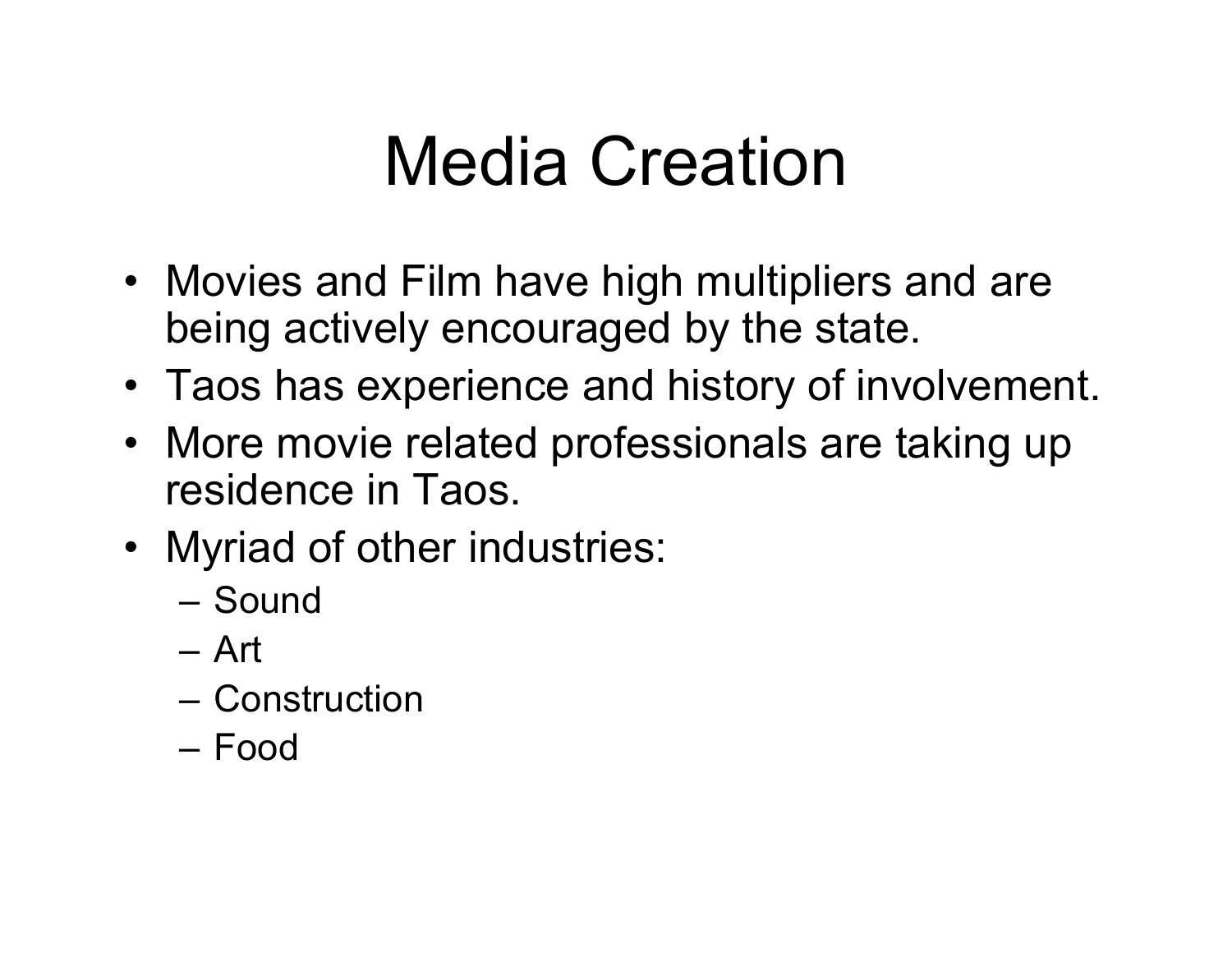# Specialty is a National Trend

- Everyone knows big retail, but there are also big professional services.
- • Small communities have to encourage goods and services that people want to buy locally (e.g. mechanics, specialty contractors, specialty services, local organic produce)
- Also boutiques: unique quality goods and specialized services.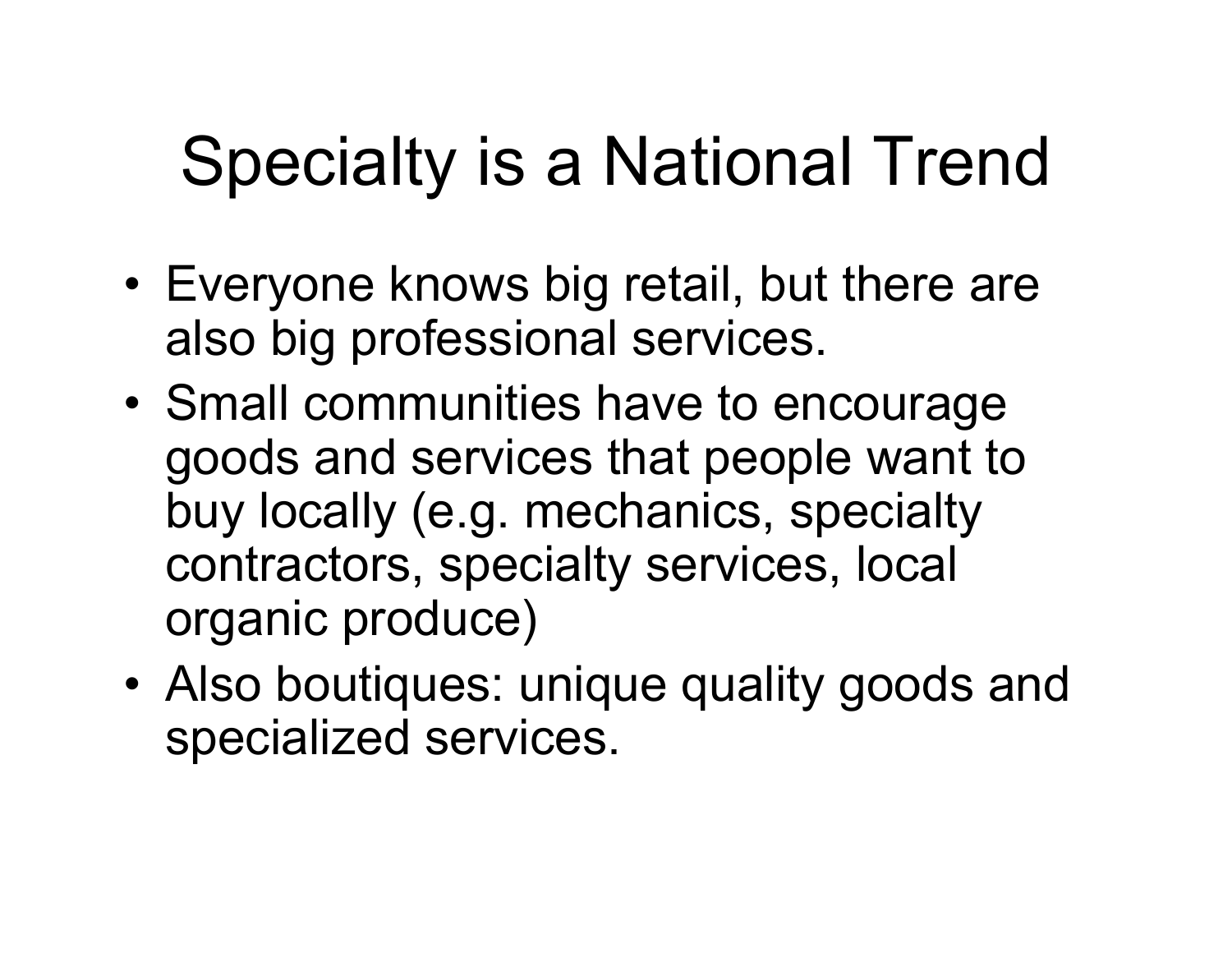#### Feedback!

• One week before a final version of this presentation is submitted to the Town.

• Please email or call me with thoughts, comments, or concerns.